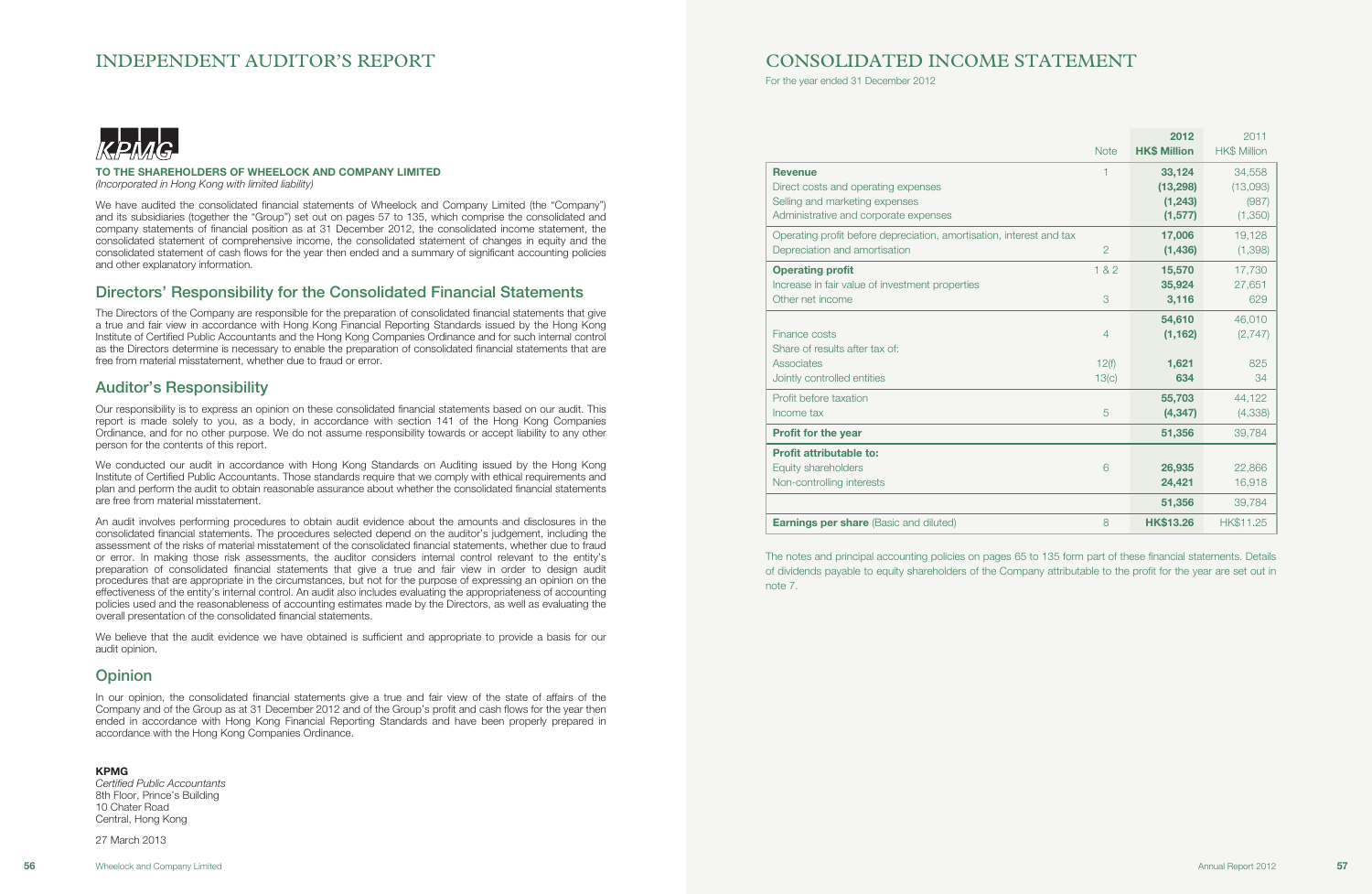# CONSOLIDATED STATEMENT OF COMPREHENSIVE INCOME

For the year ended 31 December 2012

|                                                                               | 2012                | 2011                |
|-------------------------------------------------------------------------------|---------------------|---------------------|
|                                                                               | <b>HK\$ Million</b> | <b>HK\$ Million</b> |
| <b>Profit for the year</b>                                                    | 51,356              | 39.784              |
| <b>Other comprehensive income</b>                                             |                     |                     |
| Exchange gain on translation of foreign operations                            | 956                 | 2,846               |
| Net revaluation of available-for-sale investments:                            | 3,477               | (3, 117)            |
| Surplus/(deficit) on revaluation                                              | 3,737               | (2,970)             |
| Transferred to consolidated income statement on disposal                      | (260)               | (147)               |
| Share of other comprehensive income of associates/jointly controlled entities | 62                  | 555                 |
| <b>Others</b>                                                                 | (1)                 | 10                  |
| Other comprehensive income for the year                                       | 4,494               | 294                 |
| Total comprehensive income for the year                                       | 55,850              | 40,078              |
| Total comprehensive income attributable to:                                   |                     |                     |
| Equity shareholders                                                           | 29,981              | 22,124              |
| Non-controlling interests                                                     | 25,869              | 17,954              |
|                                                                               | 55,850              | 40,078              |

The notes and principal accounting policies on pages 65 to 135 form part of these financial statements.

# CONSOLIDATED STATEMENT OF FINANCIAL POSITION

At 31 December 2012

| <b>Non-current assets</b>                     |
|-----------------------------------------------|
| Investment properties                         |
| Fixed assets                                  |
| Interest in associates                        |
| Interest in jointly controlled entities       |
| Financial investments                         |
| Perpetual subordinated convertible securities |
| Goodwill and other intangible assets          |
| Programming library                           |
| Deferred tax assets                           |
| Derivative financial assets                   |
| Other non-current assets                      |

|                                               |             | 2012                | 2011                |
|-----------------------------------------------|-------------|---------------------|---------------------|
|                                               | <b>Note</b> | <b>HK\$ Million</b> | <b>HK\$ Million</b> |
| <b>Non-current assets</b>                     |             |                     |                     |
| Investment properties                         | 9           | 250,729             | 200,497             |
| <b>Fixed assets</b>                           | 10          | 19,888              | 19,002              |
| Interest in associates                        | 12          | 16,046              | 9,331               |
| Interest in jointly controlled entities       | 13          | 21,219              | 18,297              |
| <b>Financial investments</b>                  | 14          | 14,843              | 7,065               |
| Perpetual subordinated convertible securities | 15          | 2,709               |                     |
| Goodwill and other intangible assets          | 16          | 297                 | 297                 |
| Programming library                           |             | 109                 | 107                 |
| Deferred tax assets                           | 25          | 798                 | 694                 |
| Derivative financial assets                   | 19          | 487                 | 182                 |
| Other non-current assets                      |             | 391                 | 28                  |
|                                               |             | 327,516             | 255,500             |
| <b>Current assets</b>                         |             |                     |                     |
| Properties for sale                           | 17          | 65,007              | 60,909              |
| Inventories                                   |             | 45                  | 130                 |
| Trade and other receivables                   | 18          | 6,693               | 4,680               |
| Derivative financial assets                   | 19          | 489                 | 225                 |
| Bank deposits and cash                        | 20          | 30,016              | 42,668              |
|                                               |             | 102,250             | 108,612             |
| <b>Current liabilities</b>                    |             |                     |                     |
| Trade and other payables                      | 21          | (16,086)            | (11, 368)           |
| Deposits from sale of properties              | 22          | (11,968)            | (9,704)             |
| Derivative financial liabilities              | 19          | (215)               | (233)               |
| <b>Taxation payable</b>                       | 5(d)        | (2,093)             | (2, 458)            |
| Bank loans and other borrowings               | 23          | (6,930)             | (8,903)             |
|                                               |             | (37, 292)           | (32, 666)           |
| <b>Net current assets</b>                     |             | 64,958              | 75,946              |
| <b>Total assets less current liabilities</b>  |             | 392,474             | 331,446             |

### Current assets

### Current liabilities

#### **Net current assets**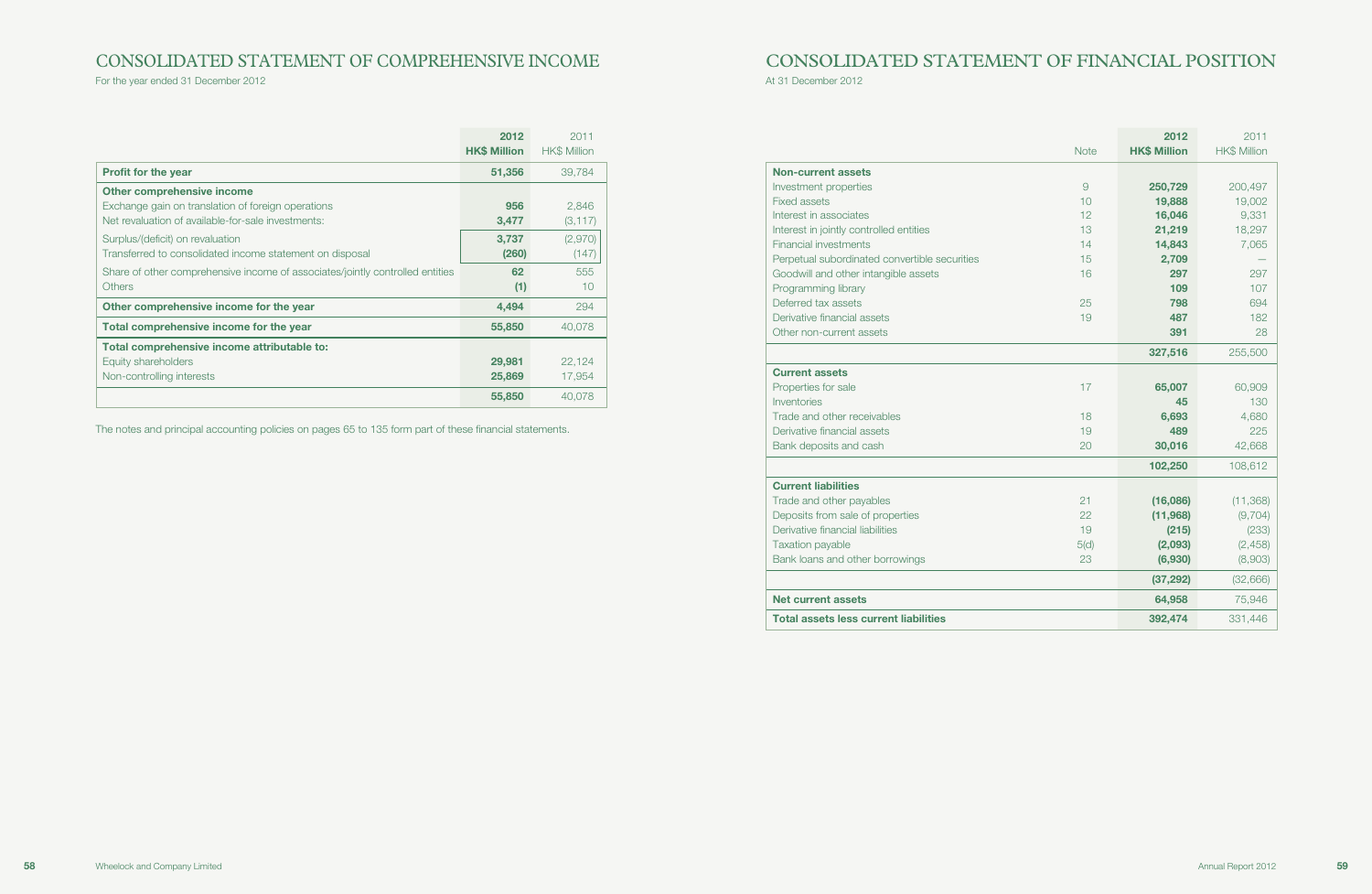At 31 December 2012

### CONSOLIDATED STATEMENT OF FINANCIAL POSITION

|                                  |             | 2012                | 2011         |
|----------------------------------|-------------|---------------------|--------------|
|                                  | <b>Note</b> | <b>HK\$ Million</b> | HK\$ Million |
| <b>Non-current liabilities</b>   |             |                     |              |
| Derivative financial liabilities | 19          | (1, 913)            | (2,470)      |
| Deferred tax liabilities         | 25          | (8,071)             | (6, 728)     |
| Other deferred liabilities       |             | (283)               | (275)        |
| Bank loans and other borrowings  | 23          | (96, 327)           | (86, 779)    |
|                                  |             | (106, 594)          | (96, 252)    |
| <b>NET ASSETS</b>                |             | 285,880             | 235,194      |
| <b>Capital and reserves</b>      |             |                     |              |
| Share capital                    | 27          | 1,016               | 1,016        |
| Reserves                         |             | 151,025             | 121,546      |
| <b>Shareholders' equity</b>      |             | 152,041             | 122,562      |
| <b>Non-controlling interests</b> |             | 133,839             | 112,632      |
| <b>TOTAL EQUITY</b>              |             | 285,880             | 235.194      |

Peter K C Woo Paul Y C Tsui Chairman Executive Director & Group Chief Financial Officer

The notes and principal accounting policies on pages 65 to 135 form part of these financial statements.

# COMPANY STATEMENT OF FINANCIAL POSITION

At 31 December 2012

|                                              | <b>Note</b> | 2012<br><b>HK\$ Million</b> | 2011<br><b>HK\$ Million</b> |
|----------------------------------------------|-------------|-----------------------------|-----------------------------|
| <b>Non-current assets</b>                    |             |                             |                             |
| Interest in subsidiaries                     | 11          | 16,561                      | 16,664                      |
| <b>Current assets</b>                        |             |                             |                             |
| Receivables and prepayments                  |             | 62                          | 96                          |
| <b>Current liabilities</b>                   |             |                             |                             |
| Trade and other payables                     |             | (15)                        | (7)                         |
| Amounts due to subsidiaries                  | 11          | (5, 973)                    |                             |
| Taxation payable                             |             |                             | (7)                         |
|                                              |             | (5,988)                     | (14)                        |
| <b>Net current (liabilities)/assets</b>      |             | (5,926)                     | 82                          |
| <b>Total assets less current liabilities</b> |             | 10,635                      | 16,746                      |
| <b>Non-current liabilities</b>               |             |                             |                             |
| <b>Bank loans</b>                            | 23          | (5,000)                     | (11,000)                    |
| <b>NET ASSETS</b>                            |             | 5,635                       | 5,746                       |
| <b>Capital and reserves</b>                  |             |                             |                             |
| Share capital                                | 27          | 1,016                       | 1,016                       |
| <b>Reserves</b>                              |             | 4,619                       | 4,730                       |
| <b>TOTAL EQUITY</b>                          | 28(a)       | 5,635                       | 5,746                       |

The notes and principal accounting policies on pages 65 to 135 form part of these financial statements.

Peter K C Woo Paul Y C Tsui

Chairman Executive Director & Group Chief Financial Officer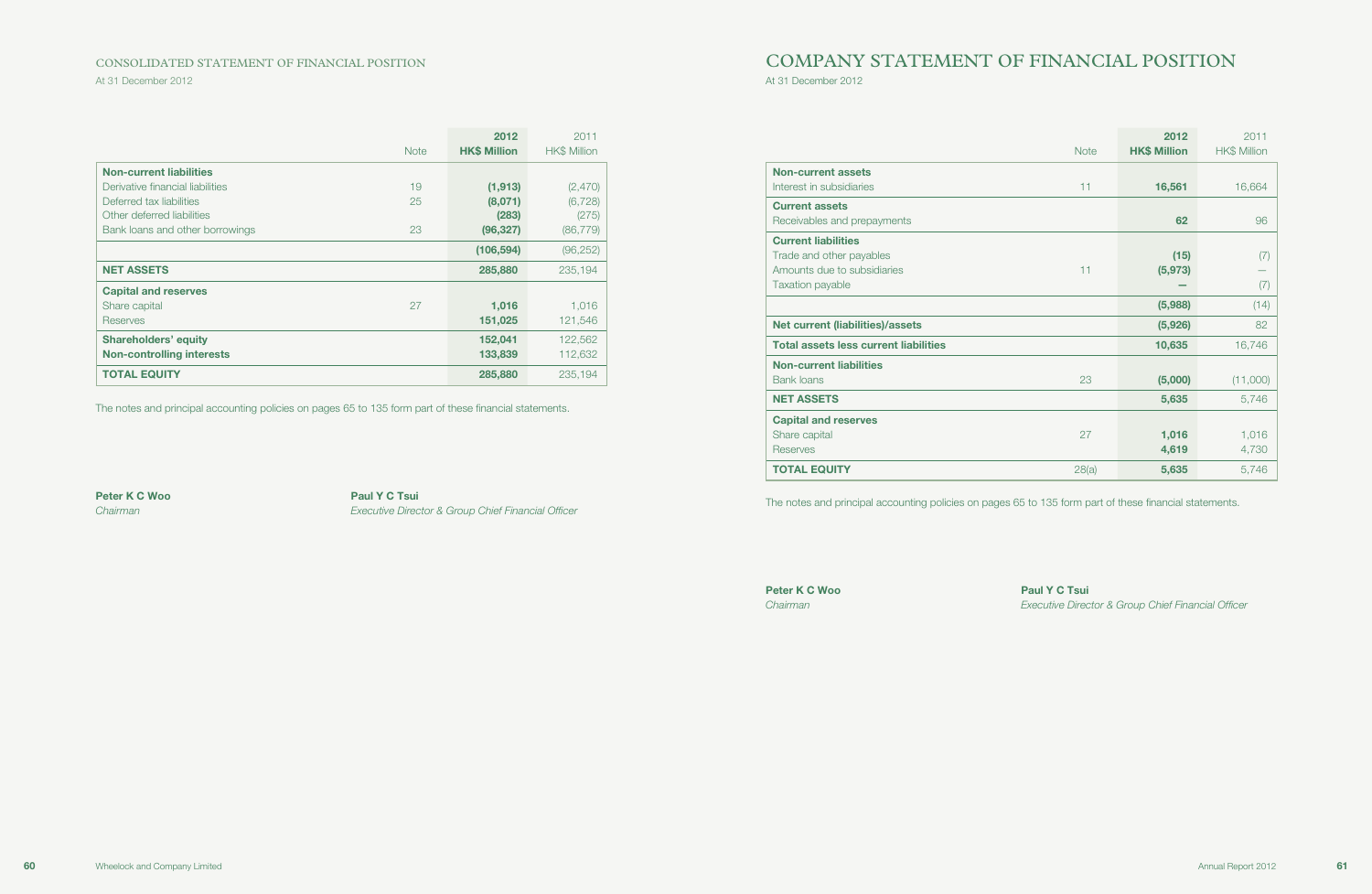# CONSOLIDATED STATEMENT OF CHANGES IN EQUITY

For the year ended 31 December 2012

|                                    | Shareholders' equity                           |                                                |                                                                                    |                                                    |                                                   |                                         |                                                                                   |                        |
|------------------------------------|------------------------------------------------|------------------------------------------------|------------------------------------------------------------------------------------|----------------------------------------------------|---------------------------------------------------|-----------------------------------------|-----------------------------------------------------------------------------------|------------------------|
|                                    | <b>Share</b><br>capital<br><b>HK\$ Million</b> | <b>Share</b><br>premium<br><b>HK\$ Million</b> | <b>Investments</b><br>revaluation<br>and other<br>reserves*<br><b>HK\$ Million</b> | <b>Exchange</b><br>reserves<br><b>HK\$ Million</b> | <b>Revenue</b><br>reserves<br><b>HK\$ Million</b> | <b>Total</b><br>Shareholders'<br>equity | Non-<br>controlling<br><b>interests</b><br>HK\$ Million HK\$ Million HK\$ Million | <b>Total</b><br>equity |
| At 1 January 2011                  | 1,016                                          | 1,914                                          | 2,406                                                                              | 2,797                                              | 92,239                                            | 100,372                                 | 92,704                                                                            | 193,076                |
| Changes in equity for 2011:        |                                                |                                                |                                                                                    |                                                    |                                                   |                                         |                                                                                   |                        |
| Profit                             |                                                |                                                |                                                                                    | ÷,                                                 | 22,866                                            | 22,866                                  | 16,918                                                                            | 39,784                 |
| Other comprehensive income         |                                                |                                                | (2, 307)                                                                           | 1,550                                              | 15                                                | (742)                                   | 1,036                                                                             | 294                    |
| Total comprehensive income         |                                                |                                                | (2, 307)                                                                           | 1,550                                              | 22,881                                            | 22,124                                  | 17,954                                                                            | 40,078                 |
| Shares issued by subsidiaries      |                                                |                                                |                                                                                    |                                                    |                                                   |                                         | 5,002                                                                             | 5,002                  |
| Acquisition of additional          |                                                |                                                |                                                                                    |                                                    |                                                   |                                         |                                                                                   |                        |
| interest in a subsidiary           |                                                |                                                |                                                                                    |                                                    | 262                                               | 262                                     | (691)                                                                             | (429)                  |
| Convertible bonds issued by        |                                                |                                                |                                                                                    |                                                    |                                                   |                                         |                                                                                   |                        |
| a subsidiary                       |                                                |                                                | 50                                                                                 |                                                    |                                                   | 50                                      | 49                                                                                | 99                     |
| Equity settled share-based payment |                                                |                                                | 38                                                                                 |                                                    |                                                   | 38                                      | 37                                                                                | 75                     |
| 2010 final dividend paid           |                                                |                                                |                                                                                    |                                                    | (203)                                             | (203)                                   |                                                                                   | (203)                  |
| 2011 first interim dividend paid   |                                                |                                                |                                                                                    |                                                    | (81)                                              | (81)                                    |                                                                                   | (81)                   |
| Dividends paid to                  |                                                |                                                |                                                                                    |                                                    |                                                   |                                         |                                                                                   |                        |
| non-controlling interests          |                                                |                                                |                                                                                    |                                                    |                                                   |                                         | (2, 423)                                                                          | (2, 423)               |
| At 31 December 2011                |                                                |                                                |                                                                                    |                                                    |                                                   |                                         |                                                                                   |                        |
| and 1 January 2012                 | 1.016                                          | 1,914                                          | 187                                                                                | 4,347                                              | 115,098                                           | 122,562                                 | 112,632                                                                           | 235,194                |
| Changes in equity for 2012:        |                                                |                                                |                                                                                    |                                                    |                                                   |                                         |                                                                                   |                        |
| Profit                             |                                                |                                                |                                                                                    | -                                                  | 26,935                                            | 26,935                                  | 24,421                                                                            | 51,356                 |
| Other comprehensive income         |                                                |                                                | 2,329                                                                              | 717                                                |                                                   | 3,046                                   | 1,448                                                                             | 4,494                  |
| Total comprehensive income         |                                                |                                                | 2,329                                                                              | 717                                                | 26,935                                            | 29,981                                  | 25,869                                                                            | 55,850                 |
| Shares issued by subsidiaries      |                                                |                                                |                                                                                    | $\overline{\phantom{0}}$                           |                                                   |                                         | 167                                                                               | 167                    |
| Acquisition of additional          |                                                |                                                |                                                                                    |                                                    |                                                   |                                         |                                                                                   |                        |
| interest in a subsidiary           |                                                |                                                |                                                                                    |                                                    | 910                                               | 910                                     | (2, 399)                                                                          | (1,489)                |
| Equity settled share-based payment |                                                |                                                | 31                                                                                 |                                                    |                                                   | 31                                      | 29                                                                                | 60                     |
| 2011 second interim dividend paid  |                                                |                                                |                                                                                    |                                                    | (427)                                             | (427)                                   |                                                                                   | (427)                  |
| 2011 special dividend paid         |                                                |                                                |                                                                                    |                                                    | (508)                                             | (508)                                   |                                                                                   | (508)                  |
| 2012 first interim dividend paid   |                                                |                                                |                                                                                    |                                                    | (508)                                             | (508)                                   |                                                                                   | (508)                  |
| Dividends paid to                  |                                                |                                                |                                                                                    |                                                    |                                                   |                                         |                                                                                   |                        |
| non-controlling interests          |                                                |                                                |                                                                                    |                                                    |                                                   |                                         | (2, 459)                                                                          | (2, 459)               |
| At 31 December 2012                | 1,016                                          | 1,914                                          | 2,547                                                                              | 5,064                                              | 141,500                                           | 152,041                                 | 133,839                                                                           | 285,880                |

\* Included in investments revaluation and other reserves is the capital redemption reserve of HK\$19 million (2011: HK\$19 million).

The notes and principal accounting policies on pages 65 to 135 form part of these financial statements.

# CONSOLIDATED STATEMENT OF CASH FLOWS

For the year ended 31 December 2012

|                                                                                                                                                                                                                                                                                                                                                                                                                                                                                                                                                                                                                                  | <b>Note</b> | 2012<br><b>HK\$ Million</b>                                                                                                | 2011<br><b>HK\$ Million</b>                                                                 |
|----------------------------------------------------------------------------------------------------------------------------------------------------------------------------------------------------------------------------------------------------------------------------------------------------------------------------------------------------------------------------------------------------------------------------------------------------------------------------------------------------------------------------------------------------------------------------------------------------------------------------------|-------------|----------------------------------------------------------------------------------------------------------------------------|---------------------------------------------------------------------------------------------|
| Operating cash inflow<br>Changes in working capital                                                                                                                                                                                                                                                                                                                                                                                                                                                                                                                                                                              | (a)<br>(a)  | 16,168<br>(192)                                                                                                            | 18,588<br>(18, 882)                                                                         |
| Cash generated from/(used in) operations<br>Net interest paid                                                                                                                                                                                                                                                                                                                                                                                                                                                                                                                                                                    | (a)         | 15,976<br>(1,988)                                                                                                          | (294)<br>(1, 447)                                                                           |
| Interest paid<br>Interest received                                                                                                                                                                                                                                                                                                                                                                                                                                                                                                                                                                                               |             | (2, 449)<br>461                                                                                                            | (1,797)<br>350                                                                              |
| Dividends received from associates<br>Dividends received from jointly controlled entities<br>Dividends received from investments<br>Hong Kong profits tax paid<br>Overseas tax paid                                                                                                                                                                                                                                                                                                                                                                                                                                              |             | 750<br>31<br>346<br>(1, 732)<br>(1,799)                                                                                    | 426<br>51<br>219<br>(1, 339)<br>(991)                                                       |
| Net cash generated from/(used in) operating activities                                                                                                                                                                                                                                                                                                                                                                                                                                                                                                                                                                           |             | 11,584                                                                                                                     | (3,375)                                                                                     |
| <b>Investing activities</b><br>Purchase of fixed assets<br>Additions to programming library<br>Net increase in associates<br>Net increase in jointly controlled entities<br>Increase in interest in a subsidiary<br>Net proceeds from disposal of fixed assets<br>Purchase of financial investments<br>Purchase of perpetual subordinated convertible securities<br>Proceeds from disposal of an investment property<br>Proceeds from disposal of financial investments<br>(Addition)/repayment of long term receivables<br>Uplift of pledged deposits<br>Net placement of bank deposits with maturity greater than three months |             | (15,010)<br>(100)<br>(3,598)<br>(2, 311)<br>(1,489)<br>13<br>(6, 185)<br>(2,550)<br>1,287<br>2,438<br>(360)<br>26<br>(437) | (12, 100)<br>(80)<br>(102)<br>(2, 116)<br>(429)<br>6<br>(1, 189)<br>1,842<br>11<br>(1, 123) |
| Net cash used in investing activities                                                                                                                                                                                                                                                                                                                                                                                                                                                                                                                                                                                            |             | (28, 276)                                                                                                                  | (15, 280)                                                                                   |
| <b>Financing activities</b><br>Drawdown of bank loans and other borrowings<br>Repayment of bank loans and other borrowings<br>Issue of shares by subsidiaries to non-controlling interests<br>Dividends paid to equity shareholders<br>Dividends paid to non-controlling interests                                                                                                                                                                                                                                                                                                                                               |             | 35,012<br>(28,038)<br>167<br>(1, 443)<br>(2, 459)                                                                          | 46,505<br>(16, 720)<br>5,002<br>(284)<br>(2, 423)                                           |
| Net cash generated from financing activities                                                                                                                                                                                                                                                                                                                                                                                                                                                                                                                                                                                     |             | 3,239                                                                                                                      | 32,080                                                                                      |
| Net (decrease)/increase in cash and cash equivalents<br>Cash and cash equivalents at 1 January<br>Effect of exchange rate changes                                                                                                                                                                                                                                                                                                                                                                                                                                                                                                |             | (13, 453)<br>41,519<br>390                                                                                                 | 13,425<br>27,514<br>580                                                                     |
| <b>Cash and cash equivalents at 31 December</b>                                                                                                                                                                                                                                                                                                                                                                                                                                                                                                                                                                                  | (b)         | 28,456                                                                                                                     | 41,519                                                                                      |

The notes and principal accounting policies on pages 65 to 135 form part of these financial statements.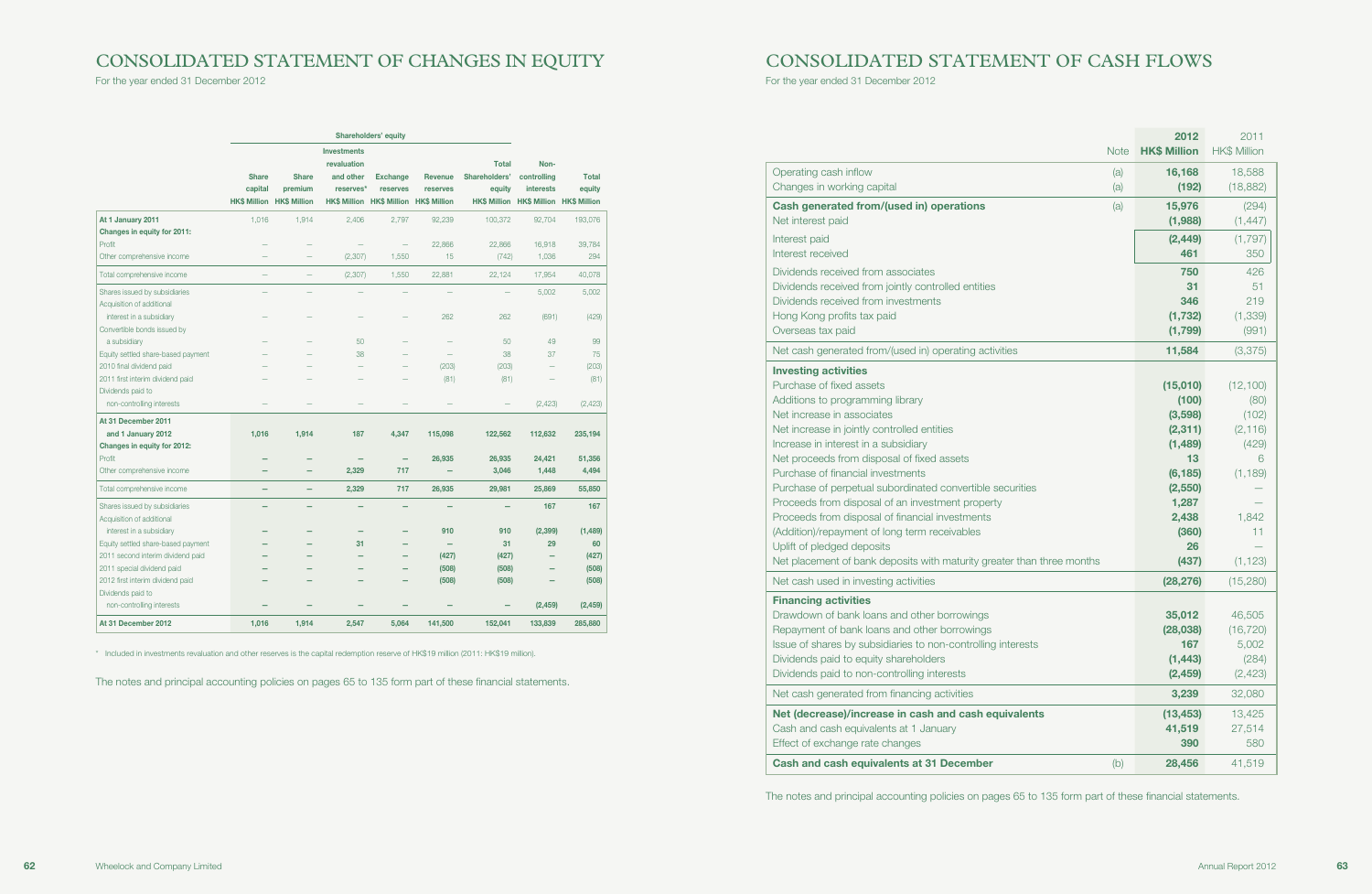For the year ended 31 December 2012

## Notes to Consolidated Statement of Cash Flows

### (a) Reconciliation of operating profit to cash generated from/(used in) operations

|                                                         | 2012<br><b>HK\$ Million</b> | 2011<br>HK\$ Million |
|---------------------------------------------------------|-----------------------------|----------------------|
| Operating profit                                        | 15,570                      | 17,730               |
| Adjustments for:                                        |                             |                      |
| Interest income                                         | (586)                       | (365)                |
| Dividend income from listed investments                 | (308)                       | (255)                |
| Depreciation and amortisation                           | 1,436                       | 1,398                |
| (Profit)/loss on disposal of fixed assets               | (4)                         | 5                    |
| Equity settled share-based payment expenses             | 60                          | 75                   |
| Operating cash inflow                                   | 16,168                      | 18,588               |
| Increase in properties under development for sale       | (10, 423)                   | (27, 955)            |
| Decrease in completed properties for sale               | 7,413                       | 7,480                |
| Decrease/(increase) in inventories                      | 85                          | (17)                 |
| Increase in trade and other receivables                 | (1,958)                     | (184)                |
| Increase/(decrease) in deposits from sale of properties | 2,264                       | (224)                |
| Increase in trade and other payables                    | 2,352                       | 2,184                |
| Decrease in derivative financial instruments            | (46)                        | (67)                 |
| Exchange differences on working capital changes         | 114                         | (86)                 |
| Other non-cash items                                    | 7                           | (13)                 |
| Changes in working capital                              | (192)                       | (18, 882)            |
| Cash generated from/(used in) operations                | 15,976                      | (294)                |

#### (b) Cash and cash equivalents

|                                                                                                                                                                                 | 2012<br><b>HK\$ Million</b> | 2011<br><b>HK\$ Million</b> |
|---------------------------------------------------------------------------------------------------------------------------------------------------------------------------------|-----------------------------|-----------------------------|
| Bank deposits and cash in the consolidated statement<br>of financial position (Note 20)<br>Less: Bank deposits with maturity greater than three months<br>Pledged bank deposits | 30,016<br>(1, 560)          | 42,668<br>(1, 123)<br>(26)  |
| Cash and cash equivalents in the consolidated statement<br>of cash flows                                                                                                        | 28,456                      | 41,519                      |

# NOTES TO THE FINANCIAL STATEMENTS

## 1. Segment Information

The Group manages its diversified businesses according to the nature of services and products provided. Management has determined four reportable operating segments for measuring performance and allocating resources. The segments are property investment, property development, logistics, and communications, media and entertainment ("CME"). No operating segments have been aggregated to form the following reportable segments.

Property investment segment primarily includes property leasing and hotel operations. Currently, the Group's properties portfolio, which mainly consists of retail, office, serviced apartments and hotels, is primarily located in Hong Kong, Mainland China and Singapore.

Property development segment encompasses activities relating to the acquisition, development, design, construction, sale and marketing of the Group's trading properties primarily in Hong Kong, Mainland China and Singapore.

Logistics segment mainly includes the container terminal operations in Hong Kong and Mainland China undertaken by Modern Terminals Limited ("Modern Terminals"), Hong Kong Air Cargo Terminals Limited and other public transport operations.

CME segment comprises pay television, internet and multimedia and other businesses operated by i-CABLE Communications Limited ("i-CABLE") and the telecommunication businesses operated by Wharf T&T Limited ("Wharf T&T").

Management evaluates performance primarily based on operating profit as well as the equity share of results of associates and jointly controlled entities of each segment. Inter-segment pricing is generally determined on an arm's length basis.

Segment business assets principally comprise all tangible assets, intangible assets and current assets directly attributable to each segment with the exception of bank deposits and cash, financial investments, deferred tax assets and other derivative financial assets.

Revenue and expenses are allocated with reference to sales generated by those segments and expenses incurred by those segments or which arise from the depreciation of assets attributable to those segments.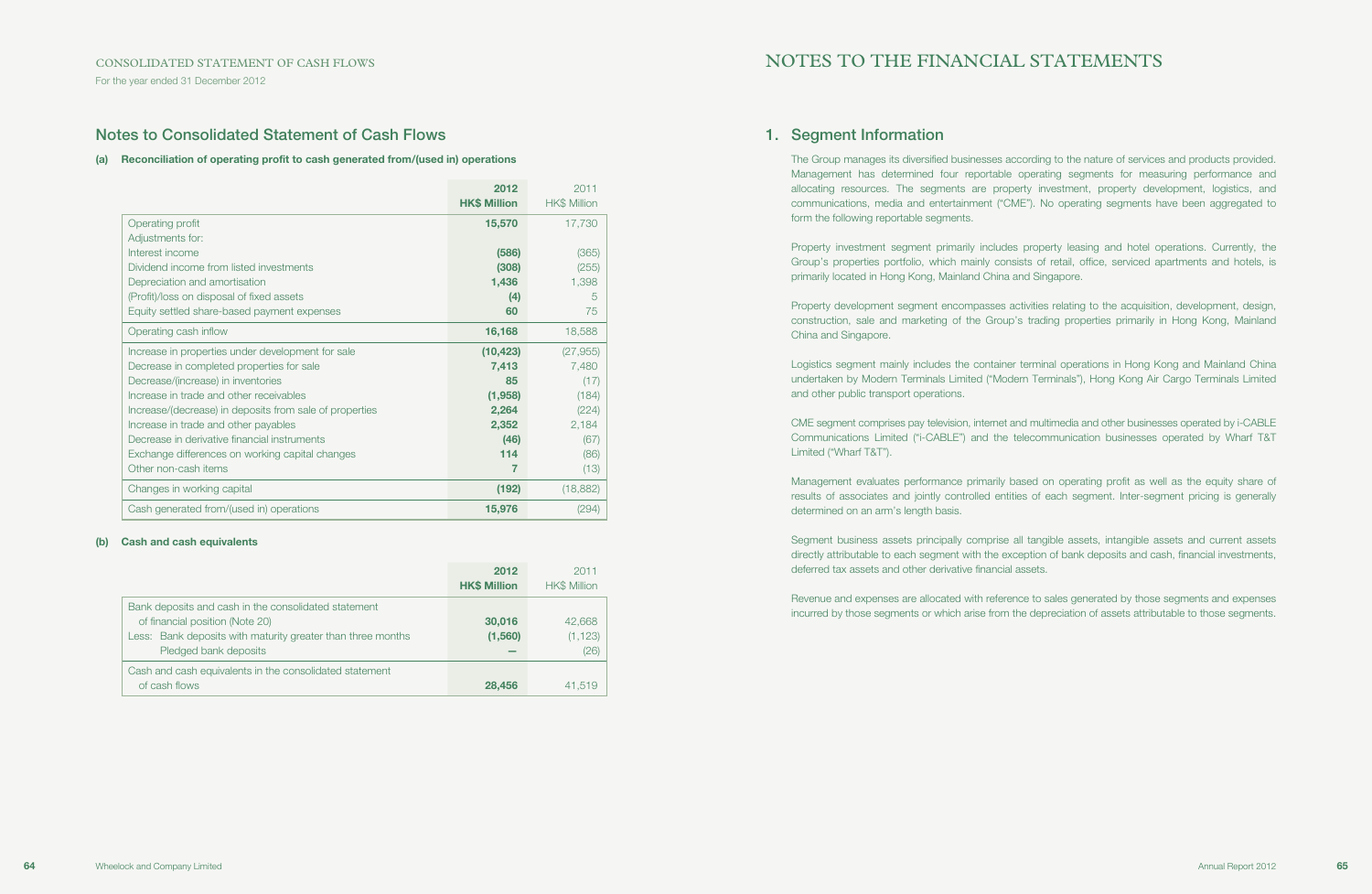# Total segment Revenue revenue **HK\$ Million HK\$ M** Property investment 12,004 Property development **13,370** Investment and others  $1,179$

### (b) Analysis of inter-segment revenue

|                       |                | 2012                                   |                |                     | 2011                     |                     |
|-----------------------|----------------|----------------------------------------|----------------|---------------------|--------------------------|---------------------|
|                       |                | Inter-                                 |                |                     | Inter-                   |                     |
|                       | <b>Total</b>   | segment                                | Group          | Total               | segment                  | Group               |
|                       | <b>Revenue</b> | revenue                                | <b>Revenue</b> | Revenue             | revenue                  | Revenue             |
|                       |                | HK\$ Million HK\$ Million HK\$ Million |                | <b>HK\$ Million</b> | <b>HK\$ Million</b>      | <b>HK\$ Million</b> |
| Property investment   | 12,004         | (167)                                  | 11,837         | 10,670              | (162)                    | 10,508              |
| Property development  | 13,370         |                                        | 13,370         | 16,021              |                          | 16,021              |
| Logistics             | 3,070          |                                        | 3,070          | 3,520               | $\overline{\phantom{0}}$ | 3,520               |
| <b>CME</b>            | 3,953          | (104)                                  | 3,849          | 3,863               | (151)                    | 3,712               |
| Investment and others | 1,179          | (181)                                  | 998            | 883                 | (86)                     | 797                 |
|                       | 33,576         | (452)                                  | 33,124         | 34,957              | (399)                    | 34,558              |

## (c) Analysis of segment business assets

|                               | 2012<br><b>HK\$ Million</b> | 2011<br><b>HK\$ Million</b> |
|-------------------------------|-----------------------------|-----------------------------|
| Property investment           | 253,736                     | 202,528                     |
| Hong Kong                     | 205,927                     | 162,932                     |
| <b>Mainland China</b>         | 38,108                      | 31,028                      |
| Singapore                     | 7,748                       | 7,535                       |
| <b>Hotels</b>                 | 1,953                       | 1,033                       |
| Property development          | 103,769                     | 85,416                      |
| Hong Kong                     | 18,558                      | 16,177                      |
| Mainland China                | 82,122                      | 66,023                      |
| Singapore                     | 3,089                       | 3,216                       |
| Logistics                     | 20,223                      | 20,155                      |
| Terminals                     | 19,045                      | 18,966                      |
| Others                        | 1,178                       | 1,189                       |
| <b>CME</b>                    | 4,151                       | 4,178                       |
| <b>i-CABLE</b>                | 1,336                       | 1,482                       |
| Telecommunications            | 2,815                       | 2,696                       |
| Total segment business assets | 381,879                     | 312,277                     |
| Unallocated corporate assets  | 47,887                      | 51,835                      |
| <b>Total assets</b>           | 429,766                     | 364,112                     |

Unallocated corporate assets mainly comprise certain financial investments, deferred tax assets, bank deposits and cash and other derivative financial assets.

### (a) Analysis of segment revenue and results

|                             | <b>Revenue</b><br><b>HK\$ Million</b> | <b>Operating</b><br>profit<br><b>HK\$ Million</b> | Increase in<br>fair value of<br>investment Other net<br>properties | income<br>HK\$ Million HK\$ Million HK\$ Million | <b>Finance</b>           | costs Associates<br><b>HK\$ Million</b> | <b>Jointly</b><br>controlled<br>entities | <b>Profit</b><br>before<br>taxation<br><b>HK\$ Million HK\$ Million</b> |
|-----------------------------|---------------------------------------|---------------------------------------------------|--------------------------------------------------------------------|--------------------------------------------------|--------------------------|-----------------------------------------|------------------------------------------|-------------------------------------------------------------------------|
| For the year ended 2012     |                                       |                                                   |                                                                    |                                                  |                          |                                         |                                          |                                                                         |
| Property investment         | 12,004                                | 9,122                                             | 35,924                                                             | 73                                               | (1, 176)                 |                                         | $\overline{\phantom{0}}$                 | 43,943                                                                  |
| Hong Kong                   | 9,206                                 | 7,812                                             | 34,548                                                             | 73                                               | (1,032)                  |                                         | $\overline{\phantom{0}}$                 | 41,401                                                                  |
| Mainland China              | 1,005                                 | 634                                               | 1,677                                                              | -                                                | (136)                    |                                         |                                          | 2,175                                                                   |
| Singapore                   | 402                                   | 285                                               | (301)                                                              |                                                  |                          |                                         |                                          | (16)                                                                    |
| <b>Hotels</b>               | 1,391                                 | 391                                               | -                                                                  |                                                  | (8)                      |                                         |                                          | 383                                                                     |
| Property development        | 13,370                                | 5,458                                             | -                                                                  | 2,273                                            | (110)                    | 1,229                                   | 578                                      | 9,428                                                                   |
| Hong Kong                   | 3,019                                 | 1,536                                             |                                                                    | 22                                               |                          | $\overline{2}$                          | (7)                                      | 1,553                                                                   |
| Mainland China<br>Singapore | 9,573<br>778                          | 3,562<br>360                                      | -                                                                  | 2,251                                            | (110)                    | 1,227                                   | 585<br>$\overline{\phantom{0}}$          | 7,515<br>360                                                            |
| Logistics                   | 3,070                                 | 1,161                                             |                                                                    | (39)                                             | (255)                    | 392                                     | 56                                       | 1,315                                                                   |
| Terminals                   | 2,969                                 | 1,142                                             | $\overline{\phantom{0}}$                                           | $\overline{2}$                                   | (255)                    | 205                                     | 56                                       | 1,150                                                                   |
| <b>Others</b>               | 101                                   | 19                                                |                                                                    | (41)                                             | $\overline{\phantom{m}}$ | 187                                     | -                                        | 165                                                                     |
| <b>CME</b>                  | 3,953                                 | (22)                                              | -                                                                  | $\overline{2}$                                   | (41)                     | $\overline{\phantom{0}}$                | $\overline{\phantom{0}}$                 | (61)                                                                    |
| i-CABLE                     | 2,127                                 | (271)                                             |                                                                    | $\overline{2}$                                   | (4)                      |                                         | $\overline{\phantom{0}}$                 | (273)                                                                   |
| Telecommunications          | 1,826                                 | 250                                               |                                                                    | -                                                | (37)                     | $\overline{\phantom{0}}$                | ÷                                        | 213                                                                     |
| <b>Others</b>               |                                       | (1)                                               |                                                                    |                                                  |                          |                                         |                                          | (1)                                                                     |
| Inter-segment revenue       | (452)                                 |                                                   |                                                                    |                                                  |                          |                                         |                                          |                                                                         |
| Segment total               | 31,945                                | 15,719                                            | 35,924                                                             | 2,309                                            | (1, 582)                 | 1,621                                   | 634                                      | 54,625                                                                  |
| Investment and others       | 1,179                                 | 456                                               |                                                                    | 807                                              | 420                      |                                         | -                                        | 1,683                                                                   |
| Corporate expenses          |                                       | (605)                                             |                                                                    |                                                  |                          |                                         |                                          | (605)                                                                   |
| Group total                 | 33,124                                | 15,570                                            | 35,924                                                             | 3,116                                            | (1, 162)                 | 1,621                                   | 634                                      | 55,703                                                                  |
| For the year ended 2011     |                                       |                                                   |                                                                    |                                                  |                          |                                         |                                          |                                                                         |
| Property investment         | 10,670                                | 8,108                                             | 27,651                                                             | 127                                              | (732)                    |                                         |                                          | 35,154                                                                  |
| Hong Kong                   | 8,307                                 | 7,045                                             | 25,409                                                             |                                                  | (529)                    |                                         | $\overline{\phantom{a}}$                 | 31,925                                                                  |
| Mainland China              | 796                                   | 493                                               | 1,626                                                              | 127                                              | (196)                    |                                         |                                          | 2,050                                                                   |
| Singapore                   | 290                                   | 196                                               | 616                                                                |                                                  |                          |                                         |                                          | 812                                                                     |
| <b>Hotels</b>               | 1,277                                 | 374                                               |                                                                    | $\overline{\phantom{0}}$                         | (7)                      | $\equiv$                                | $\overline{\phantom{0}}$                 | 367                                                                     |
| Property development        | 16,021                                | 8,058                                             | $\overline{\phantom{0}}$                                           | 191                                              | (102)                    | 415                                     | (37)                                     | 8,525                                                                   |
| Hong Kong                   | 3,403                                 | 2,101                                             | $\overline{\phantom{0}}$                                           | 41                                               |                          | 23                                      | $\overline{\phantom{0}}$                 | 2,165                                                                   |
| Mainland China<br>Singapore | 6,343<br>6,275                        | 2,274<br>3,683                                    | -                                                                  | 150                                              | (102)                    | 392                                     | (37)<br>$\overline{\phantom{0}}$         | 2,677<br>3,683                                                          |
| Logistics                   | 3,520                                 | 1,563                                             | L,                                                                 | 210                                              | (266)                    | 410                                     | 71                                       | 1,988                                                                   |
| Terminals                   | 3,416                                 | 1,546                                             |                                                                    | 231                                              | (266)                    | 201                                     | 71                                       | 1,783                                                                   |
| <b>Others</b>               | 104                                   | 17                                                |                                                                    | (21)                                             |                          | 209                                     |                                          | 205                                                                     |
| <b>CME</b>                  | 3,863                                 | 45                                                |                                                                    | 3                                                |                          | $\overline{\phantom{0}}$                | $\overline{\phantom{0}}$                 | 48                                                                      |
| i-CABLE                     | 2,110                                 | (186)                                             | -                                                                  | 3                                                |                          | $\overline{\phantom{a}}$                | $\overline{\phantom{a}}$                 | (183)                                                                   |
| Telecommunications          | 1,753                                 | 230                                               |                                                                    | $\overline{\phantom{0}}$                         |                          |                                         | $\overline{\phantom{0}}$                 | 230                                                                     |
| <b>Others</b>               |                                       | 1                                                 |                                                                    |                                                  |                          |                                         |                                          | 1                                                                       |
| Inter-segment revenue       | (399)                                 | -                                                 |                                                                    | ÷                                                |                          | $\overline{\phantom{0}}$                |                                          |                                                                         |
| Segment total               | 33,675                                | 17,774                                            | 27,651                                                             | 531                                              | (1, 100)                 | 825                                     | 34                                       | 45,715                                                                  |
| Investment and others       | 883                                   | 525                                               |                                                                    | 98                                               | (1,647)                  |                                         |                                          | (1,024)                                                                 |
| Corporate expenses          |                                       | (569)                                             |                                                                    |                                                  |                          |                                         |                                          | (569)                                                                   |
| Group total                 | 34,558                                | 17,730                                            | 27,651                                                             | 629                                              | (2,747)                  | 825                                     | 34                                       | 44,122                                                                  |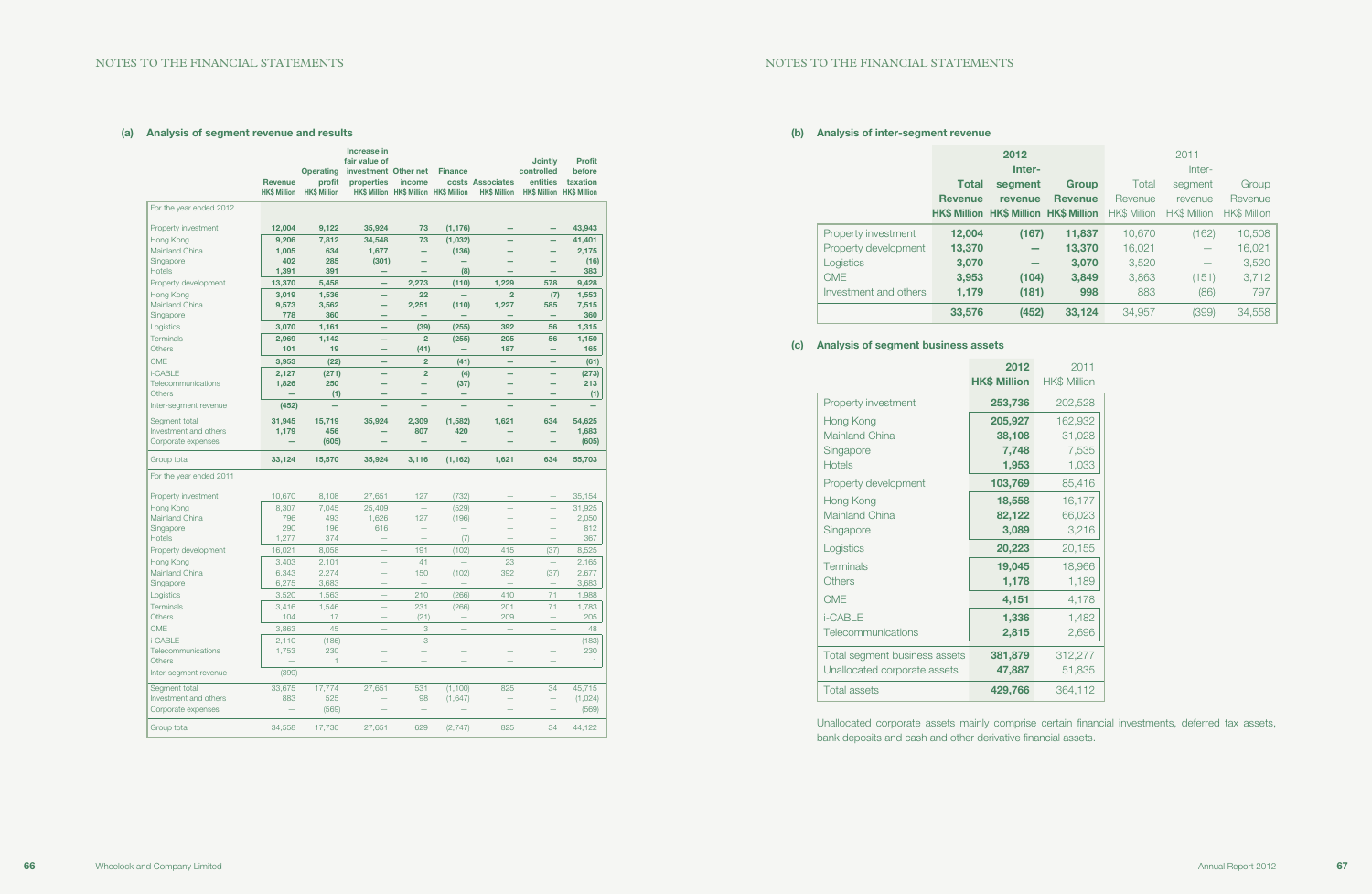### (e) Geographical information

|                                                 | <b>Revenue</b>              |                             | <b>Operating Profit</b>     |                             |  |
|-------------------------------------------------|-----------------------------|-----------------------------|-----------------------------|-----------------------------|--|
|                                                 | 2012<br><b>HK\$ Million</b> | 2011<br><b>HK\$ Million</b> | 2012<br><b>HK\$ Million</b> | 2011<br><b>HK\$ Million</b> |  |
| Hong Kong<br><b>Mainland China</b><br>Singapore | 20,382<br>11,434<br>1,308   | 19,821<br>8,000<br>6,737    | 10,817<br>4,019<br>734      | 11,231<br>2,512<br>3,987    |  |
| Group total                                     | 33,124                      | 34,558                      | 15,570                      | 17,730                      |  |

|                | <b>Specified non-current assets</b> |                     | <b>Total business assets</b> |                     |  |
|----------------|-------------------------------------|---------------------|------------------------------|---------------------|--|
|                | 2012                                | 2011                | 2012                         | 2011                |  |
|                | <b>HK\$ Million</b>                 | <b>HK\$ Million</b> | <b>HK\$ Million</b>          | <b>HK\$ Million</b> |  |
| Hong Kong      | 221,001                             | 177,049             | 236,485                      | 190,572             |  |
| Mainland China | 82,615                              | 62,955              | 134,557                      | 110,954             |  |
| Singapore      | 7,757                               | 7,543               | 10,837                       | 10,751              |  |
| Group total    | 311,373                             | 247,547             | 381,879                      | 312,277             |  |

Specified non-current assets excluded deferred tax assets, financial investments, derivative financial assets and certain non-current assets.

The geographical location of revenue and operating profit is analysed based on the location at which services are provided and in case of equity instruments, where they are listed. The geographical location of specified non-current assets and total business assets is based on the physical location of operations.

In addition, the CME segment incurred HK\$100 million (2011: HK\$80 million) for its programming library. The Group has no significant non-cash expenses other than depreciation and amortisation.

### Segment assets held through jointly controlled entities and associates included in above are:

|                                   | 2012<br><b>HK\$ Million</b> | 2011<br><b>HK\$ Million</b> |
|-----------------------------------|-----------------------------|-----------------------------|
| Property development<br>Logistics | 31,914<br>5,351             | 22,283<br>5,345             |
| Group total                       | 37,265                      | 27,628                      |

### (d) Other information

|                      | Increase in interests in   |        |                           |                           |                         |                     |
|----------------------|----------------------------|--------|---------------------------|---------------------------|-------------------------|---------------------|
|                      |                            |        | associates and jointly    |                           | <b>Depreciation and</b> |                     |
|                      | <b>Capital expenditure</b> |        | controlled entities       |                           | amortisation            |                     |
|                      | 2012                       | 2011   | 2012                      | 2011                      | 2012                    | 2011                |
|                      | <b>HK\$ Million</b>        |        | HK\$ Million HK\$ Million | HK\$ Million HK\$ Million |                         | <b>HK\$ Million</b> |
| Property investment  | 15,045                     | 11,080 |                           |                           | 196                     | 171                 |
| Hong Kong            | 8,754                      | 800    |                           |                           | 24                      | 19                  |
| Mainland China       | 5,520                      | 10,040 |                           |                           | 41                      | 40                  |
| Singapore            | 69                         | 120    |                           |                           | $\mathbf{2}$            | $\overline{2}$      |
| <b>Hotels</b>        | 702                        | 120    |                           |                           | 129                     | 110                 |
| Property development |                            |        | 7,238                     | 3,302                     |                         |                     |
| Hong Kong            |                            |        | 400                       | 282                       |                         |                     |
| Mainland China       |                            |        | 6,838                     | 3,020                     |                         |                     |
| Logistics            | 616                        | 350    | 33                        | 68                        | 492                     | 481                 |
| <b>Terminals</b>     | 611                        | 350    | 33                        | 68                        | 488                     | 476                 |
| <b>Others</b>        | 5                          |        |                           |                           | 4                       | 5                   |
| <b>CME</b>           | 715                        | 654    |                           |                           | 748                     | 746                 |
| i-CABLE              | 209                        | 187    |                           |                           | 350                     | 346                 |
| Telecommunications   | 506                        | 467    |                           |                           | 398                     | 400                 |
| Group total          | 16,376                     | 12,084 | 7,271                     | 3,370                     | 1,436                   | 1,398               |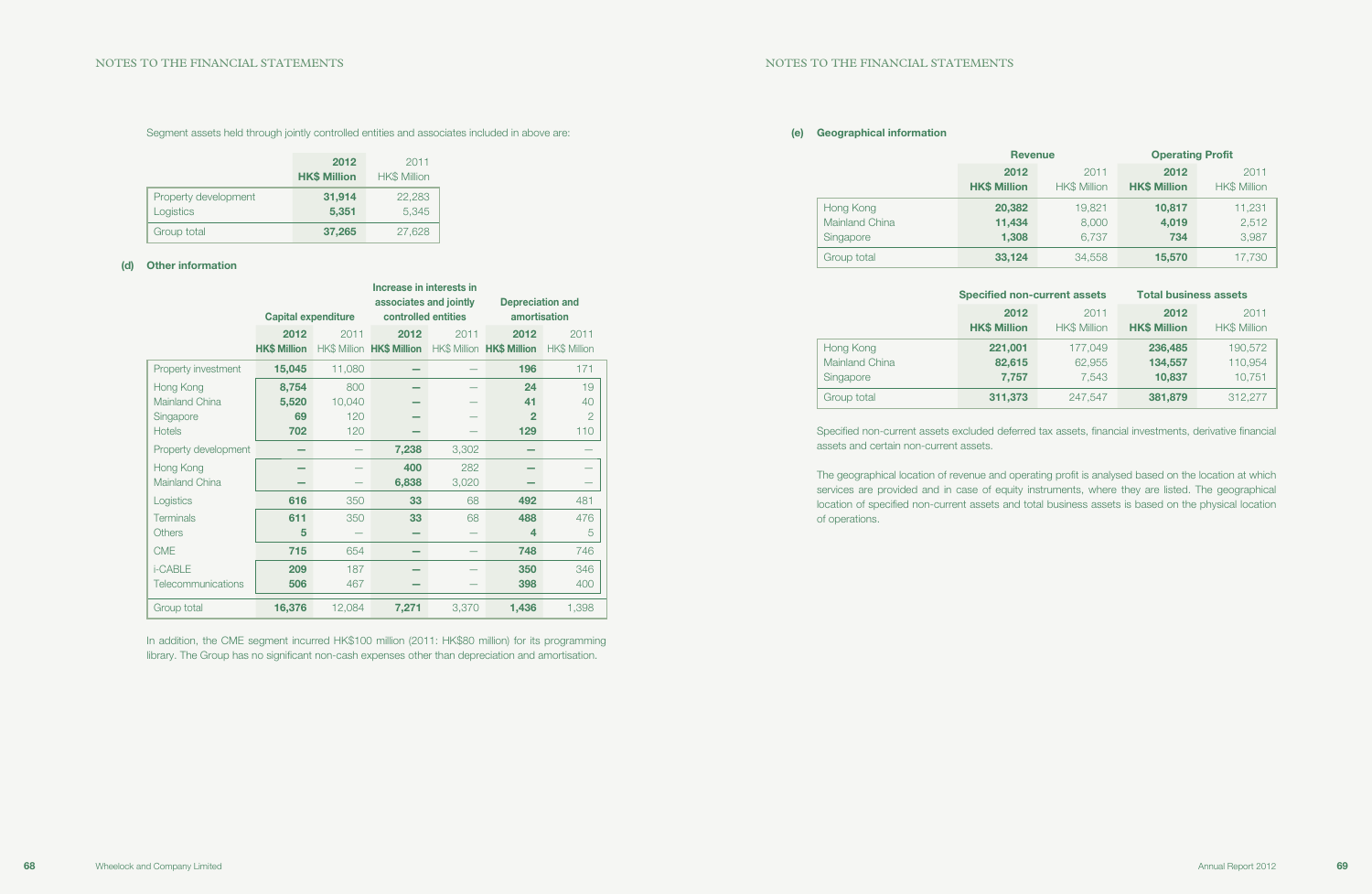#### (b) Directors' emoluments

#### Directors' emoluments are as follows:

|                                   | <b>Fees</b><br><b>HK\$'000</b> | Salaries,<br>allowances<br>and benefits<br>in kind<br><b>HK\$'000</b> | <b>Discretionary</b><br><b>bonuses</b><br><b>HK\$'000</b> | <b>Contributions</b><br>to pension<br>schemes<br><b>HK\$'000</b> | 2012<br><b>Total</b><br>emoluments<br><b>HK\$'000</b> | 2011<br>Total<br>emoluments<br><b>HK\$'000</b> |
|-----------------------------------|--------------------------------|-----------------------------------------------------------------------|-----------------------------------------------------------|------------------------------------------------------------------|-------------------------------------------------------|------------------------------------------------|
| <b>Board of Directors</b>         |                                |                                                                       |                                                           |                                                                  |                                                       |                                                |
| Peter K C Woo                     | 180                            | 17,154                                                                | 18,000                                                    |                                                                  | 35,334                                                | 34,638                                         |
| Stephen TH Ng                     | 70                             | 5,011                                                                 | 10,000                                                    | 192                                                              | 15,273                                                | 15,123                                         |
| Stewart C K Leung (Note iii)      | 64                             | 4.988                                                                 |                                                           |                                                                  | 5,052                                                 |                                                |
| Paul Y C Tsui                     | 70                             | 3,234                                                                 | 4,500                                                     |                                                                  | 7,804                                                 | 7,648                                          |
| <b>Non-executive Directors</b>    |                                |                                                                       |                                                           |                                                                  |                                                       |                                                |
| Ricky KY Wong                     | 70                             | 2,927                                                                 | 4,000                                                     | 435                                                              | 7,432                                                 | 6,258                                          |
| Mignonne Cheng (Note iii)         | 35                             |                                                                       |                                                           |                                                                  | 35                                                    |                                                |
| Independent                       |                                |                                                                       |                                                           |                                                                  |                                                       |                                                |
| <b>Non-executive Directors</b>    |                                |                                                                       |                                                           |                                                                  |                                                       |                                                |
| Herald L F Lau                    | 70                             |                                                                       |                                                           |                                                                  | 70                                                    | 60                                             |
| Kenneth W S Ting (Note ii)        | 100                            |                                                                       |                                                           |                                                                  | 100                                                   | 80                                             |
| Glenn S Yee (Note ii)             | 88                             |                                                                       |                                                           |                                                                  | 88                                                    | 60                                             |
| Alan H Smith (Note ii and iii)    | 41                             |                                                                       |                                                           |                                                                  | 41                                                    |                                                |
| Tak Hay Chau (Note iii)           | 13                             |                                                                       |                                                           |                                                                  | 13                                                    |                                                |
| Richard Y S Tang (Note iii)       | 13                             |                                                                       |                                                           |                                                                  | 13                                                    |                                                |
| Alexander S K Au (Note ii and iv) | 81                             |                                                                       |                                                           |                                                                  | 81                                                    | 80                                             |
| B M Chang (Note ii and v)         | 42                             |                                                                       |                                                           |                                                                  | 42                                                    | 80                                             |
|                                   | 937                            | 33,314                                                                | 36,500                                                    | 627                                                              | 71,378                                                | 64,027                                         |
| Total for 2011                    | 715                            | 27,077                                                                | 35,500                                                    | 735                                                              |                                                       | 64,027                                         |

#### Notes:

(i) There were no compensation for loss of office and/or inducement for joining the Group paid/payable to the Directors of the

(ii) Includes Audit Committee Members' fee for the year ended 31 December 2012 of HK\$30,000 (2011: HK\$20,000) received/

(iii) Mr. Stewart C K Leung was appointed as a director of the Company with effect from 1 February 2012. Mrs. Mignonne Cheng and Mr. Alan H Smith were appointed as directors of the Company with effect from 1 July 2012. Mr. Tak Hay Chau and Mr.

- Company in respect of the years ended 31 December 2012 and 2011.
- receivable by each of relevant Directors.
- Richard Y S Tang were appointed as directors of the Company with effect from 22 October 2012.
- (iv) Mr. Alexander S K Au resigned and ceased to be a director of the Company with effect from 22 October 2012.
- (v) Mr. B M Chang retired and ceased to be a director of the Company with effect from 31 May 2012.
- Wharf, details of which are disclosed in note 24d.

(vi) In addition to the above emoluments, certain directors and employees of The Wharf (Holdings) Limited ("Wharf") and/or its subsidiaries, who are also Directors of the Company, were granted share options under the share option scheme adopted by

## 2. Operating Profit

### (a) Operating profit

|                                                            | 2012                | 2011                |
|------------------------------------------------------------|---------------------|---------------------|
|                                                            | <b>HK\$ Million</b> | <b>HK\$ Million</b> |
| Operating profit is arrived at after charging/(crediting): |                     |                     |
| Depreciation and amortisation on                           |                     |                     |
| - assets held for use under operating leases               | 141                 | 132                 |
| - other fixed assets                                       | 1,102               | 1,085               |
| - leasehold land                                           | 95                  | 94                  |
| - programming library                                      | 98                  | 87                  |
| Total depreciation and amortisation                        | 1,436               | 1,398               |
| Staff costs (Note i)                                       | 3,286               | 3,153               |
| Auditors' remuneration                                     |                     |                     |
| - audit services                                           | 26                  | 23                  |
| - other services                                           | 5                   | $\overline{4}$      |
| Cost of trading properties for recognised sales            | 7,400               | 7,599               |
| Rental charges under operating leases in respect of        |                     |                     |
| telecommunications equipment and services                  | 53                  | 81                  |
| Impairment of trade receivables                            | 11                  | 22                  |
| Rental income less direct outgoings (Note ii)              | (8, 760)            | (7, 742)            |
| Rental income under operating leases in respect of         |                     |                     |
| owned plant and machinery                                  | (13)                | (15)                |
| Interest income (Note iii)                                 | (586)               | (365)               |
| Dividend income from listed investments                    | (308)               | (255)               |
| (Profit)/loss on disposal of fixed assets                  | (4)                 | 5                   |

Notes:

- (i) Staff costs included contributions to defined contribution pension schemes of HK\$199 million (2011: HK\$139 million) which included MPF schemes (after a forfeiture of HK\$3 million (2011: HK\$3 million)) and equity settled share-based payment expenses of HK\$60 million (2011: HK\$75 million).
- (ii) Rental income included contingent rentals of HK\$1,953 million (2011: HK\$1,703 million).
- (iii) Included in interest income are amounts totalling HK\$490 million (2011: HK\$365 million) in respect of financial assets (mainly bank deposits) that are stated at amortised cost.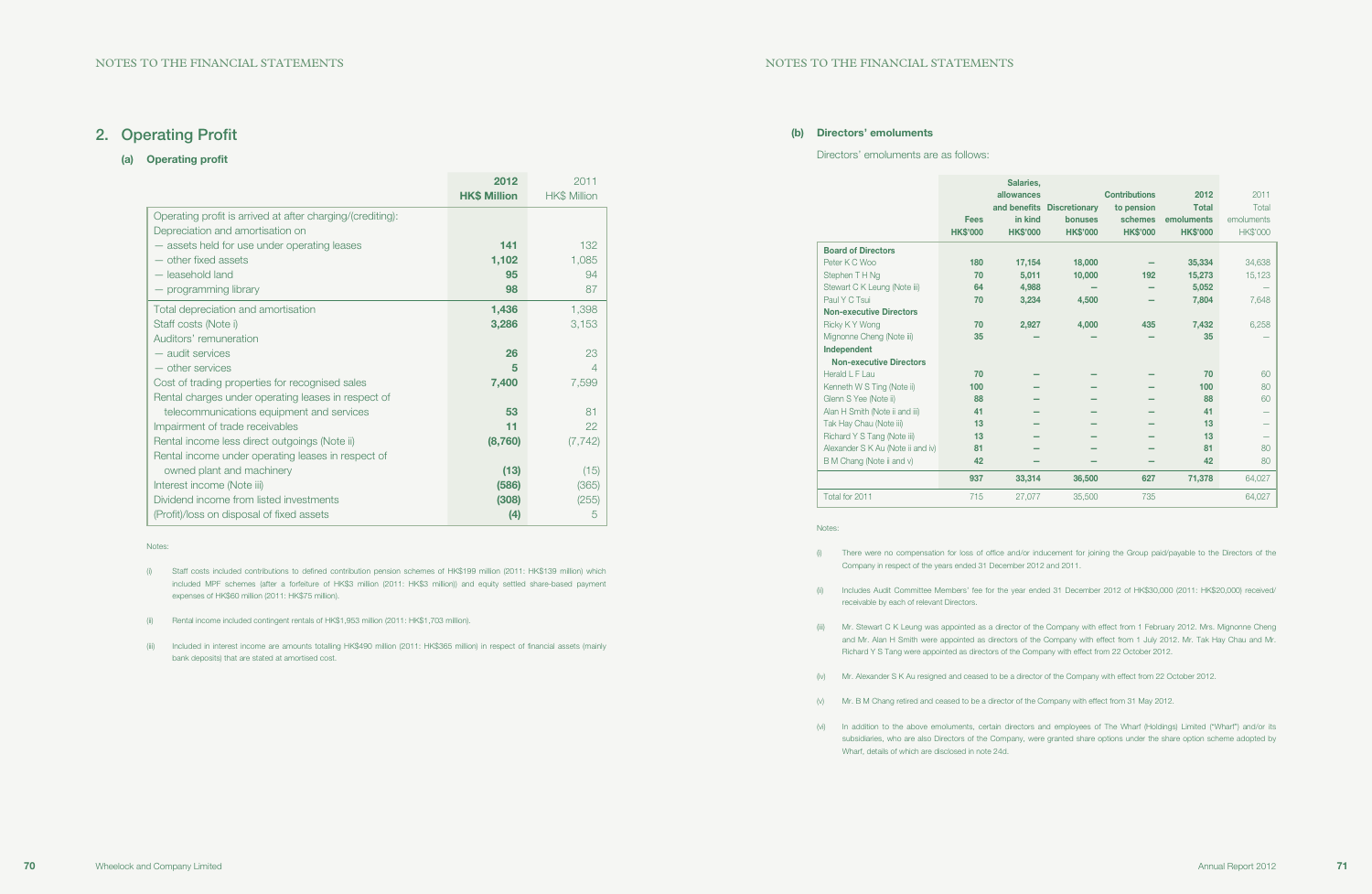## 4. Finance Costs

|                                                                                                                                                                                                                                                                                                                                       | 2012<br><b>HK\$ Million</b> | 2011<br>HK\$ Million |
|---------------------------------------------------------------------------------------------------------------------------------------------------------------------------------------------------------------------------------------------------------------------------------------------------------------------------------------|-----------------------------|----------------------|
| Interest charged on:                                                                                                                                                                                                                                                                                                                  |                             |                      |
| Bank loans and overdrafts                                                                                                                                                                                                                                                                                                             |                             |                      |
| - repayable within five years                                                                                                                                                                                                                                                                                                         | 956                         | 874                  |
| - repayable after five years                                                                                                                                                                                                                                                                                                          | 141                         | 222                  |
| Other borrowings                                                                                                                                                                                                                                                                                                                      |                             |                      |
| - repayable within five years                                                                                                                                                                                                                                                                                                         | 945                         | 102                  |
| - repayable after five years                                                                                                                                                                                                                                                                                                          | 441                         | 272                  |
| Total interest charge                                                                                                                                                                                                                                                                                                                 | 2,483                       | 1,470                |
| Other finance costs                                                                                                                                                                                                                                                                                                                   | 274                         | 400                  |
| Less: Amount capitalised                                                                                                                                                                                                                                                                                                              | (1,022)                     | (510)                |
|                                                                                                                                                                                                                                                                                                                                       | 1,735                       | 1,360                |
| Fair value (gain)/loss:                                                                                                                                                                                                                                                                                                               |                             |                      |
| Cross currency interest rate swaps                                                                                                                                                                                                                                                                                                    | (875)                       | 382                  |
| Interest rate swaps                                                                                                                                                                                                                                                                                                                   | 302                         | 1,005                |
|                                                                                                                                                                                                                                                                                                                                       | (573)                       | 1,387                |
| Total                                                                                                                                                                                                                                                                                                                                 | 1,162                       | 2,747                |
| (a)<br>Interest was capitalised at an average annual rate of approximately 2.1% (2011: 1.3%).<br>Included in the total interest charge are amounts totalling HK\$1,909 million (2011: HK\$1,371 million)<br>(b)<br>المقامر والمستحقق والمتحاول والمستقل والمستحقق والمستحين والمستحيل والمستحقق والمستحقق والمستحقق والمستحقق والمتحا |                             |                      |

in respect of interest bearing borrowings that are stated at amortised cost.

(c) The above interest charge has taken into account the interest paid/receipts in respect of interest

rate swaps and cross currency interest rate swaps.

### (c) Five highest paid employees

For the year ended 31 December 2012, information regarding emoluments of 3 (2011: 3) employees of the Group who, not being Directors of the Company, were among the top five highest paid individuals (including Directors of the Company and other employees of the Group) employed by the Group has been set out below:

### (i) Aggregate emoluments

- (a) A book accounting gain representing the negative goodwill of HK\$2,233 million (2011: HK\$ Nil) recognised in respect of Wharf's acquisition of a 24.6% equity interest in Greentown China Holdings Limited ("Greentown"), an associate, in June 2012. This amount was calculated based on Wharf's internal assessment of net fair value of Greentown's identifiable assets and liabilities as at the date of acquisition.
- (b) Net profit on disposal of available-for-sale investments of HK\$492 million (2011: HK\$184 million) which included a revaluation surplus, before deduction of non-controlling interests, of HK\$260 million (2011: HK\$147 million) transferred from the investments revaluation reserves.
- (c) Net foreign exchange gain of HK\$274 million (2011: HK\$417 million) which included the impact of forward foreign exchange contracts.
- (d) Profit on disposal of an investment property of HK\$73 million (2011: HK\$ Nil).
- (e) A write-back of provision for properties of HK\$22 million (2011: HK\$49 million).

|                                                                               | 2012<br><b>HK\$ Million</b> | 2011<br><b>HK\$ Million</b> |
|-------------------------------------------------------------------------------|-----------------------------|-----------------------------|
| Salaries, allowances and benefits in kind<br>Contributions to pension schemes | 14                          |                             |
| Discretionary bonuses                                                         | 30                          | 28                          |
|                                                                               | 45                          |                             |

### (ii) Bandings

|                             | 2012<br><b>Number</b> | 2011<br><b>Number</b> |
|-----------------------------|-----------------------|-----------------------|
| <b>Bands (in HK\$)</b>      |                       |                       |
| $$10,000,001 - $10,500,000$ |                       |                       |
| $$11,000,001 - $11,500,000$ |                       |                       |
| $$12,000,001 - $12,500,000$ |                       |                       |
| $$12,500,001 - $13,000,000$ |                       |                       |
| $$24,000,001 - $24,500,000$ |                       |                       |
| $$27,000,001 - $27,500,000$ |                       |                       |
|                             | 3                     | 3                     |

## 3. Other Net Income

Other net income amounted to HK\$3,116 million (2011: HK\$629 million), and principally comprised: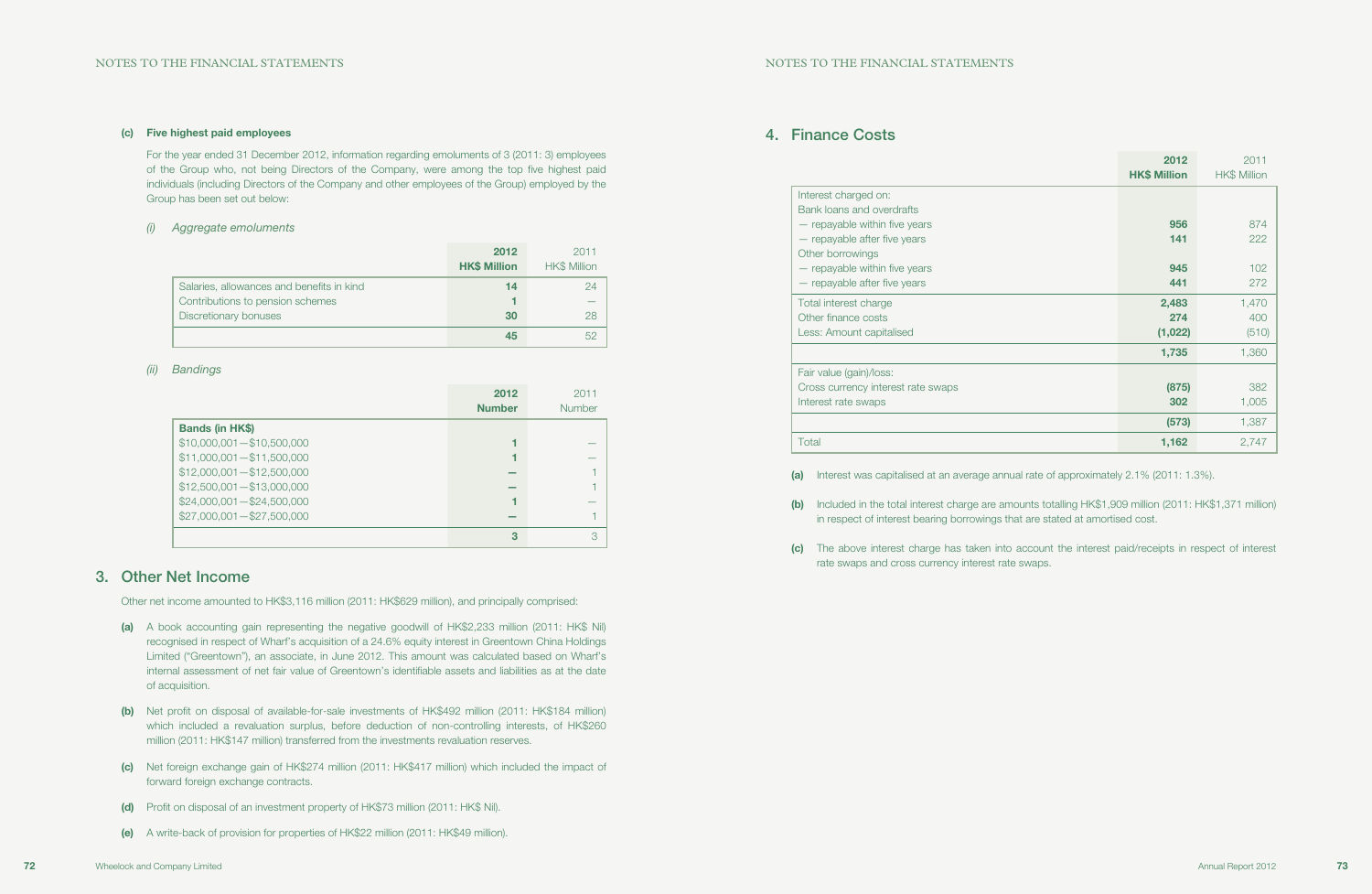### (g) Reconciliation between the actual total tax charge and profit before taxation at applicable

tax rates:

|                                                               | 2012<br><b>HK\$ Million</b> | 2011<br><b>HK\$ Million</b> |
|---------------------------------------------------------------|-----------------------------|-----------------------------|
| Profit before taxation                                        | 55,703                      | 44,122                      |
| Notional tax on profit before taxation calculated             |                             |                             |
| at applicable tax rates                                       | 9,592                       | 7,628                       |
| Tax effect of non-deductible expenses                         | 470                         | 288                         |
| Tax effect of non-taxable income                              | (1, 302)                    | (500)                       |
| Tax effect of non-taxable fair value gain on investment       |                             |                             |
| properties                                                    | (5, 568)                    | (4,297)                     |
| Net overprovision in respect of prior years                   | (47)                        | (34)                        |
| Tax effect of tax losses not recognised                       | 116                         | 287                         |
| Tax effect of unrecognised tax losses utilised                | (227)                       | (82)                        |
| Tax effect of previously unrecognised tax losses now          |                             |                             |
| recognised as deferred tax assets                             | (83)                        | (40)                        |
| LAT on trading properties                                     | 584                         | 509                         |
| Deferred LAT on change in fair value of investment properties | 668                         | 494                         |
| Withholding tax on distributed/undistributed earnings         | 144                         | 85                          |
| Actual total tax charge                                       | 4,347                       | 4.338                       |

## 6. Profit Attributable to Equity Shareholders

Profit attributable to equity shareholders for the year is dealt with in the financial statements of the Company to the extent of HK\$1,332 million (2011: HK\$1,378 million).

## 7. Dividends Attributable to Equity Shareholders

First interim dividend declared and paid of 25.0  $(2011: 4.0 \text{ cents})$  per share

Dividends declared after the end of the reporting Second interim dividend of 60.0 cents (2011: 21.0 cents) Special dividend of 25.0 cents (2011: 25.0 cents)

(a) The provision for Hong Kong profits tax is based on the profit for the year as adjusted for tax purposes at the rate of 16.5% (2011: 16.5%).

|                                                    | 2012<br><b>HK\$ Million</b> | 2011<br><b>HK\$ Million</b> |
|----------------------------------------------------|-----------------------------|-----------------------------|
| cents                                              | 508                         | 81                          |
| ng period<br>1.0 cents) per share<br>ts) per share | 1,219<br>508                | 427<br>508                  |
|                                                    | 1,727                       | 935                         |
|                                                    | 2,235                       | 1,016                       |

(a) The second interim dividend and special dividend declared after the end of the reporting period have

- not been recognised as liabilities at the end of the reporting period.
- for 2011 were approved and paid in 2012.

(b) The second interim dividend and special dividend of HK\$427 million and HK\$508 million respectively

## 5. Income Tax

Taxation charged to the consolidated income statement represents:

|                                                              | 2012<br><b>HK\$ Million</b> | 2011<br><b>HK\$ Million</b> |
|--------------------------------------------------------------|-----------------------------|-----------------------------|
| <b>Current income tax</b>                                    |                             |                             |
| Hong Kong                                                    |                             |                             |
| - provision for the year                                     | 1,597                       | 1,669                       |
| - overprovision in respect of prior years                    | (39)                        | (28)                        |
| Outside Hong Kong                                            |                             |                             |
| - provision for the year                                     | 998                         | 1,189                       |
| - overprovision in respect of prior years                    | (8)                         | (6)                         |
|                                                              | 2,548                       | 2,824                       |
| <b>Land appreciation tax ("LAT") (Note 5c)</b>               | 584                         | 509                         |
| <b>Deferred tax (Note 25)</b>                                |                             |                             |
| Change in fair value of investment properties                | 1,087                       | 901                         |
| Origination and reversal of temporary differences            | 212                         | 159                         |
| Benefit of previously unrecognised tax losses now recognised | (84)                        | (55)                        |
|                                                              | 1,215                       | 1,005                       |
| Total                                                        | 4,347                       | 4.338                       |

- (b) Income tax on profits assessable outside Hong Kong is mainly China corporate income tax calculated at a rate of 25% (2011: 25%) and Singapore income tax at a rate of 17% (2011: 17%).
- (c) Under the Provisional Regulations on LAT, all gains arising from transfer of real estate property in Mainland China are subject to LAT at progressive rates ranging from 30% to 60% on the appreciation of land value, being the proceeds of sales of properties less deductible expenditure including cost of land use rights, borrowing costs and all property development expenditure.
- (d) Taxation payable in the statement of financial position is expected to be settled within one year.
- (e) Tax attributable to associates and jointly controlled entities for the year ended 31 December 2012 of HK\$1,481 million (2011: HK\$438 million) is included in the share of results after tax of associates and jointly controlled entities.
- (f) The China tax law also imposes a withholding tax at 10%, unless reduced by a treaty or agreement, for dividends distributed by a PRC-resident enterprise to its immediate holding company outside Mainland China for earnings generated beginning on 1 January 2008. Undistributed earnings generated prior to 1 January 2008 are exempt from such withholding tax. For the year ended 31 December 2012, the Group has provided HK\$144 million (2011: HK\$85 million) for withholding taxes on accumulated earnings generated by its Mainland China subsidiaries and associates which will be distributed to their immediate holding company outside Mainland China in the foreseeable future.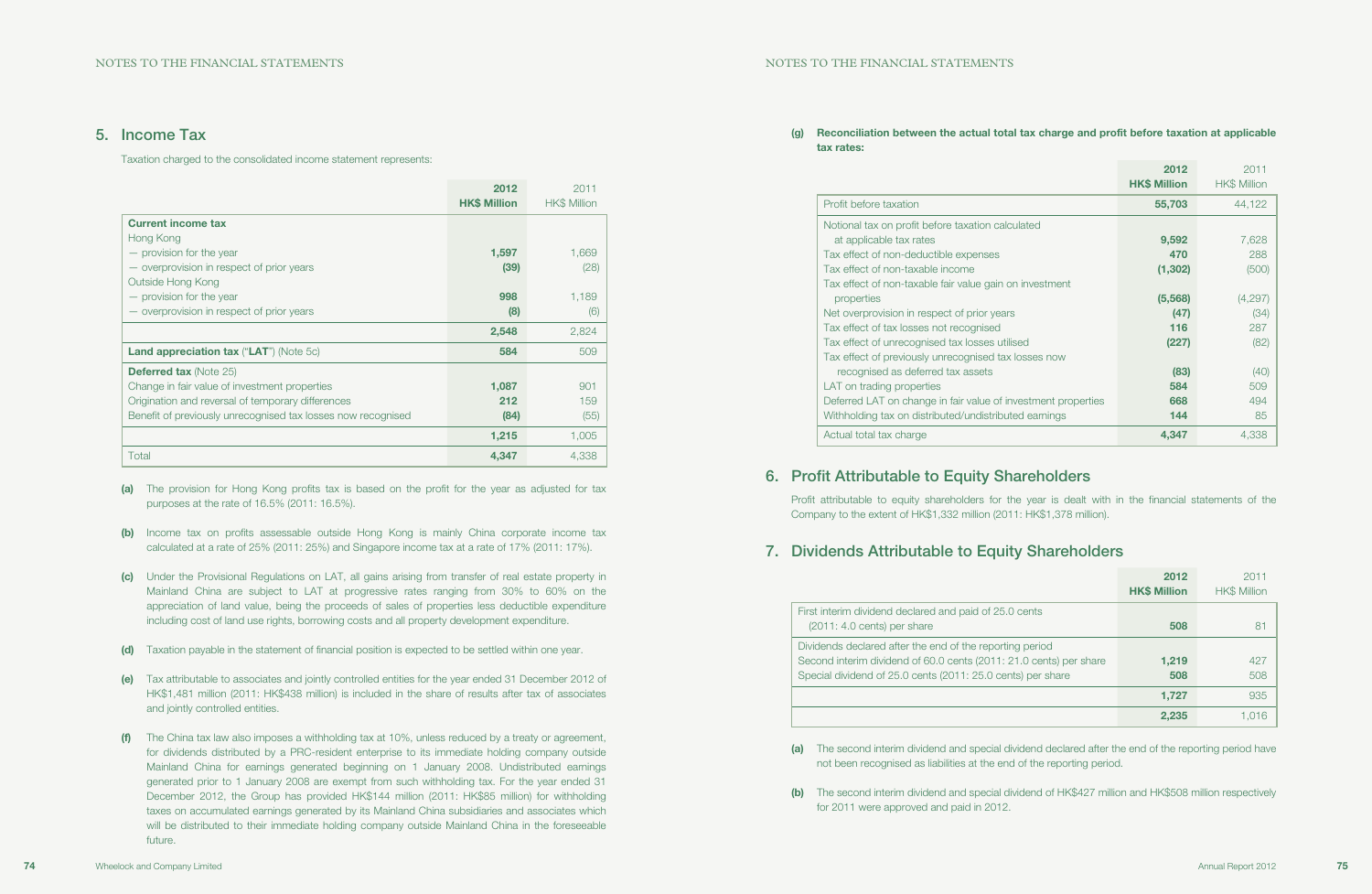### (c) Tenure of title to properties:

| At 31 December 2012    |
|------------------------|
| Held in Hong Kong      |
| Long term leases       |
| Medium term leases     |
|                        |
| Held outside Hong Kong |
| Freehold               |
| Long term leases       |
| Medium term leases     |
|                        |
| At 31 December 2011    |
| Held in Hong Kong      |
| Long term leases       |
| Medium term leases     |
| Short term leases      |
|                        |
| Held outside Hong Kong |
| Freehold               |
|                        |
| Long term leases       |
| Medium term leases     |
|                        |

|                        | <b>Completed</b><br><b>HK\$ Million</b> | <b>Under</b><br>development<br><b>HK\$ Million</b> | <b>Total</b><br><b>HK\$ Million</b> |
|------------------------|-----------------------------------------|----------------------------------------------------|-------------------------------------|
| At 31 December 2012    |                                         |                                                    |                                     |
| Held in Hong Kong      |                                         |                                                    |                                     |
| Long term leases       | 170,127                                 | 9                                                  | 170,136                             |
| Medium term leases     | 25,710                                  | 9,386                                              | 35,096                              |
|                        | 195,837                                 | 9,395                                              | 205,232                             |
| Held outside Hong Kong |                                         |                                                    |                                     |
| Freehold               | 1,978                                   |                                                    | 1,978                               |
| Long term leases       | 5,770                                   |                                                    | 5,770                               |
| Medium term leases     | 16,313                                  | 21,436                                             | 37,749                              |
|                        | 219,898                                 | 30,831                                             | 250,729                             |
| At 31 December 2011    |                                         |                                                    |                                     |
| Held in Hong Kong      |                                         |                                                    |                                     |
| Long term leases       | 139,620                                 |                                                    | 139,620                             |
| Medium term leases     | 22,382                                  | 22                                                 | 22,404                              |
| Short term leases      | 300                                     |                                                    | 300                                 |
|                        | 162,302                                 | 22                                                 | 162,324                             |
| Held outside Hong Kong |                                         |                                                    |                                     |
| Freehold               | 2,153                                   |                                                    | 2,153                               |
| Long term leases       | 5,382                                   |                                                    | 5,382                               |
| Medium term leases     | 14,550                                  | 16,088                                             | 30,638                              |
|                        | 184,387                                 | 16,110                                             | 200,497                             |

#### (d) Investment properties revaluation

The Group's investment properties under development are stated at fair value at the earlier of when the fair value first becomes reliably measurable and the date of completion of the property. Those investment properties stated at fair value as at 31 December 2012 were revalued by Knight Frank Petty Limited and Colliers International Consultancy & Valuation (Singapore) Pte Ltd, independent firms of professional surveyors, who have appropriate qualifications and experience in the valuation of properties in the relevant locations, on a market value basis, after taking into consideration the net rental income allowing for reversionary potential and the redevelopment potential of the properties where appropriate.

The surplus or deficit arising on revaluation is recognised directly in the consolidated income statement.

Gross rental revenue from investment properties amounted to HK\$10,588 million (2011: HK\$9,366 million).

## 8. Earnings Per Share

The calculation of earnings per share is based on profit attributable to equity shareholders for the year of HK\$26,935 million (2011: HK\$22,866 million) and 2,032 million ordinary shares in issue throughout the years ended 31 December 2012 and 2011.

There were no potential diluted ordinary shares in existence during the years ended 31 December 2012 and 2011.

## 9. Investment Properties

|     |                                        |                                         | <b>Group</b><br><b>Under</b>       |                                     |
|-----|----------------------------------------|-----------------------------------------|------------------------------------|-------------------------------------|
|     |                                        | <b>Completed</b><br><b>HK\$ Million</b> | development<br><b>HK\$ Million</b> | <b>Total</b><br><b>HK\$ Million</b> |
| (a) | <b>Cost or valuation</b>               |                                         |                                    |                                     |
|     | At 1 January 2011                      | 155,925                                 | 6,028                              | 161,953                             |
|     | Exchange differences                   | 522                                     | 293                                | 815                                 |
|     | <b>Additions</b>                       | 947                                     | 9,789                              | 10,736                              |
|     | <b>Disposals</b>                       | (4)                                     |                                    | (4)                                 |
|     | Reclassification                       | (654)                                   |                                    | (654)                               |
|     | Revaluation surplus                    | 27,651                                  |                                    | 27,651                              |
|     | At 31 December 2011 and 1 January 2012 | 184,387                                 | 16,110                             | 200,497                             |
|     | Exchange differences                   | 454                                     |                                    | 454                                 |
|     | <b>Additions</b>                       | 8,612                                   | 5,624                              | 14,236                              |
|     | <b>Disposals</b>                       | (1,220)                                 |                                    | (1,220)                             |
|     | Reclassification                       | (7, 389)                                | 8,227                              | 838                                 |
|     | <b>Revaluation surplus</b>             | 35,054                                  | 870                                | 35,924                              |
|     | At 31 December 2012                    | 219,898                                 | 30,831                             | 250,729                             |

#### (b) The analysis of cost or valuation of the above assets is as follows:

| 2012 valuation<br>At cost | 219,898 | 8,485<br>22,346 | 228,383<br>22,346 |
|---------------------------|---------|-----------------|-------------------|
|                           | 219,898 | 30,831          | 250,729           |
| 2011 valuation            | 184.387 |                 | 184,387           |
| At cost                   | -       | 16.110          | 16,110            |
|                           | 184,387 | 16.110          | 200,497           |

The Group's investment properties under development stated at cost totalled HK\$22,346 million (2011: HK\$16,110 million).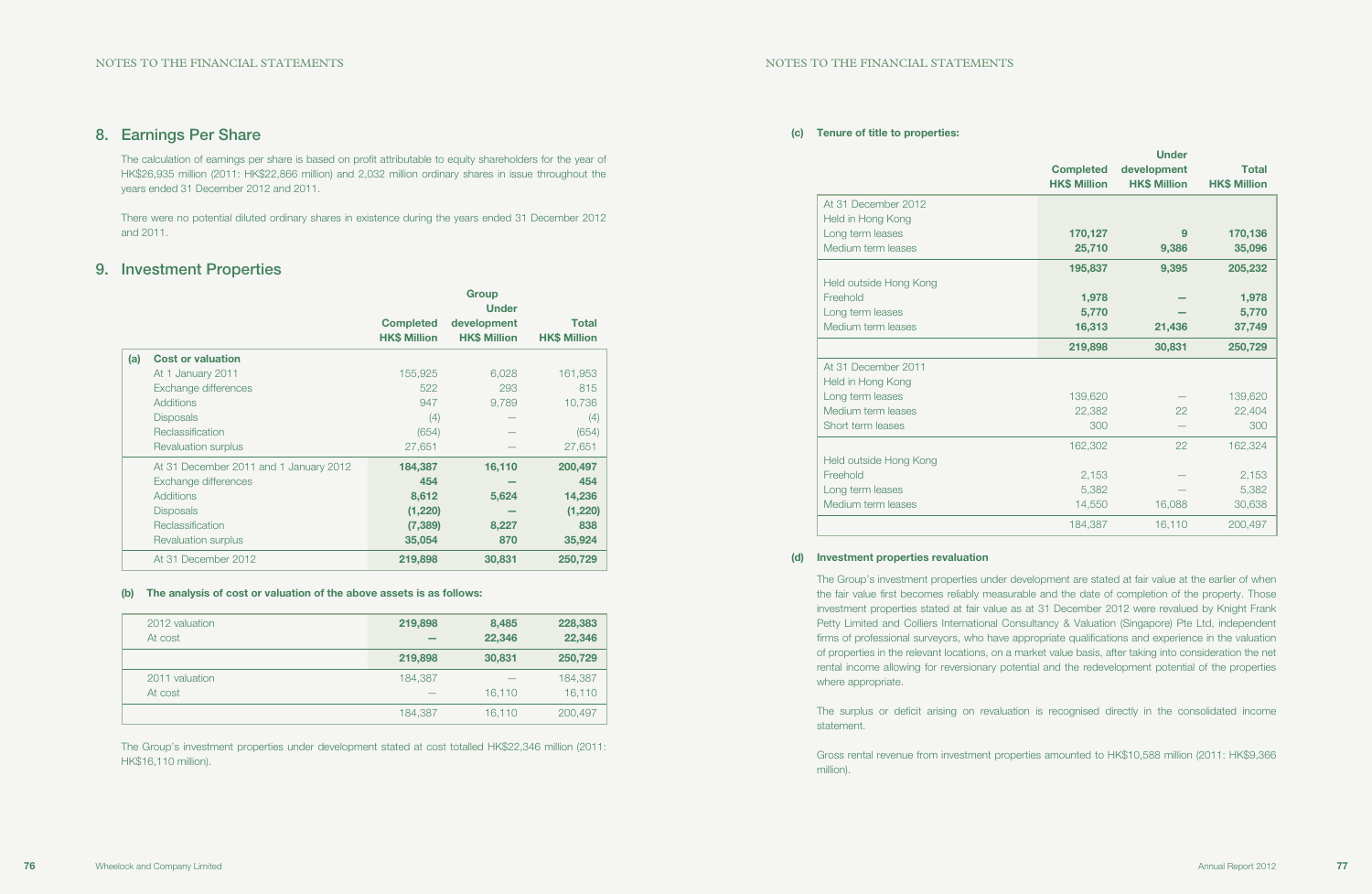### (b) Tenure of title to properties:

|                        | Leasehold<br>land | <b>Hotel and</b><br>club<br>properties<br><b>HK\$ Million HK\$ Million</b> | <b>Properties</b><br>redevelopment<br><b>HK\$ Million</b> | <b>Other</b><br>under properties and<br>fixed assets | <b>CME</b><br>equipment<br>HK\$ Million HK\$ Million HK\$ Million | <b>Total</b> |
|------------------------|-------------------|----------------------------------------------------------------------------|-----------------------------------------------------------|------------------------------------------------------|-------------------------------------------------------------------|--------------|
| At 31 December 2012    |                   |                                                                            |                                                           |                                                      |                                                                   |              |
| Held in Hong Kong      |                   |                                                                            |                                                           |                                                      |                                                                   |              |
| Long term leases       | 82                | 187                                                                        |                                                           | 7                                                    |                                                                   | 276          |
| Medium term leases     | 974               | 1                                                                          |                                                           | 2,766                                                |                                                                   | 3,741        |
|                        | 1,056             | 188                                                                        |                                                           | 2,773                                                |                                                                   | 4,017        |
| Held outside Hong Kong |                   |                                                                            |                                                           |                                                      |                                                                   |              |
| Medium term leases     | 2,935             | 1,074                                                                      | 1,999                                                     | 2,748                                                |                                                                   | 8,756        |
|                        | 3,991             | 1,262                                                                      | 1,999                                                     | 5,521                                                |                                                                   | 12,773       |
| At 31 December 2011    |                   |                                                                            |                                                           |                                                      |                                                                   |              |
| Held in Hong Kong      |                   |                                                                            |                                                           |                                                      |                                                                   |              |
| Long term leases       | 82                | 97                                                                         |                                                           | $\overline{2}$                                       |                                                                   | 181          |
| Medium term leases     | 1,007             | 1                                                                          |                                                           | 2,822                                                |                                                                   | 3,830        |
|                        | 1,089             | 98                                                                         |                                                           | 2,824                                                |                                                                   | 4,011        |
| Held outside Hong Kong |                   |                                                                            |                                                           |                                                      |                                                                   |              |
| Medium term leases     | 2,662             | 482                                                                        | 2,086                                                     | 2,787                                                |                                                                   | 8,017        |
|                        | 3,751             | 580                                                                        | 2,086                                                     | 5,611                                                |                                                                   | 12,028       |
|                        |                   |                                                                            |                                                           |                                                      |                                                                   |              |

### (c) Impairment of fixed assets

The value of properties which are revalued annually, is assessed at the end of each reporting period for indications of impairment with reference to valuations undertaken by management. Such valuations assess the recoverable amount of each property based on its value in use (using relevant discount rates) or on its net selling price (by reference to market prices), depending upon the anticipated future plans for the property. No provision was made or written back for the years ended 31 December 2012 and 2011.

- (e) The Group leases out properties under operating leases, which generally run for a period of one to ten years. Lease income may be varied periodically to reflect market rentals and may contain a contingent rental element which is based on various percentages of tenants' sales receipts.
- (f) The Group's total future minimum lease income under non-cancellable operating leases is receivable as follows :

|                                 | 2012<br><b>HK\$ Million</b> | 2011<br><b>HK\$ Million</b> |
|---------------------------------|-----------------------------|-----------------------------|
| Within 1 year                   | 7,065                       | 6,227                       |
| After 1 year but within 5 years | 8,585                       | 7,737                       |
| After 5 years                   | 1,196                       | 259                         |
|                                 | 16,846                      | 14,223                      |

## 10. Fixed Assets

|     |                           | Group               |                     |                          |                        |                          |                                        |
|-----|---------------------------|---------------------|---------------------|--------------------------|------------------------|--------------------------|----------------------------------------|
|     |                           |                     | <b>Hotel and</b>    | <b>Properties</b>        | <b>Other</b>           |                          |                                        |
|     |                           | Leasehold           | club                |                          | under properties and   | <b>CME</b>               |                                        |
|     |                           | land                |                     | properties redevelopment | fixed assets equipment |                          | <b>Total</b>                           |
|     |                           | <b>HK\$ Million</b> | <b>HK\$ Million</b> | <b>HK\$ Million</b>      |                        |                          | HK\$ Million HK\$ Million HK\$ Million |
| (a) | Cost                      |                     |                     |                          |                        |                          |                                        |
|     | At 1 January 2011         | 4,331               | 1.206               | 1.757                    | 15,548                 | 10,557                   | 33,399                                 |
|     | Exchange differences      | 137                 | 27                  | 83                       | 241                    |                          | 488                                    |
|     | <b>Additions</b>          |                     | 31                  | 163                      | 611                    | 543                      | 1,348                                  |
|     | <b>Disposals</b>          |                     |                     | $\equiv$                 | (114)                  | (45)                     | (159)                                  |
|     | Reclassification          |                     |                     | 83                       | 62                     | (27)                     | 118                                    |
|     | At 31 December 2011       |                     |                     |                          |                        |                          |                                        |
|     | and 1 January 2012        | 4.468               | 1,264               | 2,086                    | 16,348                 | 11,028                   | 35,194                                 |
|     | Exchange differences      |                     |                     |                          | 1                      |                          | 1                                      |
|     | <b>Additions</b>          | 296                 | 453                 | 135                      | 670                    | 586                      | 2,140                                  |
|     | <b>Disposals</b>          |                     |                     |                          | (101)                  | (185)                    | (286)                                  |
|     | Reclassification          | 39                  | 280                 | (222)                    | $\overline{2}$         | (4)                      | 95                                     |
|     | At 31 December 2012       | 4,803               | 1,997               | 1,999                    | 16,920                 | 11,425                   | 37,144                                 |
|     | Accumulated depreciation, |                     |                     |                          |                        |                          |                                        |
|     | amortisation and          |                     |                     |                          |                        |                          |                                        |
|     | <b>impairment losses</b>  |                     |                     |                          |                        |                          |                                        |
|     | At 1 January 2011         | 613                 | 642                 |                          | 6,083                  | 7.651                    | 14,989                                 |
|     | Exchange differences      | 10                  | $\overline{4}$      |                          | 30                     | $\equiv$                 | 44                                     |
|     | Charge for the year       | 94                  | 38                  |                          | 626                    | 553                      | 1,311                                  |
|     | Written back on disposals |                     |                     |                          | (110)                  | (42)                     | (152)                                  |
|     | Reclassification          |                     |                     |                          | 17                     | (17)                     |                                        |
|     | At 31 December 2011       |                     |                     |                          |                        |                          |                                        |
|     | and 1 January 2012        | 717                 | 684                 |                          | 6,646                  | 8,145                    | 16,192                                 |
|     | Exchange differences      |                     |                     |                          | 1                      | $\overline{\phantom{0}}$ | 1                                      |
|     | Charge for the year       | 95                  | 51                  |                          | 645                    | 547                      | 1,338                                  |
|     | Written back on disposals |                     |                     |                          | (92)                   | (184)                    | (276)                                  |
|     | Reclassification          |                     |                     |                          | (1)                    | $\overline{2}$           | 1                                      |
|     | At 31 December 2012       | 812                 | 735                 |                          | 7,199                  | 8,510                    | 17,256                                 |
|     | <b>Net book value</b>     |                     |                     |                          |                        |                          |                                        |
|     | At 31 December 2012       | 3,991               | 1,262               | 1.999                    | 9,721                  | 2,915                    | 19,888                                 |
|     | At 31 December 2011       | 3,751               | 580                 | 2,086                    | 9,702                  | 2,883                    | 19,002                                 |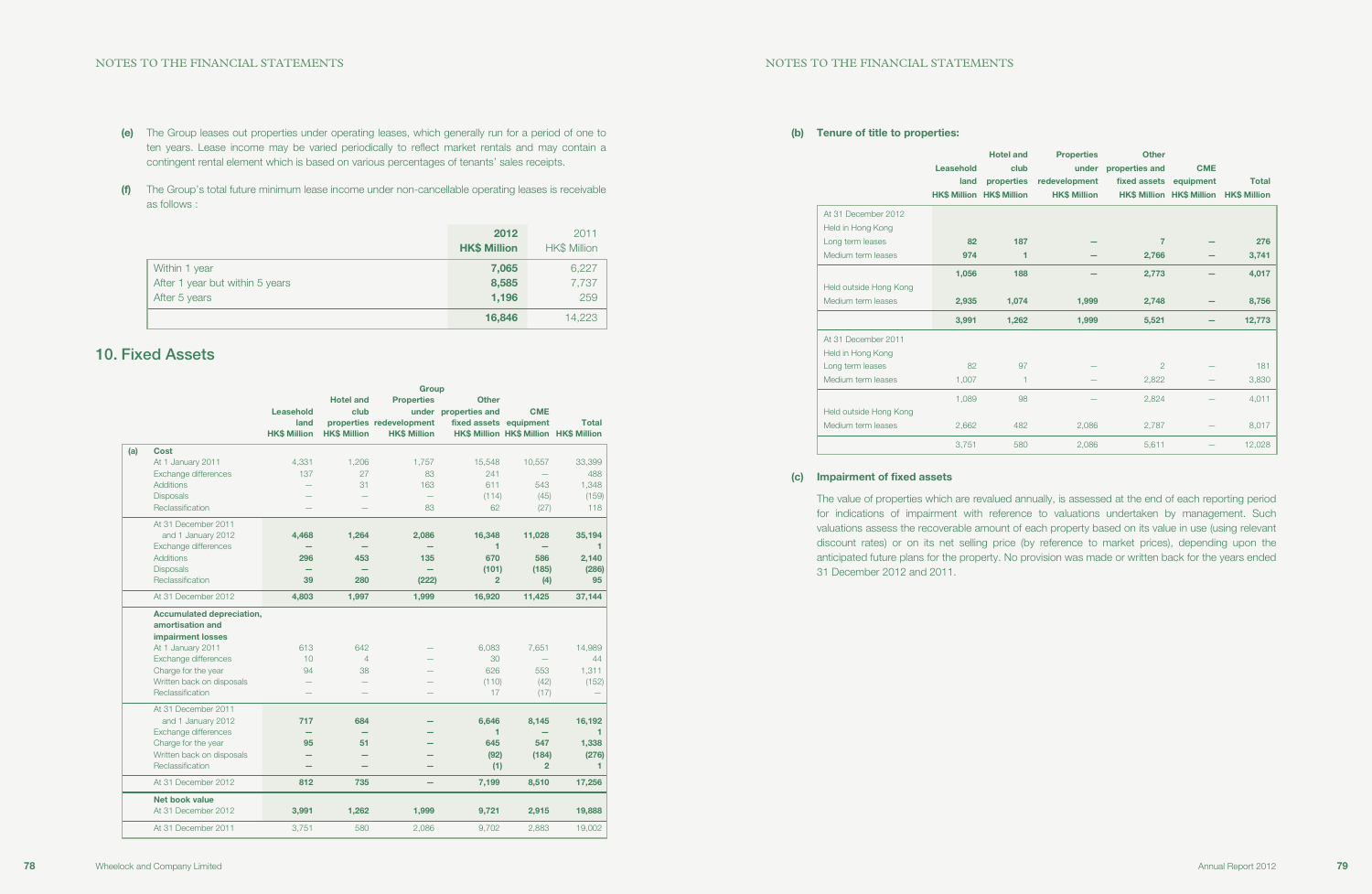(ii) subscription from Greentown for 327,849,579 Greentown shares at HK\$5.2 per share for a

- consideration of HK\$1,705 million, which was completed in June 2012;
- consideration of HK\$843 million, which was completed in August 2012;

(iii) subscription from Greentown for 162,113,714 Greentown shares at HK\$5.2 per share for a

Wharf recorded negative goodwill of HK\$2,233 million in respect of the acquisition of the 24.6% equity interest in Greentown, representing the excess of the net fair value of the identifiable assets and liabilities acquired over the aggregate of the fair value of the consideration paid.

The acquired tangible assets primarily comprised land and buildings, investment properties, properties for sale and properties under development for sale and accounts receivables. The liabilities assumed primarily comprised bank borrowings, accounts payable and other current liabilities.

Wharf has equity accounted for the financial results of Greentown from 15 June 2012 when Wharf considered it was able to exercise significant influence over the financial and operating decisions of Greentown. Wharf's share of profits of Greentown for the period from 15 June 2012 to 31 December 2012 was HK\$893 million. Had the transaction been completed on 1 January 2012, Wharf's share of profits from Greentown would have been HK\$1,437 million.

(d) In 2011, Wheelock disposed of its 50% interests in four Foshan property joint ventures to Wharf for a total consideration of HK\$3,388 million which generated an unrealised profit of about HK\$1,300 million. The major assets that the four joint ventures hold are the four residential property development projects in Chancheng, Guicheng, Shishan and Xincheng, Foshan in Mainland China. Being a disposal to its subsidiary, Wheelock has deferred the recognition of the relevant profit until the completion and sale of the property units by Wharf. Out of the total unrealised profit, HK\$216 million (2011: HK\$447 million) was recognised during the year under share of results of associates.

Costs related to the above acquisition of HK\$2 million are included in the consolidated income statement for the year ended 31 December 2012.

Wharf also completed in August 2012 the subscription for perpetual subordinated convertible securities issued by a wholly-owned subsidiary of Greentown with principal amount of HK\$2,550 million and details of which are set out in note 15 to the financial statements.

(c) Amounts due from associates are unsecured, interest free and have no fixed terms of repayment, except for an advance of HK\$371 million (2011: HK\$371 million) made by the Group to an associate which is interest bearing. Amounts due from associates are not expected to be recoverable within

the next twelve months. The amounts are neither past due nor impaired.

Amounts due to associates are unsecured, interest free and have no fixed terms of repayment.

(e) Included in interest in unlisted associates is goodwill of HK\$1,853 million (2011: HK\$1,853 million) relating to the acquisition of Mega Shekou Container Terminals Limited which is held by Modern Terminals, a 67.6%-owned subsidiary of Wharf, under an agreement for rationalisation of the

- 
- interests in Shekou Container Terminals Phases I, II and III in 2007.

## 11. Interest in Subsidiaries

|                                                           | <b>Company</b>              |                             |
|-----------------------------------------------------------|-----------------------------|-----------------------------|
|                                                           | 2012<br><b>HK\$ Million</b> | 2011<br><b>HK\$ Million</b> |
| Unlisted shares, at cost<br>Amounts due from subsidiaries | 4<br>16,560                 | 16,663                      |
| Total<br>Amounts due to subsidiaries                      | 16,561<br>(5, 973)          | 16,664<br>_                 |
|                                                           | 10,588                      | 16,664                      |

Details of principal subsidiaries at 31 December 2012 are shown on pages 130 to 133.

Amounts due from subsidiaries are unsecured and non-interest bearing with no fixed terms of repayment and hence are classified as non-current as these are not expected to be recoverable within the next twelve months.

Amounts due to subsidiaries are unsecured and interest bearing with no fixed terms of repayment.

## 12. Interest in Associates

|                                                       | <b>Group</b>                |                             |  |
|-------------------------------------------------------|-----------------------------|-----------------------------|--|
|                                                       | 2012<br><b>HK\$ Million</b> | 2011<br><b>HK\$ Million</b> |  |
| Listed in Hong Kong<br>Share of net assets            | 5,912                       |                             |  |
| Unlisted<br>Share of net assets<br>Goodwill           | 4,555<br>1,853              | 4,615<br>1,853              |  |
| Amounts due from associates                           | 6,408<br>3,726              | 6,468<br>2,863              |  |
|                                                       | 10,134                      | 9,331                       |  |
| Total<br>Amounts due to unlisted associates (Note 21) | 16,046<br>(2,694)           | 9,331<br>(2, 124)           |  |
|                                                       | 13,352                      | 7,207                       |  |
| Market value of listed associate                      | 7,453                       |                             |  |

(a) Details of principal associates at 31 December 2012 are shown on page 133.

- (b) The interest in the listed associate represents Wharf's 24.6% equity interest in Greentown on completion of the transactions during the year as set out below:
	- (i) acquisition of 34,888,500 Greentown shares from the companies effectively owned and controlled by the Company's Chairman at a purchase price of HK\$5.2 per share for a consideration of HK\$181 million in June 2012;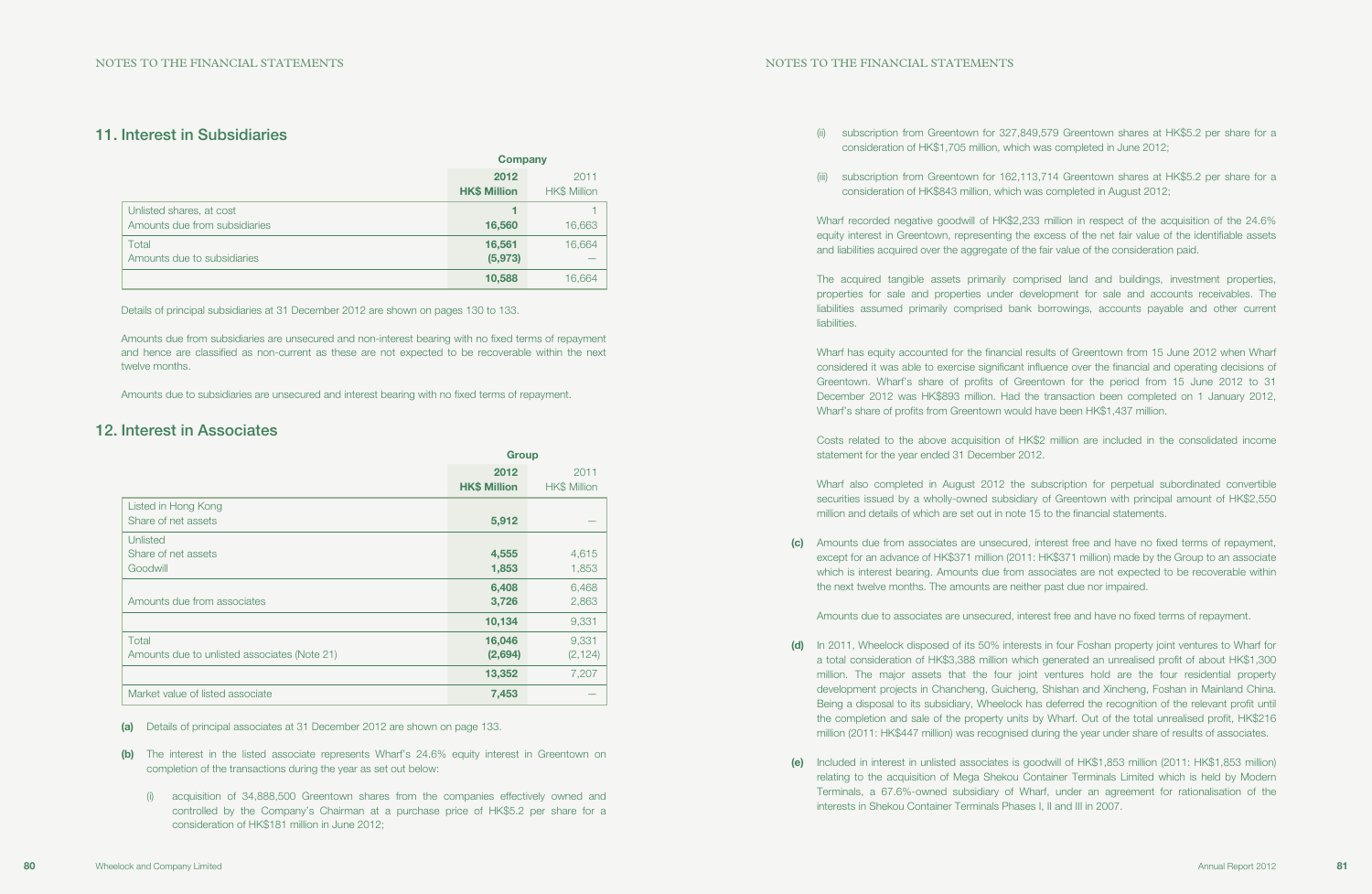### (c) The Group's effective interest in the results, assets and liabilities of its jointly controlled

entities is summarised below:

|                                        | 2012<br><b>HK\$ Million</b> | 2011<br><b>HK\$ Million</b> |
|----------------------------------------|-----------------------------|-----------------------------|
| <b>Statement of financial position</b> |                             |                             |
| Non-current assets                     | 1,784                       | 2,588                       |
| Current assets                         | 29,928                      | 25,966                      |
| Current liabilities                    | (7,620)                     | (6, 106)                    |
| Non-current liabilities                | (15, 871)                   | (14, 877)                   |
| Net assets                             | 8,221                       | 7,571                       |
| <b>Income statement</b>                |                             |                             |
| Revenue                                | 4,252                       | 364                         |
| Profit for the year                    | 634                         | 34                          |

## 14. Financial Investments

|                                                                             | <b>Group</b>                |                             |
|-----------------------------------------------------------------------------|-----------------------------|-----------------------------|
|                                                                             | 2012<br><b>HK\$ Million</b> | 2011<br><b>HK\$ Million</b> |
| Available-for-sale investments<br>Listed investments stated at market value |                             |                             |
| — in Hong Kong                                                              | 9,057                       | 3,086                       |
| - outside Hong Kong                                                         | 5,363                       | 3,556                       |
| Unlisted investments at cost                                                | 33                          | 33                          |
|                                                                             | 14,453                      | 6,675                       |
| Held-to-maturity investments                                                |                             |                             |
| Listed investments outside Hong Kong                                        | 390                         | 390                         |
| Financial investments                                                       | 14,843                      | 7.065                       |

Investments listed outside Hong Kong include the Group's 20% (2011: 20%) interest in Hotel Properties Limited ("HPL") and 16% (2011: 16%) interest in SC Global Developments Ltd, which are incorporated and listed in Singapore. The equity interest in HPL is not classified as an associate as the Group does not have significant influence over HPL. The Group does not have representation on the board of directors and does not participate in the policy-making processes of HPL. On 16 January 2013, the Group disposed of its entire investment in SC Global Developments Ltd for a consideration of S\$1.80 per share and realised a profit of approximately S\$92.5 million equivalent to HK\$586 million.

Available-for-sale investments totalling HK\$33 million (2011: HK\$33 million) are stated at cost less impairment losses, if any.

As at 31 December 2012, the fair value of individually impaired available-for-sale investments amounted to HK\$944 million (2011: HK\$1,569 million).

#### (f) Summary financial information on associates

|                                        | 2012                |                     | 2011                |                     |
|----------------------------------------|---------------------|---------------------|---------------------|---------------------|
|                                        |                     | <b>Attributable</b> |                     | Attributable        |
|                                        | <b>Total</b>        | interest            | Total               | interest            |
|                                        | <b>HK\$ Million</b> | <b>HK\$ Million</b> | <b>HK\$ Million</b> | <b>HK\$ Million</b> |
| <b>Statement of financial position</b> |                     |                     |                     |                     |
| Assets                                 | 179,968             | 46,721              | 42,367              | 11,428              |
| Liabilities                            | (133, 627)          | (36, 254)           | (19, 388)           | (6, 813)            |
| Equity                                 | 46,341              | 10,467              | 22,979              | 4,615               |
| Income statement                       |                     |                     |                     |                     |
| Revenue                                | 37,937              | 9,707               | 9.471               | 2,784               |
| Profit before taxation                 | 10,849              | 2,812               | 4.370               | 1,253               |
| Income tax                             | (4, 335)            | (1, 191)            | (1,206)             | (428)               |
| Profit for the year                    | 6,514               | 1,621               | 3.164               | 825                 |

## 13. Interest in Jointly Controlled Entities

|                                                               | <b>Group</b>                |                      |
|---------------------------------------------------------------|-----------------------------|----------------------|
|                                                               | 2012<br><b>HK\$ Million</b> | 2011<br>HK\$ Million |
| Share of net assets<br>Goodwill                               | 8,221<br>54                 | 7,571<br>54          |
| Amounts due from jointly controlled entities                  | 8,275<br>12,944             | 7,625<br>10,672      |
| Total<br>Amounts due to jointly controlled entities (Note 21) | 21,219<br>(549)             | 18,297<br>(210)      |
|                                                               | 20,670                      | 18,087               |

(a) Details of principal jointly controlled entities at 31 December 2012 are shown on page 134.

(b) Amounts due from jointly controlled entities are unsecured, interest free and have no fixed terms of repayment, except for advances of HK\$4,468 million (2011: HK\$4,070 million) made by the Group to certain jointly controlled entities which are interest bearing. Amounts due from jointly controlled entities are not expected to be recoverable within the next twelve months. The amounts are neither past due nor impaired.

Amounts due to jointly controlled entities are unsecured, interest free and have no fixed terms of repayment.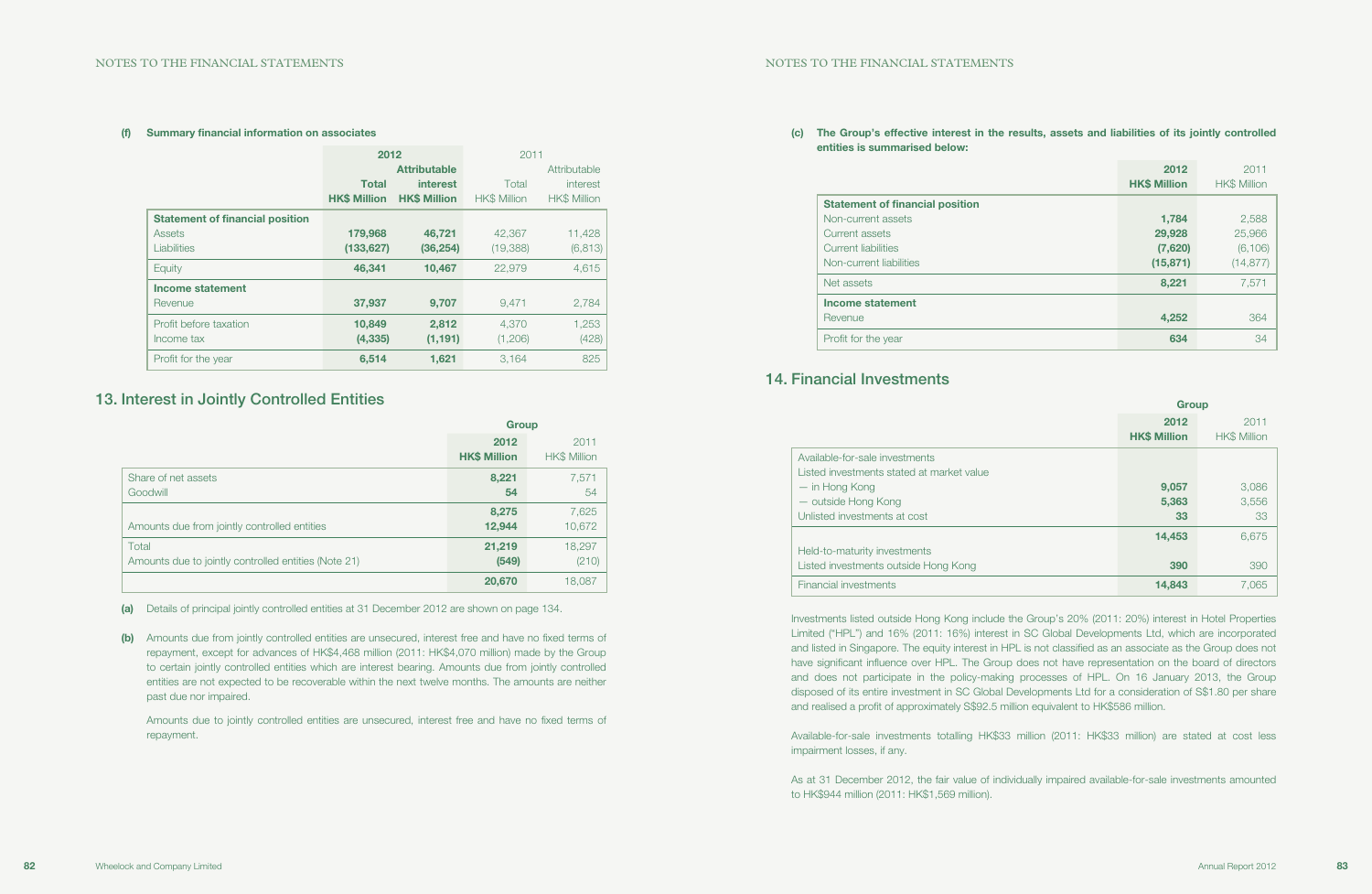## 16. Goodwill and Other Intangible Assets

|                                                                                                | <b>Goodwill</b><br><b>HK\$ Million</b> | <b>Group</b><br><b>Other</b><br>intangible<br>assets<br><b>HK\$ Million</b> | <b>Total</b><br><b>HK\$ Million</b> |
|------------------------------------------------------------------------------------------------|----------------------------------------|-----------------------------------------------------------------------------|-------------------------------------|
| <b>Cost</b><br>At 1 January 2011, 31 December 2011<br>and 31 December 2012                     | 297                                    | 12                                                                          | 309                                 |
| <b>Accumulated amortisation</b><br>At 1 January 2011, 31 December 2011<br>and 31 December 2012 |                                        | 12                                                                          | $12 \ \mathsf{ }$                   |
| <b>Net carrying value</b><br>At 31 December 2012                                               | 297                                    |                                                                             | 297                                 |
| At 31 December 2011                                                                            | 297                                    |                                                                             | 297                                 |

| Cost                                                                               |
|------------------------------------------------------------------------------------|
| At 1 January 2011, 31 December 2011                                                |
| and 31 December 2012                                                               |
| <b>Accumulated amortisation</b>                                                    |
| $\mathbf{A}$ is the set of $\mathbf{A}$ in $\mathbf{A}$ is the set of $\mathbf{A}$ |

Goodwill is mainly related to the Group's terminals business. As at 31 December 2012, an impairment test was performed by comparing the attributable carrying amount of the business with the recoverable amount. The recoverable amount of the terminals business is based on fair value less costs to sell, which is estimated by reference to comparable market data. No impairment was recorded.

## 17. Properties for Sale

Properties under development for sale Completed properties for sale

| <b>Group</b>                |                      |  |
|-----------------------------|----------------------|--|
| 2012<br><b>HK\$ Million</b> | 2011<br>HK\$ Million |  |
| 62,224<br>2,783             | 57,701<br>3,208      |  |
| 65,007                      | 60,909               |  |

(a) At 31 December 2012, properties under development for sale of HK\$51,331 million (2011:

(b) Included in properties under development for sale are deposits of HK\$6,495 million (2011: HK\$6,832 million) paid for the acquisition for certain land sites/properties located in Mainland China.

Wharf has the right to convert the PSCS into shares in Greentown at any time after the expiry of three years from the date of issue, at an initial conversion price of HK\$7.40 subject to certain prescribed conditions and conversion price adjustments as set out in the Circular.

> (c) Properties under development for sale and completed properties for sale are stated at the lower of cost and net realisable value. The total carrying value of properties stated at net realisable value at

- HK\$49,169 million) are expected to be completed after more than one year.
- 
- 31 December 2012 was HK\$250 million (2011: HK\$428 million).
- result of the increase in net realisable value of certain properties.

(d) In 2012, net provisions totalling HK\$22 million (2011: HK\$49 million) charged to the consolidated income statement in prior years for properties under development for sale were written back as a

## 15. Perpetual Subordinated Convertible Securities

In August 2012, Wharf completed the subscription for perpetual subordinated convertible securities ("PSCS") issued at par by a wholly-owned subsidiary of Greentown, with an aggregate principal amount of HK\$2,550 million, details of which are set out in the circular dated 24 July 2012 (the "Circular") to the Company's Shareholders.

The PSCS are guaranteed by Greentown and convertible into shares of Greentown. The PSCS confer on the holders a right to receive a distribution at a rate of 9% per annum on principal till the fifth anniversary of the issue date and subsequently at other rates as detailed in the Circular.

The issuer has the option, subject to certain conditions, at any time after the date of issue to redeem all or certain of the PSCS, together with all outstanding distributions and additional distributions accrued at the redemption date at certain prices and percentage of the principal amount.

In accordance with HKAS 39 "Financial instruments — Recognition and Measurement", Wharf has accounted for the PSCS at fair value and the changes in the fair value are recognised in the profit or loss.

|                             | <b>HK\$ Million</b> |
|-----------------------------|---------------------|
| Face value at date of issue | 2,550               |
| Fair value gain             | 159                 |
| At 31 December 2012         | 2.709               |

The fair value of the PSCS was calculated using the Binomial Tree Pricing Model taking into account of the terms and conditions of the PSCS held by Wharf. Assumptions are as follows:

|                  |          | Date of issue 31 December 2012 |
|------------------|----------|--------------------------------|
| Share price      | HK\$8.36 | <b>HK\$14.20</b>               |
| Conversion price | HK\$7,40 | <b>HK\$7.40</b>                |
| Discount rate    | 10.9%    | 9.8%                           |
| Stock volatility | 58.9%    | 57.9%                          |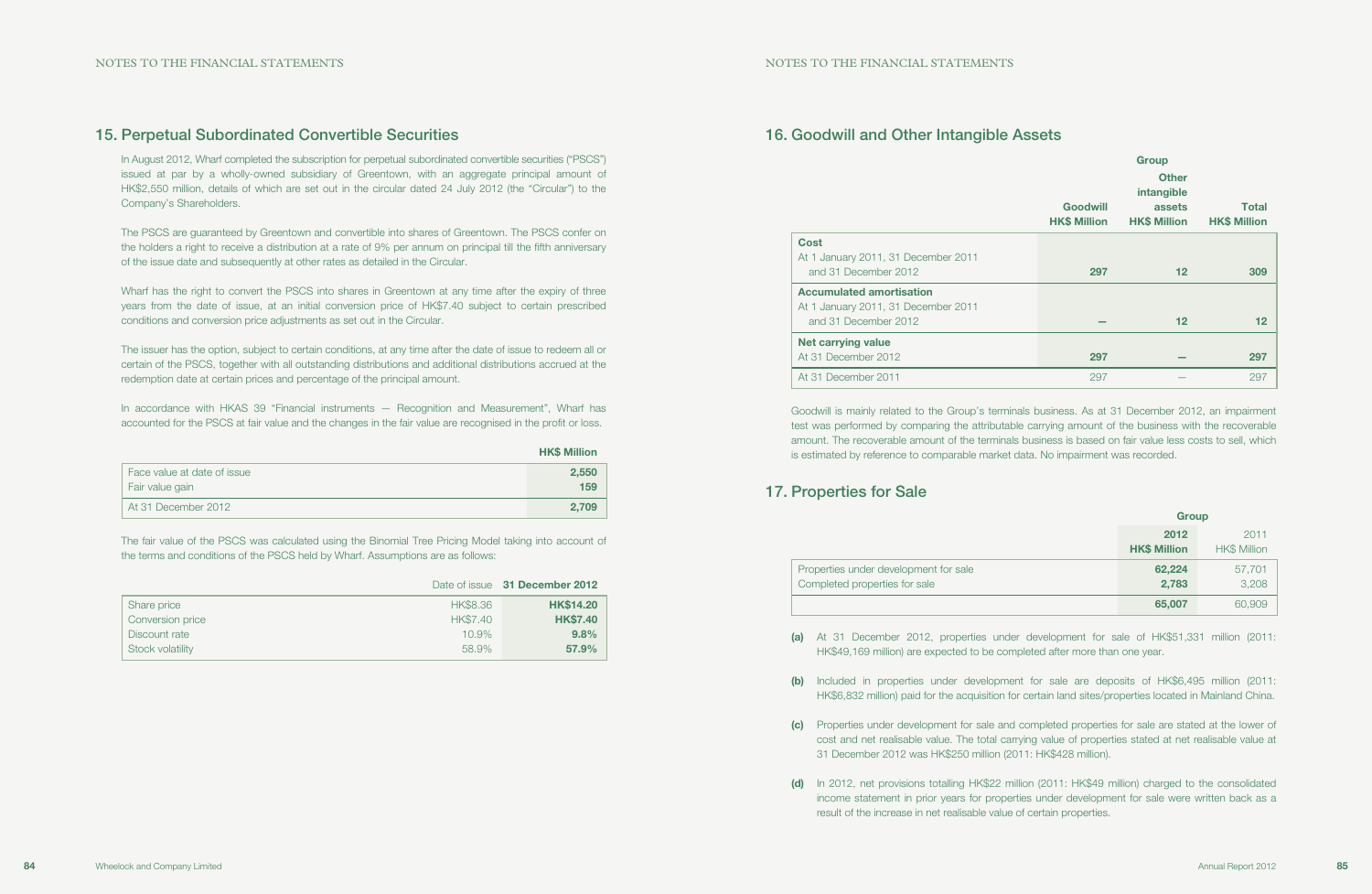(e) At 31 December 2012, the carrying value of leasehold land (including land deposits) and freehold land included in properties under development for sale and completed properties for sale is summarised as follows:

|                        | 2012<br><b>HK\$ Million</b> | 2011<br><b>HK\$ Million</b> |
|------------------------|-----------------------------|-----------------------------|
| Held in Hong Kong      |                             |                             |
| Long term leases       | 1,772                       | 1,707                       |
| Medium term leases     | 9,856                       | 8,927                       |
|                        | 11,628                      | 10,634                      |
| Held outside Hong Kong |                             |                             |
| Freehold               | 1,526                       | 1,645                       |
| Long term leases       | 35,495                      | 36,216                      |
| Medium term leases     | 2,402                       | 2,585                       |
|                        | 39,423                      | 40,446                      |
|                        | 51,051                      | 51,080                      |

## 18. Trade and Other Receivables

### (a) Ageing analysis

Included in this item are trade receivables (net of allowance for bad and doubtful debts) with an ageing analysis based on invoice dates as at 31 December 2012 as follows:

|                                   |                     | <b>Group</b>        |  |  |
|-----------------------------------|---------------------|---------------------|--|--|
|                                   | 2012                | 2011                |  |  |
|                                   | <b>HK\$ Million</b> | <b>HK\$ Million</b> |  |  |
| Trade receivables                 |                     |                     |  |  |
| $0 - 30$ days                     | 678                 | 740                 |  |  |
| $31 - 60$ days                    | 116                 | 127                 |  |  |
| $61 - 90$ days                    | 57                  | 73                  |  |  |
| Over 90 days                      | 78                  | 63                  |  |  |
|                                   | 929                 | 1,003               |  |  |
| Accrued sales receivables         | 1,139               | 901                 |  |  |
| Other receivables and prepayments | 4,625               | 2,776               |  |  |
|                                   | 6,693               | 4,680               |  |  |

Accrued sales receivables mainly represent consideration for property sales to be billed or received after the end of the reporting period. In accordance with the Group's accounting policy, upon receipt of the Temporary Occupation Permit or architect's completion certificate, the balance of the sales consideration to be billed is included as accrued sales receivables.

The Group has established credit policies for each of its core businesses. The general credit terms allowed range from 0 to 60 days, except for sale of properties the proceeds from which are receivable pursuant to the terms of the agreements. All the receivables are expected to be recoverable within one year.

### (b) Impairment of trade receivables

Impairment losses in respect of trade receivables are recorded using an allowance account unless the Group is satisfied that recovery of the amount is remote, in which case the impairment loss is written off against trade receivables directly.

The movement in the allowance account for the bad and doubtful debts during the year, including both specific and collective loss components, is as follows:

|                                   | 2012<br><b>HK\$ Million</b> | 2011<br><b>HK\$ Million</b> |
|-----------------------------------|-----------------------------|-----------------------------|
| At 1 January                      | 96                          | 88                          |
| Impairment loss recognised        | 11                          | 22                          |
| Uncollectible amounts written off | (8)                         | (14)                        |
| At 31 December                    | 99                          | 96                          |

### (c) Trade receivables that are not impaired

As at 31 December 2012, 91% (2011: 92%) of the Group's trade receivables was not impaired, of which 89% (2011: 86%) was either not past due or less than two months past due.

Based on past experience of the Group, it is determined that no impairment allowance is necessary in respect of past due balances as there has not been a significant change in credit quality of the customers and the balances are still considered to be fully recoverable. The Group does not hold any collateral over these balances.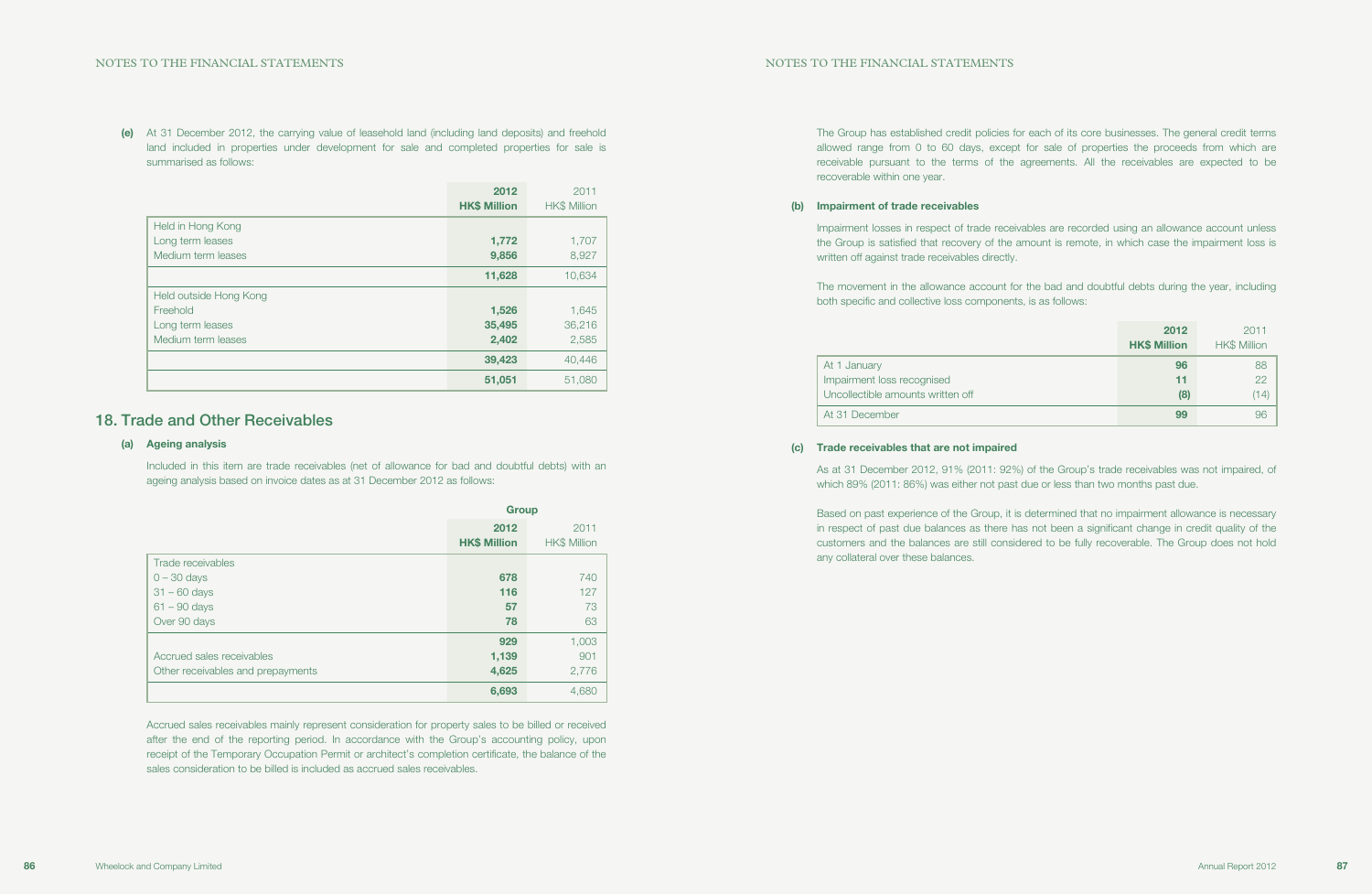## 19. Derivative Financial Instruments

|                                       | <b>Group</b>        |                     |                     |                     |
|---------------------------------------|---------------------|---------------------|---------------------|---------------------|
|                                       | 2012                |                     | 2011                |                     |
|                                       | <b>Assets</b>       | <b>Liabilities</b>  | Assets              | <b>Liabilities</b>  |
|                                       | <b>HK\$ Million</b> | <b>HK\$ Million</b> | <b>HK\$ Million</b> | <b>HK\$ Million</b> |
| At fair value through profit or loss  |                     |                     |                     |                     |
| Fixed-to-floating interest rate swaps | 496                 | 19                  | 320                 | 15                  |
| Floating-to-fixed interest rate swaps |                     | 963                 |                     | 641                 |
| Cross currency interest rate swaps    | 255                 | 1,146               | 87                  | 2,016               |
| Forward foreign exchange contracts    | 225                 |                     |                     | 31                  |
| Total                                 | 976                 | 2,128               | 407                 | 2,703               |
| <b>Analysis</b>                       |                     |                     |                     |                     |
| Current                               | 489                 | 215                 | 225                 | 233                 |
| Non-current                           | 487                 | 1,913               | 182                 | 2,470               |
| Total                                 | 976                 | 2,128               | 407                 | 2,703               |

An analysis of the remaining maturities at the end of the reporting period of the above derivative financial instruments is as follows:

|                                                                                                                   | 2012                                 |                                           | 2011                   |                                    |
|-------------------------------------------------------------------------------------------------------------------|--------------------------------------|-------------------------------------------|------------------------|------------------------------------|
|                                                                                                                   | <b>Assets</b><br><b>HK\$ Million</b> | <b>Liabilities</b><br><b>HK\$ Million</b> | Assets<br>HK\$ Million | Liabilities<br><b>HK\$ Million</b> |
| <b>Fixed-to-floating interest rate swaps</b><br>Expiring within 1 year<br>Expiring after more than 1 year but not | 1                                    |                                           | 8                      |                                    |
| exceeding 5 years                                                                                                 | 226                                  | 9                                         | 122                    | 9                                  |
| Expiring after 5 years                                                                                            | 269                                  | 10                                        | 190                    | 6                                  |
|                                                                                                                   | 496                                  | 19                                        | 320                    | 15                                 |
| <b>Floating-to-fixed interest rate swaps</b>                                                                      |                                      |                                           |                        |                                    |
| Expiring after 5 years                                                                                            |                                      | 963                                       |                        | 641                                |
| <b>Cross currency interest rate swaps</b><br>Expiring within 1 year<br>Expiring after more than 1 year but not    |                                      | 19                                        | $\overline{2}$         | $\overline{2}$                     |
| exceeding 5 years                                                                                                 | 103                                  | 1,004                                     | 28                     | 84                                 |
| Expiring after 5 years                                                                                            | 152                                  | 123                                       | 57                     | 1,930                              |
|                                                                                                                   | 255                                  | 1,146                                     | 87                     | 2,016                              |
| <b>Forward foreign exchange contracts</b>                                                                         |                                      |                                           |                        |                                    |
| Expiring within 1 year                                                                                            | 225                                  |                                           |                        | 31                                 |
| Total                                                                                                             | 976                                  | 2,128                                     | 407                    | 2,703                              |

(d) During the year, fair value gain on cross currency interest rate swaps and loss on interest rate swaps in the amounts of HK\$875 million (2011: loss of HK\$382 million) and HK\$302 million (2011: HK\$1,005 million) respectively have been included within finance costs in the consolidated income

### (a) The notional principal amounts of derivative financial instruments outstanding at the end

of the reporting period are as follows:

Fixed-to-floating interest rate swaps Floating-to-fixed interest rate swaps Cross currency interest rate swaps Forward foreign exchange contracts

| 2012<br><b>HK\$ Million</b> | 2011<br><b>HK\$ Million</b> |
|-----------------------------|-----------------------------|
| 26,452<br>8,230             | 16,317<br>8,230             |
| 16,266<br>5,967             | 12,558<br>1,998             |

The notional amount of cross currency interest rate swaps include USD400 million swaps against JPY which have the effect of converting the USD400 million ten-year fixed-rate notes issued in 2007 into JPY borrowings.

(b) Derivative financial assets represented the amounts the Group would receive whilst derivative financial liabilities represented the amounts the Group would pay if the position were closed at the end of the reporting period. Derivative financial instruments did not qualify for hedge accounting and their corresponding changes in fair values have been recognised in the consolidated income

(c) During the year, a gain of HK\$280 million (2011: loss of HK\$89 million) in respect of forward foreign

- statement.
- exchange contracts was recognised to the consolidated income statement.
- statement.

## 20. Bank Deposits and Cash

| Bank deposits and cash |
|------------------------|
| Not pledged            |
| Pledged                |
|                        |

|                                                  | <b>Group</b>                |                             |
|--------------------------------------------------|-----------------------------|-----------------------------|
|                                                  | 2012<br><b>HK\$ Million</b> | 2011<br><b>HK\$ Million</b> |
| Bank deposits and cash<br>Not pledged<br>Pledged | 30,016                      | 42,642<br>26                |
|                                                  | 30,016                      | 42,668                      |

Bank deposits and cash as at 31 December 2012 included HK\$15,031 million equivalent (2011: HK\$18,640 million) placed with banks in Mainland China the remittance of which is subject to relevant rules and regulations of foreign exchange control promulgated by the PRC government.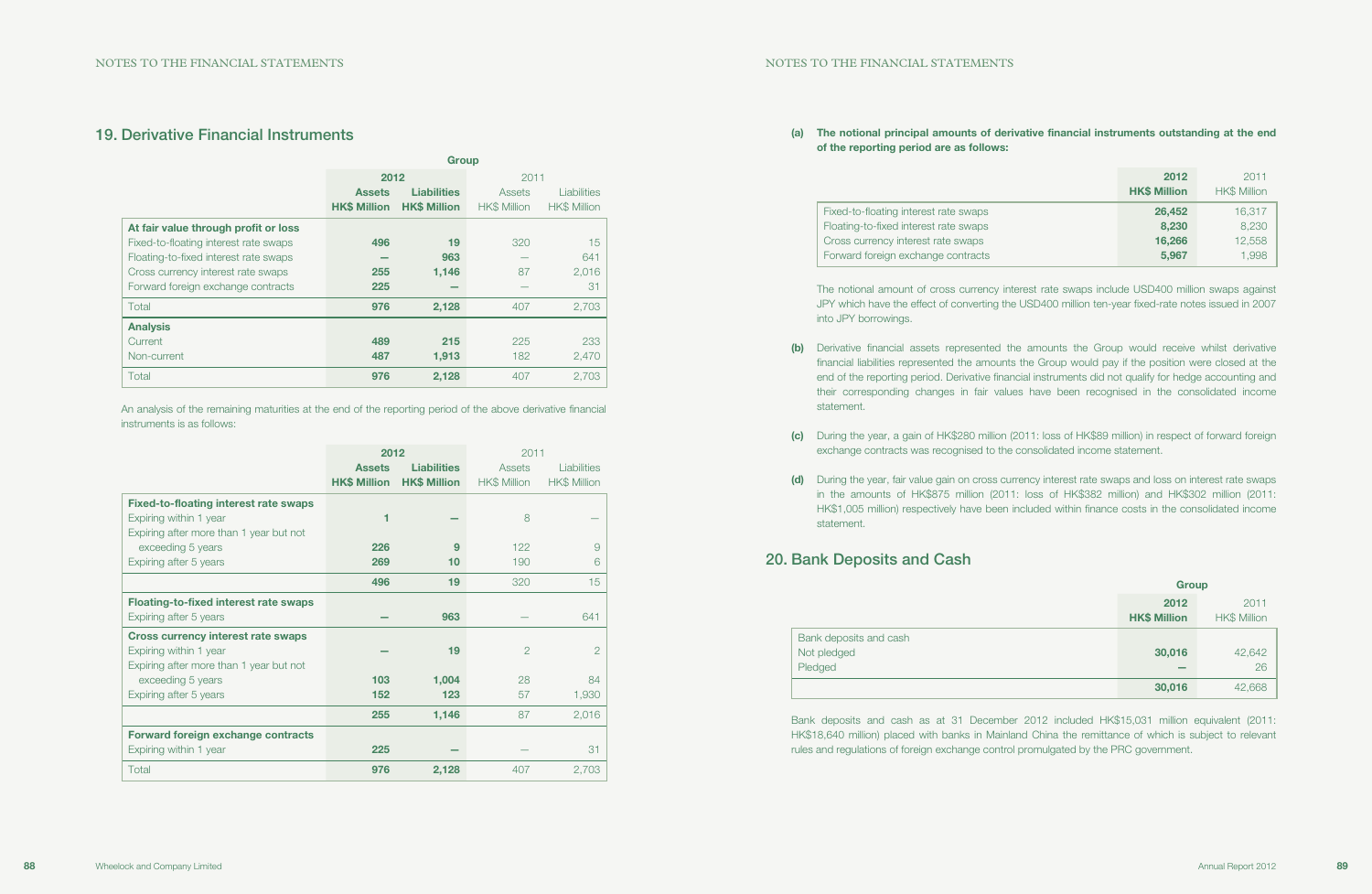## 22. Deposits from Sale of Properties

Deposits from sale of properties in the amount of HK\$4,298 million (2011: HK\$1,395 million) are expected to be recognised as income in the consolidated income statement after more than one year.

## 23. Bank Loans and Other Borrowings

|                   | <b>Bonds and notes (Unsecured)</b>   |
|-------------------|--------------------------------------|
| Due within 1 year |                                      |
|                   | Due after 1 year but within 2 years  |
|                   | Due after 2 years but within 5 years |
| Due after 5 years |                                      |
|                   |                                      |
|                   | <b>Convertible bonds (Unsecured)</b> |
|                   | Due after 1 year but within 2 years  |
|                   | Due after 2 years but within 5 years |
|                   |                                      |
|                   | <b>Bank loans (Secured)</b>          |
| Due within 1 year |                                      |
|                   | Due after 1 year but within 2 years  |
|                   | Due after 2 years but within 5 years |
| Due after 5 years |                                      |
|                   |                                      |
|                   | <b>Bank loans (Unsecured)</b>        |
|                   |                                      |
| Due within 1 year |                                      |
|                   | Due after 1 year but within 2 years  |
|                   |                                      |
| Due after 5 years |                                      |
|                   | Due after 2 years but within 5 years |

|                                                         | <b>Group</b>                |                             |
|---------------------------------------------------------|-----------------------------|-----------------------------|
|                                                         | 2012<br><b>HK\$ Million</b> | 2011<br><b>HK\$ Million</b> |
| <b>Bonds and notes (Unsecured)</b><br>Due within 1 year | 300                         |                             |
| Due after 1 year but within 2 years                     | 1,573                       | 300                         |
| Due after 2 years but within 5 years                    | 19,395                      | 3,728                       |
| Due after 5 years                                       | 14,260                      | 12,038                      |
|                                                         | 35,528                      | 16,066                      |
| <b>Convertible bonds (Unsecured)</b>                    |                             |                             |
| Due after 1 year but within 2 years                     | 6,240                       |                             |
| Due after 2 years but within 5 years                    |                             | 6,205                       |
|                                                         | 6,240                       | 6,205                       |
| <b>Bank loans (Secured)</b>                             |                             |                             |
| Due within 1 year                                       | 1,790                       | 888                         |
| Due after 1 year but within 2 years                     | 2,434                       | 9,183                       |
| Due after 2 years but within 5 years                    | 14,865                      | 16,259                      |
| Due after 5 years                                       | 265                         | 441                         |
|                                                         | 19,354                      | 26,771                      |
| <b>Bank loans (Unsecured)</b>                           |                             |                             |
| Due within 1 year                                       | 4,840                       | 8,015                       |
| Due after 1 year but within 2 years                     | 8,084                       | 6,866                       |
| Due after 2 years but within 5 years                    | 28,711                      | 29,959                      |
| Due after 5 years                                       | 500                         | 1,800                       |
|                                                         | 42,135                      | 46,640                      |
| Total bank loans and other borrowings                   | 103,257                     | 95,682                      |
| Analysis of maturities of the above borrowings          |                             |                             |
| <b>Current borrowings</b>                               |                             |                             |
| Due within 1 year                                       | 6,930                       | 8,903                       |
| <b>Non-current borrowings</b>                           |                             |                             |
| Due after 1 year but within 2 years                     | 18,331                      | 16,349                      |
| Due after 2 year but within 5 years                     | 62,971                      | 56,151                      |
| Due after 5 years                                       | 15,025                      | 14,279                      |
|                                                         | 96,327                      | 86,779                      |
| Total bank loans and other borrowings                   | 103,257                     | 95,682                      |

#### Non-current borrowings

At 31 December 2012, bank deposits and cash included bank deposits of RMB1,753 million equivalent to HK\$2,162 million (2011: RMB2,171 million equivalent to HK\$2,678 million) which are solely for certain designated property development projects in Mainland China, and Singapore dollar balances of HK\$143 million (2011: HK\$272 million) equivalent in respect of certain proceeds received from the pre-sale of properties in Singapore held under the "Project Account Rules-1997 Ed", withdrawals from which are designated for payments for expenditure incurred for the respective projects.

The effective interest rate on bank deposits was 1.9% (2011: 1.1%) per annum.

Bank deposits and cash are denominated in the following currencies:

|                  | 2012<br><b>HK\$ Million</b> | 2011<br><b>HK\$ Million</b> |
|------------------|-----------------------------|-----------------------------|
| <b>HKD</b>       | 6,101                       | 12,894                      |
| <b>RMB</b>       | 14,222                      | 18,700                      |
| <b>USD</b>       | 2,886                       | 741                         |
| <b>SGD</b>       | 5,910                       | 10,331                      |
| Other currencies | 897                         | $\overline{2}$              |
|                  | 30,016                      | 42,668                      |

## 21. Trade and Other Payables

Included in this item are trade payables with an ageing analysis as at 31 December 2012 as follows:

|                                                      | <b>Group</b>                |                             |
|------------------------------------------------------|-----------------------------|-----------------------------|
|                                                      | 2012<br><b>HK\$ Million</b> | 2011<br><b>HK\$ Million</b> |
| Trade payables                                       |                             |                             |
| $0 - 30$ days                                        | 535                         | 346                         |
| $31 - 60$ days                                       | 192                         | 175                         |
| $61 - 90$ days                                       | 50                          | 54                          |
| Over 90 days                                         | 138                         | 90                          |
|                                                      | 915                         | 665                         |
| Rental and customer deposits                         | 2,751                       | 2,312                       |
| Construction costs payable                           | 4,949                       | 3,207                       |
| Amounts due to associates (Note 12)                  | 2,694                       | 2,124                       |
| Amounts due to jointly controlled entities (Note 13) | 549                         | 210                         |
| Other payables                                       | 4,228                       | 2,850                       |
|                                                      | 16,086                      | 11,368                      |

The amount of trade and other payables that is expected to be settled after more than one year is HK\$1,945 million (2011: HK\$1,286 million), which is mainly for rental and customer deposits. The Group considers the effect of discounting these would be immaterial. All of the other trade and other payables are expected to be settled or recognised as income within one year or are payable on demand.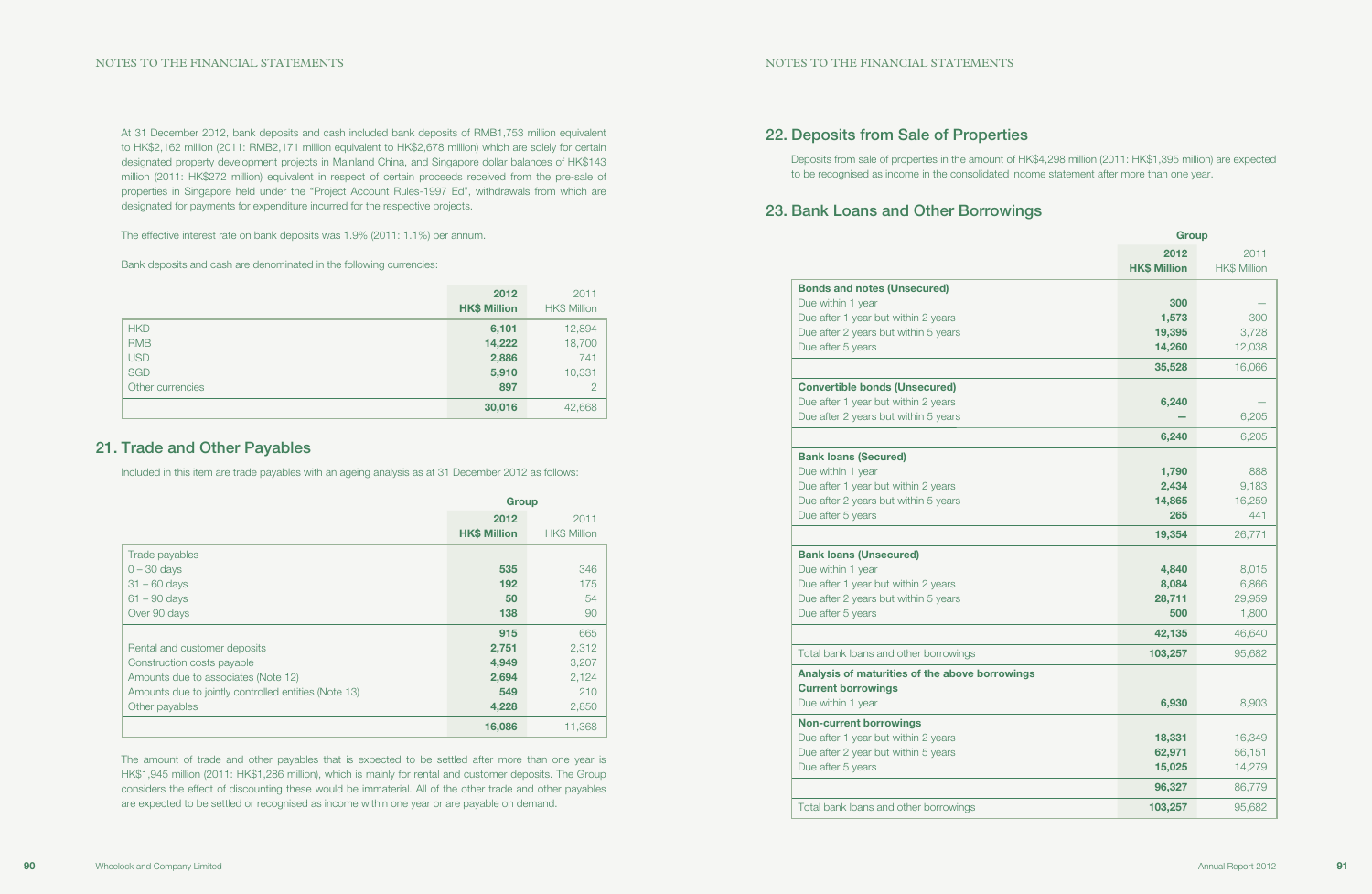(c) All the interest bearing borrowings are carried at amortised cost except for loans in an amount of HK\$23,507 million (2011: HK\$11,539 million) which are carried at their fair values. None of the non-

(d) Included in the Group's total loans are bank loans and other borrowings of HK\$74,420 million and HK\$1,768 million (2011: HK\$75,993 million and HK\$958 million) borrowed by Wharf and WPSL respectively. The loans are without recourse to the Company and its other subsidiaries.

(e) At 31 December 2012, certain banking facilities of the Group are secured by mortgages over certain properties under development and fixed assets with an aggregate carrying value of HK\$31,735

- current interest bearing borrowings are expected to be settled within one year.
- 
- million (2011: HK\$64,548 million).
- under review, all these covenants have been complied with by the Group.
- price of HK\$90.00 per share.

(f) Certain of the above borrowings are attached with financial covenants which require that at any time, the consolidated tangible net worth is not less than and the ratio of borrowings to consolidated tangible net worth is not more than certain required levels of the relevant groups. During the year

(g) On 7 June 2011, a subsidiary of Wharf issued an aggregate principal amount of HK\$6,220 million 2.3% guaranteed convertible bonds which are due on 7 June 2014 ("Convertible Bonds"). The Convertible Bonds are guaranteed by Wharf, and are convertible into its ordinary shares at an initial conversion

The rights of the bondholders to convert the Convertible Bonds into ordinary shares are as follows:

• Conversion rights are exercisable at any time on or after 17 July 2011 up to the close of business on the seventh day prior to maturity at the bondholders' option or, if such Convertible Bonds shall have been called for redemption by Wharf before the maturity, then up to the close of business on a date no later than seven days prior to the date fixed for redemption

• If a bondholder exercises its conversion rights, Wharf is required to deliver ordinary shares at a

- thereof.
- rate of HK\$90.00 per share converted.

The Convertible Bonds, in respect of which conversion rights have not been exercised, will be redeemed at face value on 7 June 2014.

During the years ended 31 December 2012 and 2011, there was no conversion of the Convertible Bonds into shares of Wharf by the bondholders and no redemption of the Convertible Bonds by Wharf.

On the basis that the conversion option of the Convertible Bonds will be settled by exchange of a fixed amount or fixed number of equity instruments, the Convertible Bonds are accounted for as compound instruments under HKAS 32 "Financial instruments — Presentation" and the proceeds have been split into between a liability component and an equity component as set out below.

The fair value of the liability component was calculated using a market interest rate for a bond with the same tenure but with no conversion features. The residual amount, representing the value of the equity component, is credited to a convertible bonds reserve.

|                                                                      | <b>Company</b>              |                             |
|----------------------------------------------------------------------|-----------------------------|-----------------------------|
|                                                                      | 2012<br><b>HK\$ Million</b> | 2011<br><b>HK\$ Million</b> |
| <b>Bank loan (Secured)</b><br>Due after 1 year but within 2 years    |                             | 6,000                       |
| <b>Bank loan (Unsecured)</b><br>Due after 2 years but within 5 years | 5,000                       | 5,000                       |
| Total bank loans                                                     | 5,000                       | 11,000                      |

(a) The Group's borrowings are considered by the management to be effectively denominated in the following currencies (after the effects of cross currency interest rate swaps arrangements as detailed in note 26b):

|            | 2012<br><b>HK\$ Million</b> | 2011<br><b>HK\$ Million</b> |
|------------|-----------------------------|-----------------------------|
| <b>HKD</b> | 79,724                      | 79,889                      |
| <b>RMB</b> | 4,360                       | 6,445                       |
| <b>USD</b> | 12,503                      | 625                         |
| <b>SGD</b> | 2,018                       | 4,901                       |
| <b>JPY</b> | 4,652                       | 3,822                       |
|            | 103,257                     | 95,682                      |

(b) The interest rate profile of the Group's and the Company's borrowings (after the effects of interest rate swaps and cross currency interest rate swaps as detailed in notes 26a and 26b respectively) are as follows:

|                                                                        | 2012<br><b>Effective</b><br>interest rate<br>$\%$ | <b>HK\$ Million</b> | 2011<br><b>Effective</b><br>interest rate<br>$\%$ | <b>HK\$ Million</b> |
|------------------------------------------------------------------------|---------------------------------------------------|---------------------|---------------------------------------------------|---------------------|
|                                                                        |                                                   |                     |                                                   |                     |
| Group<br><b>Fixed rate borrowings</b>                                  |                                                   |                     |                                                   |                     |
| Bonds and notes                                                        | 4.0                                               | 8,499               | 3.7                                               | 8,099               |
| <b>Bank loans</b>                                                      | 2.6                                               | 7,980               | 2.7                                               | 3,630               |
|                                                                        |                                                   | 16,479              |                                                   | 11,729              |
| <b>Floating rate borrowings</b>                                        |                                                   |                     |                                                   |                     |
| Bonds and notes                                                        | 3.4                                               | 27,029              | 3.0                                               | 7,967               |
| Convertible bonds                                                      | 1.6                                               | 6,240               | 1.4                                               | 6,205               |
| <b>Bank loans</b>                                                      | 1.7                                               | 53,509              | 1.7                                               | 69,781              |
|                                                                        |                                                   | 86,778              |                                                   | 83,953              |
| <b>Total borrowings</b>                                                |                                                   | 103,257             |                                                   | 95,682              |
| <b>Company</b><br><b>Floating rate borrowings</b><br><b>Bank loans</b> | 1.3                                               | 5,000               | 1.1                                               | 11,000              |
|                                                                        |                                                   |                     |                                                   |                     |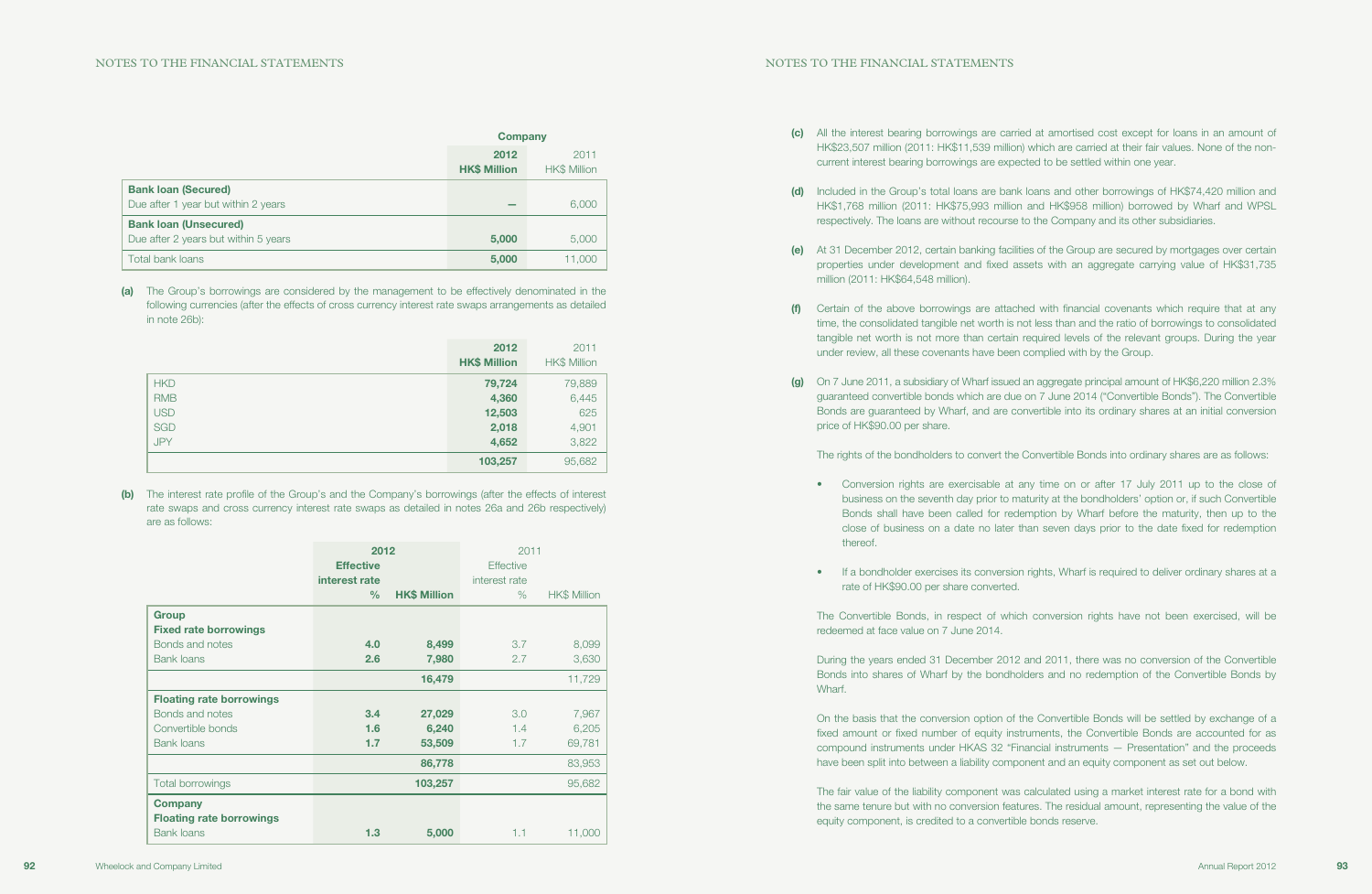Options granted to directors of Wharf:  $-$  on 4 July 2011

Options granted to employees of Wharf g  $-$  on 4 July 2011

Total share options granted

Wharf has a share option scheme which was adopted in June 2011 whereby the directors of Wharf are authorised, at their discretion, to invite eligible participants to take up options at a consideration of HK\$10 to subscribe for shares of Wharf ("Wharf shares"). The exercise price of the options must be not less than whichever is the highest of (i) the indicative price per share for subscription of Wharf shares under the option as specified in the written offer containing the offer of the grant of the option to an eligible participants; (ii) the closing price of the Wharf shares as stated in the Stock Exchange's daily quotations sheet on the date of grant; (iii) the average closing price of the Wharf shares as stated in the Stock Exchange's daily quotations sheets for the five business days immediately preceding the date of grant; and (iv) the nominal value of a Wharf share. The granted option is divided into five tranches, of which the first tranche vests immediately on the date of grant and the remaining four tranches vest between one year and four years from the date of grant.

### (a) The terms and conditions of the grants are as follows:

|        | <b>Number of</b><br><b>Wharf options</b> | <b>Contractual</b><br>life of options |
|--------|------------------------------------------|---------------------------------------|
|        | 9,000,000                                | 5 years from<br>the date of grant     |
| group: | 3,100,000                                | 5 years from<br>the date of grant     |
|        | 12,100,000                               |                                       |

(b) No share options were exercised, cancelled or lapsed throughout the years ended 31 December

2012 and 2011.

The options outstanding at 31 December 2012 had an exercise price of HK\$55.15 and a weighted average remaining contractual life of 3.5 years.

#### (c) Fair value of share options and assumptions

The fair value of services received in return for share options granted is measured by reference to the fair value of share options granted. The estimate of the fair value of the share options granted is measured based on the Black-Scholes Option Pricing Model taking into account of the terms and conditions of the option granted. Fair value of share options and assumptions are as follows:

| Fair value at grant date   | HK\$16.12 |
|----------------------------|-----------|
| Share price at grant date  | HK\$55.15 |
| Exercise price             | HK\$55.15 |
| <b>Expected volatility</b> | 37.2%     |
| Option life                | 5 years   |
| <b>Expected dividends</b>  | 1.80%     |
| Risk-free interest rate    | 1.64%     |
|                            |           |

The Convertible Bonds recognised in the consolidated statement of financial position are calculated as follows:

|                                               | <b>HK\$ Million</b> |
|-----------------------------------------------|---------------------|
| Face value of Convertible Bonds at issue date | 6,220               |
| Including:                                    |                     |
| Equity component on initial recognition       | 99                  |
| Liability component on initial recognition    | 6.121               |
|                                               | 6.220               |

|                                                                                                                                         | 2012<br><b>HK\$ Million</b> | 2011<br><b>HK\$ Million</b> |
|-----------------------------------------------------------------------------------------------------------------------------------------|-----------------------------|-----------------------------|
| Movement of liability component at amortised cost:<br>Liability component at 1 January/initial recognition<br>Add: Imputed finance cost | 6,139<br>32                 | 6.121<br>18                 |
| Liability component at 31 December                                                                                                      | 6,171                       | 6.139                       |

As at 31 December 2012, the liability component was remeasured to fair value of HK\$6,240 million (2011: HK\$6,205 million).

The imputed finance cost on the bonds is calculated using the effective interest method by applying an effective interest rate of 2.86% per annum.

## 24. Equity Settled Share-Based Transactions

### Company

The Company has a share option scheme which was adopted in June 2011 whereby the Directors of the Company are authorised, at their discretion, to invite eligible participants to take up options at a consideration of HK\$10 to subscribe for shares of the Company ("Shares"). The exercise price of the options must be not less than whichever is the highest of (i) the indicative price per share for subscription of Shares under the option as specified in the written offer containing the offer of the grant of the option to an eligible participants; (ii) the closing price of the Shares as stated in the Stock Exchange's daily quotations sheet on the date of grant; (iii) the average closing price of the Shares as stated in the Stock Exchange's daily quotations sheets for the five business days immediately preceding the date of grant; and (iv) the nominal value of a Share.

No share options were granted, exercised, cancelled or lapsed throughout the years ended 31 December 2012 and 2011.

### **Wharf**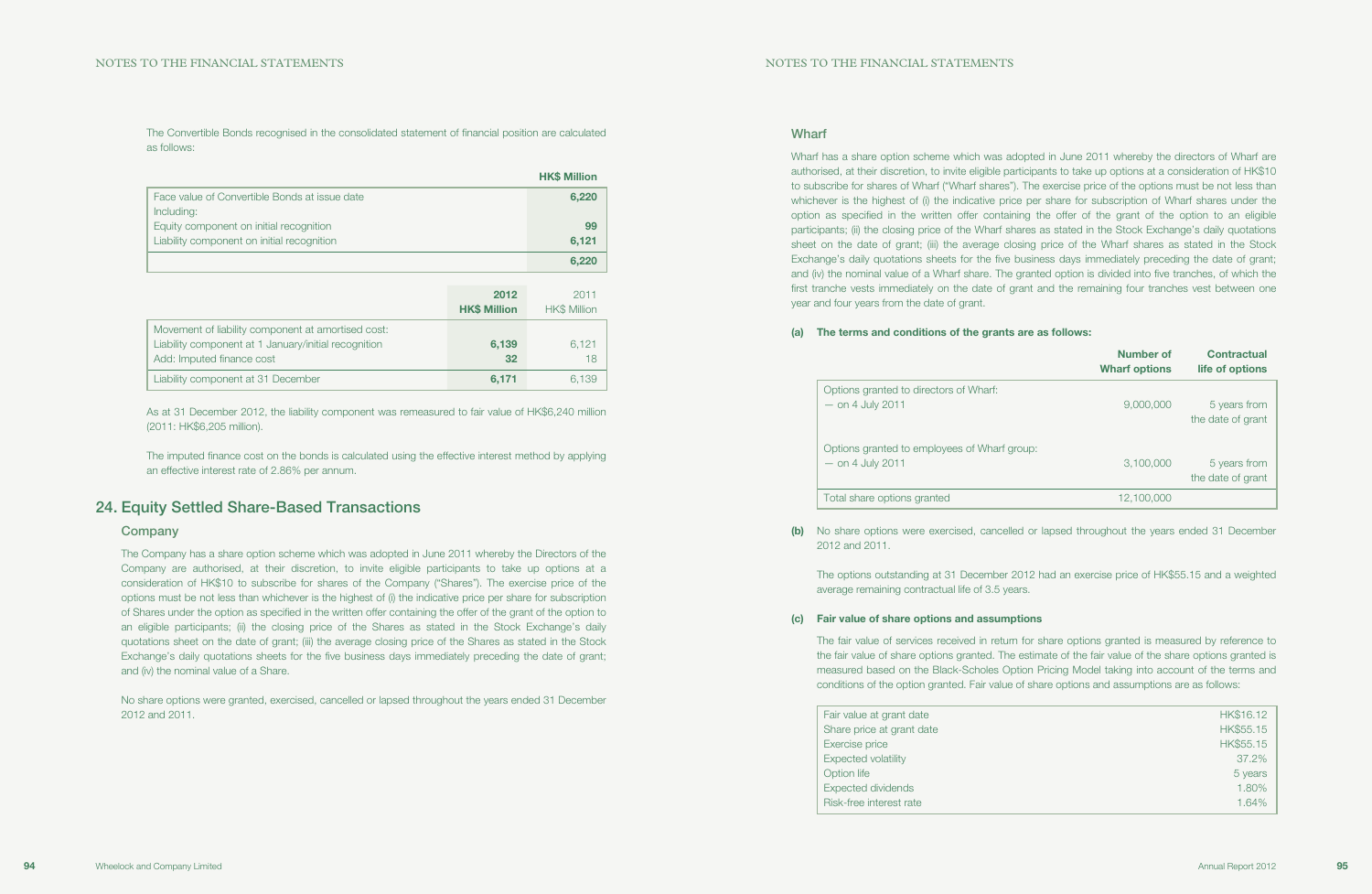The components of deferred tax (assets)/liabilities and the movements during the year are as follows:

## Deprec allowan exce the re deprec At 1 January 2011 Charged/(credited) to the consolidated income statement Exchange differences At 31 December 2011 and 1 January 2012 Charged/(credited) to the consolidated income statement Disposal of an investment property Exchange differences At 31 December 2012

| epreciation<br>owances in<br>excess of<br>the related<br>epreciation<br><b>HK\$ Million</b> | <b>Surplus on</b><br>investment<br>properties | <b>Others</b><br>HK\$ Million HK\$ Million HK\$ Million HK\$ Million | <b>Future</b><br>benefit of<br>tax losses | <b>Total</b>      |
|---------------------------------------------------------------------------------------------|-----------------------------------------------|----------------------------------------------------------------------|-------------------------------------------|-------------------|
| 2,406                                                                                       | 3,160                                         | (32)                                                                 | (671)                                     | 4,863             |
| 166<br>(5)                                                                                  | 901<br>177                                    | (120)<br>(6)                                                         | 58                                        | 1,005<br>166      |
| 2,567                                                                                       | 4,238                                         | (158)                                                                | (613)                                     | 6,034             |
| 129<br>(17)<br>15                                                                           | 1,087<br>5                                    | 62<br>(6)                                                            | (63)<br>27                                | 1,215<br>10<br>14 |
| 2,694                                                                                       | 5,330                                         | (102)                                                                | (649)                                     | 7,273             |

### (b) Deferred tax assets not recognised

Deferred tax assets have not been recognised in respect of the following items:

|                                  | 2012                |                     | 2011                |                     |
|----------------------------------|---------------------|---------------------|---------------------|---------------------|
|                                  | <b>Deductible</b>   |                     | Deductible          |                     |
|                                  | temporary           |                     | temporary           |                     |
|                                  | differences/        | <b>Deferred tax</b> | differences/tax     | Deferred tax        |
|                                  | tax losses          | assets              | losses              | assets              |
|                                  | <b>HK\$ Million</b> | <b>HK\$ Million</b> | <b>HK\$ Million</b> | <b>HK\$ Million</b> |
| Deductible temporary differences | 185                 | 32                  | 915                 | 169                 |
| Future benefits of tax losses    |                     |                     |                     |                     |
| — Hong Kong                      | 6,274               | 1,035               | 6,743               | 1,113               |
| - Outside Hong Kong              | 621                 | 155                 | 382                 | 95                  |
|                                  | 6,895               | 1,190               | 7,125               | 1,208               |
|                                  | 7,080               | 1,222               | 8.040               | 1,377               |

The Group has not recognised the deferred tax assets attributable to the future benefit of tax losses sustained in the operations of certain subsidiaries as the availability of future taxable profits against which the assets can be utilised is uncertain at 31 December 2012. The tax losses arising from Hong Kong and Singapore operations do not expire under current tax legislation. The tax losses arising from operations outside Hong Kong (mainly from Mainland China) can be carried forward to offset against taxable profits of subsequent years for up to five years from the year in which they arose.

The expected volatility is based on the historic volatility (calculated based on the weighted average remaining life of the share options), adjusted for any expected changes to future volatility based on publicly available information. Expected dividends are based on historic dividends. Changes in the subjective input assumptions could materially affect the fair value estimate.

(d) In respect of Wharf's share options granted to its directors and employees, who are also Directors of the Company, the related charge recognised for the years ended 31 December 2012 and 2011, estimated in accordance with the Group's accounting policy in note (z)(i) was as follows:

|               | 2012<br><b>HK\$'000</b> | 2011<br><b>HK\$'000</b> |
|---------------|-------------------------|-------------------------|
| Peter K C Woo | 7,375                   | 9,370                   |
| Stephen TH Ng | 7,375                   | 9,370                   |
| Paul Y C Tsui | 7,375                   | 9,370                   |
| Ricky KY Wong | 3,933                   | 4,997                   |
|               | 26,058                  | 33,107                  |

## 25. Deferred Taxation

(a) Net deferred tax (assets)/liabilities recognised in the consolidated statement of financial position:

|                                                 | <b>Group</b>                |                             |
|-------------------------------------------------|-----------------------------|-----------------------------|
|                                                 | 2012<br><b>HK\$ Million</b> | 2011<br><b>HK\$ Million</b> |
| Deferred tax liabilities<br>Deferred tax assets | 8,071<br>(798)              | 6,728<br>(694)              |
| Net deferred tax liabilities                    | 7,273                       | 6,034                       |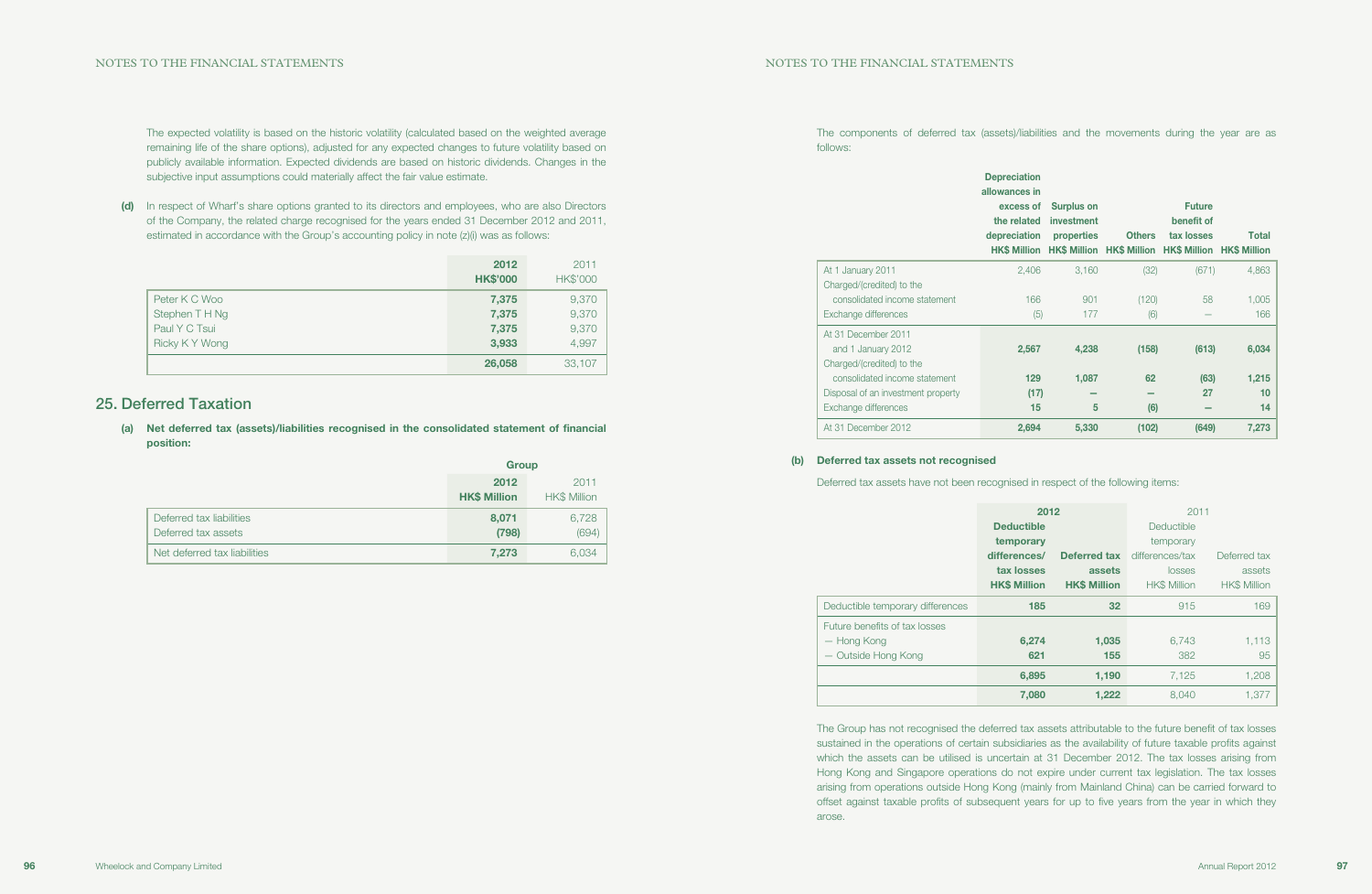The sensitivity analysis above indicates the instantaneous change in the Group's post-tax profit and total equity that would have arisen assuming that the change in interest rates had occurred at the end of the reporting period and had been applied to remeasure those financial instruments held by the Group which expose the Group to fair value interest rate risk at the end of the reporting period. In respect of the exposure to cash flow interest rate risk arising from floating rate non-derivative instruments held by the Group at the end of the reporting period, the impact on the Group's posttax profit and total equity is estimated as an annualised impact on interest expense or income of such a change in interest rates. The analysis has been performed on the same basis as for 2011.

### (b) Foreign currency risk

The Group owns assets and conducts its businesses primarily in Hong Kong and secondarily in Mainland China and Singapore, with its cash flows denominated substantially in HKD, RMB and SGD which exposes the Group to foreign currency risk with respect to RMB and SGD related to its property development and port-related operations and investments in Mainland China and WPSL's property development projects in Singapore, respectively.

The Group is also exposed to foreign currency risk in respect of its borrowings denominated in USD, JPY and SGD. Anticipated foreign exchange payments relate primarily to interest expense payments, repayment of principal and capital expenditure. Where appropriate or available in a costefficient manner, the Group may enter into forward foreign exchange and swap contracts to manage its foreign currency risk arising from above anticipated transactions denominated in currencies other than its entities' functional currencies.

The Group's borrowings are predominantly denominated in the functional currency of the entity taking out the borrowings. In the case of group companies whose functional currencies are HKD, their borrowings will be mostly denominated in HKD or USD. For managing the overall financing costs of existing and future capital requirements for the projects in Mainland China, the Group has adopted a diversified funding approach and entered into certain CCS and forward foreign exchange contracts. Some of the CCS have the financial effect of converting certain USD borrowings into JPY borrowings, taking the advantage of lower interest rates for the JPY borrowings but exposing the Group to exchange rate risk with respect to JPY. The swaps entered into under this arrangement have effectively converted the USD400 million ten-year fixed-rate notes issued in 2007 into JPY borrowings, which has and is anticipated going forward to save the Group interest of approximately 3% per annum for and over the tenure of the notes. Concurrently, the swaps expose the Group to fluctuation in the JPY exchange rate. Based on the prevailing accounting standards, such swaps need to be marked to market with the valuation movement recognised to the consolidated income statement.

## 26. Financial Risk Management and Fair Values

The Group is exposed to financial risks related to interest rate, foreign currency, equity price, liquidity and credit in the normal course of business. To manage some of these risks, the Group Finance Committee develops, maintains and monitors the Group's financial policies designed to facilitate cost efficient funding to the Group and to mitigate the impact of fluctuations in interest rates and exchange rates. The financial policies are implemented by the Group's Treasury department, which operates as a centralised service unit in close co-operation with the Group's operating units for managing the day-to-day treasury functions and financial risks and for providing cost efficient funding to the Group.

The Group uses derivatives, principally forward currency contracts and interest rate and cross currency interest rate swaps, as deemed appropriate, for financing and hedging transactions and for managing the Group's assets and liabilities. It is the Group's policy not to enter into derivative transactions and invest in financial products with significant underlying leverage which are commercially speculative.

### (a) Interest rate risk

The Group's main exposure to interest rate risk relates principally to the Group's borrowings. Borrowings at variable rates expose the Group and the Company to cash flow interest rate risk whilst borrowings at fixed rates expose the Group to fair value interest rate risk. The Group manages its interest rate risk exposure in accordance with defined policies and regular reviews the exposure with a focus on reducing the Group's overall cost of funding as well as maintaining the floating/fixed rate mix appropriate to its current business portfolio.

In line with the Group's prevailing strategy, the Group has entered into a number of interest rate swaps ("IRS") and cross currency interest rate swaps ("CCS") which have the economic effect of converting certain fixed rate interest bearing notes with notional amounts totalling HK\$23,005 million (2011: HK\$11,385 million) into floating rates borrowings. For each of the IRS and CCS entered into by the Group, the tenor and timing of the IRS and CCS cash flows matches with those of the notes.

To ensure the certainty of a proportion of funding costs in the forthcoming years, the Group has entered into various floating-to-fixed IRS with notional amounts totalling HK\$8,230 million with maturities of 10 to 15 years together with another HK\$8,230 million fixed-to-floating IRS with a maturity of 2 years. Effectively, this arrangement has locked in fixed interest rates ranging from 2.1% to 3.6% per annum for a certain portion of the Group's floating rate loan portfolio for a period of 8 to 13 years from 2011 to 2012 onwards.

As at 31 December 2012, after taking into account of IRS and CCS, approximately 84% (2011: 88%) of the Group's borrowings was at floating rates and the remaining 16% (2011: 12%) was at fixed rates (see Note 23b).

Based on the sensitivity analysis performed as at 31 December 2012, it was estimated that a general increase/decrease of 1% (2011: 1%) in interest rates, with all other variables held constant, would have decreased/increased the post-tax profit and total equity of the Group and the Company by approximately HK\$331 million (2011: HK\$184 million) and HK\$50 million (2011: HK\$109 million). This takes into account the effect of interest bearing bank deposits.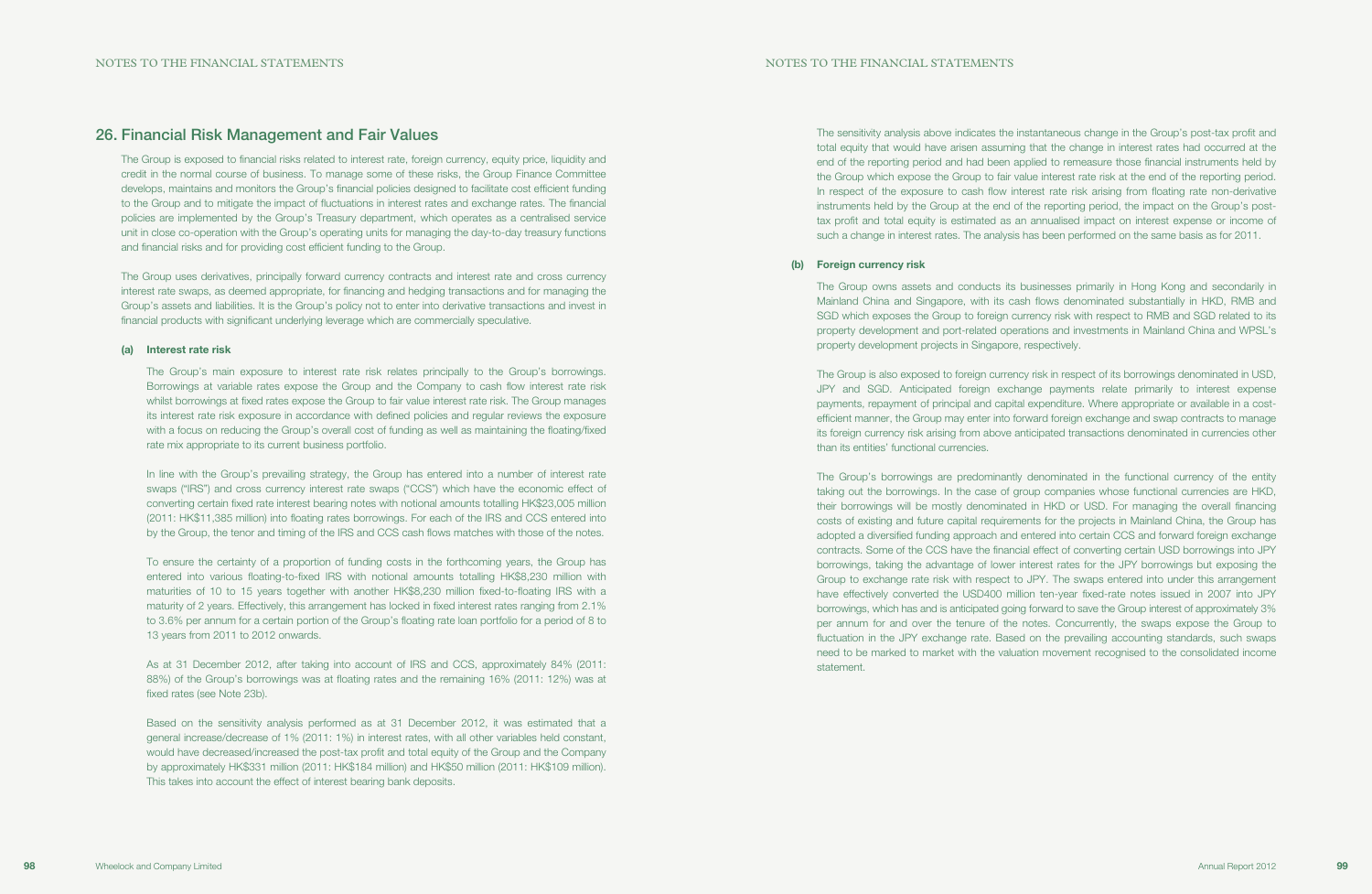The sensitivity analysis performed above represents an aggregation of the instantaneous effects on each of the Group entities' post-tax profit and total equity measured in the respective functional currencies, translated into HKD at the exchange rate ruling at the end of the reporting period for presentation purposes.

The sensitivity analysis assumes that the change in foreign exchange rates had been applied to remeasure those financial instruments held by the Group which expose the Group to foreign currency risk at the end of the reporting period, including balances between Group companies which are denominated in a currency other than the functional currencies of the Group's entities to which they relate. The analysis excludes the differences that would result from the translation of the financial statements of foreign operations into the Group's presentation currency. The analysis has been performed on the same basis as for 2011.

### (c) Equity price risk

The Group is exposed to equity price changes arising from equity and debt investments classified as available-for-sale investments.

Listed investments held in the available-for-sale portfolio have been chosen for their long term growth potential and returns and are monitored regularly for performance. Given that the volatility of the stock markets may not have a direct correlation with the Group's investment portfolio, it is impractical to determine the impact that the changes in stock market indices would have on the Group's portfolio of equity and debt investments.

Based on the sensitivity analysis performed as at 31 December 2012, it is estimated that an increase/decrease of 10% (2011: 10%) in the market value of the Group's listed available-for-sale investments, with all other variables held constant, would not have affected the Group's post-tax profit unless there were impairments but would have increased/decreased the Group's total equity by HK\$1,442 million (2011: HK\$665 million). The analysis has been performed on the same basis as for 2011.

#### (d) Liquidity risk

The Group adopts a prudent liquidity risk management policy, maintaining sufficient reserves of cash and readily realisable marketable securities and adequate committed lines of funding with staggered maturities to reduce refinancing risk in any year from major financial institutions and to maintain flexibility for meeting its liquidity requirements in the short and longer term. The Group's cash management is substantially centralised within the Group Treasury department, which regularly monitors the current and expected liquidity requirements and its compliance with lending covenants.

Certain non-wholly-owned subsidiaries are responsible for their own cash management, including the short term investment of cash surpluses with creditworthy financial institutions and the raising of loans to cover expected cash demands, in accordance with the established policies and strategies with the concurrence of the Company.

The following table details the Group's exposure at the end of the reporting period to currency risk arising from recognised assets/(liabilities) denominated in a currency other than the functional currency of the Group's entities to which they relate. Differences resulting from the translation of the financial statements of foreign operations into the Group's presentation currency and exposure arising from inter-company balances which are considered to be in the nature of investment in a subsidiary are excluded.

|                              | 2012           |                |                      |                          |                | 2011                     |            |            |            |         |                          |             |
|------------------------------|----------------|----------------|----------------------|--------------------------|----------------|--------------------------|------------|------------|------------|---------|--------------------------|-------------|
|                              | <b>USD</b>     | <b>RMB</b>     | <b>JPY</b>           | <b>SGD</b>               | <b>HKD</b>     | <b>EURO</b>              | <b>USD</b> | <b>RMB</b> | <b>JPY</b> | SGD     | <b>HKD</b>               | <b>EURO</b> |
|                              | <b>Million</b> | <b>Million</b> | <b>Million</b>       | <b>Million</b>           | <b>Million</b> | <b>Million</b>           | Million    | Million    | Million    | Million | Million                  | Million     |
| Bank deposits and cash       | 263            | 37             | 9,929                | 222                      |                |                          | 62         | 504        |            | 695     |                          |             |
| <b>Financial investments</b> | 390            |                |                      | $\overline{\phantom{0}}$ | 1,610          | $\overline{\phantom{0}}$ | 324        |            |            | -       | 74                       |             |
| Trade and other receivables  | 110            |                |                      |                          |                | 1                        | 127        |            |            |         | $\overline{\phantom{0}}$ | 3           |
| Trade and other payables     | (24)           | (1)            |                      |                          |                |                          | (12)       | (3)        |            |         |                          |             |
| Bank loans and other         |                |                |                      |                          |                |                          |            |            |            |         |                          |             |
| borrowings                   | (2, 315)       |                | $(1,650)$ $(19,944)$ | (770)                    |                | $\qquad \qquad$          | (1, 157)   | (650)      | (9,941)    | (770)   |                          |             |
| Inter-company balances       | 55             | 302            |                      | (435)                    |                |                          | 61         | 302        | -          | (350)   |                          |             |
| Gross exposure arising from  |                |                |                      |                          |                |                          |            |            |            |         |                          |             |
| recognised assets            |                |                |                      |                          |                |                          |            |            |            |         |                          |             |
| and liabilities              | (1,521)        |                | $(1,312)$ $(10,015)$ | (983)                    | 1.610          | 1                        | (595)      | 154        | (9,941)    | (425)   | 74                       | 3           |
| Notional amount of forward   |                |                |                      |                          |                |                          |            |            |            |         |                          |             |
| foreign exchange             |                |                |                      |                          |                |                          |            |            |            |         |                          |             |
| contracts at fair value      |                |                |                      |                          |                |                          |            |            |            |         |                          |             |
| through profit or loss       | 404            | -              | (41,080)             | -                        | (1,610)        |                          | 242        | -          | (19,019)   |         |                          | 3           |
| Notional amount of CCS       | 1,147          | 1,650          | (42, 764)            | 1,020                    |                |                          | 1,125      | 650        | (42, 764)  | 420     |                          |             |
| Highly probable forecast     |                |                |                      |                          |                |                          |            |            |            |         |                          |             |
| purchase                     | (89)           |                |                      |                          |                | (12)                     | (127)      |            |            |         |                          | (2)         |
| Overall net exposure         | (59)           | 338            | (93, 859)            | 37                       |                | (11)                     | 645        | 804        | (71, 724)  | (5)     | 74                       | 4           |

At 31 December 2012, the PRC subsidiaries of the Group with RMB as their functional currency are exposed to foreign currency risk with respect to HKD/USD by holding HKD/USD denominated bank deposits and cash, trade and other payables, bank loans and inter-company borrowings in the amount of HK\$844 million, HK\$102 million, HK\$5,021 million and HK\$1,017 million respectively (2011: HK\$589 million, HK\$92 million, HK\$5,415 million and HK\$1,355 million respectively).

The following indicates the instantaneous change in the Group's post-tax profit and total equity that would have arisen if foreign exchange rates to which the Group has significant exposure at the end of the reporting period had changed at that date, assuming all other risk variables remained constant. In this respect, it is assumed that the pegged rate between HKD and the USD would be materially unaffected by any changes movement in value of the USD against other currencies.

- a 5% (2011: 5%) increase/decrease in the exchange rate of JPY against USD and HKD would have decreased/increased the Group's post-tax profit and total equity by approximately HK\$404 million (2011: HK\$371 million).
- the impact on the Group's post-tax profit and total equity is not expected to be material in response to possible changes in the foreign exchange rates of other currencies to which the Group is exposed.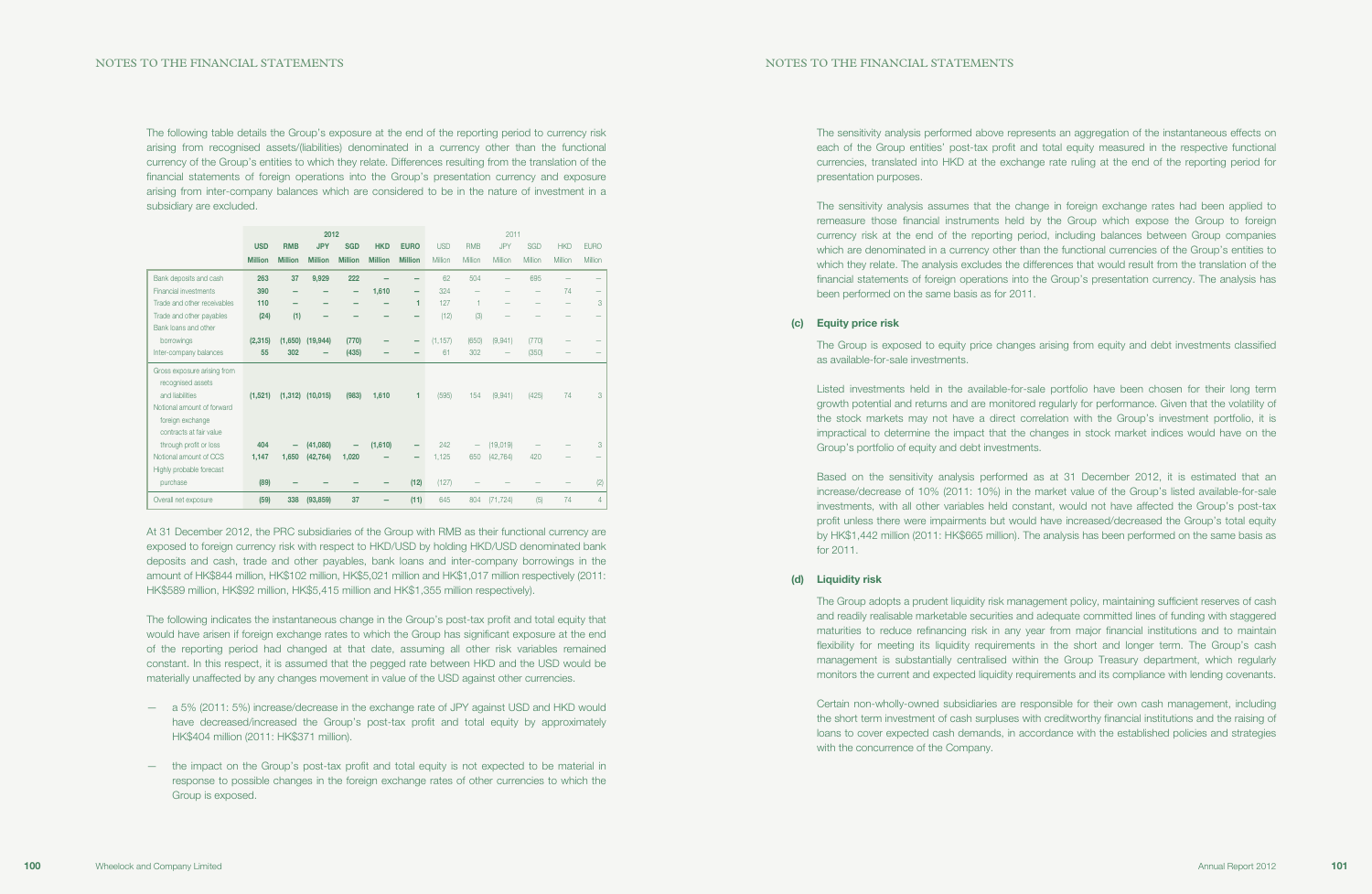Cash at banks, deposits placed with financial institutions, and investments and transactions involving derivative financial instruments are with counter-parties with sound credit ratings to minimise credit exposure.

The Group has no significant concentrations of credit risk. The maximum exposure to credit risk is represented by the carrying amount of each financial asset in the consolidated statement of financial position. Except for the financial guarantees given by the Group or the Company as set out in note 29, the Group does not provide any other guarantee which would expose the Group or the Company to material credit risk.

### (f) Fair value

(i) Fair value estimation The fair value of financial instruments are determined as follows:

Listed investments are stated at quoted market prices. Unlisted investments for which fair values cannot be reliably measured are stated at cost less impairment losses.

The fair values of held-to-maturity investments, receivables, bank balances and other current assets, payables and accruals, current borrowings, and provisions are assumed to approximate their carrying amounts due to the short term maturities of these assets and liabilities.

The fair value of forward foreign exchange contracts is determined by using the forward exchange rates at the end of the reporting period and comparing these to the contractual rates. The fair value of IRS and CCS is determined based on the amount that the Group would receive or pay to terminate the swaps at the end of the reporting period taking into account current interest rates and current creditworthiness of the swap counter parties. The fair value of bank loans and other borrowings is estimated as the present value of future cash flows, discounted at current market interest rates for similar financial institutions.

All financial instruments are carried at amounts not materially different from their fair values as at 31 December 2012 and 2011. Amounts due from subsidiaries are unsecured, interest free and have no fixed repayment terms. Amounts due to subsidiaries are unsecured, interest bearing and have no fixed repayment terms. Given these terms it is not meaningful to disclose fair values.

The following table presents the carrying value of financial instruments measured at fair value at the end of the reporting period across the three levels of the fair value hierarchy defined in HKFRS 7, Financial Instruments: Disclosures, with the fair value of each financial instrument categorised in its entirety based on the lowest level of input that is significant to that fair value

- (ii) Financial instruments carried at fair value measurement. The levels are defined as follows:
	- markets for identical financial instruments.
	- indirectly based on observable market data.

— Level 1 (highest level): fair values measured using quoted prices (unadjusted) in active

— Level 2: fair values measured using quoted prices in active markets for similar financial instruments, or using valuation techniques in which all significant inputs are directly or

The following tables detail the remaining contractual maturities at the end of the reporting period of the Group's derivative and non-derivative financial liabilities, which are based on contractual undiscounted cash flows (including interest payments computed using contractual rates or, if floating, based on rates at the end of the reporting period and carried at exchange rate prevailing at the end of the reporting period) and the earliest date the Group can be required to pay:

|                                                     |                    | Contractual undiscounted cash flow               |                                         |                                                                                     |                                                                                      |                      |  |  |
|-----------------------------------------------------|--------------------|--------------------------------------------------|-----------------------------------------|-------------------------------------------------------------------------------------|--------------------------------------------------------------------------------------|----------------------|--|--|
|                                                     | Carrying<br>amount | <b>Total</b><br><b>HK\$ Million HK\$ Million</b> | <b>Within</b><br>1 year or<br>on demand | More than<br>1 year but<br>less than<br>2 years<br><b>HK\$ Million HK\$ Million</b> | More than<br>2 years but<br>less than<br>5 years<br><b>HK\$ Million HK\$ Million</b> | More than<br>5 years |  |  |
| <b>Group</b>                                        |                    |                                                  |                                         |                                                                                     |                                                                                      |                      |  |  |
| At 31 December 2012                                 |                    |                                                  |                                         |                                                                                     |                                                                                      |                      |  |  |
| Bank loans and other borrowings                     | (103, 257)         | (115, 343)                                       | (9,537)                                 | (18, 893)                                                                           | (59, 802)                                                                            | (27, 111)            |  |  |
| Trade and other payables                            | (16,086)           | (16,086)                                         | (14, 141)                               | (1,009)                                                                             | (796)                                                                                | (140)                |  |  |
| Other deferred liabilities (Club debentures issued) | (227)              | (227)                                            |                                         |                                                                                     |                                                                                      | (227)                |  |  |
| Forward foreign exchange contracts                  | 225                | 225                                              | 225                                     |                                                                                     |                                                                                      |                      |  |  |
| Cross currency interest rate swaps                  | (891)              | (431)                                            | 140                                     | 94                                                                                  | 272                                                                                  | (937)                |  |  |
| Interest rate swaps                                 | (486)              | (524)                                            | 1                                       | (21)                                                                                | (106)                                                                                | (398)                |  |  |
|                                                     | (120, 722)         | (132, 386)                                       | (23, 312)                               | (19, 829)                                                                           | (60, 432)                                                                            | (28, 813)            |  |  |
| At 31 December 2011                                 |                    |                                                  |                                         |                                                                                     |                                                                                      |                      |  |  |
| Bank loans and other borrowings                     | (95,682)           | (105, 207)                                       | (10, 679)                               | (17,956)                                                                            | (58,073)                                                                             | (18, 499)            |  |  |
| Trade and other payables                            | (11, 368)          | (11, 368)                                        | (10,082)                                | (549)                                                                               | (648)                                                                                | (89)                 |  |  |
| Other deferred liabilities (Club debentures issued) | (215)              | (215)                                            |                                         |                                                                                     |                                                                                      | (215)                |  |  |
| Forward foreign exchange contracts                  | (31)               | (31)                                             | (31)                                    |                                                                                     |                                                                                      |                      |  |  |
| Cross currency interest rate swaps                  | (1,929)            | (1, 169)                                         | 85                                      | 53                                                                                  | 169                                                                                  | (1, 476)             |  |  |
| Interest rate swaps                                 | (336)              | (936)                                            | (44)                                    | (49)                                                                                | (287)                                                                                | (556)                |  |  |
|                                                     | (109, 561)         | (118,926)                                        | (20, 751)                               | (18, 501)                                                                           | (58, 839)                                                                            | (20, 835)            |  |  |
| Company                                             |                    |                                                  |                                         |                                                                                     |                                                                                      |                      |  |  |
| At 31 December 2012                                 |                    |                                                  |                                         |                                                                                     |                                                                                      |                      |  |  |
| Bank loans                                          | (5,000)            | (5,201)                                          | (63)                                    | (63)                                                                                | (5,075)                                                                              |                      |  |  |
| Trade and other payables                            | (15)               | (15)                                             | (15)                                    |                                                                                     |                                                                                      |                      |  |  |
|                                                     | (5,015)            | (5, 216)                                         | (78)                                    | (63)                                                                                | (5,075)                                                                              |                      |  |  |
| At 31 December 2011                                 |                    |                                                  |                                         |                                                                                     |                                                                                      |                      |  |  |
| <b>Bank loans</b>                                   | (11,000)           | (11, 330)                                        | (117)                                   | (6,067)                                                                             | (5, 146)                                                                             |                      |  |  |
| Trade and other payables                            | (7)                | (7)                                              | (7)                                     |                                                                                     |                                                                                      |                      |  |  |
|                                                     | (11,007)           | (11, 337)                                        | (124)                                   | (6,067)                                                                             | (5, 146)                                                                             |                      |  |  |

The Company on its own is exposed to liquidity risk that arises from financial guarantees given by the Company on behalf of subsidiaries. The guarantees are callable if the respective subsidiary is unable to meet its obligations. The maximum amount callable as at 31 December 2012 was HK\$21,894 million (2011: HK\$7,730 million).

#### (e) Credit risk

The Group's credit risk is primarily attributable to rental, trade and other receivables, cash and cash equivalents, held-to-maturity investments and over-the-counter derivative financial instruments. The exposures to these credit risks are closely monitored on an ongoing basis by established credit policies and procedures in each of the Group's core businesses. In respect of rental receivables, sufficient rental deposits from tenants are held to cover potential exposure to credit risk. Further, evaluations are made for the customers with reference to their repayment history and financial strength, as well as the economic environment in which the customer operates.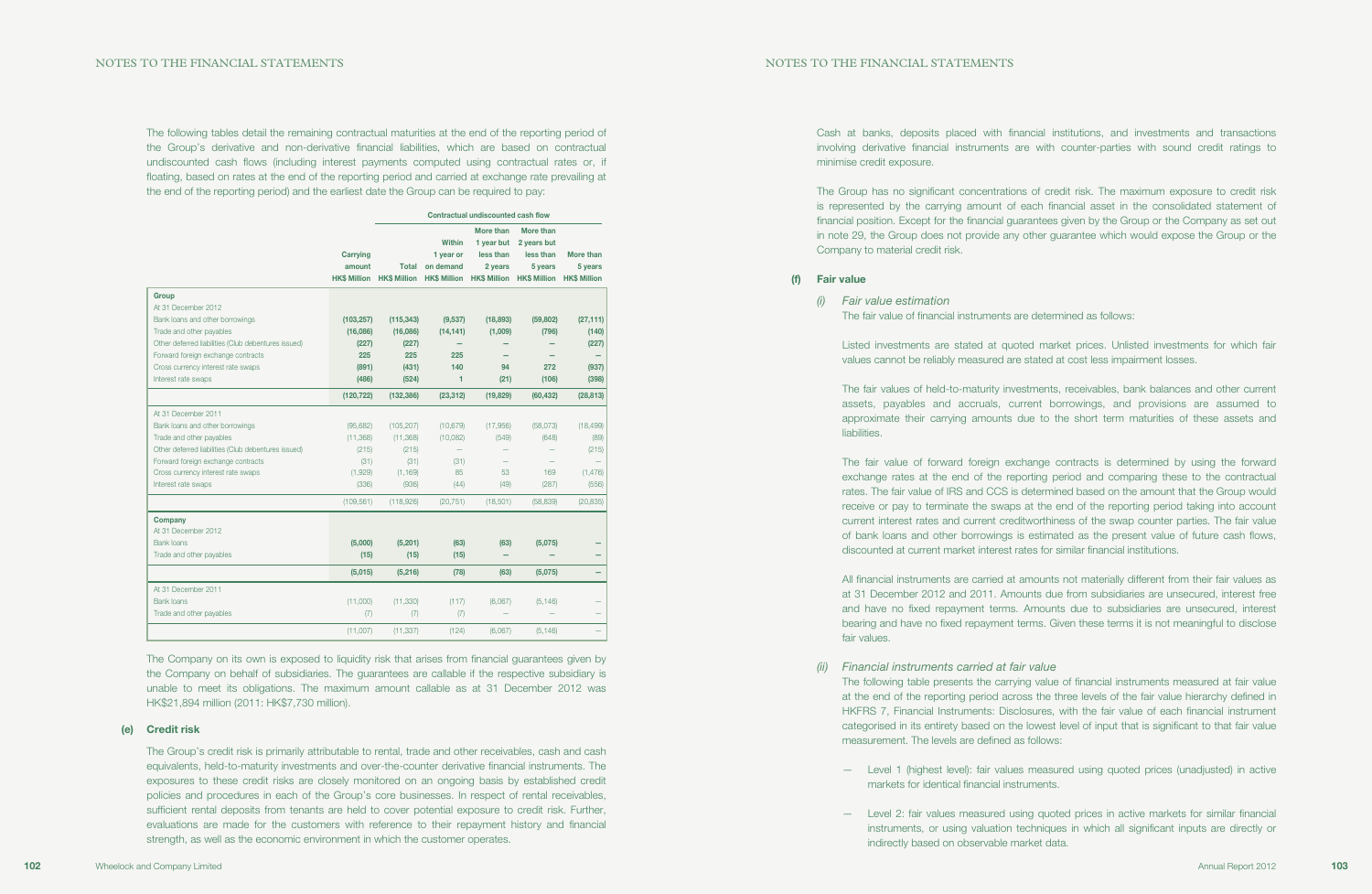The net debt-to-equity ratios as at 31 December 2012 and 2011 are as follows:

|                                                 | <b>Group</b>                |                             |
|-------------------------------------------------|-----------------------------|-----------------------------|
|                                                 | 2012<br><b>HK\$ Million</b> | 2011<br><b>HK\$ Million</b> |
| Total bank loans and other borrowings (Note 23) | 103,257                     | 95,682                      |
| Less: Bank deposits and cash (Note 20)          | (30,016)                    | (42, 668)                   |
| Net debt                                        | 73,241                      | 53,014                      |
| Shareholders' equity                            | 152,041                     | 122,562                     |
| Total equity                                    | 285,880                     | 235,194                     |
| Net debt-to-shareholders' equity ratio          | 48.2%                       | 43.3%                       |
| Net debt-to-total equity ratio                  | 25.6%                       | 22.5%                       |

Neither the Company nor any of its subsidiaries are subject to externally imposed capital requirements.

## 27. Share Capital

|                                  | 2012           | 2011          |                     |                     |
|----------------------------------|----------------|---------------|---------------------|---------------------|
|                                  | No. of shares  | No. of shares | 2012                | 2011                |
|                                  | <b>Million</b> | Million       | <b>HK\$ Million</b> | <b>HK\$ Million</b> |
| <b>Authorised</b>                |                |               |                     |                     |
| Ordinary shares of HK\$0.50 each | 2,800          | 2,800         | 1.400               | 1,400               |
| <b>Issued and fully paid</b>     |                |               |                     |                     |
| Ordinary shares of HK\$0.50 each | 2,032          | 2,032         | 1,016               | 1,016               |

(a) The Group's equity, apart from share capital, share premium and capital redemption reserve, includes investments revaluation reserves for dealing with the movements on revaluation of available-for-sale investments, other capital reserves for dealing with the unexercised equity component of convertible bonds issued and the grant date fair value of the granted unexercised share options in accordance with accounting policy notes (o) and (z)(i) respectively, and the exchange reserves mainly for dealing with the exchange differences arising from the translation of the financial statements of foreign operations in accordance with the accounting policy note (s).

## 28. Capital and Reserves

The revenue reserves for the Group at 31 December 2012 included HK\$459 million (2011: HK\$279 million) in respect of statutory reserves of the subsidiaries in Mainland China.

The reconciliation between the opening and closing balances of each component of the Group's consolidated equity is set out in the consolidated statement of changes in equity.

— Level 3 (lowest level): fair values measured using valuation techniques in which any significant input is not based on observable market data.

|                                      | Group               |                     |                     |                     |                     |                     |
|--------------------------------------|---------------------|---------------------|---------------------|---------------------|---------------------|---------------------|
|                                      |                     | 2012                |                     |                     | 2011                |                     |
|                                      | Level 1             | Level <sub>2</sub>  | <b>Total</b>        | Level 1             | Level 2             | Total               |
|                                      | <b>HK\$ Million</b> | <b>HK\$ Million</b> | <b>HK\$ Million</b> | <b>HK\$ Million</b> | <b>HK\$ Million</b> | <b>HK\$ Million</b> |
| <b>Assets</b>                        |                     |                     |                     |                     |                     |                     |
| Available-for-sale investments:      |                     |                     |                     |                     |                     |                     |
| $-$ Listed                           | 14,420              |                     | 14,420              | 6,642               |                     | 6,642               |
| Perpetual subordinated convertible   |                     |                     |                     |                     |                     |                     |
| securities                           |                     | 2,709               | 2,709               |                     |                     |                     |
| Derivative financial instruments:    |                     |                     |                     |                     |                     |                     |
| - Interest rate swaps                |                     | 496                 | 496                 |                     | 320                 | 320                 |
| - Cross currency interest rate swaps |                     | 255                 | 255                 |                     | 87                  | 87                  |
| - Forward foreign exchange contracts |                     | 225                 | 225                 |                     |                     |                     |
|                                      | 14,420              | 3,685               | 18,105              | 6,642               | 407                 | 7,049               |
| <b>Liabilities</b>                   |                     |                     |                     |                     |                     |                     |
| Derivative financial instruments:    |                     |                     |                     |                     |                     |                     |
| - Interest rate swaps                |                     | (982)               | (982)               |                     | (656)               | (656)               |
| - Cross currency interest rate swaps |                     | (1, 146)            | (1, 146)            |                     | (2,016)             | (2,016)             |
| - Forward foreign exchange contracts |                     |                     |                     |                     | (31)                | (31)                |
|                                      |                     | (2, 128)            | (2, 128)            |                     | (2,703)             | (2,703)             |

During the year there were no significant transfers between instruments in Level 1 and Level 2.

#### (g) Capital management

The Group's primary objective when managing capital is to safeguard the Group's ability to continue as a going concern, to meet its financial obligations and continue to provide returns for shareholders and benefits for other stakeholders, by pricing products and services commensurately with the level of risk and by securing access to finance at a reasonable cost.

The Group actively and regularly reviews and manages its capital structure to maintain a balance between the higher shareholders returns that might be possible with higher levels of borrowings and the advantages and security afforded by a sound capital position, and makes adjustments to the capital structure in the light of changes in the Group's business portfolio and economic conditions.

The Group monitors its capital structure by reviewing its net debt-to-equity ratios and cash flow requirements, taking into account of its future financial obligations and commitments. For this purpose, the Group defines net debt as total loans less bank deposits and cash. Shareholders' equity comprises issued share capital and reserves attributable to equity shareholders of the Company. Total equity comprises shareholders' equity and non-controlling interests.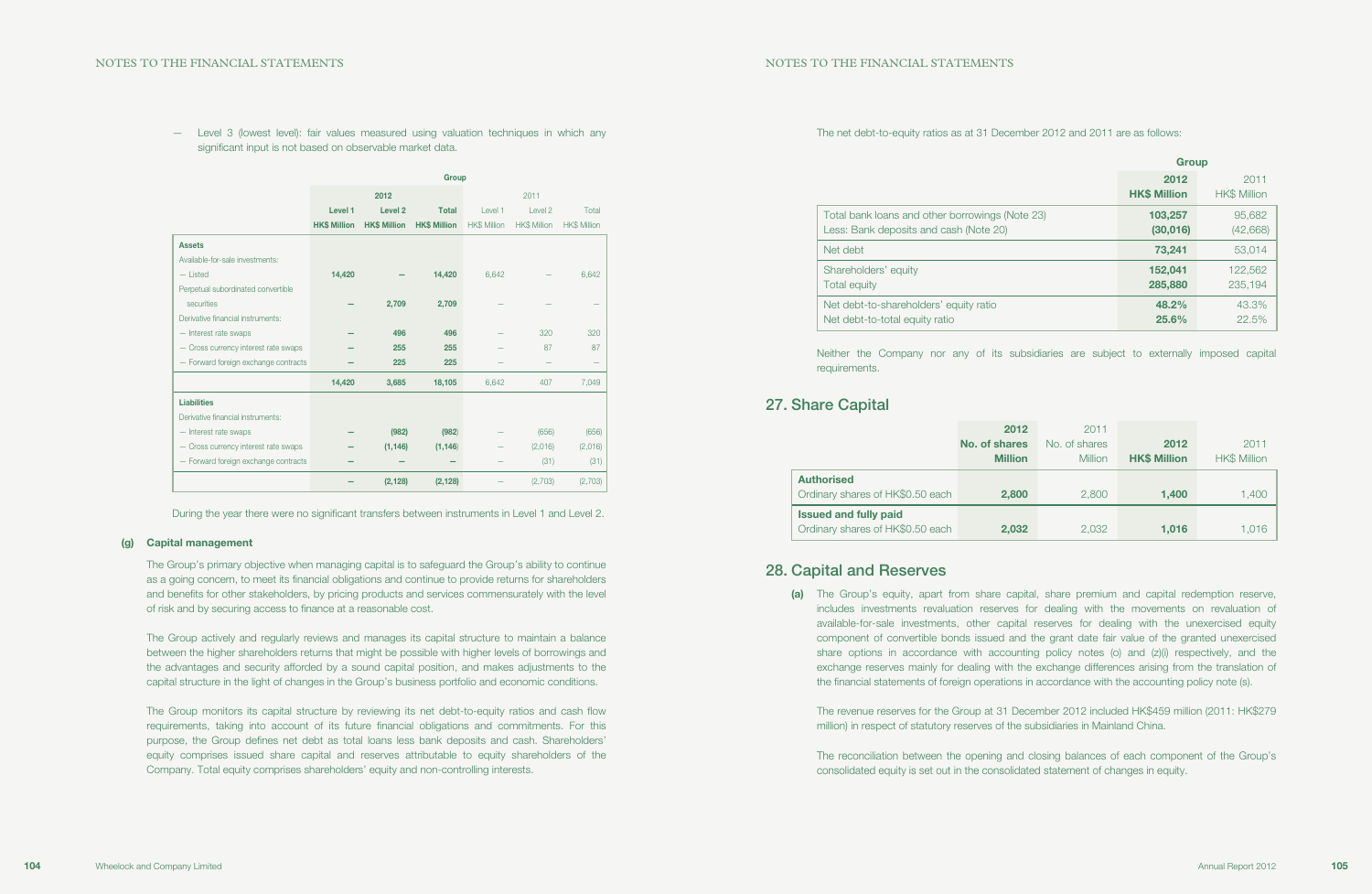(c) The Company has not recognised any deferred income for the guarantees given in respect of borrowings and other banking facilities for subsidiaries and jointly controlled entities as their fair

value cannot be reliably measured and their transaction price was HK\$ Nil.

## 30. Commitments

The Group's outstanding commitments as at 31

#### (a) Planned expenditure

|      |                               |                     | 2012                |                     |                     | 2011                |                     |
|------|-------------------------------|---------------------|---------------------|---------------------|---------------------|---------------------|---------------------|
|      |                               | <b>Authorised</b>   | <b>Authorised</b>   |                     | Authorised          | Authorised          |                     |
|      |                               | and                 | but not             |                     | and                 | but not             |                     |
|      |                               | contracted for      | contracted for      | <b>Total</b>        | contracted for      | contracted for      | Total               |
|      |                               | <b>HK\$ Million</b> | <b>HK\$ Million</b> | <b>HK\$ Million</b> | <b>HK\$ Million</b> | <b>HK\$ Million</b> | <b>HK\$ Million</b> |
| (1)  | <b>Properties</b>             |                     |                     |                     |                     |                     |                     |
|      | <b>Property investment</b>    |                     |                     |                     |                     |                     |                     |
|      | Hong Kong                     | 1,134               | 824                 | 1,958               | 978                 | 5                   | 983                 |
|      | Mainland China                | 7,197               | 20,031              | 27,228              | 9,377               | 22,497              | 31,874              |
|      | Singapore                     | 11                  |                     | 11                  | 4                   |                     | 4                   |
|      |                               | 8,342               | 20,855              | 29,197              | 10.359              | 22,502              | 32,861              |
|      | <b>Development properties</b> |                     |                     |                     |                     |                     |                     |
|      | Hong Kong                     | 5,640               | 6,554               | 12,194              | 2,970               | 4,566               | 7,536               |
|      | Mainland China                | 15,512              | 43,965              | 59,477              | 10,885              | 58,852              | 69,737              |
|      | Singapore                     | 396                 |                     | 396                 | 457                 |                     | 457                 |
|      |                               | 21,548              | 50,519              | 72,067              | 14,312              | 63,418              | 77,730              |
|      | <b>Properties total</b>       |                     |                     |                     |                     |                     |                     |
|      | Hong Kong                     | 6,774               | 7,378               | 14,152              | 3,948               | 4,571               | 8,519               |
|      | Mainland China                | 22,709              | 63,996              | 86,705              | 20,262              | 81,349              | 101,611             |
|      | Singapore                     | 407                 |                     | 407                 | 461                 |                     | 461                 |
|      |                               | 29,890              | 71,374              | 101,264             | 24,671              | 85,920              | 110,591             |
| (11) | Non-properties                |                     |                     |                     |                     |                     |                     |
|      | <b>Modern Terminals</b>       | 30                  | 420                 | 450                 | 820                 | 720                 | 1,540               |
|      | Wharf T&T                     | 119                 | 289                 | 408                 | 245                 | 165                 | 410                 |
|      | i-CABLE                       | 23                  | 128                 | 151                 | 31                  | 175                 | 206                 |
|      |                               | 172                 | 837                 | 1,009               | 1,096               | 1,060               | 2,156               |
|      | Group total                   | 30,062              | 72,211              | 102,273             | 25,767              | 86,980              | 112,747             |

(i) Properties commitments are mainly for construction costs to be incurred in stages in the forthcoming years and attributable land costs of HK\$8.5 billion (2011: HK\$6.2 billion) is

- payable in 2013.
- 

(ii) The expenditure for development properties included attributable amounts for developments undertaken by jointly controlled entities and associates of HK\$2.6 billion (2011: HK\$2.9 billion) in Hong Kong and of HK\$19.9 billion (2011: HK\$18.3 billion) in Mainland China.

The Company's equity and the details of the changes in the individual components of which between the beginning and the end of the year are set out below:

|                                   |              |         | <b>Capital</b>   |                                                                  |       |
|-----------------------------------|--------------|---------|------------------|------------------------------------------------------------------|-------|
|                                   | <b>Share</b> |         | Share redemption | <b>Revenue</b>                                                   |       |
|                                   | capital      | premium | reserve          | <b>reserves</b>                                                  | Total |
|                                   |              |         |                  | HK\$ Million HK\$ Million HK\$ Million HK\$ Million HK\$ Million |       |
| <b>Company</b>                    |              |         |                  |                                                                  |       |
| At 1 January 2011                 | 1.016        | 1.914   | 19               | 1.703                                                            | 4,652 |
| Profit                            |              |         |                  | 1,378                                                            | 1,378 |
| 2010 final dividend paid          |              |         |                  | (203)                                                            | (203) |
| 2011 first interim dividend paid  |              |         |                  | (81)                                                             | (81)  |
| At 31 December 2011               |              |         |                  |                                                                  |       |
| and 1 January 2012                | 1,016        | 1,914   | 19               | 2,797                                                            | 5,746 |
| Profit                            |              |         |                  | 1,332                                                            | 1,332 |
| 2011 second interim dividend paid |              |         |                  | (427)                                                            | (427) |
| 2011 special dividend paid        |              |         |                  | (508)                                                            | (508) |
| 2012 first interim dividend paid  |              |         |                  | (508)                                                            | (508) |
| At 31 December 2012               | 1,016        | 1,914   | 19               | 2,686                                                            | 5,635 |

- (b) Reserves of the Company available for distribution to equity shareholders of the Company at 31 December 2012 amounted to HK\$2,686 million (2011: HK\$2,797 million).
- (c) The application of the share premium account and the capital redemption reserve are governed by section 48B and section 49H of the Hong Kong Companies Ordinance respectively.

## 29. Contingent Liabilities

|     |                                  | <b>Group</b>                |                             | <b>Company</b>              |                             |
|-----|----------------------------------|-----------------------------|-----------------------------|-----------------------------|-----------------------------|
|     |                                  | 2012<br><b>HK\$ Million</b> | 2011<br><b>HK\$ Million</b> | 2012<br><b>HK\$ Million</b> | 2011<br><b>HK\$ Million</b> |
|     |                                  |                             |                             |                             |                             |
| (a) | Guarantees given in respect of   |                             |                             |                             |                             |
|     | banking facilities available to: |                             |                             |                             |                             |
|     | <b>Subsidiaries</b>              |                             |                             | 28,329                      | 8,679                       |
|     | Jointly controlled entities      | 9,435                       | 9.371                       | 4,500                       | 4,500                       |

Of the banking facilities available to jointly controlled entities which are guaranteed by the Group, HK\$6,730 million (2011: HK\$6,519 million) had been drawn at the end of the reporting period.

(b) Wheelock Properties Limited, a wholly-owned subsidiary, and New World Development Company Limited as guarantors (on a several basis) have provided a guarantee in favour of MTR Corporation Limited to guarantee the performance and fulfilment of all obligations of Fast New Limited, a 50%-owned jointly controlled entity, under or arising out of or in connection with an agreement dated 23 March 2010 for the development of Site C and Site D of the Austin Station Property Development project.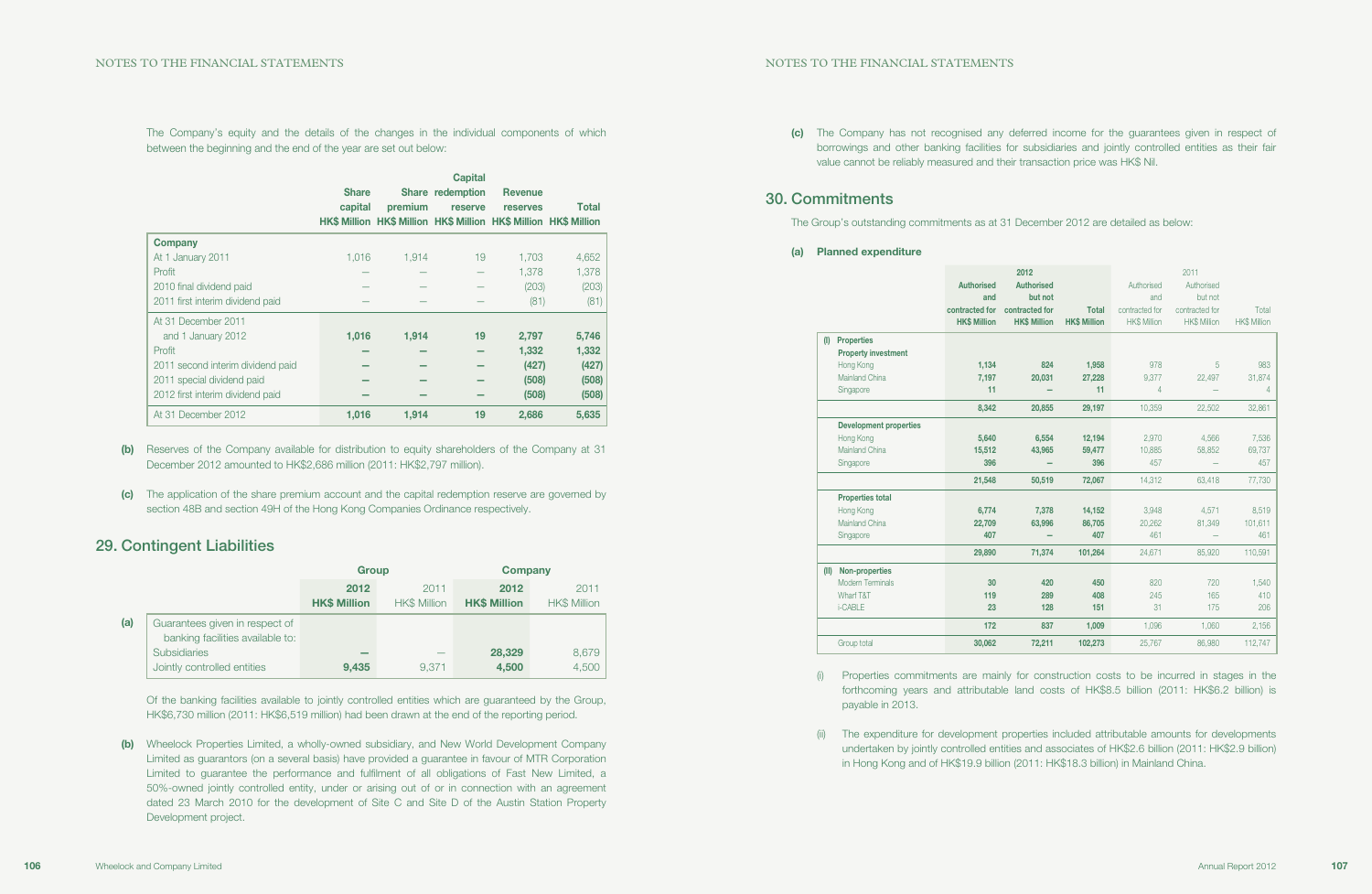(d) During the year, Wharf together with China Merchants Property Development Co., Ltd. ("CMP") jointly succeeded in bidding for two pieces of land in Beijing at an aggregate price of HK\$2,920 million for development into residential properties. A framework agreement was entered into between Wharf and CMP for the purpose of joint bidding and development of the land. CMP is a non wholly-owned subsidiary of China Merchants Group Co., Ltd. which in turn is an indirect substantial shareholder of a non wholly-owned subsidiary of Wharf. These transactions are considered to be related party transactions and also constitute connected transactions as defined

In addition to the above transactions, details of the Group's amounts due from and to related parties are disclosed in notes 12 and 13.

- under the Listing Rules.
- 

(e) Remuneration for key management personnel of the Group, including amounts paid to the Directors of the Company and the five highest paid employees are disclosed in notes 2b and 2c.

Amendments to HKFRS 7 Financial instruments: Disclosures — Transfer of financial assets

## 32. Changes in Accounting Policies

The HKICPA has issued several amendments to HKFRSs that are first effective for the current accounting period of the Group and the Company. Of these, amendments to HKFRS 7, Financial instruments: Disclosures — Transfer of financial assets is relevant to the Group's financial statements.

The Group has not applied any new standard, amendments or interpretation that is not yet effective for the current accounting period.

The amendments to HKFRS 7 require certain disclosures to be included in the financial statements in respect of transferred financial assets that are not derecognised in their entirety and for any continuing involvement in transferred assets that are derecognised in their entirety, irrespective of when the related transfer transaction occurred. However, an entity need not provide the disclosures for the comparative period in the first year of adoption. The Group did not have any significant transfers of financial assets in previous periods or the current period which require disclosure in the current accounting period under the amendments.

The "Principal accounting policies" set out on pages 111 to 129 summarises the accounting policies of the Group and the Company after the adoption of these policies to the extent that they are relevant to the Group and the Company.

- (iii) The above commitments, apart from HK\$14.8 billion which mainly relates to properties under development undertaken by Wheelock and its other subsidiaries or through its jointly controlled entity and the WPSL group, are substantially attributable to the Wharf group.
- (b) In addition to the above, the CME segment committed to programming and other expenditure totalling HK\$934 million (2011: HK\$1,157 million) with HK\$834 million (2011: HK\$1,077 million) being authorised and contracted for.
- (c) The Group leases a number of properties and telecommunication network facilities under operating leases. The leases typically run for an initial period of two to fifteen years, with an option to renew each lease upon expiry when all terms are renegotiated. Lease payments are usually increased annually to reflect market rentals. None of the leases includes contingent rentals. Total operating leases commitments are detailed as below:

|                                         | 2012<br><b>HK\$ Million</b> | 2011<br><b>HK\$ Million</b> |
|-----------------------------------------|-----------------------------|-----------------------------|
| <b>Expenditure for operating leases</b> |                             |                             |
| Within one year                         | 34                          | 34                          |
| After one year but within five years    | 76                          | 87                          |
| Over five years                         | 46                          | 53                          |
|                                         | 156                         |                             |

## 31. Material Related Party Transactions

Transactions between the Company and its subsidiaries have been eliminated on consolidation. Material transactions between the Group and other related parties during the year ended 31 December 2012 are as follows:

- (a) In respect of the year ended 31 December 2012, the Group earned rental income totalling HK\$744 million (2011: HK\$646 million) from various tenants which are companies whose controlling shareholder is a trust, the settlor of which is the Chairman of the Company. These transactions are considered to be related party transactions and also constitute connected transactions as defined under the Listing Rules.
- (b) In June 2012, Wharf acquired 34,888,500 Greentown shares from companies, effectively owned and controlled by the Chairman of the Company at a total consideration of HK\$181 million. This transaction is considered to be a related party transaction and also constitute a connected transaction as defined under the Listing Rules.
- (c) During the year, Wharf and Greentown entered into a framework agreement, pursuant to which Wharf and Greentown subscribed for new shares of an investment company to jointly develop land in Dalian on a 60:40 ownership basis, into residential properties. As Greentown is an associate of Wharf, this transaction is considered to be a related party transaction.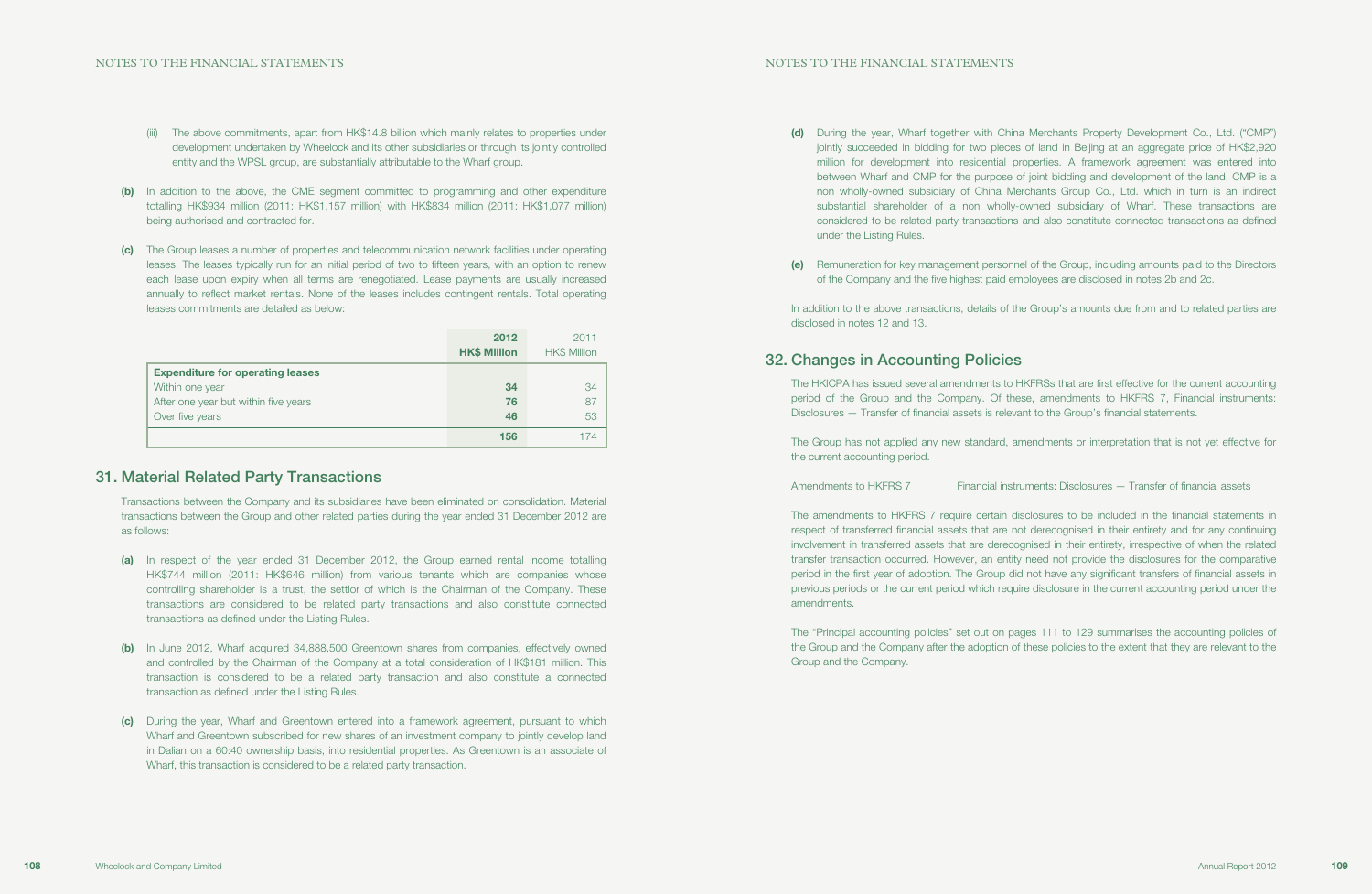## 33. Future Changes in Accounting Policies

Up to the date of issue of these financial statements, the HKICPA has issued a number of amendments and new standards which are not yet effective for the year ended 31 December 2012 and which have not been adopted in these financial statements. These include the following which may be relevant to the Group.

|                                                            | <b>Effective for accounting</b><br>periods beginning<br>on or after |
|------------------------------------------------------------|---------------------------------------------------------------------|
| Amendments to HKAS 1, Presentation of financial statements |                                                                     |
| - Presentation of items of other comprehensive income      | 1 July 2012                                                         |
| <b>HKFRS 10, Consolidated financial statements</b>         | 1 January 2013                                                      |
| HKFRS 11, Joint arrangements                               | 1 January 2013                                                      |
| HKFRS 12, Disclosure of interests in other entities        | 1 January 2013                                                      |
| <b>HKFRS 13, Fair value measurement</b>                    | 1 January 2013                                                      |
| HKAS 27, Separate financial statements (2011)              | 1 January 2013                                                      |
| HKAS 28, Investments in associates and joint ventures      | 1 January 2013                                                      |
| HKAS 19 (Revised), Employee benefits                       | 1 January 2013                                                      |
| Annual Improvements to HKFRSs 2009-2011 Cycle              | 1 January 2013                                                      |
| Amendments to HKFRS 7, Financial instruments: Disclosures  |                                                                     |
| - Offsetting financial assets and financial liabilities    | 1 January 2013                                                      |
| Amendments to HKAS 32, Financial instruments: Presentation |                                                                     |
| - Offsetting financial assets and financial liabilities    | 1 January 2014                                                      |
| <b>HKFRS 9, Financial instruments</b>                      | 1 January 2015                                                      |

The Group is in the process of making an assessment of what the impact of these amendments is expected to be in the period of initial application. So far it has concluded that the adoption of the new standards is unlikely to have a significant impact on the Group's consolidated financial statements.

## 34. Approval of the Financial Statements

The financial statements were approved and authorised for issue by the Directors on 27 March 2013.

# PRINCIPAL ACCOUNTING POLICIES

## A. Statement of Compliance

These financial statements have been prepared in accordance with all applicable Hong Kong Financial Reporting Standards ("HKFRSs"), which collective term includes all applicable individual Hong Kong Financial Reporting Standards, Hong Kong Accounting Standards ("HKASs") and Interpretations issued by the Hong Kong Institute of Certified Public Accountants ("HKICPA"), accounting principles generally accepted in Hong Kong and the requirements of the Hong Kong Companies Ordinance. These financial statements also comply with the applicable disclosure provisions of the Rules Governing the Listing of Securities on The Stock Exchange of Hong Kong Limited. A summary of the principal accounting policies adopted by the Group is set out below.

The HKICPA has issued certain new and revised HKFRSs that are first effective or available for early adoption for the current accounting period of the Group and the Company. Note 32 to the financial statements provides information on any changes in accounting policies resulting from initial application of these developments to the extent that they are relevant to the Group for the current and prior accounting periods reflected in these financial statements.

## B. Basis of Preparation of the Financial Statements

The consolidated financial statements made up to 31 December comprise the Company and its subsidiaries (together referred to as the "Group") and the Group's interest in associates and jointly controlled entities.

The measurement basis used in the preparation of the financial statements is the historical cost basis except where stated otherwise in the accounting policies set out below.

The preparation of financial statements in conformity with HKFRSs requires management to make judgements, estimates and assumptions that affect the application of policies and reported amounts of assets, liabilities, income and expenses. The estimates and associated assumptions are based on historical experience and various other factors that are believed to be reasonable under the circumstances, the results of which form the basis of making the judgements about carrying values of assets and liabilities that are not readily apparent from other sources. Actual results may differ from these estimates.

The estimates and underlying assumptions are reviewed on an ongoing basis. Revisions to accounting estimates are recognised in the period in which the estimate is revised if the revision affects only that period, or in the period of the revision and future periods if the revision affects both current and future periods.

Judgements made by management in the application of HKFRSs that have significant effect on the financial statements and major sources of estimation uncertainty are discussed in note (aa).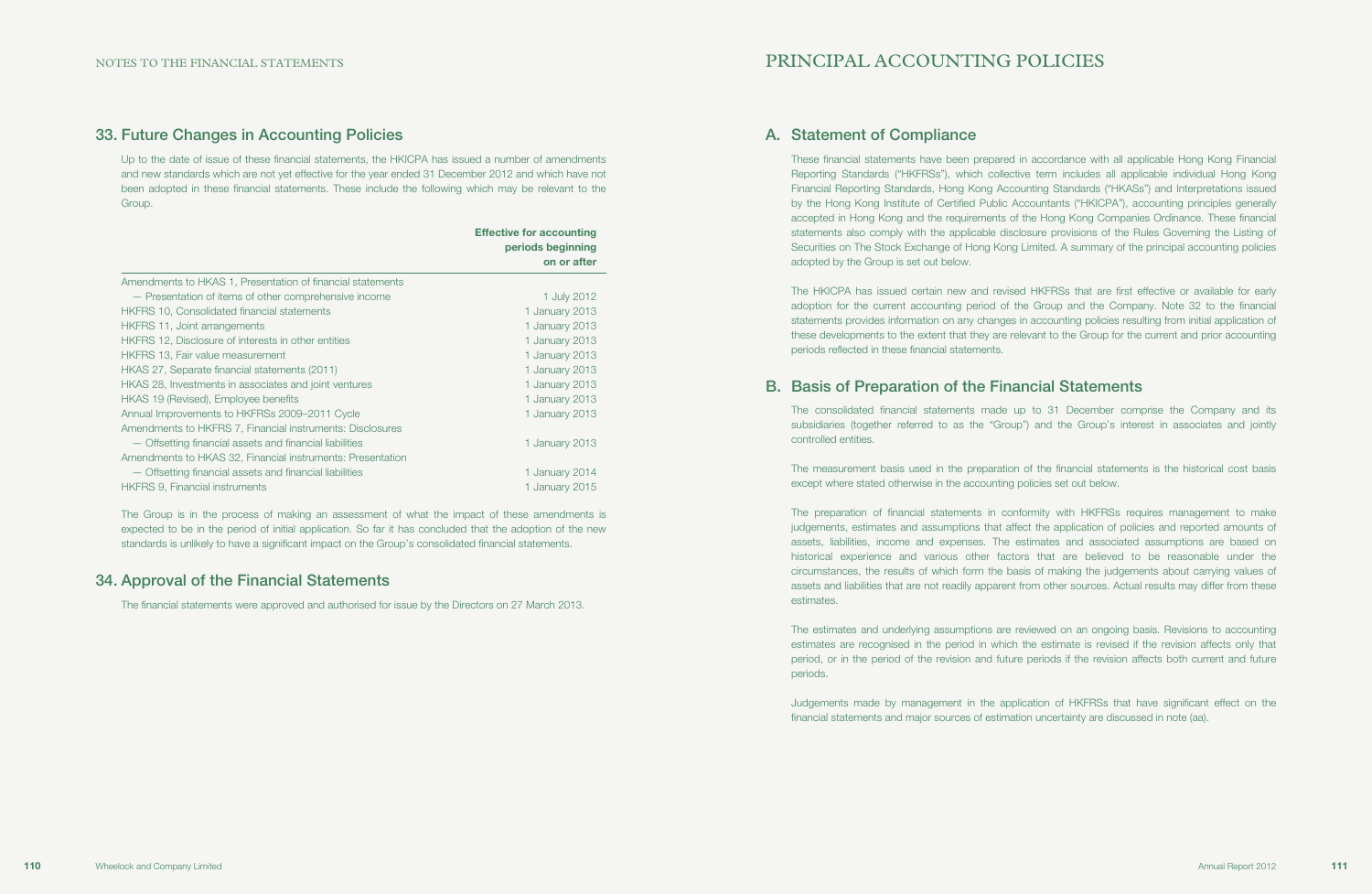(ii) Associates and jointly controlled entities decisions.

An associate is an entity in which the Group or Company has significant influence, but not control or joint control, over its management, including participation in the financial and operating policy

A jointly controlled entity is an entity which operates under a contractual arrangement between the Group or Company and other parties, where the contractual arrangement establishes that the Group or Company and one or more of the other parties share joint control over the economic activity of the entity.

When the Group's share of losses exceeds its interest in an associate or jointly controlled entity, the Group's interest is reduced to nil and recognition of further losses is discontinued except to the extent that the Group has incurred legal or constructive obligations or made payments on behalf of the investee. For this purpose, the Group's interest in the associate or jointly controlled entity is the carrying amount of the investment under the equity method together with the Group's long term interests that, in substance, form part of the Group's net investment in the associate or jointly controlled entity.

An investment in an associate or a jointly controlled entity is accounted for in the consolidated financial statements under the equity method, unless it is classified as held for sale (or included in a disposal group that is classified as held for sale). Under the equity method, the investment is initially recorded at cost, adjusted for any excess of the Group's share of the acquisition-date fair values of the investee's identifiable net assets over the cost of the investment (if any). Thereafter, the investment is adjusted for the post acquisition change in the Group's share of the investee's net assets and any impairment loss relating to the investment (see notes (c) (iii) and (k)). Any acquisitiondate excess over cost, the Group's share of the post-acquisition, post-tax results of the investees and any impairment losses for the year are recognised in the consolidated income statement, whereas the Group's share of the post-acquisition post-tax items of the investees' other comprehensive income is recognised in the consolidated statement of comprehensive income. Adjustments are made on consolidation to the financial information of associates and jointly controlled entities where necessary to ensure consistency with the accounting policies adopted by the Group.

When the Group ceases to have significant influence over an associate or joint control over a jointly controlled entity, it is accounted for as a disposal of the entire interest in that investee, with a resulting gain or loss being recognised in profit or loss. Any interest retained in that former investee at the date when significant influence or joint control is lost is recognised at fair value and this amount is regarded as the fair value on initial recognition of a financial asset (see note (f)) or, when appropriate, the cost on initial recognition of an investment in an associate.

Unrealised profits and losses resulting from transactions between the Group and its associates and jointly controlled entities are eliminated to the extent of the Group's interest in the investee, except where unrealised losses provide evidence of an impairment of the asset transferred, in which case they are recognised immediately in the consolidated income statement.

When the Group loses control of a subsidiary, it is accounted for as a disposal of the entire interest in that subsidiary, with a resulting gain or loss being recognised in profit or loss. Any interest retained in that former subsidiary at the date when control is lost is recognised at fair value and this amount is regarded as the fair value on initial recognition of a financial asset (see note (f)) or when appropriate, the cost on initial recognition of an investment in an associate or jointly controlled entity (see note (c)(ii)).

In the Company's statement of financial position, an investment in a subsidiary is stated at cost less impairment losses.

> In the individual Company's statement of financial position, investments in associates and jointly controlled entities are stated at cost less impairment losses.

## C. Basis of Consolidation

### (i) Subsidiaries and non-controlling interests

Subsidiaries are entities controlled by the Group. Control exists when the Group has the power to govern the financial and operating policies of an entity so as to obtain benefits from its activities. In assessing control, potential voting rights that presently are exercisable are taken into account.

An investment in a subsidiary is consolidated into the consolidated financial statements from the date that control commences until the date that control ceases. Intra-group balances and transactions, and any unrealised profits arising from intra-group transactions, are eliminated in full in preparing the consolidated financial statements. Unrealised losses resulting from intra-group transactions are eliminated in the same way as unrealised gains, but only to the extent that there is no evidence of impairment.

Non-controlling interests represent the equity in a subsidiary not attributable directly or indirectly to the Company, and in respect of which the Group has not agreed any additional terms with the holders of those interests which would result in the Group as a whole having a contractual obligation in respect of those interests that meets the definition of a financial liability. For each business combination, the Group can elect to measure any non-controlling interests either at fair value or at their proportionate share of the subsidiary's net identifiable assets.

Non-controlling interests are presented in the consolidated statement of financial position within equity, separately from equity attributable to the equity shareholders of the Company. Noncontrolling interests in the results of the Group are presented on the face of the consolidated income statement and the consolidated statement of comprehensive income as an allocation of the total profit or loss and total comprehensive income for the year between non-controlling interests and the equity shareholders of the Company. Loans from holders of non-controlling interests and other contractual obligations towards these holders are presented as financial liabilities in the consolidated statement of financial position in accordance with notes (p) or (q) depending on the nature of the liability.

Changes in the Group's interests in a subsidiary that do not result in a loss of control are accounted for as equity transactions, whereby adjustments are made to the amounts of controlling and noncontrolling interests within consolidated equity to reflect the change in relative interests, but no adjustments are made to goodwill and no gain or loss is recognised.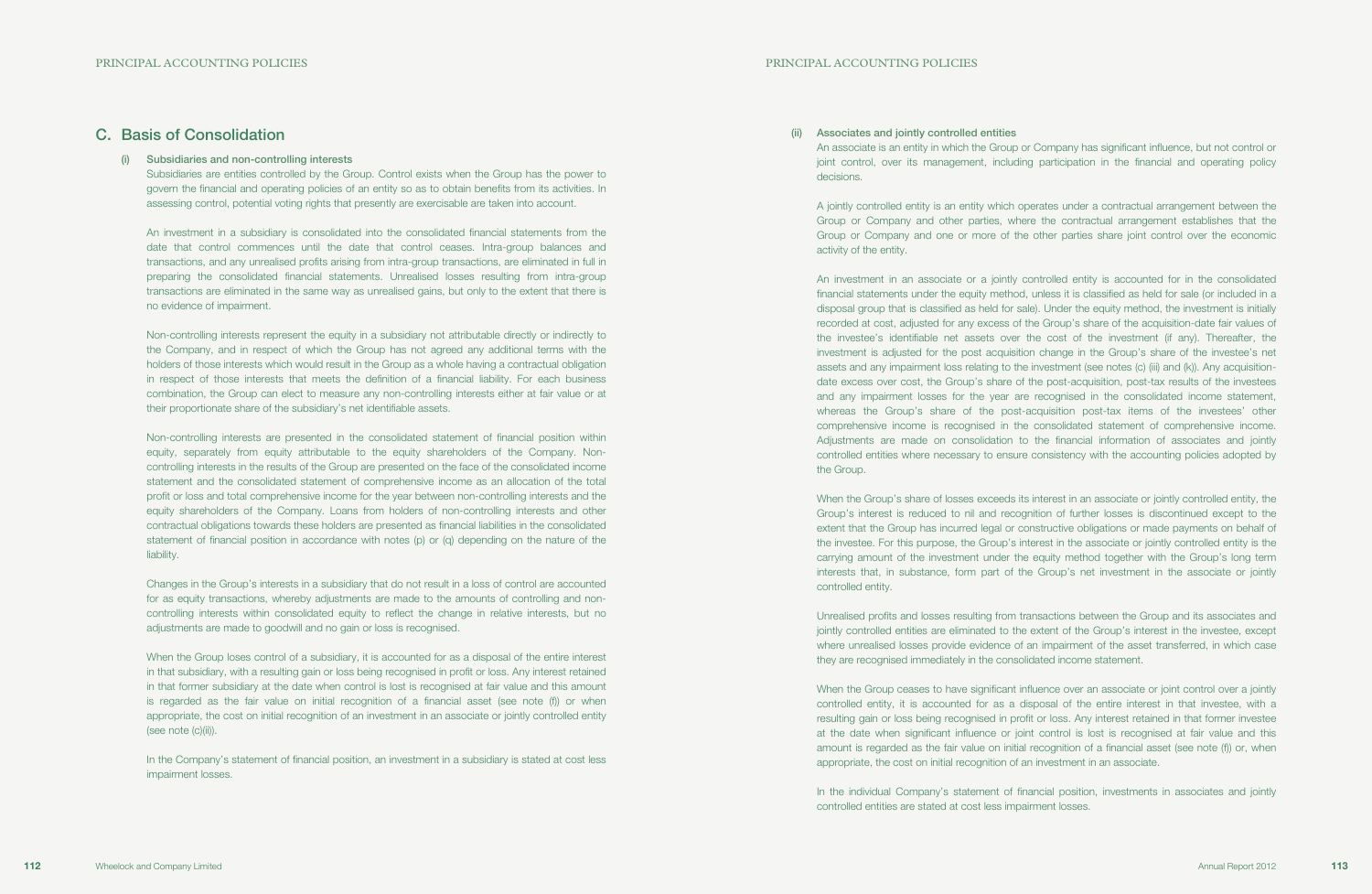- (iv) Other properties and fixed assets held for own use and impairment losses.
- 

Other properties and fixed assets held for own use are stated at cost less accumulated depreciation

(v) Gains or losses arising from the retirement or disposal of a fixed asset are determined as the difference between the net disposal proceeds and the carrying amount of the asset and are recognised in the consolidated income statement on the date of retirement or disposal.

## E. Depreciation of Fixed Assets

Depreciation is calculated to write-off the cost of items of fixed assets, less their estimated residual value, if any, using a straight line method over their estimated useful lives as follows:

- (i) Investment properties No depreciation is provided on investment properties.
- (ii) Hotel and club properties over their estimated useful lives of not more than 40 years.

Depreciation is provided on the cost of the leasehold land of hotel and club properties over the unexpired period of the lease. Costs of buildings thereon are depreciated on a straight line basis

Depreciation on hotel properties under development commences when they are available for use.

Depreciation is provided on a straight line basis on the cost of the equipment at rates determined by

- (iii) Broadcasting and communications equipment the estimated useful lives of the assets of 2 to 20 years.
- (iv) Other properties and fixed assets held for own use

When (b) is greater than (a), then this excess is recognised immediately in profit or loss as a gain on a bargain purchase.

> Depreciation is provided on the cost of the leasehold land of all other properties held for own use over the unexpired period of the lease. Costs of the buildings thereon are depreciated on a straight line basis over their unexpired period of leases or estimated useful lives whichever is shorter.

Depreciation is provided on a straight line basis on the cost of other fixed assets held for own use at rates determined by the estimated useful lives of these assets of 3 to 25 years.

Where parts of an item of fixed assets have different useful lives, the cost or valuation of the item is allocated on a reasonable basis between the parts and each part is depreciated separately. Both the useful life of an asset and its residual value, if any, are reviewed annually.

#### (iii) Goodwill

#### Goodwill represents the excess of

- (a) the aggregate of the fair value of the consideration transferred, the amount of any noncontrolling interest in the acquiree and the fair value of the Group's previously held equity interest in the acquiree; over
- (b) the net fair value of the acquiree's identifiable assets and liabilities measured as at the acquisition date.

Goodwill is stated at cost less accumulated impairment losses. Goodwill arising on a business combination is allocated to each cash-generating unit, or groups of cash-generating units, that is expected to benefit from the synergies of the combination and is tested annually for impairment (see note (k)).

On disposal of a cash-generating unit during the year, any attributable amount of purchased goodwill is included in the calculation of the profit or loss on disposal.

## D. Fixed Assets

#### (i) Investment properties

Investment properties are land and/or buildings which are owned or held under a leasehold interest to earn rental income and/or for capital appreciation. These include land held for a currently undetermined future use and property that is being constructed or developed for future use as investment property.

Investment properties are stated in the statement of financial position at fair value, unless they are still in the course of construction or development at the end of the reporting period and their fair value cannot be reliably determined at that time. Any gain or loss arising from a change in fair value or from the retirement or disposal of an investment property is recognised in the consolidated income statement. Rental income from investment properties is accounted for as described in note (t)(i).

When the Group holds a property interest under an operating lease to earn rental income and/or for capital appreciation, the interest is classified and accounted for as an investment property on a property-by-property basis. Any such property interest which has been classified as an investment property is accounted for as if it were held under a finance lease, and the same accounting policies are applied to that interest as are applied to other investment properties leased under finance leases. Lease payments are accounted for as described in note (i).

#### (ii) Hotel and club properties

Hotel and club properties are stated at cost less accumulated depreciation and impairment losses. Hotel properties under development are stated at cost less impairment losses.

#### (iii) Broadcasting and communications equipment

Broadcasting and communications equipment is stated at cost less accumulated depreciation and impairment losses. Cost includes materials, direct labour and an appropriate proportion of overheads and borrowing costs directly attributable to the acquisition, construction or production of such equipment which necessarily takes a substantial period of time to get ready for its intended use.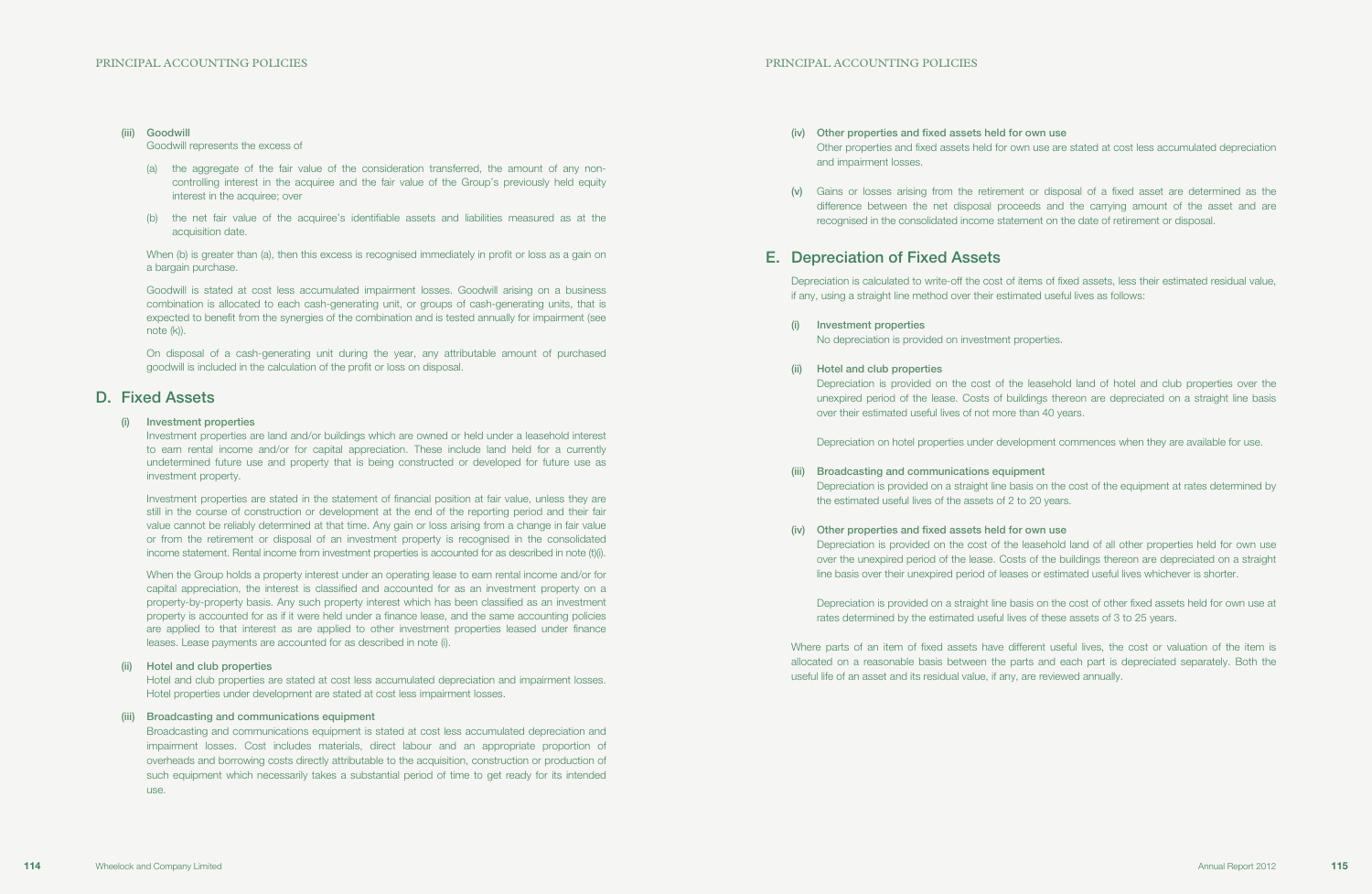## H. Hedging

### (i) Fair value hedge

A fair value hedge is a hedge of the exposure to changes in fair value of a recognised asset or liability or an unrecognised firm commitment, or an identified portion of such an asset, liability or firm commitment, that is attributable to a particular risk and could affect the consolidated income statement. The gain or loss from remeasuring the hedging instrument at fair value together with the gain or loss on the hedged item attributable to the hedged risk are recorded in the consolidated income statement.

(ii) Cash flow hedge

Where a derivative financial instrument is designated as a hedge of the variability in cash flows of a recognised asset or liability or a highly probable forecast transaction or the foreign currency risk of a committed future transaction, the effective portion of any gain or loss on remeasurement of the derivative financial instrument to fair value is recognised directly in other comprehensive income and accumulated separately in equity. The ineffective portion of any gain or loss is recognised immediately in the consolidated income statement.

If a hedge of a forecast transaction subsequently results in the recognition of a non-financial asset or non-financial liability, the associated gain or loss is reclassified from equity to be included in the initial cost or other carrying amount of the non-financial asset or liability.

If a hedge of a forecast transaction subsequently results in the recognition of a financial asset or a financial liability, the associated gain or loss is reclassified from equity to the consolidated income statement in the same period or periods during which the asset acquired or liability assumed affects the consolidated income statement (such as when interest income or expense is recognised).

For cash flow hedges, other than those covered by the preceding two policy statements, the associated gain or loss is reclassified from equity to the consolidated income statement in the same period or periods during which the hedged forecast transaction affects the consolidated income statement.

When a hedging instrument expires or is sold, terminated or exercised, or the entity revokes designation of the hedge relationship but the hedged forecast transaction is still expected to occur, the cumulative gain or loss at that point remains in equity until the transaction occurs and it is recognised in accordance with the above policy. If the hedged transaction is no longer expected to take place, the cumulative unrealised gain or loss is reclassified from equity to the consolidated income statement immediately.

(iii) Hedge of net investment in a foreign operation consolidated income statement.

The portion of the gain or loss on remeasurement to fair value of an instrument used to hedge a net investment in a foreign operation that is determined to be an effective hedge is recognised directly in other comprehensive income and accumulated separately in equity in the exchange reserve until the disposal of the foreign operation, at which time the cumulative gain or loss is reclassified from equity to the consolidated income statement. The ineffective portion is recognised immediately in the

## F. Investments in Debt and Equity Securities

Investments in debt and equity securities (other than investments in subsidiaries, associates and jointly controlled entities) are initially stated at fair value, which is their transaction price unless fair value can be more reliably estimated using valuation techniques whose variables include only data from observable markets. Cost includes attributable transaction costs, except where indicated otherwise below. These investments are subsequently accounted for as follows, depending on their classification:

- (i) Investments in securities held for trading are classified as current assets. Any attributable transaction costs are recognised in the consolidated income statement as incurred. At the end of each reporting period the fair value is remeasured, with any resultant gain or loss being recognised in the consolidated income statement. The net gain or loss recognised in the consolidated income statement does not include any dividends or interest earned as these are recognised in accordance with the policies set out in notes  $(t)(iv)$  and  $(t)(v)$ .
- (ii) Dated debt securities that the Group and/or the Company has the positive ability and intention to hold to maturity are classified as held-to-maturity securities. Held-to-maturity securities are stated in the statement of financial position at amortised cost less impairment losses.
- (iii) Investments in equity securities that do not have a quoted market price in an active market and whose fair value cannot be reliably measured are recognised in the statement of financial position at cost less impairment losses.
- (iv) Investments in securities which do not fall into any of the above categories are classified as available-for-sale securities. At the end of each reporting period the fair value is remeasured, with any resultant gain or loss being recognised in other comprehensive income and accumulated separately in equity in the investments revaluation reserve, except foreign exchange gains and losses resulting from changes in the amortised cost of monetary items such as debt securities which are recognised directly in the consolidated income statement. Where these investments are interestbearing, interest calculated using the effective interest method is recognised in the consolidated income statement. When these investments are derecognised or impaired, the cumulative gain or loss is reclassified from equity to the consolidated income statement.
- (v) Investments are recognised/derecognised on the date the Group commits to purchase/sell the investments or they expire.

## G. Derivative Financial Instruments

Derivative financial instruments are recognised initially at fair value. Subsequent to initial recognition, the fair value is remeasured at each reporting date. The gain or loss on remeasurement to fair value is recognised immediately in the consolidated income statement. However, where derivatives qualify for hedge accounting, recognition of any resultant gain or loss depends on the nature of the item being hedged.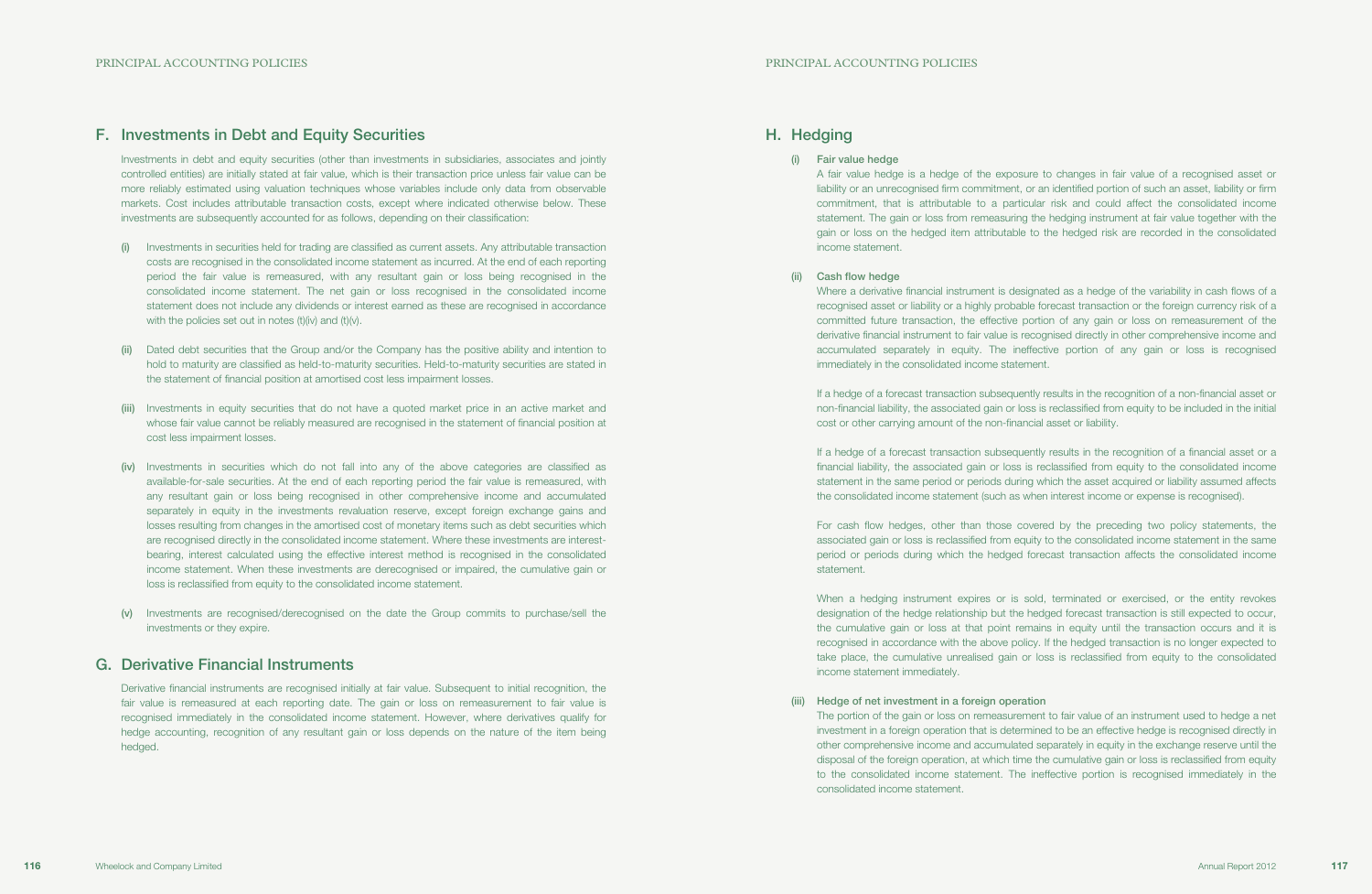## J. Programming Library

Programming library consists of presentation rights for commissioned programmes and acquired programmes for showing on the Group's television channels, and commissioned programmes and films for licensing purposes.

Presentation rights are stated in the statement of financial position at cost less accumulated amortisation (where the estimated useful life is other than indefinite) and any impairment losses. Amortisation is charged to consolidated income statement on an accelerated basis over the licence period or over the estimated number of future showings. Subsequent expenditure on programmes after initial acquisition is recognised as an expense when incurred. Costs of in-house programmes are written off in the period in which they are incurred.

Commissioned programmes and films for licensing purposes comprise direct production costs and production overheads, and are stated at the lower of amortised cost or net realisable value. Costs are amortised on an individual programme/film basis in the ratio of the current year's gross revenues to management's forecast of the total ultimate gross revenues from all sources.

Both the period and method of amortisation are reviewed annually.

## K. Impairment Of Assets

Investments in debt and equity securities and other current and non-current receivables that are stated at cost or amortised cost or are classified as available-for-sale investments are reviewed at the end of each reporting period to determine whether there is objective evidence of impairment. If any such evidence exists, any impairment loss is determined and recognised as follows:

— For investments in subsidiaries, associates and jointly controlled entities (including those recognised using the equity method (see note (c)(ii)), the impairment loss is measured by comparing the recoverable amount of the investment with its carrying amount in accordance with note (k)(ii). The impairment loss is reversed if there has been a favourable change in the estimates used to determine the recoverable amount in accordance with note (k)(ii).

- (i) Impairment of investments in debt and equity securities and other receivables
	-
	- reporting).
	- assets) where the effect of discounting is material.

— For unquoted equity securities and other financial assets carried at cost, the impairment loss is measured as the difference between the carrying amount of the financial asset and the estimated future cash flows, discounted at the current market rate of return for a similar financial asset where the effect of discounting is material. Impairment losses arising on equity securities carried at cost are not reversed (including those provided during the interim financial

— For trade and other current receivables and other financial assets carried at amortised cost, the impairment loss is measured as the difference between the asset's carrying amount and the present value of estimated future cash flows, discounted at the financial asset's original effective interest rate (i.e. the effective interest rate computed at initial recognition of these

If in a subsequent period the amount of an impairment loss decreases and the decrease can be linked objectively to an event occurring after the impairment loss was recognised, the impairment loss is reversed through the consolidated income statement. A reversal of an impairment loss shall not result in the asset's carrying amount exceeding that which would have been determined had no impairment loss been recognised in prior years.

## I. Leased Assets

An arrangement comprising a transaction or a series of transactions is or contains a lease if the Group determines that the arrangement conveys a right to use a specific asset or assets for an agreed period of time in return for a payment or a series of payments. Such a determination is made based on an evaluation of the substance of the arrangement and is regardless of whether the arrangement takes the legal form of a lease.

### (i) Classification of leased assets

Assets that are held by the Group under leases which transfer to the Group substantially all the risks and rewards of ownership are classified as being held under finance leases. Leases which do not transfer substantially all the risks and rewards of ownership to the Group are classified as operating leases, with the following exceptions:

- Property held under operating leases that would otherwise meet the definition of an investment property is classified as an investment property on a property-by-property basis and, if classified as an investment property, is accounted for as if held under a finance lease (see note (d)(i)); and
- Land held for own use under an operating lease, the fair value of which cannot be measured separately from the fair value of a building situated thereon at the inception of the lease, is accounted for as being held under a finance lease, unless the building is also clearly held under an operating lease. For these purposes, the inception of the lease is the time that the lease was first entered into by the Group, or taken over from the previous lessee.

### (ii) Assets held under operating leases

Where the Group has the use of assets held under operating leases, payments made under the leases are charged to the consolidated income statement in equal instalments over the accounting periods covered by the lease term, except where an alternative basis is more representative of the pattern of benefits to be derived from the leased asset. Lease incentives received are recognised in the consolidated income statement as an integral part of the aggregate net lease payments made. Contingent rentals are charged to the consolidated income statement in the accounting period in which they are incurred.

### (iii) Assets held under finance leases

Where the Group acquires the use of assets under finance leases, the amounts representing the fair value of the leased asset, or, if lower, the present value of the minimum lease payments, of such assets are included in fixed assets and the corresponding liabilities, net of finance charges, are recorded as obligations under finance leases. Depreciation is provided at rates which write off the cost or valuation of the assets over the term of the relevant lease or, where it is likely the Group will obtain ownership of the asset, the life of the asset, as set out in note (e). Impairment losses are accounted for in accordance with the accounting policy as set out in note (k)(ii). Finance charges implicit in the lease payments are charged to the consolidated income statement over the period of the leases so as to produce an approximately constant periodic rate of charge on the remaining balance of the obligations for each accounting period. Contingent rentals are charged to the consolidated income statement in the accounting period in which they are incurred.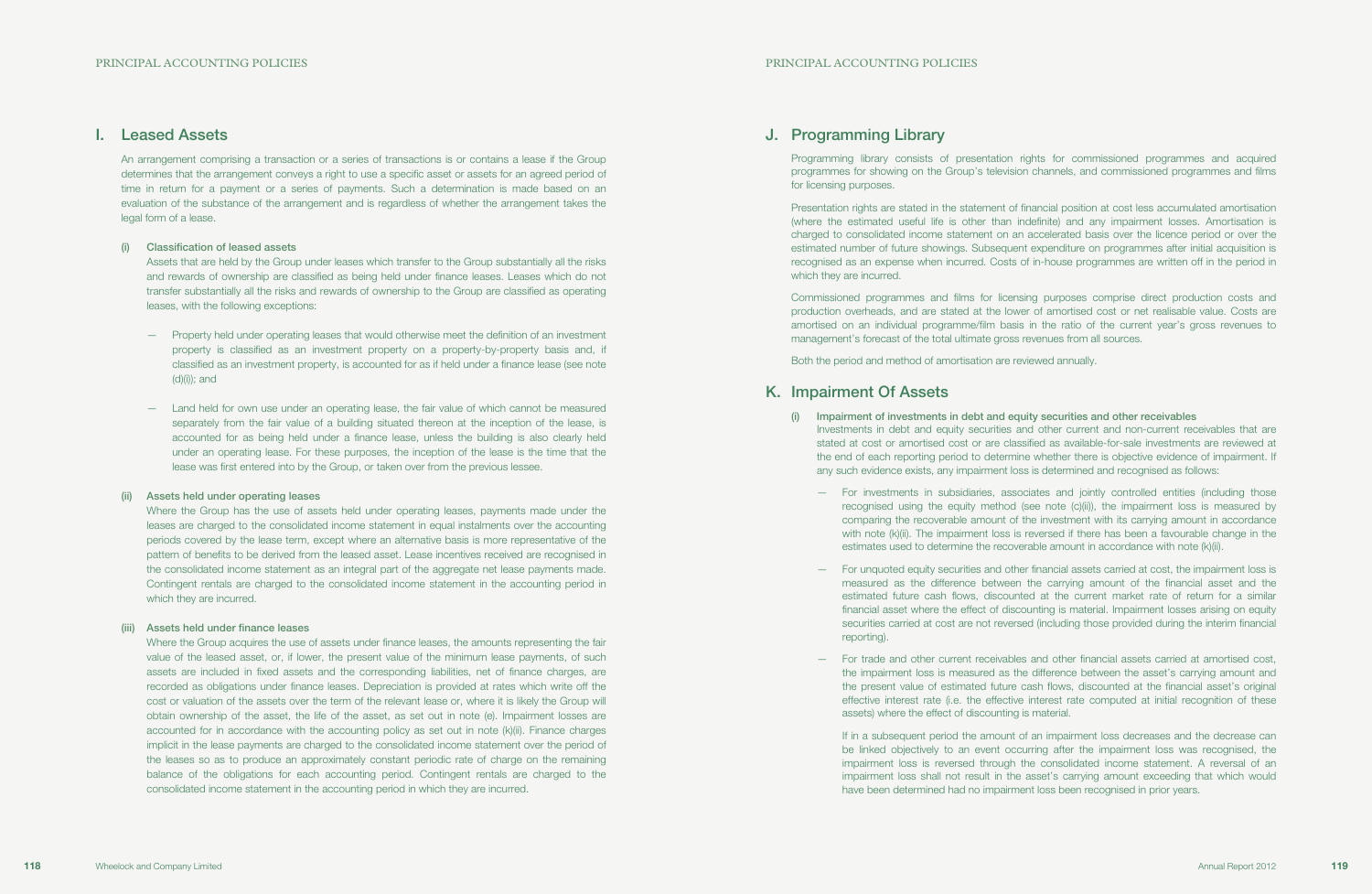— Reversals of impairment losses reporting).

In respect of assets other than goodwill, an impairment loss is reversed if there has been a favourable change in the estimates used to determine the recoverable amount. An impairment loss in respect of goodwill is not reversed (including those provided during the interim financial

A reversal of an impairment loss is limited to the asset's carrying amount that would have been determined had no impairment loss been recognised in prior years. Reversals of impairment losses are credited to the consolidated income statement in the year in which the reversals are recognised.

Under the Rules Governing the Listing of Securities on The Stock Exchange of Hong Kong Limited, the Group is required to prepare an interim financial report in compliance with HKAS 34, Interim financial reporting, in respect of the first six months of the financial year. At the end of the interim period, the Group applies the same impairment testing, recognition, and reversal

— Interim financial reporting and impairment criteria as it would at the end of the financial year.

Impairment losses recognised in an interim period in respect of goodwill, available-for-sale equity securities and unquoted equity securities carried at cost are not reversed in a subsequent period. This is the case even if no loss, or a smaller loss, would have been recognised has the impairment been assessed only at the end of the financial year to which the interim period relates. Consequently, if the fair value of an available-for-sale equity security increases in the remainder of the annual period, or in any other period subsequently, the increase is recognised in other comprehensive income and not in the consolidated income statement.

## L. Properties For Sale

(i) Completed properties for sale

Completed properties for sale are stated at the lower of cost and net realisable value. Cost is determined by apportionment of the total development costs, including borrowing costs capitalised, attributable to unsold units. Net realisable value is estimated by the management, based on prevailing market conditions which represents the estimated selling price less costs to be incurred in selling the property. Cost of completed properties for sale comprises all costs of purchase, costs of conversion and costs incurred in bringing the inventories to their present location and condition.

The amount of any write down of or provision for completed properties for sale is recognised as an expense in the period the write down or loss occurs. The amount of any reversal of any write down or provision arising from an increase in net realisable value is recognised in the consolidated income statement in the period in which the reversal occurs.

— For available-for-sale investments, the cumulative loss that has been recognised directly in investments revaluation reserve is reclassified to the consolidated income statement. The amount of the cumulative loss that is recognised in the consolidated income statement is the difference between the acquisition cost (net of any principal repayment and amortisation) and current fair value, less any impairment loss on that asset previously recognised in the consolidated income statement.

Impairment losses recognised in the consolidated income statement in respect of availablefor-sale equity investments are not reversed through the consolidated income statement. Any subsequent increase in the fair value of such assets is recognised directly in other comprehensive income.

Impairment losses are written off against the corresponding assets directly, except for impairment losses recognised in respect of trade receivables whose recovery is considered doubtful but not remote. In this case, the impairment losses for doubtful debts are recorded using an allowance account. When the Group is satisfied that recovery is remote, the amount considered irrecoverable is written off against trade receivables directly and any amounts held in the allowance account relating to that debt are reversed. Subsequent recoveries of amounts previously charged to the allowance account are reversed against the allowance account. Other changes in the allowance account and subsequent recoveries of amounts previously written off directly are recognised in the consolidated income statement.

#### (ii) Impairment of other assets

The carrying amounts of non-current assets, other than properties carried at revalued amounts and deferred tax assets, are reviewed at the end of each reporting period to determine whether there is any indication of impairment. If any such indication exists, the recoverable amount is estimated. In addition, for goodwill, intangible assets that are not yet available for use and intangible assets that have indefinite useful lives, the recoverable amount is estimated annually whether or not there is any indication of impairment.

— Recoverable amount

The recoverable amount of an asset is the greater of its fair value less costs to sell and value in use. In assessing value in use, the estimated future cash flows are discounted to their present value using a pre-tax discount rate that reflects current market assessments of the time value of money and the risks specific to the asset. Where an asset does not generate cash inflows largely independent of those from other assets, the recoverable amount is determined for the smallest group of assets that generates cash inflows independently (i.e. a cash-generating unit).

— Recognition of impairment losses

An impairment loss is recognised as an expense in the consolidated income statement whenever the carrying amount exceeds the recoverable amount. Impairment losses recognised in respect of cash-generating units are allocated first to reduce the carrying amount of any goodwill allocated to the cash-generating unit (or group of units) and then, to reduce the carrying amount of the other assets in the unit (or group of units) on a pro rata basis, except that the carrying value of an asset will not be reduced below its individual fair value less costs to sell, or value in use, if determinable.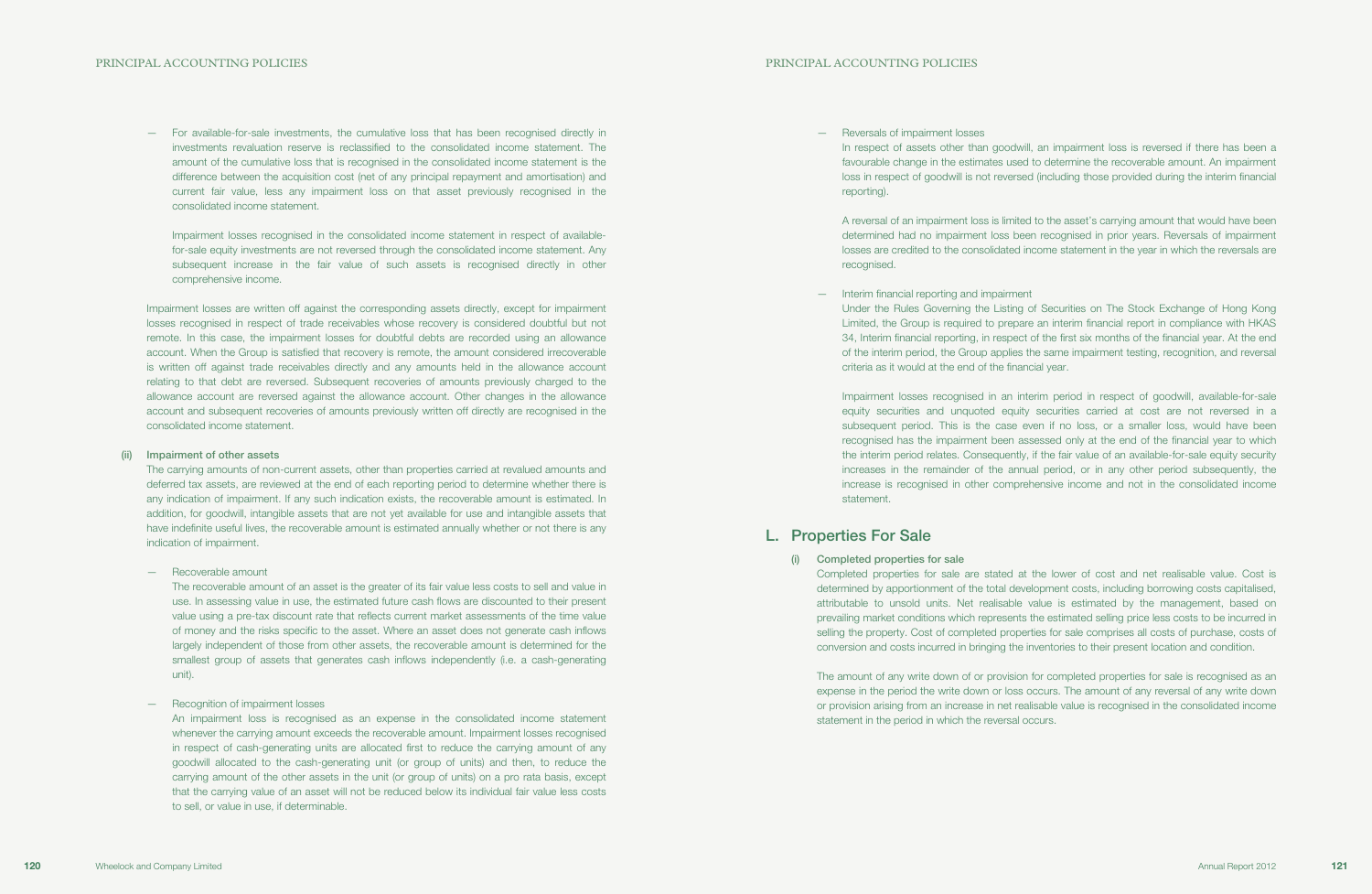A liability component with a hedging relationship with a derivative financial instrument that does not qualify for hedge accounting is remeasured at fair value at the end of each reporting period and any change in fair value is recognised in the consolidated income statement.

If the bond is converted, the capital reserve, together with the carrying amount of the liability component at the time of conversion, is transferred to share capital and share premium as consideration for the shares issued. If the bond is redeemed, the capital reserve is released directly to revenue reserves.

## P. Interest-Bearing Borrowings

Interest-bearing borrowings for which there is a hedging relationship with a derivative financial instrument, which does not qualify for hedge accounting are initially recognised at fair value less transaction costs. At the end of each reporting period the fair value is remeasured and any change in fair value is recognised in the consolidated income statement.

Other interest-bearing borrowings are initially recognised at fair value less transaction costs. Subsequent to initial recognition, the interest-bearing borrowings are stated at amortised cost with any difference between the amount initially recognised and redemption value being recognised in the consolidated income statement over the period of the borrowings together with any interest and fees payable using the effective interest method.

## Q. Trade and other Payables

Trade and other payables are initially recognised at fair value and subsequently stated at amortised cost unless the effect of discounting would be immaterial, in which case they are stated at cost.

## R. Cash and Cash Equivalents

Cash and cash equivalents comprise cash at bank and on hand, demand deposits with banks and other financial institutions, and short term, highly liquid investments that are readily convertible into known amounts of cash and which are subject to an insignificant risk of changes in value, having been within three months of maturity at acquisition. Bank overdrafts that are repayable on demand and form an integral part of the Group's cash management are also included as a component of cash and cash equivalents for the purpose of the consolidated statement of cash flows.

(ii) Properties under development for sale

Properties under development for sale are classified as current assets and stated at the lower of cost and net realisable value. Cost includes identified costs including the acquisition cost of land, aggregate cost of development, borrowing costs capitalised, material and supplies, wages, other direct expenses and an appropriate proportion of overheads. Net realisable value is estimated by the management, taking into account the expected price that can ultimately be achieved, based on prevailing market conditions and the anticipated costs of completion and costs to be incurred in selling the property.

The amount of any write down of or provision for properties under development for sale is recognised as an expense in the period the write down or loss occurs. The amount of any reversal of any write down or provision arising from an increase in net realisable value is recognised in the consolidated income statement in the period in which the reversal occurs.

## M. Inventories

Inventories are stated at the lower of cost and net realisable value. Cost comprises all costs of purchase, cost of conversion and other costs incurred in bringing the inventories to their present location and condition. Net realisable value is estimated by the management, based on the expected selling price in the ordinary course of business less the anticipated costs of completion and the estimated costs necessary to make the sale.

## N. Trade and Other Receivables

Trade and other receivables are initially recognised at fair value and thereafter stated at amortised cost less allowance for impairment of bad and doubtful debts, except where the receivables are interest-free loans made to related parties without any fixed repayment terms or the effect of discounting would be immaterial. In such cases, the receivables are stated at cost less allowance for impairment of bad and doubtful debts.

## O. Convertible Bonds that Contain an Equity Component

Convertible bonds that can be converted to equity share capital at the option of holder, where the number of shares that would be issued on conversion and the value of the consideration that would be received at that time do not vary, are accounted for as compound financial instruments which contain both a liability component and an equity component.

At initial recognition the liability component of the convertible bonds is measured as the present value of the future interest and principal payments, discounted at the market rate of interest applicable at the time of initial recognition to similar liabilities that do not have a conversion option. Any excess of proceeds over the amount initially recognised as the liability component is recognised as the equity component. Transaction costs that relate to the issue of a compound financial instrument are allocated to the liability and equity components in proportion to the allocation of proceeds.

The liability component is subsequently carried at amortised cost. The interest expense recognised in profit or loss on the liability component is calculated using the effective interest method. The equity component is recognised in the capital reserve until either the bond is converted or redeemed.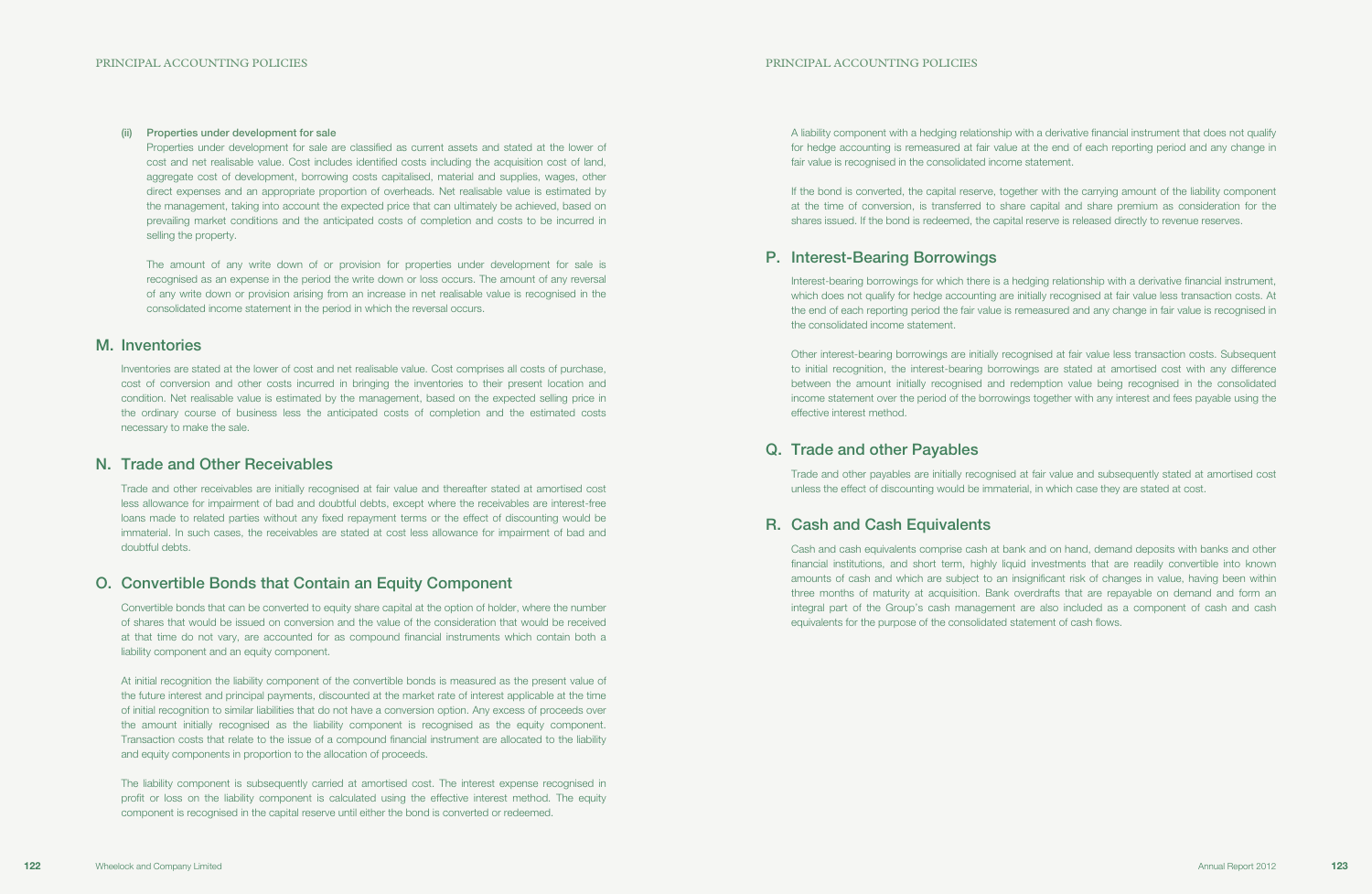## U. Borrowing Costs

Borrowing costs that are directly attributable to the acquisition, construction or production of an asset which necessarily takes a substantial period of time to get ready for its intended use or sale are capitalised as part of the cost of that asset. Other borrowing costs are expensed in the period in which they are incurred.

The capitalisation of borrowing costs as part of the cost of a qualifying asset commences when expenditure for the asset is being incurred, borrowing costs are being incurred and activities that are necessary to prepare the asset for its intended use or sale are in progress. Capitalisation of borrowing costs is suspended or ceases when substantially all the activities necessary to prepare the qualifying asset for its intended use or sale are interrupted or complete.

Current tax is the expected tax payable on the taxable income for the year, using tax rates enacted or substantively enacted at the end of the reporting period, and any adjustment to tax payable in

## V. Income Tax

Deferred tax assets and liabilities arise from deductible and taxable temporary differences between the carrying amounts of assets and liabilities for financial reporting purposes and the tax bases respectively. Deferred tax assets also arise from unused tax losses and unused tax credits.

(i) Income tax for the year comprises current tax and movements in deferred tax assets and liabilities. Current tax and movements in deferred tax assets and liabilities are recognised in the consolidated income statement except to the extent that they relate to items recognised in other comprehensive income or directly in equity, in which case the relevant amounts of tax are recognised in other

- comprehensive income or directly in equity, respectively.
- respect of previous years.
- 

 Apart from certain limited exceptions, all deferred tax liabilities and all deferred tax assets, to the extent that it is probable that future taxable profits will be available against which the asset can be utilised, are recognised. Future taxable profits that may be capable to support the recognition of deferred tax assets arising from deductible temporary differences include those that will arise from the reversal of existing taxable temporary differences.

 The limited exceptions to recognition of deferred tax assets and liabilities are those temporary differences arising from goodwill not deductible for tax purposes and the initial recognition of assets or liabilities that affect neither accounting nor taxable profit (provided that they are not part of a business combination).

 Where investment properties are carried at their fair value in accordance with the accounting policy set out in note (d)(i), the amount of deferred tax recognised is measured using the tax rates that would apply on sale of those assets at their carrying value at the reporting period unless the property is depreciable and is held within a business model whose objective is to consume substantially all of the economic benefits embodied in the property over time, rather than through sale. In all other cases, the amount of deferred tax recognised is measured based on the expected manner of realisation or settlement of the carrying amount of the assets and liabilities, using tax rates enacted or substantively enacted at the end of the reporting period. Deferred tax assets and liabilities are not discounted.

## S. Foreign Currencies

Foreign currency transactions during the year are translated into Hong Kong dollars at the exchange rates ruling at the transaction dates. Monetary foreign currency balances and the statements of financial position of foreign operations are translated into Hong Kong dollars at the exchange rates ruling at the end of the reporting period. The income statements of foreign operations are translated into Hong Kong dollars at the monthly weighted average exchange rates for the year. Differences arising from the translation of the financial statements of foreign operations are recognised in other comprehensive income and accumulated separately in equity in the exchange reserve and those arising from the financing of properties under development by foreign currency borrowings are capitalised as part of the development costs. All other exchange differences are dealt with in the consolidated income statement. On disposal of a foreign operation, the cumulative amount of the exchange differences recognised in equity which relate to that foreign operation is reclassified from equity to the consolidated income statement and is included in the calculation of the profit or loss on disposal. Non-monetary assets and liabilities denominated in foreign currencies that are stated at fair value are translated using the foreign exchange rates ruling at the dates the fair value was determined.

## T. Recognition of Revenue

Revenue is measured at the fair value of the consideration received or receivable. Provided it is probable that the economic benefits will flow to the Group and the revenue and costs, if applicable, can be measured reliably, revenue is recognised in the consolidated income statement as follows:

- (i) Rental income under operating leases is recognised in equal instalments over the accounting periods covered by the lease term, except where an alternative basis is more representative of the pattern of benefits to be derived from the use of the leased asset. Lease incentives granted are recognised as an integral part of the aggregate net lease payments receivable. Contingent rentals are recognised in the accounting period in which they are earned.
- (ii) Income arising from the sale of properties held for sale is recognised upon the later of the execution of the formal sale and purchase agreement or the issue of occupation permit/completion certificate by the relevant government authorities, which is taken to be the point in time when the risk and rewards of ownership of the property have passed to the buyer. Deposits and instalments received on properties sold prior to the date of revenue recognition are included in the statement of financial position.
- (iii) Income from communications, media and entertainment operations, logistics operations and hotels operations is recognised at the time when the services are provided.
- (iv) Dividend income from unlisted investments is recognised when the shareholder's right to receive payment is established.

Dividend income from listed investments is recognised when the share price of the investment goes ex-dividend.

- (v) Interest income is recognised as it accrues using the effective interest method.
- (vi) Deferred revenue

Income received in advance attributable to long term service contracts is deferred and recognised over the contract period on a straight line basis.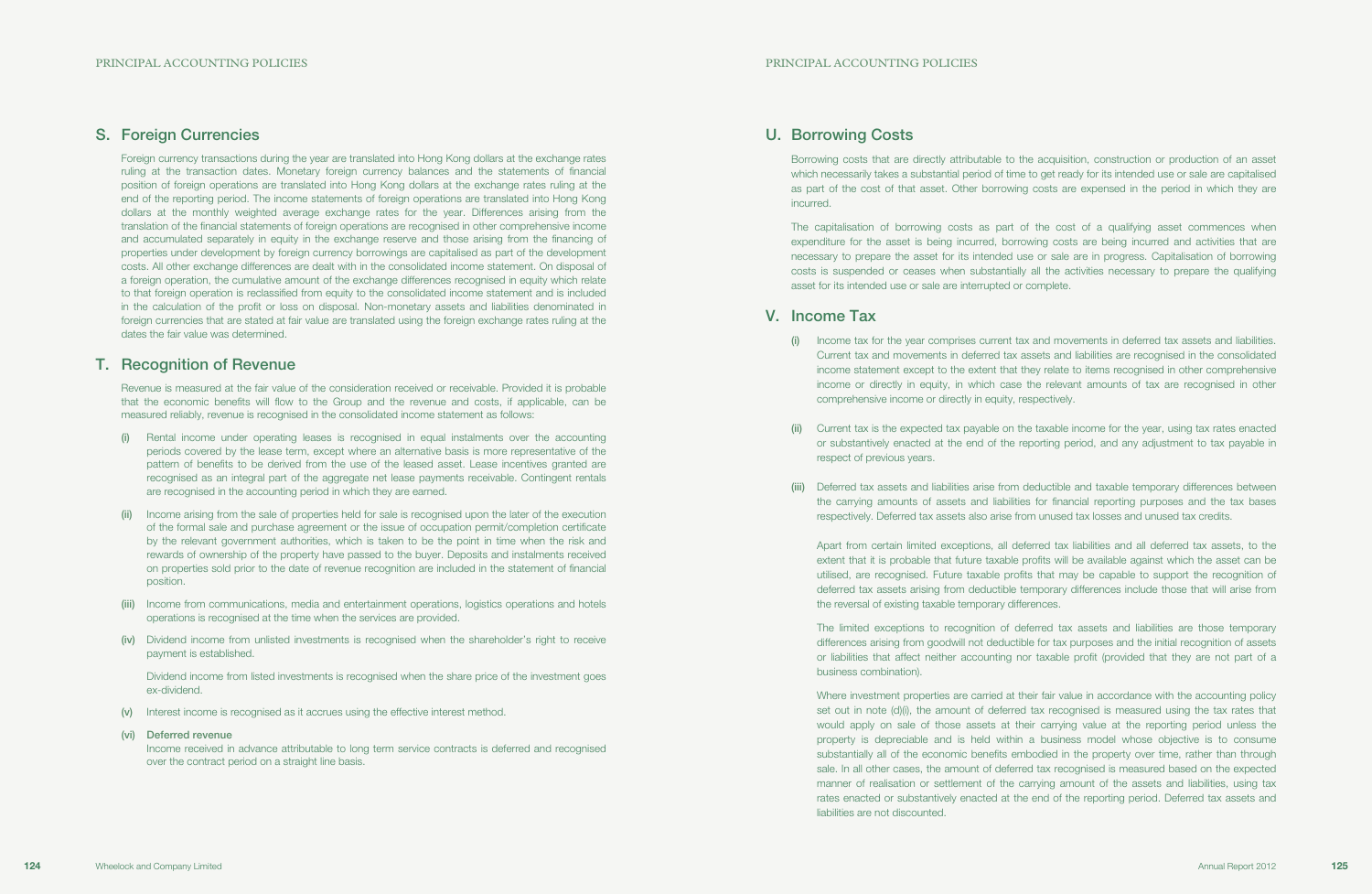## X. Financial Guarantees Issued, Provisions and Contingent Liabilities

(i) Financial guarantees issued instrument.

Financial guarantees are contracts that require the issuer (i.e. the guarantor) to make specified payments to reimburse the beneficiary of the guarantee (the "holder") for a loss the holder incurs because a specified debtor fails to make payment when due in accordance with the terms of a debt

Where the Group issues a financial guarantee, the fair value of the guarantee (being the transaction price, unless the fair value can otherwise be reliably estimated) is initially recognised as deferred income within trade and other payables. Where consideration is received or receivable for the issuance of the guarantee, the consideration is recognised in accordance with the Group's policies applicable to that category of asset. Where no such consideration is received or receivable, an immediate expense is recognised in profit or loss on initial recognition of any deferred income.

Provisions are recognised for other liabilities of uncertain timing or amount when the Group or the Company has a legal or constructive obligation arising as a result of a past event, it is probable that an outflow of economic benefits will be required to settle the obligation and a reliable estimate can be made. Where the time value of money is material, provisions are stated at the present value of

(ii) Other provisions and contingent liabilities the expenditure expected to settle the obligation.

Where it is not probable that an outflow of economic benefits will be required, or the amount cannot be estimated reliably, the obligation is disclosed as a contingent liability, unless the probability of outflow of economic benefits is remote. Possible obligations, whose existence will only be confirmed by the occurrence or non-occurrence of one or more future events are also disclosed as contingent liabilities unless the probability of outflow of economic benefits is remote.

## Y. Segment Reporting

Operating segments, and the amounts of each segment item reported in the financial statements, are identified from the financial information provided regularly to the Group's top management for the purposes of allocating resources to, and assessing the performance of, the Group's various lines of business and geographical locations.

Individually material operating segments are not aggregated for financial reporting purposes unless the segments have similar economic characteristics and are similar in respect of the nature of products and services, the nature of production processes, the type or class of customers, the methods used to distribute the products or provide the services, and the nature of the regulatory environment. Operating segments which are not individually material may be aggregated if they share a majority of these criteria.

The carrying amount of a deferred tax asset is reviewed at the end of each reporting period and is reduced to the extent that it is no longer probable that sufficient taxable profits will be available to allow the related tax benefit to be utilised. Any such reduction is reversed to the extent that it becomes probable that sufficient taxable profits will be available.

Additional income taxes that will probably arise from the distribution of dividends are recognised when the related dividends are likely to be payable in the foreseeable future.

(iv) Current tax balances and deferred tax balances, and movements therein, are presented separately from each other and are not offset. Current tax assets are offset against current tax liabilities, and deferred tax assets against deferred tax liabilities if, and only if, the Group has the legally enforceable right to set off current tax assets against current tax liabilities.

## W. Related Parties

- (i) A person, or a close member of that person's family, is related to the Group if that person:
	- (a) has control or joint control over the Group;
	- (b) has significant influence over the Group; or
	- (c) is a member of the key management personnel of the Group or the Group's parent.
- (ii) An entity is related to the Group if any of the following conditions applies:
	- (a) The entity and the Group are members of the same Group (which means that each parent, subsidiary and fellow subsidiary is related to the others).
	- (b) One entity is an associate or joint venture of the other entity (or an associate or joint venture of a member of a Group of which the other entity is a member).
	- (c) Both entities are joint ventures of the same third party.
	- (d) One entity is a joint venture of a third entity and the other entity is an associate of the third entity.
	- (e) The entity is a post-employment benefit plan for the benefit of employees of either the Group or an entity related to the Group.
	- (f) The entity is controlled or jointly controlled by a person identified in (i).
	- (g) A person identified in (i)(a) has significant influence over the entity or is a member of the key management personnel of the entity (or of a parent of the entity).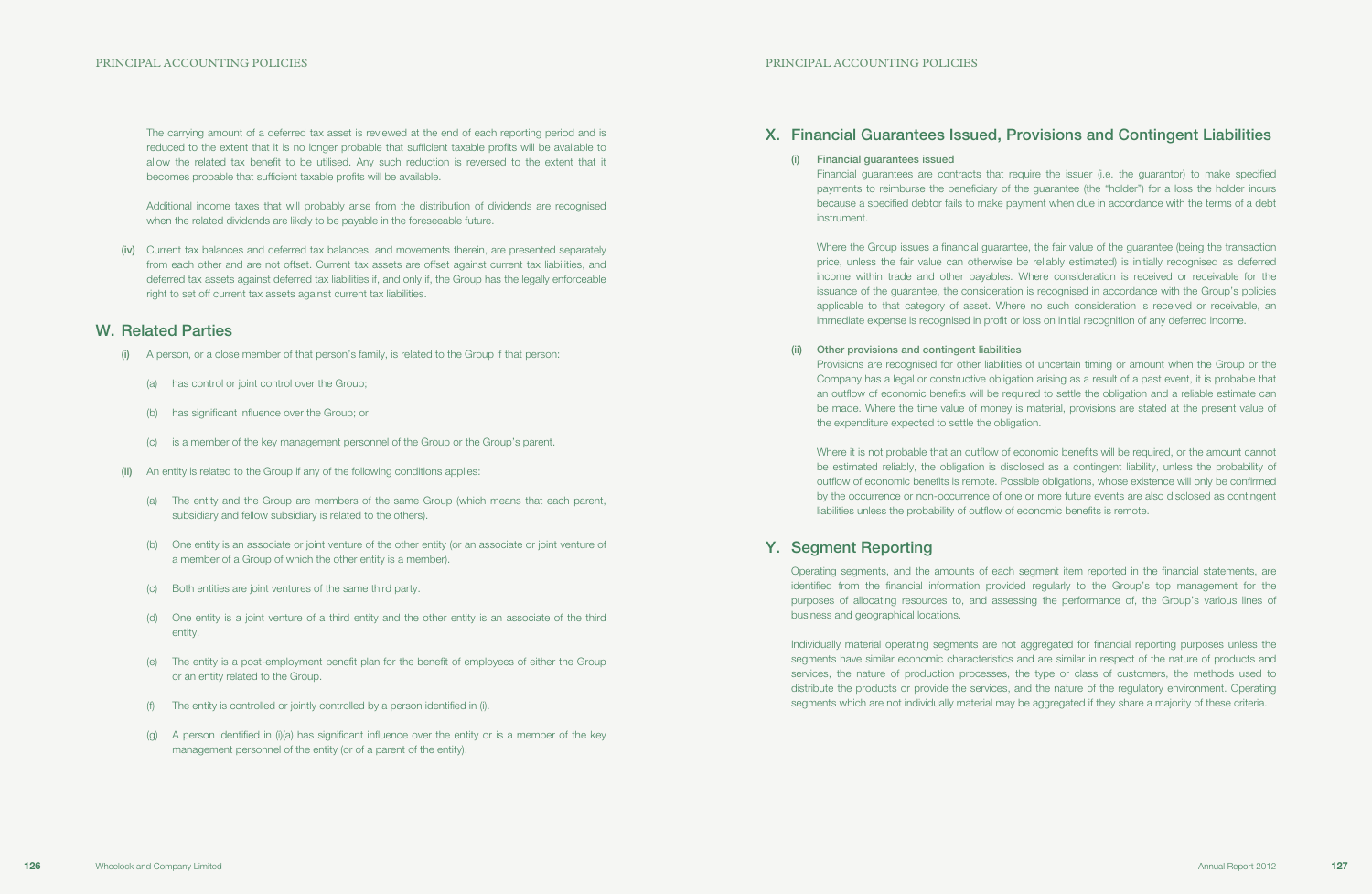The assumptions adopted in the property valuations are based on the market conditions existing at the end of the reporting period, with reference to current market sales prices and the appropriate capitalisation rate.

(ii) Assessment of useful economic lives for depreciation of fixed assets experience of the Group.

In assessing the estimated useful lives of fixed assets, management takes into account factors such as the expected usage of the asset by the Group based on past experience, the expected physical wear and tear (which depends on operational factors), technical obsolescence arising from changes or improvements in production or from a change in the market demand for the product or service output of the asset. The estimation of the useful life is a matter of judgement based on the

Management reviews the useful lives of fixed assets annually, and if expectations are significantly different from previous estimates of useful economic lives, the useful lives and, therefore, the depreciation rate for the future periods will be adjusted accordingly.

Management assesses the recoverable amount of each asset based on its value in use (using relevant rates) or on its net selling price (by reference to market prices), depending upon the anticipated future plans for the asset. Estimating the value in use of an asset involves estimating the future cash inflows and outflows to be derived from continuing use of the asset and from its ultimate disposal and applying the appropriate discount rate to these future cash flows. Cash flow projections for the remaining useful life of the asset and the most recent financial budgets/forecasts

- (iii) Assessment of impairment of non-current assets are approved by management.
- (iv) Assessment of provision for properties for sale property valuers; and (ii) internal estimates of costs based on quotes by suppliers.

Management determines the net realisable value of properties for sale by using (i) prevailing market data such as most recent sale transactions and market survey reports available from independent

Management's assessment of net realisable value of properties under development for sale requires the application of a risk-adjusted discount rate to estimate future discounted cash flows to be derived from the properties under development for sale. These estimates require judgement as to the anticipated sale prices by reference to recent sale transactions in nearby locations, rate of new property sales, marketing costs (including price discounts required to stimulate sales) and the expected costs to completion of properties, the legal and regulatory framework and general market conditions. The Group's estimates may be inaccurate, and estimates may need to be adjusted in later periods.

(v) Recognition of deferred tax assets cashflows.

The recognition of deferred tax assets requires formal assessment by the Group of the future profitability of related operations. In making this judgement, the Group evaluates, amongst other factors, the forecast financial performance, changes in technology and operational and financing

## Z. Employee Benefits

### (i) Share based payments

The fair value of share options granted to employees is recognised as an employee cost with a corresponding increase in a capital reserve within equity. The fair value is measured at grant date using the Black-Scholes option-pricing model, taking into account the terms and conditions upon which the options were granted. Where the employees have to meet vesting conditions before becoming unconditionally entitled to the options, the total estimated fair value of the share options is spread over the vesting period, taking into account the probability that the options will vest.

During the vesting period, the number of share options that is expected to vest is reviewed. Any resulting adjustment to the cumulative fair value recognised in prior years is charged/credited to the consolidated income statement for the year of the review, unless the original employee expenses qualify for recognition as an asset, with a corresponding adjustment to the capital reserve. On vesting date, the amount recognised as an expense is adjusted to reflect the actual number of options that vest (with a corresponding adjustment to the capital reserve) except where forfeiture is only due to not achieving vesting conditions that relate to the market price of the respective company's shares. The equity amount is recognised in the capital reserve until either the option is exercised (when it is transferred to the share premium account) or the option expires (when it is released directly to revenue reserves).

### (ii) Employee benefits and contributions to defined contribution retirement plans

Short term employee benefits, including salaries, annual bonuses, paid annual leave, leave passage, contributions to defined contribution retirement plans and the cost of non-monetary benefits are accrued in the year in which the associated services are rendered by employees of the Group. Where payment or settlement is deferred and the effect would be material, these amounts are stated at their present values.

### (iii) Central Provident Fund in Singapore

Contributions to the Central Provident Fund in Singapore as required under the Central Provident Fund Act are charged to the consolidated income statement when incurred.

## AA. Significant Accounting Estimates And Judgements

Note 26 contains information about the assumptions and their risk relating to financial instruments. Other key sources of estimation uncertainty are as follows:

### (i) Valuation of investment properties

Investment properties are included in the statement of financial position at their market value, unless they are still in the course of construction or development at the end of the reporting period and their fair value cannot be reliably determined at that time. The market value of investment properties is assessed annually by independent qualified valuers, after taking into consideration the net income allowing for reversionary potential and redevelopment potential of the properties.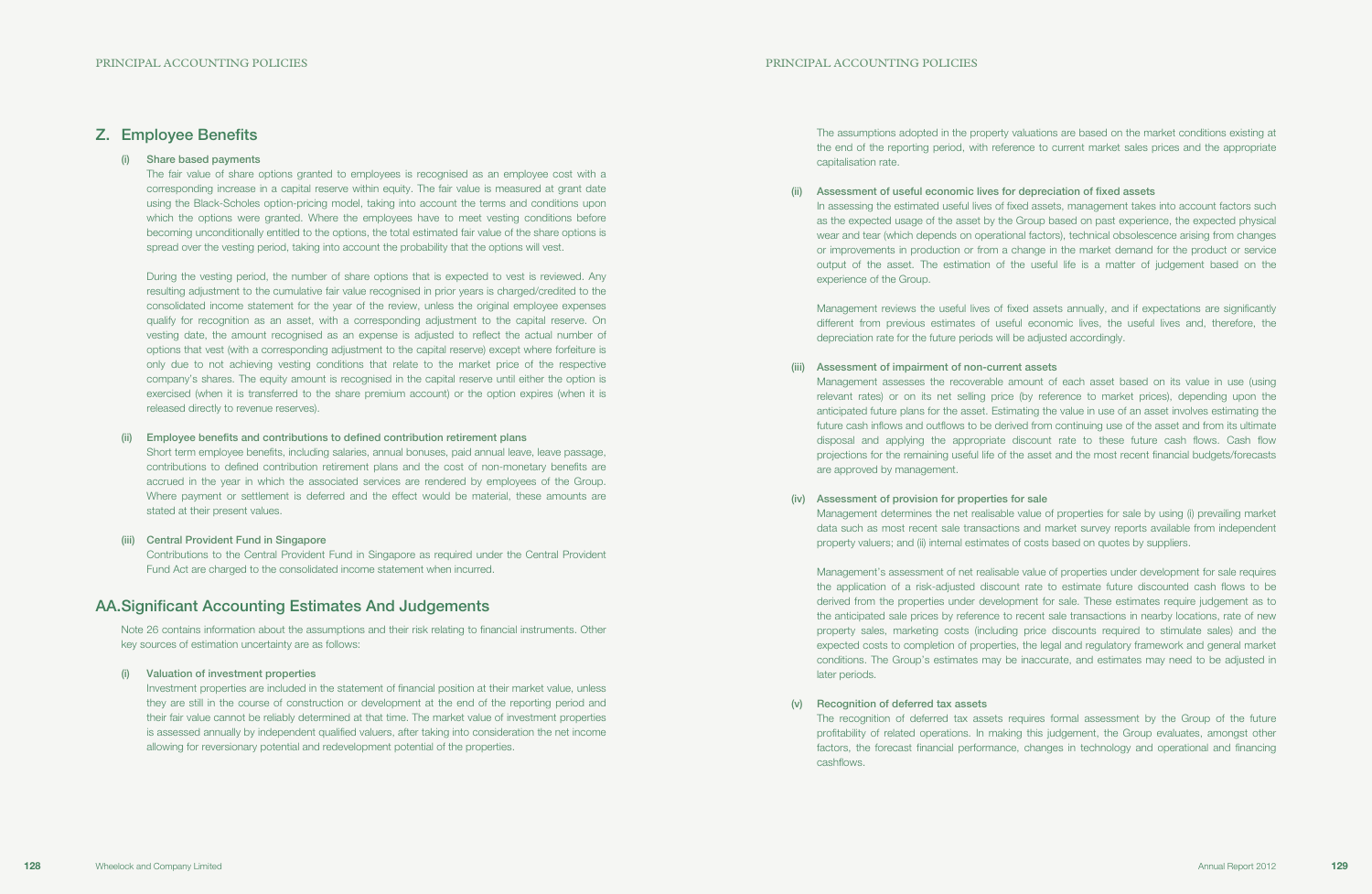# PRINCIPAL SUBSIDIARIES, ASSOCIATES AND JOINTLY CONTROLLED ENTITIES

At 31 December 2012

At 31 December 2012

# PRINCIPAL SUBSIDIARIES, ASSOCIATES AND JOINTLY CONTROLLED ENTITIES

| <b>Subsidiaries</b>                                        | Place of<br>incorporation/<br>operation | <b>Issued ordinary</b><br>share capital/<br>registered and<br>paid up capital | Percentage<br>of equity<br>attributable to<br><b>Shareholders</b> | <b>Principal activities</b> |
|------------------------------------------------------------|-----------------------------------------|-------------------------------------------------------------------------------|-------------------------------------------------------------------|-----------------------------|
| (A) Wharf                                                  |                                         |                                                                               |                                                                   |                             |
| The Wharf (Holdings) Limited                               | Hong Kong                               | 3,029,247,327 HK\$1 shares                                                    | 51.4%                                                             | Holding company             |
| <b>Properties</b>                                          |                                         |                                                                               |                                                                   |                             |
| <b>Wharf Estates Limited</b>                               | Hong Kong                               | 2 HK\$1 shares                                                                | 51.4%                                                             | Holding company             |
| Harbour City Estates Limited                               | Hong Kong                               | 20,000 HK\$10 shares                                                          | 51.4%                                                             | Property                    |
| <b>Wharf Realty Limited</b>                                | Hong Kong                               | 2 HK\$1 shares                                                                | 51.4%                                                             | Property                    |
| <b>Times Square Limited</b>                                | Hong Kong                               | 2 HK\$10 shares                                                               | 51.4%                                                             | Property                    |
| Plaza Hollywood Limited                                    | Hong Kong                               | 10,000,000 HK\$1 shares                                                       | 51.4%                                                             | Property                    |
| <b>Wharf Development Limited</b>                           | Hong Kong                               | 7,000,000,000 HK\$1 shares                                                    | 51.4%                                                             | Holding company             |
| Wharf Peak Properties Limited                              | Hong Kong                               | 3,000,000 HK\$10 shares                                                       | 51.4%                                                             | Property                    |
| Hong Tai Yuen Limited                                      | Hong Kong                               | 500,000 HK\$1 shares                                                          | 51.4%                                                             | Property                    |
| Olinda Limited                                             | Hong Kong                               | 2 HK\$10 shares                                                               | 51.4%                                                             | Property                    |
| New Tech Centre Limited                                    | Hong Kong                               | 10,000 HK\$1 shares                                                           | 51.4%                                                             | Property                    |
| <b>Wharf China Holdings Limited</b>                        | <b>British Virgin Islands</b>           | 5,129,000,000 US\$1 shares                                                    | 51.4%                                                             | Holding company             |
| Wharf China Estates Limited                                | <b>British Virgin Islands</b>           | 1,000,000 US\$1 shares                                                        | 51.4%                                                             | Holding company             |
| Shanghai Long Xing Property Development Company Limited    | The People's Republic of China          | US\$45,000,000                                                                | 51.4%                                                             | Property                    |
| Dalian Times Square Development Company Limited            | The People's Republic of China          | RMB420,000,000                                                                | 51.4%                                                             | Property                    |
| Long Qing Property Development (Chongqing) Company Limited | The People's Republic of China          | RMB194,000,000                                                                | 51.4%                                                             | Property                    |
| Shanghai Wheelock Square Development Limited               | The People's Republic of China          | US\$240,000,000                                                               | 50%                                                               | Property                    |
| 龍昌綜合開發 (成都) 有限公司                                           | The People's Republic of China          | HK\$330,000,000                                                               | 51.4%                                                             | Property                    |
| 龍錦綜合開發 (成都) 有限公司                                           | The People's Republic of China          | US\$1,310,000,000                                                             | 51.4%                                                             | Property                    |
| 成都時代奧特萊斯商業有限公司                                             | The People's Republic of China          | HK\$170,000,000                                                               | 51.4%                                                             | Property                    |
| 九龍倉 (長沙) 置業有限公司                                            | The People's Republic of China          | US\$917,000,000                                                               | 51.4%                                                             | Property                    |
| Wharf China Development Limited                            | <b>British Virgin Islands</b>           | 1,000,000 US\$1 shares                                                        | 51.4%                                                             | Holding company             |
| 漢龍實業綜合開發 (武漢) 有限公司                                         | The People's Republic of China          | US\$33,100,000                                                                | 51.4%                                                             | Property                    |
| 九龍倉 (武漢) 置業有限公司                                            | The People's Republic of China          | US\$165,000,000                                                               | 51.4%                                                             | Property                    |
| 上海九洲物業發展有限公司                                               | The People's Republic of China          | US\$30,000,000                                                                | 44%                                                               | Property                    |
| 上海龍申房地產發展有限公司                                              | The People's Republic of China          | US\$22,330,000                                                                | 28%                                                               | Property                    |
| 上海莉源房地產開發有限公司                                              | The People's Republic of China          | US\$745,000,000                                                               | 51.4%                                                             | Property                    |
| 上海萊源房地產開發有限公司                                              | The People's Republic of China          | US\$155,000,000                                                               | 51.4%                                                             | Property                    |
| 九龍倉 (無錫) 置業有限公司                                            | The People's Republic of China          | US\$307,580,000                                                               | 51.4%                                                             | Property                    |
| 龍茂房地產開發 (成都) 有限公司                                          | The People's Republic of China          | HK\$1,233,000,000                                                             | 51.4%                                                             | Property                    |
| 龍潤房地產開發 (成都) 有限公司                                          | The People's Republic of China          | HK\$820,000,000                                                               | 51.4%                                                             | Property                    |
| 龍悦房地產開發 (成都) 有限公司                                          | The People's Republic of China          | US\$240,000,000                                                               | 51.4%                                                             | Property                    |
| 蘇州蘇龍地產發展有限公司                                               | The People's Republic of China          | US\$166,800,000                                                               | 51.4%                                                             | Property                    |
| 蘇州瑞龍地產發展有限公司                                               | The People's Republic of China          | US\$187,000,000                                                               | 51.4%                                                             | Property                    |
| 蘇州銀龍地產發展有限公司                                               | The People's Republic of China          | US\$274,000,000                                                               | 51.4%                                                             | Property                    |
| 無錫港龍置業有限公司                                                 | The People's Republic of China          | US\$140,900,000                                                               | 51.4%                                                             | Property                    |
| 無錫河畔置業有限公司                                                 | The People's Republic of China          | US\$111,400,000                                                               | 51.4%                                                             | Property                    |
| 無錫都會置業有限公司                                                 | The People's Republic of China          | US\$144,600,000                                                               | 51.4%                                                             | Property                    |
| 港盈房地產(杭州)有限公司                                              | The People's Republic of China          | US\$146,990,000                                                               | 51.4%                                                             | Property                    |

|         | <b>Subsidiaries</b>                                                                          | Place of<br>incorporation/<br>operation | <b>Issued ordinary</b><br>share capital/<br>registered and<br>paid up capital | Percentage<br>of equity<br>attributable to<br><b>Shareholders</b> | <b>Principal activities</b>        |
|---------|----------------------------------------------------------------------------------------------|-----------------------------------------|-------------------------------------------------------------------------------|-------------------------------------------------------------------|------------------------------------|
| ï       | 九龍倉 (杭州) 置業有限公司                                                                              | The People's Republic of China          | US\$310,000,000                                                               | 51.4%                                                             | Property                           |
| ï       | 堡盈房地產(杭州)有限公司                                                                                | The People's Republic of China          | US\$320,000,000                                                               | 51.4%                                                             | Property                           |
| ii.     | 錦興房地產開發 (杭州) 有限公司                                                                            | The People's Republic of China          | US\$126,000,000                                                               | 51.4%                                                             | Property                           |
| ii.     | 富景房地產開發(富陽)有限公司                                                                              | The People's Republic of China          | US\$106,000,000                                                               | 51.4%                                                             | Property                           |
| ï       | 常州湖畔置業有限公司                                                                                   | The People's Republic of China          | US\$180,000,000                                                               | 51.4%                                                             | Property                           |
| ï       | 常州河畔置業有限公司                                                                                   | The People's Republic of China          | US\$24,360,000                                                                | 51.4%                                                             | Property                           |
| $\star$ | <b>Harbour Centre Development Limited</b>                                                    | Hong Kong                               | 708,750,000 HK\$0.5 shares                                                    | 36%                                                               | Holding company                    |
|         | 蘇州高龍房產發展有限公司                                                                                 | The People's Republic of China          | RMB3,317,041,045                                                              | 29%                                                               | Property                           |
| ii.     | 九龍倉 (常州) 置業有限公司                                                                              | The People's Republic of China          | US\$229,800,000                                                               | 36%                                                               | Property                           |
| ï       | 上海綠源房地產開發有限公司                                                                                | The People's Republic of China          | RMB770,000,000                                                                | 36%                                                               | Property                           |
|         | Logistics                                                                                    |                                         |                                                                               |                                                                   |                                    |
|         | Wharf Transport Investments Limited                                                          | Hong Kong                               | 2 HK\$1 shares                                                                | 51.4%                                                             | Holding company                    |
|         | The "Star" Ferry Company, Limited                                                            | Hong Kong                               | 1,440,000 HK\$5 shares                                                        | 51.4%                                                             | Public transport                   |
|         | Modern Terminals Limited                                                                     | Hong Kong                               | 70,116 HK\$1,000 shares                                                       | 35%                                                               | Container terminal                 |
|         | Shenzhen Dachan Bay Modern Port Development Company, Limited  The People's Republic of China |                                         | RMB2,475,550,000                                                              | 23%                                                               | Container terminal                 |
|         | Suzhou Modern Terminals Limited                                                              | The People's Republic of China          | RMB822,500,000                                                                | 25%                                                               | Container terminal                 |
|         | <b>Hotels</b>                                                                                |                                         |                                                                               |                                                                   |                                    |
|         | <b>Marco Polo Hotels Limited</b>                                                             | Cayman Islands                          | 500,000,000 US\$1 shares                                                      | 51.4%                                                             | Holding company                    |
|         | Marco Polo Hotels Management Limited                                                         | Hong Kong                               | 2 HK\$10 shares                                                               | 51.4%                                                             | Hotel                              |
|         | The Hongkong Hotel Limited                                                                   | Hong Kong                               | 100,000 HK\$1 shares                                                          | 36%                                                               | Hotel and property                 |
|         | The Marco Polo Hotel (Hong Kong) Limited                                                     | Hong Kong                               | 1,000 HK\$1 shares                                                            | 51.4%                                                             | Hotel                              |
|         | The Prince Hotel Limited                                                                     | Hong Kong                               | 2 HK\$1 shares                                                                | 51.4%                                                             | Hotel                              |
| ii.     | 武漢馬哥孛羅酒店有限公司                                                                                 | The People's Republic of China          | US\$3,850,000                                                                 | 51.4%                                                             | Hotel                              |
| ï       | 常州馬哥孛羅酒店有限公司                                                                                 | The People's Republic of China          | US\$1,050,000                                                                 | 36%                                                               | Hotel                              |
|         | <b>CME</b>                                                                                   |                                         |                                                                               |                                                                   |                                    |
|         | <b>Wharf Communications Limited</b>                                                          | Hong Kong                               | 1,000,000 HK\$10 shares                                                       | 51.4%                                                             | Holding company                    |
|         | i-CABLE Communications Limited                                                               | Hong Kong                               | 2,011,512,400 HK\$1 shares                                                    | 38%                                                               | Holding company                    |
|         | Hong Kong Cable Enterprises Limited                                                          | Hong Kong                               | 2 HK\$1 shares                                                                | 38%                                                               | Advertising sales                  |
|         | Hong Kong Cable Television Limited                                                           | Hong Kong                               | 750,000,000 HK\$1 shares                                                      | 38%                                                               | Pay TV, Internet<br>and multimedia |
|         | i-CABLE Entertainment Limited                                                                | Hong Kong                               | 10,000,000 HK\$1 shares                                                       | 38%                                                               | Programme production               |
|         |                                                                                              |                                         |                                                                               |                                                                   | and channel operation              |
|         | i-CABLE News Limited                                                                         | Hong Kong                               | 10,000,000 HK\$1 shares                                                       | 38%                                                               | Programme production               |
|         |                                                                                              |                                         |                                                                               |                                                                   | and channel operation              |
|         | i-CABLE Sports Limited                                                                       | Hong Kong                               | 10,000,000 HK\$1 shares                                                       | 38%                                                               | Programme production               |
|         |                                                                                              |                                         |                                                                               |                                                                   | and channel operation              |
|         | i-CABLE Network Limited                                                                      | Hong Kong                               | 100 HK\$1 shares                                                              | 38%                                                               | Network operation                  |
|         |                                                                                              |                                         | 2 HK\$1 non-voting deferred shares                                            |                                                                   |                                    |
|         | Sundream Motion Pictures Limited                                                             | Hong Kong                               | 300,000,000 HK\$1 shares                                                      | 38%                                                               | Film production                    |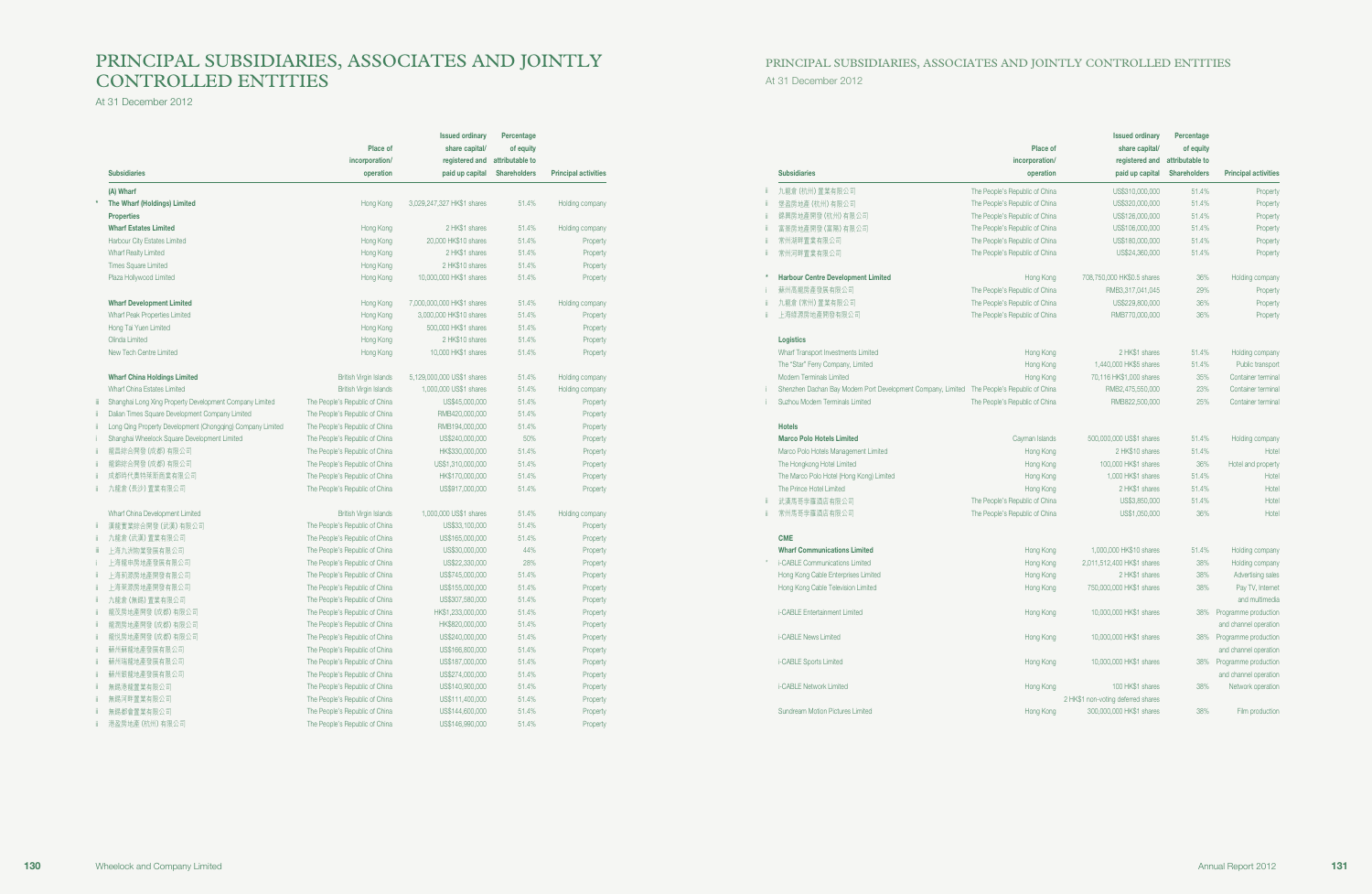## PRINCIPAL SUBSIDIARIES, ASSOCIATES AND JOINTLY CONTROLLED ENTITIES PRINCIPAL SUBSIDIARIES, ASSOCIATES AND JOINTLY CONTROLLED ENTITIES

At 31 December 2012 At 31 December 2012

|     | <b>Subsidiaries</b>                            | Place of<br>incorporation/<br>operation | <b>Issued ordinary</b><br>share capital/<br>registered and<br>paid up capital | Percentage<br>of equity<br>attributable to<br><b>Shareholders</b> | <b>Principal activities</b> |
|-----|------------------------------------------------|-----------------------------------------|-------------------------------------------------------------------------------|-------------------------------------------------------------------|-----------------------------|
|     | Wharf T&T Limited                              | Hong Kong                               | 740,000,000 HK\$1 shares                                                      | 51.4%                                                             | Telecommunication           |
|     | Wharf T&T eBusiness Limited                    | Hong Kong                               | 1 HK\$1 share                                                                 | 51.4%                                                             | Telecommunication           |
|     | Wharf T&T Outsourcing Services Limited         | Hong Kong                               | 1 HK\$1 share                                                                 | 51.4%                                                             | Telecommunication           |
|     | <b>EC Telecom Limited</b>                      | Hong Kong                               | 2 HK\$1 shares                                                                | 51.4%                                                             | Telecommunication           |
|     | COL Limited                                    | Hong Kong                               | 40,000 HK\$500 shares                                                         | 51.4%                                                             | <b>IT</b> services          |
|     | <b>Investment and others</b>                   |                                         |                                                                               |                                                                   |                             |
|     | <b>Wharf Limited</b>                           | Hong Kong                               | 2 HK\$10 shares                                                               | 51.4%                                                             | Management services         |
|     | <b>Wharf Finance Limited</b>                   | Hong Kong                               | 2 HK\$1 shares                                                                | 51.4%                                                             | Finance                     |
| iv. | Wharf Finance (BVI) Limited                    | British Virgin Islands/Hong Kong        | 500 US\$1 shares                                                              | 51.4%                                                             | Finance                     |
|     | Wharf Hong Kong Limited                        | Cayman Islands                          | 500,000,000 US\$1 shares                                                      | 51.4%                                                             | Holding company             |
|     | Wharf China Finance Limited                    | Hong Kong                               | 5,000,000 HK\$1 shares                                                        | 51.4%                                                             | Finance                     |
| iv  | Wharf Finance (No. 1) Limited                  | Hong Kong                               | 2 HK\$1 shares                                                                | 51.4%                                                             | Finance                     |
|     | Wharf Finance (BVI) No. 1 Limited              | British Virgin Islands/Hong Kong        | 500 US\$1 shares                                                              | 51.4%                                                             | Finance                     |
| iv  | Wharf Finance (2014) Limited                   | British Virgin Islands/Hong Kong        | 10 US\$1 shares                                                               | 51.4%                                                             | Finance                     |
| iv  | Wharf MTN (Singapore) Pte. Ltd.                | Singapore                               | 2 S\$1 shares                                                                 | 51.4%                                                             | Finance                     |
|     | (B) Wheelock (other than Wharf)                |                                         |                                                                               |                                                                   |                             |
|     | <b>Wheelock Properties (Singapore) Limited</b> | Singapore                               | 398,853,292 S\$1 shares &                                                     | 76%                                                               | Holding company/            |
|     |                                                |                                         | 797,706,584 shares issued                                                     |                                                                   | Property                    |
|     |                                                |                                         | at S\$0.825 per share                                                         |                                                                   |                             |
|     | Ardesia Developments Pte. Ltd.                 | Singapore                               | 2 S\$1 shares                                                                 | 76%                                                               | Investment                  |
|     | Bestbilt Pte. Ltd.                             | Singapore                               | 1,000,000 S\$1 shares                                                         | 76%                                                               | Property                    |
|     | Botanica Pte. Ltd.                             | Singapore                               | 1,000,000 S\$1 shares                                                         | 76%                                                               | Property                    |
|     | Everbilt Developers Pte Ltd                    | Singapore                               | 160,000,000 S\$1 shares                                                       | 76%                                                               | Property                    |
|     | Nassim Developments Pte. Ltd.                  | Singapore                               | 2 S\$1 shares                                                                 | 76%                                                               | Investment                  |
|     | Pinehill Investments Pte. Ltd.                 | Singapore                               | 2 S\$1 shares                                                                 | 76%                                                               | Property                    |
|     | 富匯房地產開發 (富陽) 有限公司                              | The People's Republic of China          | US\$145,000,000                                                               | 76%                                                               | Property                    |
|     | <b>Others</b>                                  |                                         |                                                                               |                                                                   |                             |
|     | Amblegreen Company Limited                     | Hong Kong                               | 1 HK\$1 share                                                                 | 100%                                                              | Property                    |
|     | Fortune Precision Limited                      | Hong Kong                               | 2 HK\$1 shares                                                                | 100%                                                              | Property                    |
|     | Great Horwood Limited                          | Hong Kong                               | 2 HK\$1 shares                                                                | 100%                                                              | Property                    |
|     | Harriman Property Management Limited           | Hong Kong                               | 198 HK\$100 shares                                                            | 100%                                                              | Property management         |
|     | Harriman Leasing Limited                       | Hong Kong                               | 100,049 HK\$10 shares &                                                       | 76%                                                               | Letting agent               |
|     |                                                |                                         | 50 HK\$10 non-voting shares                                                   |                                                                   |                             |
|     | Janeworth Company Limited                      | Hong Kong                               | 550,000,000 HK\$1 shares                                                      | 100%                                                              | Property                    |
|     | Joint Vision Limited                           | Hong Kong                               | 1 HK\$1 share                                                                 | 100%                                                              | Property                    |
|     | Marnav Holdings Limited                        | Hong Kong                               | 1,000,000 HK\$1 shares                                                        | 100%                                                              | Property                    |
|     | Max Bloom International Development Limited    | Hong Kong                               | 1 HK\$1 share                                                                 | 100%                                                              | Investment                  |
|     | Meritgold Holdings Limited                     | Hong Kong                               | 1 HK\$1 share                                                                 | 100%                                                              | Property                    |
|     | <b>Ridge Limited</b>                           | Hong Kong                               | 10,000 HK\$1 shares                                                           | 100%                                                              | Property                    |
|     | Samover Company Limited                        | Hong Kong                               | 2 HK\$1 shares                                                                | 100%                                                              |                             |
|     |                                                |                                         |                                                                               |                                                                   | Property                    |

|              | <b>Subsidiaries</b>                     | Place of<br>incorporation/<br>operation | <b>Issued ordinary</b><br>share capital/<br>registered and<br>paid up capital | Percentage<br>of equity<br>attributable to<br><b>Shareholders</b> | <b>Principal activities</b> |
|--------------|-----------------------------------------|-----------------------------------------|-------------------------------------------------------------------------------|-------------------------------------------------------------------|-----------------------------|
|              | Talent Ace Limited                      | Hong Kong                               | 1 HK\$1 share                                                                 | 100%                                                              | Property                    |
|              | <b>Titano Limited</b>                   | Hong Kong                               | 2 HK\$1 shares                                                                | 100%                                                              | Property                    |
|              | Universal Sight Limited                 | Hong Kong                               | 1 HK\$1 share                                                                 | 100%                                                              | Property                    |
|              | <b>Wascott Property Limited</b>         | Hong Kong                               | 1 HK\$1 share                                                                 | 100%                                                              | Property                    |
|              | Wheelock China Limited                  | Hong Kong                               | 2 HK\$1 shares                                                                | 100%                                                              | Holding company             |
|              | Wheelock Corporate Services Limited     | Hong Kong                               | 10,000,000 HK\$1 shares                                                       | 100%                                                              | Management services         |
| $\mathsf{N}$ | Wheelock Finance Limited                | Hong Kong                               | 2 HK\$1 shares                                                                | 100%                                                              | Finance                     |
|              | Wheelock Finance (BVI) Limited          | British Virgin Islands/Hong Kong        | 500 US\$1 shares                                                              | 100%                                                              | Finance                     |
|              | Wheelock Finance (No. 1) Limited        | Hong Kong                               | 2 HK\$1 shares                                                                | 100%                                                              | Finance                     |
| $\mathsf{N}$ | Wheelock MTN (Singapore) Pte. Ltd.      | Singapore                               | 2 S\$1 shares                                                                 | 100%                                                              | Finance                     |
|              | <b>Wheelock Properties Limited</b>      | Hong Kong                               | 40,000,000,000 HK\$0.2 shares                                                 | 100%                                                              | Holding company             |
|              | Wheelock Properties (Hong Kong) Limited | Hong Kong                               | 10 HK\$100 shares                                                             | 100%                                                              | Property services           |
|              |                                         |                                         |                                                                               |                                                                   | and management              |
|              | <b>Wheelock Travel Limited</b>          | Hong Kong                               | 50,000 HK\$10 shares                                                          | 100%                                                              | Travel agency               |
|              | 廣州市廣隆房地產有限公司                            | The People's Republic of China          | HK\$150,000,000                                                               | 100%                                                              | Property                    |
|              |                                         |                                         |                                                                               |                                                                   |                             |

|                                         |                                |                        | Percentage          |                             |
|-----------------------------------------|--------------------------------|------------------------|---------------------|-----------------------------|
|                                         | Place of                       |                        | of equity           |                             |
|                                         | incorporation/                 |                        | attributable to     |                             |
| <b>Associates</b>                       | operation                      | <b>Class of shares</b> | <b>Shareholders</b> | <b>Principal activities</b> |
| <b>Wharf - Properties</b>               |                                |                        |                     |                             |
| Greentown China Holdings Limited        | Cayman Islands/                | Ordinary               | 13%                 | Property                    |
|                                         | The People's Republic of China |                        |                     |                             |
| <b>Start Treasure Limited</b>           | Hong Kong                      | Ordinary               | 8%                  | Property                    |
| 蘇州雙湖房地產有限公司                             | The People's Republic of China | Registered             | 26%                 | Property                    |
| 天津港威房地產開發有限公司                           | The People's Republic of China | Registered             | 26%                 | Property                    |
| 佛山招商九龍倉房地產有限公司                          | The People's Republic of China | Registered             | 26%                 | Property                    |
| 佛山依雲房地產有限公司                             | The People's Republic of China | Registered             | 26%                 | Property                    |
| 佛山鑫城房地產有限公司                             | The People's Republic of China | Registered             | 26%                 | Property                    |
| 佛山信捷房地產有限公司                             | The People's Republic of China | Registered             | 26%                 | Property                    |
| 廣州市萬尚房地產有限公司                            | The People's Republic of China | Registered             | 17%                 | Property                    |
| 北京廣盈房地產開發有限公司                           | The People's Republic of China | Registered             | 17%                 | Property                    |
| Wharf - Logistics                       |                                |                        |                     |                             |
| Hong Kong Air Cargo Terminals Limited   | Hong Kong                      | Ordinary               | 11%                 | Air Cargo terminal          |
| Mega Shekou Container Terminals Limited | <b>British Virgin Islands</b>  | Ordinary               | 7%                  | Holding company             |
|                                         |                                |                        |                     |                             |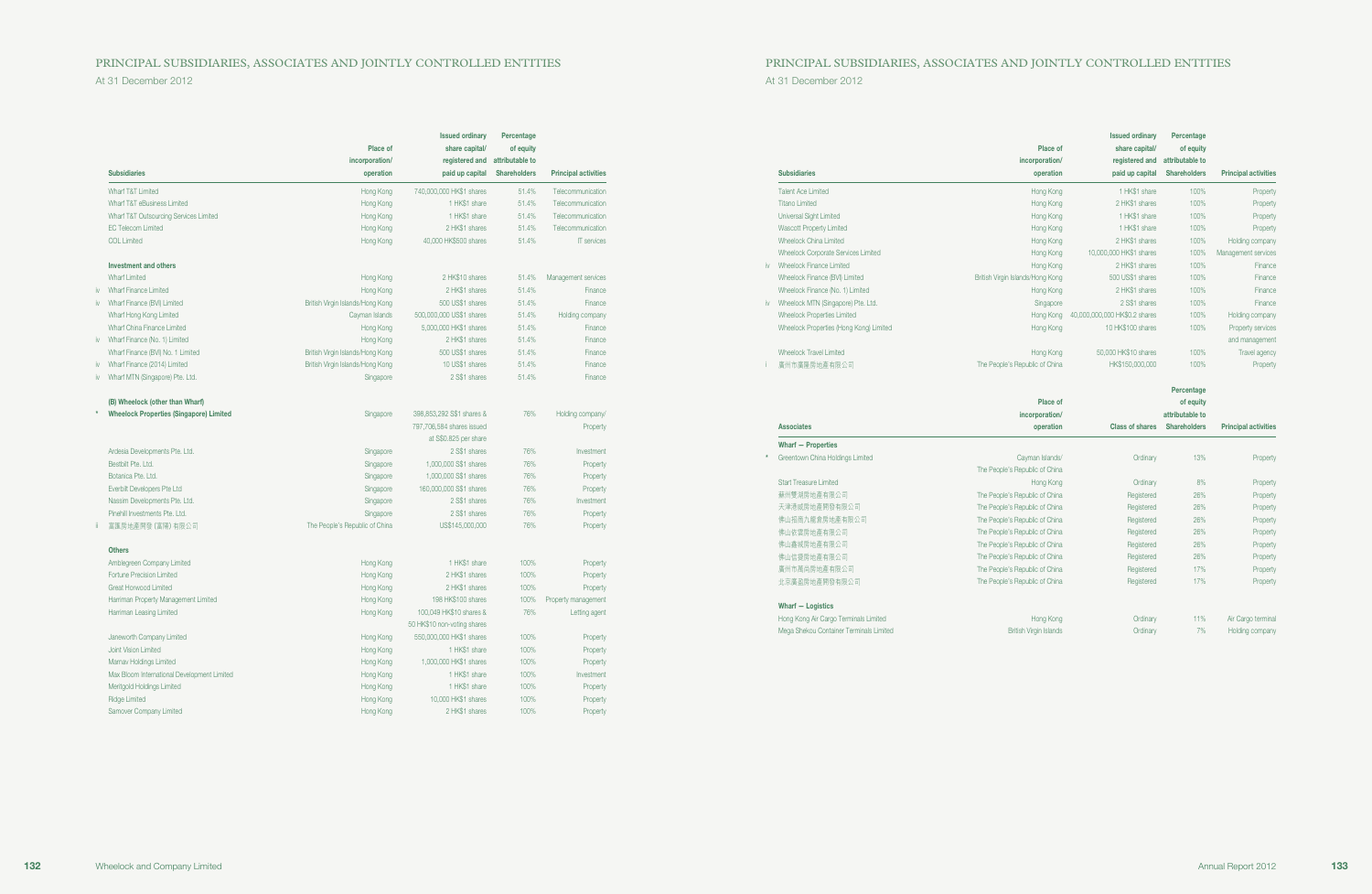## PRINCIPAL SUBSIDIARIES, ASSOCIATES AND JOINTLY CONTROLLED ENTITIES PRINCIPAL SUBSIDIARIES, ASSOCIATES AND JOINTLY CONTROLLED ENTITIES

|                                                           |                                |                        | Percentage          |                             |
|-----------------------------------------------------------|--------------------------------|------------------------|---------------------|-----------------------------|
|                                                           | Place of                       |                        | of equity           |                             |
|                                                           | incorporation/                 |                        | attributable to     |                             |
| Jointly controlled entities                               | operation                      | <b>Class of shares</b> | <b>Shareholders</b> | <b>Principal activities</b> |
| <b>Wharf - Properties</b>                                 |                                |                        |                     |                             |
| Market Prospect Limited                                   | Hong Kong                      | Ordinary               | 26%                 | Property                    |
| 重慶嘉江房地產開發有限公司                                             | The People's Republic of China | Registered             | 21%                 | Property                    |
| 重慶嘉益房地產開發有限公司                                             | The People's Republic of China | Registered             | 26%                 | Property                    |
| 重慶豐盈房地產開發有限公司                                             | The People's Republic of China | Registered             | 20%                 | Property                    |
| 浙江金盈置業有限公司                                                | The People's Republic of China | Registered             | 26%                 | Property                    |
| 祥寳投資(成都)有限公司                                              | The People's Republic of China | Registered             | 15%                 | Property                    |
| 天津贏超房地產開發有限公司                                             | The People's Republic of China | Registered             | 26%                 | Property                    |
| 寧波姚景房地產開發有限公司                                             | The People's Republic of China | Registered             | 26%                 | Property                    |
| 寧波瑞峰置業有限公司                                                | The People's Republic of China | Registered             | 26%                 | Property                    |
| Wharf - Logistics                                         |                                |                        |                     |                             |
| Taicang International Container Terminals Company Limited | The People's Republic of China | Registered             | 17%                 | Container terminal          |
| Wheelock - Properties                                     |                                |                        |                     |                             |
| <b>Fast New Limited</b>                                   | Hong Kong                      | Ordinary               | 50%                 | Property                    |
|                                                           |                                |                        |                     |                             |

\* Listed companies

i This entity is registered as a sino-foreign joint venture company under PRC law.

ii This entity is registered as a wholly foreign owned enterprise under PRC law.

iii This entity is registered as a foreign owned enterprise under PRC law.

#### Notes:

(a) The subsidiaries, associates and jointly controlled entities were held indirectly by the Company.

(b) The above list gives the principal subsidiaries, associates and jointly controlled entities of the Group which, in the opinion of the Directors, principally affect the profit and assets of the Group.

(c) Set out below is details of debt securities issued by subsidiaries of the Group:

| Name of subsidiary/borrower                                 | <b>Description of debt securities</b>                                                  | <b>Outstanding principal amount</b>  |
|-------------------------------------------------------------|----------------------------------------------------------------------------------------|--------------------------------------|
| (A) Wharf (guaranteed by Wharf)                             |                                                                                        |                                      |
| <b>Wharf Finance (BVI) Limited</b>                          | HK\$ Guaranteed Floating Rate Notes due 2013                                           | HK\$300 Million                      |
|                                                             | HK\$ Guaranteed Fixed Rate Notes due 2016                                              | HK\$250 Million                      |
|                                                             | HK\$ Guaranteed Fixed Rate Notes due 2022                                              | HK\$200 Million                      |
| <b>Wharf Finance Limited</b>                                | HK\$ Guaranteed Floating Rate Notes due 2014                                           | HK\$200 Million                      |
|                                                             | HK\$ Guaranteed Fixed Rate Notes due 2016                                              | HK\$430 Million                      |
|                                                             | US\$ Guaranteed Fixed Rate Notes due 2017                                              | US\$400 Million                      |
|                                                             | US\$ Guaranteed Fixed Rate Notes due 2017                                              | US\$300 Million                      |
|                                                             | US\$ Guaranteed Fixed Rate Notes due 2017                                              | US\$600 Million                      |
|                                                             | HK\$ Guaranteed Fixed Rate Notes due 2018                                              | HK\$160 Million                      |
|                                                             | HK\$ Zero Coupon Callable Notes due 2019                                               | HK\$369 Million                      |
|                                                             | HK\$ Zero Coupon Callable Notes due 2019                                               | HK\$184 Million                      |
|                                                             | HK\$ Guaranteed Fixed Rate Notes due 2021                                              | HK\$345 Million                      |
|                                                             | HK\$ Guaranteed Fixed Rate Notes due 2022                                              | HK\$424 Million                      |
|                                                             | HK\$ Guaranteed Fixed Rate Notes due 2022                                              | HK\$60 Million                       |
|                                                             | HK\$ Guaranteed Fixed Rate Notes due 2022                                              | HK\$312 Million                      |
|                                                             | HK\$ Guaranteed Fixed Rate Notes due 2022                                              | HK\$382 Million                      |
|                                                             | HK\$ Guaranteed Fixed Rate Notes due 2022                                              | HK\$326 Million                      |
|                                                             |                                                                                        |                                      |
|                                                             | US\$ Guaranteed Fixed Rate Notes due 2022                                              | US\$60 Million                       |
|                                                             | HK\$ Guaranteed Fixed Rate Notes due 2027                                              | HK\$230 Million                      |
|                                                             | HK\$ Guaranteed Fixed Rate Notes due 2040                                              | HK\$250 Million                      |
| Wharf Finance (No. 1) Limited                               | HK\$ Guaranteed Fixed Rate Notes due 2016                                              | HK\$167 Million                      |
|                                                             | S\$ Guaranteed Fixed Rate Notes due 2016                                               | S\$160 Million                       |
|                                                             | RMB Guaranteed Fixed Rate Notes due 2016                                               | RMB150 Million                       |
|                                                             | US\$ Guaranteed Floating Rate Notes due 2016                                           | US\$58 Million                       |
|                                                             | HK\$ Guaranteed Fixed Rate Notes due 2017                                              | HK\$113 Million                      |
|                                                             | RMB Guaranteed Fixed Rate Notes due 2018                                               | RMB800 Million                       |
|                                                             | HK\$ Guaranteed Fixed Rate Notes due 2018                                              | HK\$300 Million                      |
|                                                             | RMB Guaranteed Fixed Rate Notes due 2019                                               | RMB200 Million                       |
|                                                             | HK\$ Guaranteed Fixed Rate Notes due 2019                                              | HK\$240 Million                      |
|                                                             | HK\$ Guaranteed Fixed Rate Notes due 2020                                              | HK\$550 Million                      |
|                                                             | HK\$ Guaranteed Fixed Rate Notes due 2020                                              | HK\$180 Million                      |
|                                                             | HK\$ Guaranteed Fixed Rate Notes due 2020                                              | HK\$200 Million                      |
|                                                             | HK\$ Guaranteed Fixed Rate Notes due 2020                                              | HK\$100 Million                      |
|                                                             | S\$ Guaranteed Fixed Rate Notes due 2021                                               | S\$260 Million                       |
|                                                             | JPY Guaranteed Fixed Rate Notes due 2026                                               | JPY10,000 Million                    |
| Wharf Finance (2014) Limited                                | HK\$ Guaranteed Fixed Rate Convertible Bonds due 2014 HK\$6,220 Million                |                                      |
| Wharf MTN (Singapore) Pte. Ltd.                             | S\$ Guaranteed Fixed Rate Notes due 2018                                               | S\$250 Million                       |
| (B) Wheelock (other than Wharf) (guaranteed by the Company) |                                                                                        |                                      |
| Wheelock Finance Limited                                    | HK\$ Guaranteed Fixed Rate Notes due 2014                                              | HK\$200 Million                      |
|                                                             | HK\$ Guaranteed Fixed Rate Notes due 2016                                              | HK\$440 Million                      |
|                                                             | HK\$ Guaranteed Fixed Rate Notes due 2017                                              | HK\$300 Million                      |
|                                                             | HK\$ Guaranteed Fixed Rate Notes due 2017                                              | HK\$500 Million                      |
|                                                             | HK\$ Guaranteed Fixed Rate Notes due 2017                                              |                                      |
|                                                             |                                                                                        | HK\$1,100 Million<br>US\$535 Million |
|                                                             | US\$ Guaranteed Fixed Rate Notes due 2017<br>HK\$ Guaranteed Fixed Rate Notes due 2021 |                                      |
|                                                             |                                                                                        | HK\$200 Million                      |
|                                                             | S\$ Guaranteed Fixed Rate Notes due 2021                                               | S\$350 Million                       |
|                                                             | HK\$ Guaranteed Fixed Rate Notes due 2022                                              | HK\$445 Million                      |
|                                                             | HK\$ Guaranteed Fixed Rate Notes due 2022                                              | HK\$450 Million                      |
|                                                             |                                                                                        |                                      |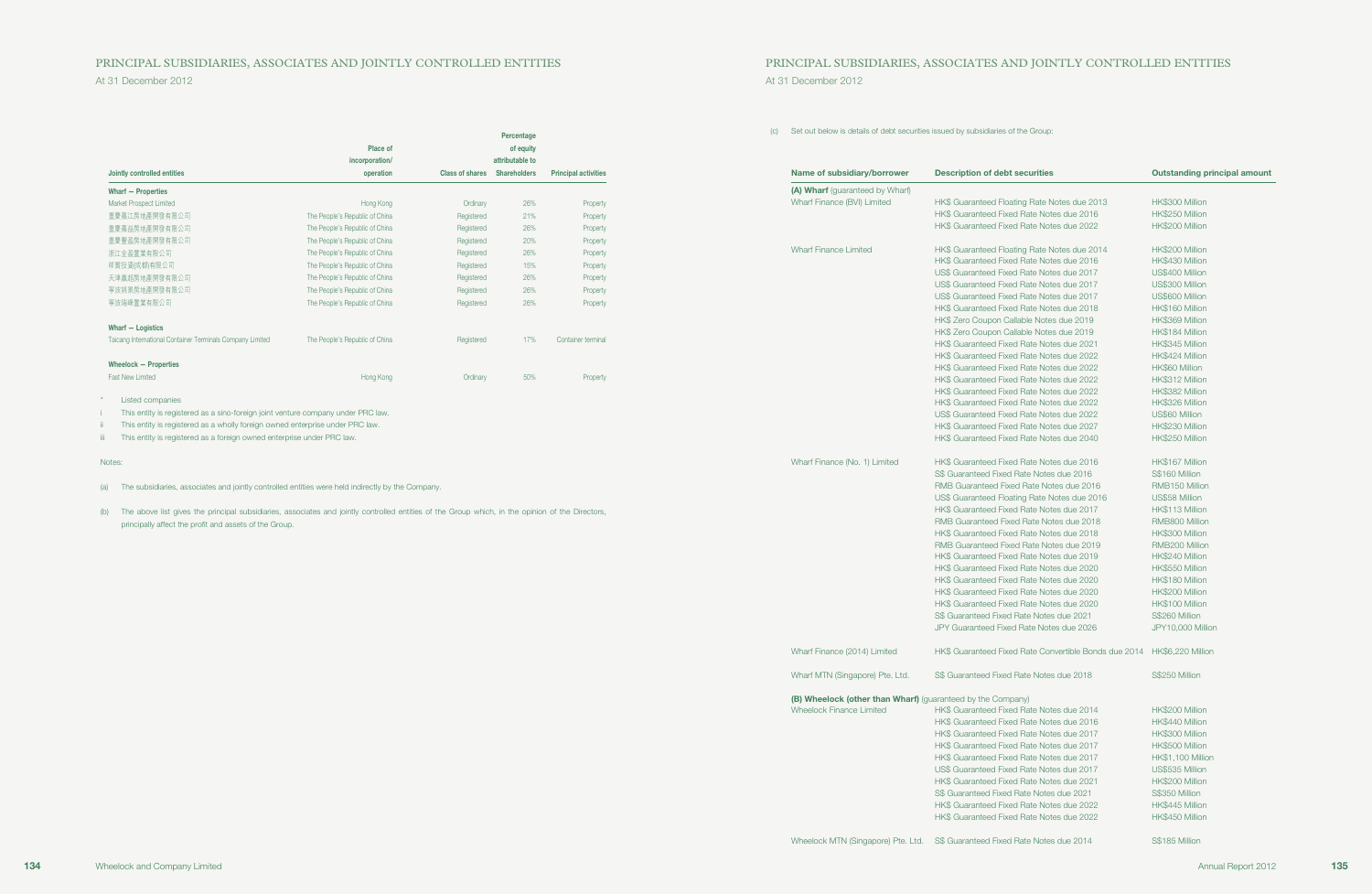# SCHEDULE OF PRINCIPAL PROPERTIES

At 31 December 2012 At 31 December 2012

| SCHEDULE OF PRINCIPAL PROPERTIES |  |  |
|----------------------------------|--|--|
|----------------------------------|--|--|

|                                                                        |              |                                 |                                 |                                        |                                 |                  |                                                            |               | <b>Year of</b><br>Completion/ |                            | <b>Effective</b>       |
|------------------------------------------------------------------------|--------------|---------------------------------|---------------------------------|----------------------------------------|---------------------------------|------------------|------------------------------------------------------------|---------------|-------------------------------|----------------------------|------------------------|
|                                                                        |              |                                 |                                 | Approximate Gross Floor Areas (sq.ft.) |                                 | <b>Site Area</b> |                                                            | Lease         | <b>Expected</b>               | Stage of                   | <b>Equity Interest</b> |
| <b>Address</b>                                                         | <b>Total</b> | <b>Office</b>                   |                                 | Retail Residential                     | Others (Remarks)                | (sq.fit.)        | <b>Lot Number</b>                                          | <b>Expiry</b> | <b>Completion</b>             | <b>Completion</b>          | to the Company         |
| <b>HONG KONG</b>                                                       |              |                                 |                                 |                                        |                                 |                  |                                                            |               |                               |                            |                        |
| <b>Property - Investment</b>                                           |              |                                 |                                 |                                        |                                 |                  |                                                            |               |                               |                            |                        |
| Harbour City, Tsimshatsui                                              |              |                                 |                                 |                                        |                                 |                  |                                                            |               |                               |                            |                        |
| Ocean Terminal                                                         | 511,000      | $\hspace{0.1mm}-\hspace{0.1mm}$ | 511,000                         |                                        |                                 | 346,719          | <b>KPP 83</b>                                              | 2033          | 1966                          | N/A                        | 51.4%                  |
| Ocean Centre                                                           | 987,000      | 613,000                         | 374,000                         |                                        |                                 | 126,488          | <b>KML 11 S.A.</b>                                         | 2880          | 1977                          | N/A                        | 51.4%                  |
| Wharf T & T Centre                                                     | 223,000      | 223,000                         | $\overline{\phantom{a}}$        |                                        |                                 | (a)              | <b>KML 11 S.B.</b>                                         | 2880          | 1981                          | N/A                        | 51.4%                  |
| World Commerce Centre                                                  | 223,000      | 223,000                         | $\hspace{0.1mm}-\hspace{0.1mm}$ |                                        |                                 | (a)              | <b>KML 11 S.B.</b>                                         | 2880          | 1981                          | N/A                        | 51.4%                  |
| <b>World Finance Centre</b>                                            | 512,000      | 512,000                         | $\hspace{0.1mm}$                |                                        |                                 | (a)              | <b>KML 11 S.D.</b>                                         | 2880          | 1983                          | N/A                        | 51.4%                  |
| Ocean Galleries                                                        | 460,000      | $\hspace{0.1mm}$                | 460,000                         |                                        |                                 | (a)              | KML 11 S.B. & D.                                           | 2880          | 1981/83                       | N/A                        | 51.4%                  |
| Gateway I                                                              | 1,241,000    | 1,127,000                       | 114,000                         | $\overline{\phantom{a}}$               |                                 | (a)              | <b>KML 11 R.P.</b>                                         | 2880          | 1994                          | N/A                        | 51.4%                  |
| Gateway II                                                             | 2,636,000    | 1,551,000                       | 415,000                         | 670,000                                |                                 | (a)              | KML 11 S.B. & D.                                           | 2880          | 1998/99                       | N/A                        | 51.4%                  |
| Marco Polo Hongkong Hotel                                              | 760,000      | 14,000                          | 175,000                         | $\overline{\phantom{a}}$               | 571,000 (A 665-room hotel)      | 58,814           | KML 91 S.A. & KML 10 S.B.                                  | 2863          | 1969                          | N/A                        | 36%                    |
| Gateway                                                                | 308,000      |                                 | $\overline{\phantom{a}}$        | $\overline{\phantom{a}}$               | 308,000 (A 399-room hotel)      | (a)              | <b>KML 11 S.B.</b>                                         | 2880          | 1981                          | N/A                        | 51.4%                  |
| Prince                                                                 | 350,000      | $\hspace{0.1mm}-\hspace{0.1mm}$ | $\hspace{0.1mm}-\hspace{0.1mm}$ | $\overline{\phantom{a}}$               | 350,000 (A 393-room hotel)      | (a)              | <b>KML 11 S.D.</b>                                         | 2880          | 1983                          | N/A                        | 51.4%                  |
| Pacific Club Kowloon                                                   | 139,000      |                                 |                                 |                                        | 139,000 (Club House)            | 48,309           | <b>KIL 11179</b>                                           | 2021          | 1990                          | N/A                        | 51.4%                  |
|                                                                        | 8,350,000    | 4,263,000                       | 2,049,000                       | 670,000                                | 1,368,000                       |                  |                                                            |               |                               |                            |                        |
| <b>Times Square</b>                                                    |              |                                 |                                 |                                        |                                 |                  |                                                            |               |                               |                            |                        |
| Sharp Street East, Causeway Bay                                        | 1,969,000    | 1,033,000                       | 936,000                         |                                        |                                 | 112,441          | IL 731, IL 728, IL 727,<br>IL 725 S.A. & R.P., IL 724 S.A. | 2850/60/80    | 1993                          | N/A                        | 51.4%                  |
| Plaza Hollywood                                                        |              |                                 |                                 |                                        |                                 |                  |                                                            |               |                               |                            |                        |
| 3 Lung Poon Street, Diamond Hill                                       | 562,000      | $\overline{\phantom{a}}$        | 562,000                         |                                        |                                 | 280,510          | <b>NKIL 6160</b>                                           | 2047          | 1997                          | N/A                        | 51.4%                  |
| <b>Others</b>                                                          |              |                                 |                                 |                                        |                                 |                  |                                                            |               |                               |                            |                        |
| Wharf T&T Square, Hoi Bun Road, Kwun Tong                              | 513,000      | 513,000                         | $\overline{\phantom{m}}$        |                                        | $-$ (h)                         | 48,438           | <b>KTIL 713</b>                                            | 2047          | 1991                          | Planning for redevelopment | 51.4%                  |
| Units at Cable TV Tower, Hoi Shing Road, Tsuen Wan                     | 566,000      | $\overline{\phantom{a}}$        | $\overline{\phantom{m}}$        | $\qquad \qquad -$                      | 566,000 (Industrial)            | N/A              | <b>TWTL 218</b>                                            | 2047          | 1992                          | N/A                        | 51.4%                  |
| Units at Strawberry Hill, 8 Plunkett's Road, The Peak                  | 13,000       | $\overline{\phantom{a}}$        | $\overline{\phantom{m}}$        | 13,000                                 | $\hspace{0.1mm}-\hspace{0.1mm}$ | N/A              | RBL 512 & 1004                                             | 2027/28       | 1974/77                       | N/A                        | 51.4%                  |
| Chelsea Court, 63 Mount Kellett Road, The Peak                         | 43,000       | $\hspace{0.1mm}-\hspace{0.1mm}$ | $\overline{\phantom{m}}$        | 43,000                                 | $\hspace{0.1mm}-\hspace{0.1mm}$ | 29,640           | RBL 556 S.A. R.P. & S.B.                                   | 2035          | 2001                          | N/A                        | 51.4%                  |
| Mountain Court, 11-13 Plantation Road, The Peak                        | 46,000       | $\overline{\phantom{m}}$        | $\overline{\phantom{a}}$        | 46,000                                 | $\hspace{0.1mm}-\hspace{0.1mm}$ | 32,145           | RBL 522, 639, 661                                          | 2027          | 2017                          | Foundation in progress     | 51.4%                  |
| 1 Plantation Road, The Peak                                            | 91,000       | $\hspace{0.1mm}-\hspace{0.1mm}$ | $\overline{\phantom{m}}$        | 91,000                                 | $\hspace{0.1mm}-\hspace{0.1mm}$ | 97,670           | RBL 534 S.E., S.F. & R.P.                                  | 2028          | 2018                          | Foundation in progress     | 51.4%                  |
| 77 Peak Road, The Peak                                                 | 42,200       | $\hspace{0.1mm}-\hspace{0.1mm}$ | $\hspace{0.1mm}$                | 42,200                                 | $\hspace{0.1mm}-\hspace{0.1mm}$ | 76,725           | <b>RBL 836</b>                                             | 2029          | 2016                          | Foundation in progress     | 51.4%                  |
| Kowloon Godown, 1-5 Kai Hing Road, Kowloon Bay                         | 829,000      | $\hspace{0.1mm}-\hspace{0.1mm}$ | 6,000                           | 823,000                                | $\hspace{0.1mm}-\hspace{0.1mm}$ | 165,809          | NKIL 5805, 5806 & 5982                                     | 2047          | 1984                          | Planning for redevelopment | 51.4%                  |
| Units at Star House, 3 Salisbury Road, Kowloon                         | 50,800       | $\overline{\phantom{a}}$        | 50,800                          | $\hspace{0.1mm}-\hspace{0.1mm}$        |                                 | N/A              | <b>KML 10 S.A.</b>                                         | 2863          | 1966                          | N/A                        | 36%                    |
| Crawford House, 64-70A Queen's Road Central, Central                   | 188,800      | 105,500                         | 83,300                          | $\qquad \qquad -$                      |                                 | 12,286           | IL 7 R.P. & IL 45 S.A. R.P.                                | 2842          | 1977                          | N/A                        | 100%                   |
| 3/F-24/F, Wheelock House, 20 Pedder Street, Central                    | 199,300      | 199,300                         | $\hspace{0.1mm}-\hspace{0.1mm}$ |                                        |                                 | N/A              | ML 99 S.A., S.C. & R.P. & ML 100 S.A., S.B. & R.P.         | 2854          | 1984                          | N/A                        | 100%                   |
| One Island South (Retail portion), 2 Heung Yip Road,<br>Wong Chuk Hang | 90,500       | $\overline{\phantom{a}}$        | 90,500                          |                                        |                                 | N/A              | <b>AIL 374</b>                                             | 2121          | 2011                          | N/A                        | 100%                   |
|                                                                        | 5,203,600    | 1,850,800                       | 1,728,600                       | 1,058,200                              | 566,000                         |                  |                                                            |               |                               |                            |                        |
| Total Hong Kong Property - Investment                                  | 13,553,600   | 6,113,800                       | 3,777,600                       | 1,728,200                              | 1,934,000                       |                  |                                                            |               |                               |                            |                        |
| <b>Property - Development</b>                                          |              |                                 |                                 |                                        |                                 |                  |                                                            |               |                               |                            |                        |
| Yau Tong Godown, 5 Tung Yuen Street, Yau Tong                          | 256,000      |                                 | 43,000                          | 213,000                                |                                 | 42,625           | YTIL 4SA                                                   | 2062          | 2016                          | Foundation in progress     | 51.4%                  |
| Kadoorie Hill, 211-215C Prince Edward Road West, Homantin              | 108,000      | $\hspace{0.1mm}-\hspace{0.1mm}$ | $\hspace{0.1mm}-\hspace{0.1mm}$ | 108,000                                | $-$ (92,100 sq.ft. pre-sold)    | 18,338           | KIL 2340 R.P.                                              | 2080          | 2013                          | Superstructure in progress | 100%                   |
| Lexington Hill, 46 Belcher's Street, Kennedy Town                      | 102,900      | $\hspace{0.1mm}-\hspace{0.1mm}$ | 1,900                           | 101,000                                | $-$ (99,100 sq.ft. pre-sold)    | 11,125           | IL 953 R.P.                                                | 2891          | 2014                          | Superstructure in progress | 100%                   |
| One Bay East, 83 Hoi Bun Road, Kwun Tong                               | 1,024,700    | 971,200                         | 53,500                          | $\hspace{0.1mm}-\hspace{0.1mm}$        |                                 | 76,241           | <b>NKIL 6269</b>                                           | 2061          | 2015                          | Foundation in progress     | 100%                   |
| Site at junction of Hung Luen Road and Kin Wan Street,<br>Hung Hom     | 590,000      | 522,300                         | 67,700                          | $\hspace{0.1mm}-\hspace{0.1mm}$        |                                 | 147,499          | KIL 11111                                                  | 2061          | 2016                          | Foundation in progress     | 100%                   |
| 92-98 High Street, Sai Ying Pun                                        | 69,200       | $\hspace{0.1mm}-\hspace{0.1mm}$ | $\hspace{0.1mm}-\hspace{0.1mm}$ | 69,200                                 |                                 | 7,553            | IL 767 S.B., S.C. & S.D.                                   | 2861          | 2016                          | Demolition in progress     | 100%                   |
| Site at area 66B2, Tseung Kwan O                                       | 488,200      | $\overline{\phantom{m}}$        | 44,400                          | 443,800                                | $\hspace{0.1mm}-\hspace{0.1mm}$ | 88,760           | TKOTL 119                                                  | 2062          | 2016                          | Foundation in progress     | 100%                   |
| Site at area 68A1, Tseung Kwan O                                       | 429,700      | $\hspace{0.1mm}-\hspace{0.1mm}$ | 86,000                          | 343,700                                | $\hspace{0.1mm}-\hspace{0.1mm}$ | 171,890          | TKOTL 125                                                  | 2063          | 2017                          | Planning stage             | 100%                   |
| 171 Shau Kei Wan Road, Sai Wan Ho                                      | 57,800       |                                 | 15,800                          | 42,000                                 | $\hspace{0.1mm}-\hspace{0.1mm}$ | 6,300            | SIL 547 R.P. & various lots of SIL 481 S.B.                | 2071          | N/A                           | Planning stage             | 100%                   |
|                                                                        | 3,126,500    | 1,493,500                       | 312,300                         | 1,320,700                              | $\sim$                          |                  |                                                            |               |                               |                            |                        |
|                                                                        |              |                                 |                                 |                                        |                                 |                  |                                                            |               |                               |                            |                        |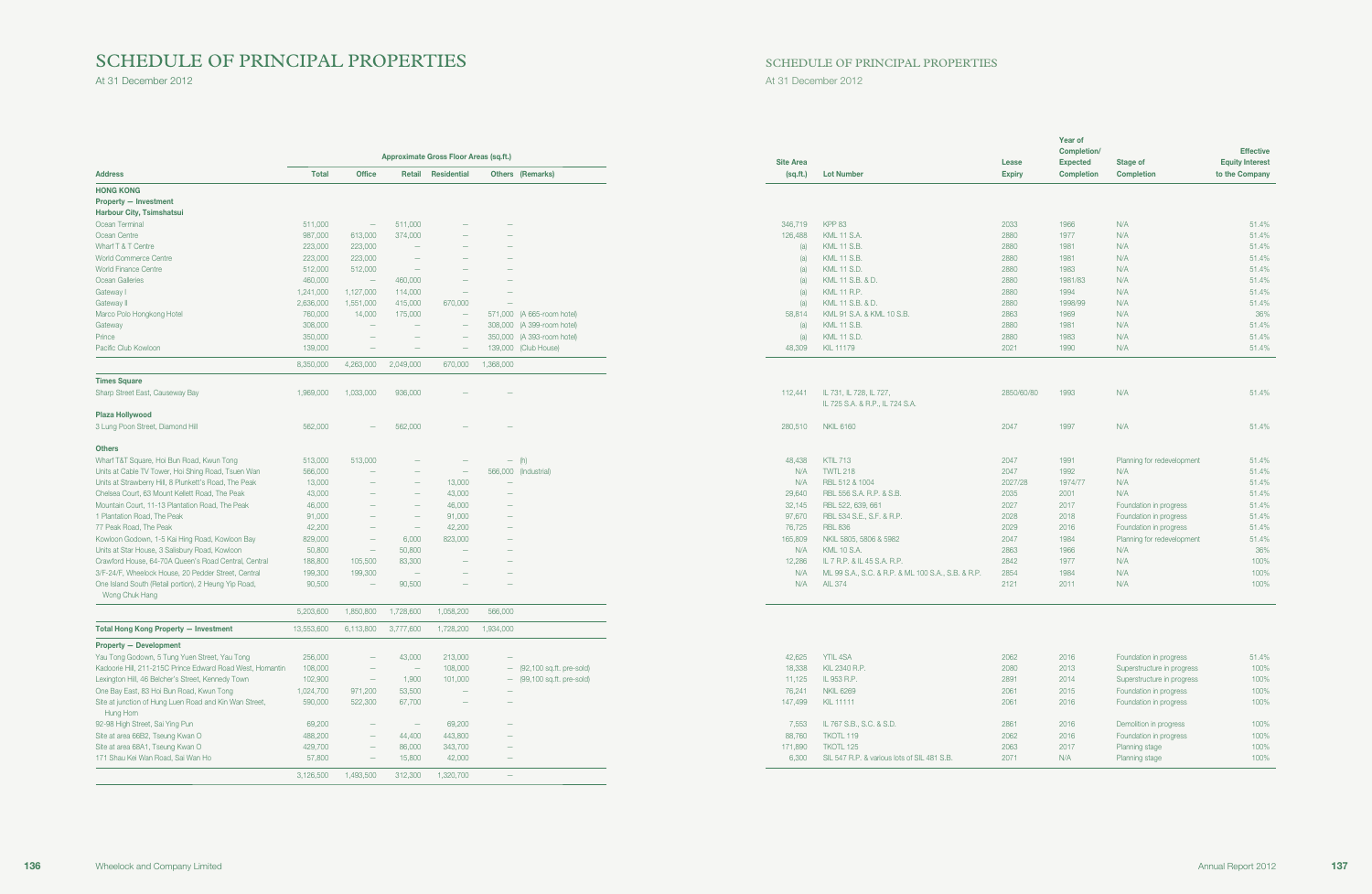### SCHEDULE OF PRINCIPAL PROPERTIES SCHEDULE OF PRINCIPAL PROPERTIES

|                                                                                                                             |              |                                   |                          | Approximate Gross Floor Areas (sq.ft.) |                          |                            | <b>Site Area</b> |                                                                                                                                   | Lease         | <b>Year of</b><br>Completion/<br><b>Expected</b> | <b>Stage of</b>             | <b>Effective</b><br><b>Equity Interest</b> |
|-----------------------------------------------------------------------------------------------------------------------------|--------------|-----------------------------------|--------------------------|----------------------------------------|--------------------------|----------------------------|------------------|-----------------------------------------------------------------------------------------------------------------------------------|---------------|--------------------------------------------------|-----------------------------|--------------------------------------------|
| <b>Address</b>                                                                                                              | <b>Total</b> | <b>Office</b>                     |                          | Retail Residential                     |                          | <b>Others (Remarks)</b>    | (sq.fit.)        | <b>Lot Number</b>                                                                                                                 | <b>Expiry</b> | Completion                                       | <b>Completion</b>           | to the Company                             |
| Associates/Jointly controlled entities<br>(Attributable - Note f)                                                           |              |                                   |                          |                                        |                          |                            |                  |                                                                                                                                   |               |                                                  |                             |                                            |
| Various Lots at Yau Tong Bay, Yau Tong                                                                                      | 596,000      | $\overline{\phantom{a}}$          | 11,000                   | 585,000                                | $\overline{\phantom{0}}$ |                            | 806,807          | R.P. of YTML 22 & ext., YTML 28 & ext.,<br>YTML 29 & ext., and YTML 12, 32 and 33<br>together with adjoining lots at Yau Tong Bay | 2047          | N/A                                              | Planning stage              | 8%                                         |
| 8 Mount Nicholson Road, The Peak                                                                                            | 162,000      |                                   |                          | 162,000                                | $\overline{\phantom{0}}$ |                            | 250,930          | <b>IL9007</b>                                                                                                                     | 2060          | 2015                                             | Foundation in progress      | 26%                                        |
| Austin Station Property Developments<br>Sites C and D. West Kowloon                                                         | 641,100      |                                   |                          | 641,100                                | $\overline{\phantom{m}}$ |                            | 295,181          | KIL 11126 and KIL 11129                                                                                                           | 2060          | 2015                                             | Superstructure in progress  | 50%                                        |
|                                                                                                                             | 1,399,100    | $\overline{\phantom{m}}$          | 11,000                   | 1,388,100                              | $\overline{\phantom{a}}$ |                            |                  |                                                                                                                                   |               |                                                  |                             |                                            |
| <b>Total Hong Kong Property - Development</b>                                                                               | 4,525,600    | 1,493,500                         | 323,300                  | 2,708,800                              | $\hspace{0.1mm}$         |                            |                  |                                                                                                                                   |               |                                                  |                             |                                            |
| <b>HONG KONG TOTAL</b>                                                                                                      | 18,079,200   | 7,607,300                         | 4,100,900                |                                        | 4,437,000 1,934,000      |                            |                  |                                                                                                                                   |               |                                                  |                             |                                            |
| <b>MAINLAND CHINA</b><br><b>Property - Investment</b>                                                                       |              |                                   |                          |                                        |                          |                            |                  |                                                                                                                                   |               |                                                  |                             |                                            |
| <b>Completed Investment Properties</b><br>Shanghai Times Square                                                             | 1,039,000    | 331,000                           | 513,000                  | 195,000                                | $\qquad \qquad$          |                            |                  | 148,703 N/A                                                                                                                       | 2043          | 1999                                             | N/A                         | 51.4%                                      |
| 93-111 Huai Hai Zhong Road, Shanghai                                                                                        |              |                                   |                          |                                        |                          |                            |                  |                                                                                                                                   |               |                                                  |                             |                                            |
| <b>Chongqing Times Square</b><br>100 Zou Rong Road, Yuzhong District, Chongqing                                             | 728,800      | 13,800                            | 715,000                  |                                        |                          |                            | 95,799           | N/A                                                                                                                               | 2050          | 2004                                             | N/A                         | 51.4%                                      |
| Wuhan Times Square                                                                                                          | 8,000        | $\qquad \qquad -$                 | 8,000                    |                                        |                          |                            |                  | $(b)$ $N/A$                                                                                                                       | 2053          | 2008                                             | N/A                         | 51.4%                                      |
| 160 Yan Jiang Da Dao, Jiangan District, Wuhan                                                                               |              |                                   |                          |                                        |                          |                            |                  |                                                                                                                                   |               |                                                  |                             |                                            |
| Dalian Times Square                                                                                                         | 188,000      |                                   | 188,000                  |                                        |                          |                            |                  | $(C)$ $N/A$                                                                                                                       | 2039          | 2008                                             | N/A                         | 51.4%                                      |
| 50 Ren Min Road, Zhongshan District, Dalian                                                                                 |              |                                   |                          |                                        |                          |                            |                  |                                                                                                                                   |               |                                                  |                             |                                            |
| Chengdu Times Outlets<br>No. 633 Shuangnan Avenue (Middle Section)                                                          | 680,000      | $\qquad \qquad -$                 | 680,000                  |                                        |                          |                            |                  | $(d)$ $N/A$                                                                                                                       | 2047          | 2009                                             | N/A                         | 51.4%                                      |
| Shuangliu County, Chengdu<br>Shanghai Wheelock Square<br>1717 Nan Jing Xi Road, Jingan District, Shanghai                   | 1,199,000    | 1,149,000                         | 50,000                   |                                        |                          |                            | 136,432          | N/A                                                                                                                               | 2049          | 2010                                             | N/A                         | 50%                                        |
|                                                                                                                             | 3,842,800    | 1,493,800                         | 2,154,000                | 195,000                                | $\overline{\phantom{a}}$ |                            |                  |                                                                                                                                   |               |                                                  |                             |                                            |
| <b>Investment Properties under Development</b>                                                                              |              |                                   |                          |                                        |                          |                            |                  |                                                                                                                                   |               |                                                  |                             |                                            |
| Chengdu International Finance Square<br>Junction of Hongxing Road and Da Ci Si Road,<br>Jinjiang District, Chengdu          | 6,461,000    | 2,932,000                         | 2,315,000                | 774,000                                |                          | 440,000 (A 238-room hotel) | 590,481          | N/A                                                                                                                               | 2047          | 2014                                             | Superstructure in progress  | 51.4%                                      |
| <b>Nuxi International Finance Square</b>                                                                                    | 2,916,000    | 2,477,000                         |                          |                                        |                          | 439,000 (A 208-room hotel) | 313,867          | N/A                                                                                                                               | 2047/57       | 2014                                             | Superstructure in progress  | 51.4%                                      |
| Taihu Plaza, Nanchang District, Wuxi                                                                                        |              |                                   |                          |                                        |                          |                            |                  |                                                                                                                                   |               |                                                  |                             |                                            |
| Suzhou International Finance Square                                                                                         | 2,992,000    | 1,898,000                         | $\overline{\phantom{m}}$ | 783,000                                |                          | 311,000 (A 96-room hotel)  | 229,069          | N/A                                                                                                                               | 2047/77       | 2016                                             | Foundation in progress      | 29%                                        |
| Xing Hu Jie, Suzhou Industrial Park, Suzhou<br>Changsha International Finance Square                                        | 7,804,000    | 4,726,000                         | 2,470,000                | $\overline{\phantom{m}}$               |                          | 608,000 (A 250-room hotel) | 800,452          | N/A                                                                                                                               | 2051          | 2016                                             | Excavation work in progress | 51.4%                                      |
| Furong District, Changsha                                                                                                   |              |                                   |                          |                                        |                          |                            |                  |                                                                                                                                   |               |                                                  |                             |                                            |
| Chongqing International Finance Square<br>Zone A of Jiangbei City, Jiang Bei District, Chongqing<br>(Attributable - Note f) |              | 2,524,000 1,786,000               | 547,000                  |                                        |                          | 191,000 (A 219-room hotel) |                  | 516,021 N/A                                                                                                                       | 2050/60       | 2015                                             | Superstructure in progress  | 26%                                        |
|                                                                                                                             | 22,697,000   | 13,819,000                        | 5,332,000                | 1,557,000                              | 1,989,000                |                            |                  |                                                                                                                                   |               |                                                  |                             |                                            |
| Marco Polo Wuhan<br>160 Yan Jiang Da Dao, Jiangan District, Wuhan                                                           | 405,000      |                                   |                          | $\overline{\phantom{m}}$               |                          | 405,000 (A 370-room hotel) |                  | $(b)$ $N/A$                                                                                                                       | 2053          | 2008                                             | N/A                         | 51.4%                                      |
| <b>Total Mainland China Property - Investment</b>                                                                           |              | 26,944,800  15,312,800  7,486,000 |                          |                                        | 1,752,000 2,394,000      |                            |                  |                                                                                                                                   |               |                                                  |                             |                                            |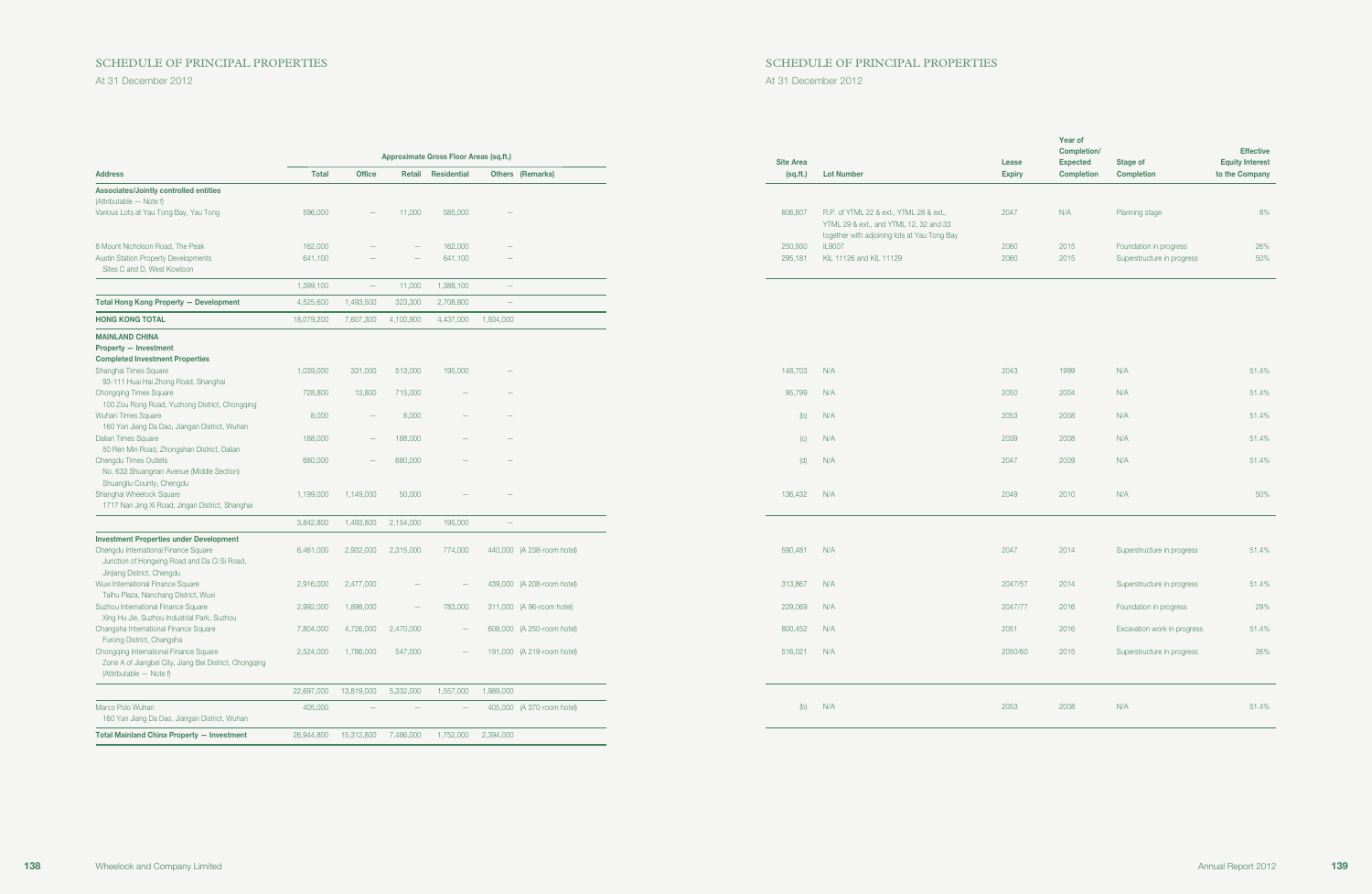### SCHEDULE OF PRINCIPAL PROPERTIES SCHEDULE OF PRINCIPAL PROPERTIES

| Approximate Gross Floor Areas (sq.ft.)                                                                                   |                        |                                 |                          | <b>Site Area</b>          |                                                                                      | Lease                          | Year of<br>Completion/<br><b>Expected</b> | Stage of      | <b>Effective</b><br><b>Equity Interest</b> |                                                          |                |
|--------------------------------------------------------------------------------------------------------------------------|------------------------|---------------------------------|--------------------------|---------------------------|--------------------------------------------------------------------------------------|--------------------------------|-------------------------------------------|---------------|--------------------------------------------|----------------------------------------------------------|----------------|
| <b>Address</b>                                                                                                           | <b>Total</b>           | <b>Office</b>                   | Retail                   | <b>Residential</b>        | Others (Remarks)                                                                     | (sq.fit.)                      | <b>Lot Number</b>                         | <b>Expiry</b> | <b>Completion</b>                          | <b>Completion</b>                                        | to the Company |
| <b>Property - Development</b>                                                                                            |                        |                                 |                          |                           |                                                                                      |                                |                                           |               |                                            |                                                          |                |
| Changzhou Times Palace<br>China Dinosaur Park, Xinbei District,<br>Jiangsu Province, Changzhou                           | 7,590,000              |                                 |                          | 7,073,000                 | 517,000 (A 272-room hotel<br>and a State Guest House)<br>(2,340,000 sq.ft. pre-sold) | 4,427,804                      | N/A                                       | 2047/77       | 2014                                       | Superstructure in progress                               | 36%            |
| Changzhou Feng Huang Hu<br>Xin Bei District and abutting Han Jiang Lu and<br>Yu Long Lu, Changzhou                       | 3,283,000              |                                 |                          | 3,283,000                 | $\overline{\phantom{a}}$                                                             | 2,563,134 N/A                  |                                           | 2050/80       | 2014                                       | Superstructure in progress                               | 51.4%          |
| Changzhou Feng Huang Hu Site 03<br>Xin Bei District and abutting Huang He Lu and<br>Feng Xiang Lu, Changzhou             | 2,638,000              |                                 |                          | 2,638,000                 | $\overline{\phantom{a}}$                                                             | 1,180,262                      | N/A                                       | 2083          | 2016                                       | <b>Planning stage</b>                                    | 51.4%          |
| Palazzo Pitti<br>Hangzhou Hangyimian Lot C/D<br>Gongshu District Gongchen Bridge West, Hangzhou                          | 2,422,000              |                                 |                          | 2,422,000                 | $-$ (80,000 sq.ft. pre-sold)                                                         | 914,000                        | N/A                                       | 2080          | 2014                                       | Superstructure in progress                               | 51.4%          |
| Hangzhou Wenhui Road<br>Lot #FG05 of Wenhui Road, Hangzhou                                                               | 883,000                |                                 |                          | 883,000                   | $\overline{\phantom{m}}$                                                             | 258,358                        | N/A                                       | 2080          | 2015                                       | Superstructure in progress                               | 51.4%          |
| Shi Ji Hua Fu<br>Yingbin North Road/Fenshou Road, Fuchun District,<br>Fuyang, Hangzhou                                   | 1,384,000              |                                 | 78,000                   | 1,306,000                 | $\hspace{0.1mm}-\hspace{0.1mm}$                                                      | 553,442                        | N/A                                       | 2051/81       | 2015                                       | Superstructure in progress                               | 51.4%          |
| Junting<br>Hangzhou Qianjiang Economic Development<br>Area 09 Provincial Road/Kangxin Road,<br>Yuhang District, Hangzhou | 2,368,000              |                                 |                          | 2,368,000                 | $-$ (156,000 sq.ft. pre-sold)                                                        | 1,315,296                      | N/A                                       | 2081          | 2015                                       | Superstructure in progress                               | 51.4%          |
| No.1 Xin Hua Road<br>176 Huai Hai Xi Road, Changning District, Shanghai                                                  | 60,000                 |                                 |                          | 60,000                    | $-$ (13,000 sq.ft. pre-sold)                                                         | 118,220                        | N/A                                       | 2070          | 2010                                       | N/A                                                      | 44%            |
| Shanghai Xi Yuan<br>D1 of Xinjiangwancheng of Yangpu District, Shanghai                                                  | 172,000                |                                 |                          | 172,000                   | $-$ (66,000 sq.ft. pre-sold)                                                         | 638,000                        | N/A                                       | 2077          | 2012                                       | N/A                                                      | 36%            |
| Shanghai Songjiang Xianhe Road<br>Site #2 of Songjiang Xianhe Road, Shanghai                                             | 878,000                | $\overline{\phantom{m}}$        |                          | 878,000                   | $\overline{\phantom{m}}$                                                             | 877,772 N/A                    |                                           | 2081          | 2014                                       | Superstructure in progress                               | 51.4%          |
| Shanghai Pudong Huangpujiang<br>Site #E18 of Pudong Huangpujiang Riverside, Shanghai                                     | 1,464,000              | $\qquad \qquad -$               |                          | 1,464,000                 | $ \,$                                                                                | 585,723                        | N/A                                       | 2081          | 2015                                       | <b>Planning stage</b>                                    | 51.4%          |
| Jingan Garden<br>398 Wanhangdu Road, Jingan District, Shanghai                                                           | 763,000                | $\hspace{0.1mm}-\hspace{0.1mm}$ |                          | 763,000                   | $\overline{\phantom{m}}$                                                             | 170,825                        | N/A                                       | 2043/63       | 2016                                       | Planning stage                                           | 28%            |
| Suzhou Ambassador Villa<br>Lot No. 68210 Suzhou Industrial Park, Suzhou                                                  | 1,646,000              | $\overline{\phantom{m}}$        |                          | 1,646,000                 | - (105,000 sq.ft. pre-sold)                                                          | 3,654,152 N/A                  |                                           | 2076          | 2015                                       | Superstructure in progress                               | 51.4%          |
| Bellagio<br>Wang Wu Lu, Guo Sin Lu, Wu Chong New District, Suzhou                                                        | 4,140,000              | $\qquad \qquad -$               | $\overline{\phantom{a}}$ | 4,140,000                 | $\overline{\phantom{m}}$                                                             | 2,501,747                      | N/A                                       | 2081          | 2015                                       | Foundation in progress                                   | 51.4%          |
| <b>Suzhou Times City</b><br>Xiandai Da Dao, Suzhou Industrial Park, Suzhou                                               | 9,766,000              | $\hspace{0.1mm}-\hspace{0.1mm}$ | $\overline{\phantom{m}}$ | 9,766,000                 | $ (3,018,000 \text{ sq.ft. pre-sold})$                                               | 5,425,454                      | N/A                                       | 2077          | 2018                                       | Superstructure in progress                               | 29%            |
| <b>Wuxi Glory of Time</b><br>Nanchang District and abutting on Jinhang Canal, Wuxi                                       | 2,085,000              | 646,000<br>$\sim$ $-$           | $ \,$                    | 1,439,000                 | $-$ (176,000 sq.ft. pre-sold)                                                        | 1,276,142 N/A                  |                                           | 2078<br>2078  | 2015<br>2015                               | Superstructure in progress                               | 51.4%<br>51.4% |
| Wuxi Times City<br>Taihu Plaza, Nanchang District, Wuxi<br>Wuxi Xiyuan                                                   | 6,534,000<br>2,491,000 |                                 |                          | $-6,534,000$<br>2,491,000 | - (1,567,000 sq.ft. pre-sold)<br>$-$ (584,000 sq.ft. pre-sold)                       | 3,314,418 N/A<br>1,416,822 N/A |                                           | 2078          | 2015                                       | Superstructure in progress<br>Superstructure in progress | 51.4%          |
| Nanchang District and abutting on Jinhang Canal, Wuxi<br>Wuxi Old Canal Lot #73                                          | 3,946,000              | $\qquad \qquad -$               |                          | 3,946,000                 | $\qquad \qquad -$                                                                    | 2,121,662 N/A                  |                                           | 2048/78       | 2015                                       | Foundation in progress                                   | 51.4%          |
| Nanchang District and abutting on Jinhang Canal, Wuxi<br>The Orion                                                       | 633,000                |                                 |                          | 633,000                   | $-$ (24,000 sq.ft. pre-sold)                                                         | 160,000                        | N/A                                       | 2079          | 2013                                       | Superstructure in progress                               | 51.4%          |
| Bounded by Dongdajie South, Jinhua Nan Lu East<br>and Datiankan Jie North, Jinjiang District, Chengdu                    |                        |                                 |                          |                           |                                                                                      |                                |                                           |               |                                            |                                                          |                |
| <b>Tian Fu Times Square</b><br>Junction of Dong Da Jie & Fu He, Jinjiang District,                                       | 1,506,000              | 1,026,000                       | 51,000                   | 429,000                   | $-$ (712,000 sq.ft. pre-sold)                                                        | 761,520 N/A                    |                                           | 2045/75       | 2013                                       | Superstructure in progress                               | 51.4%          |
| Chengdu<br>Crystal Park, No. 10 Gaoxin District<br>Junction of Zhan Hua Road and Fu Cheng Avenue,<br>Chengdu             | 1,068,000              | 443,000                         | 5,000                    | 620,000                   | $-$ (1,055,000 sq.ft. pre-sold)                                                      | 884,459 N/A                    |                                           | 2046/76       | 2014                                       | Superstructure in progress                               | 51.4%          |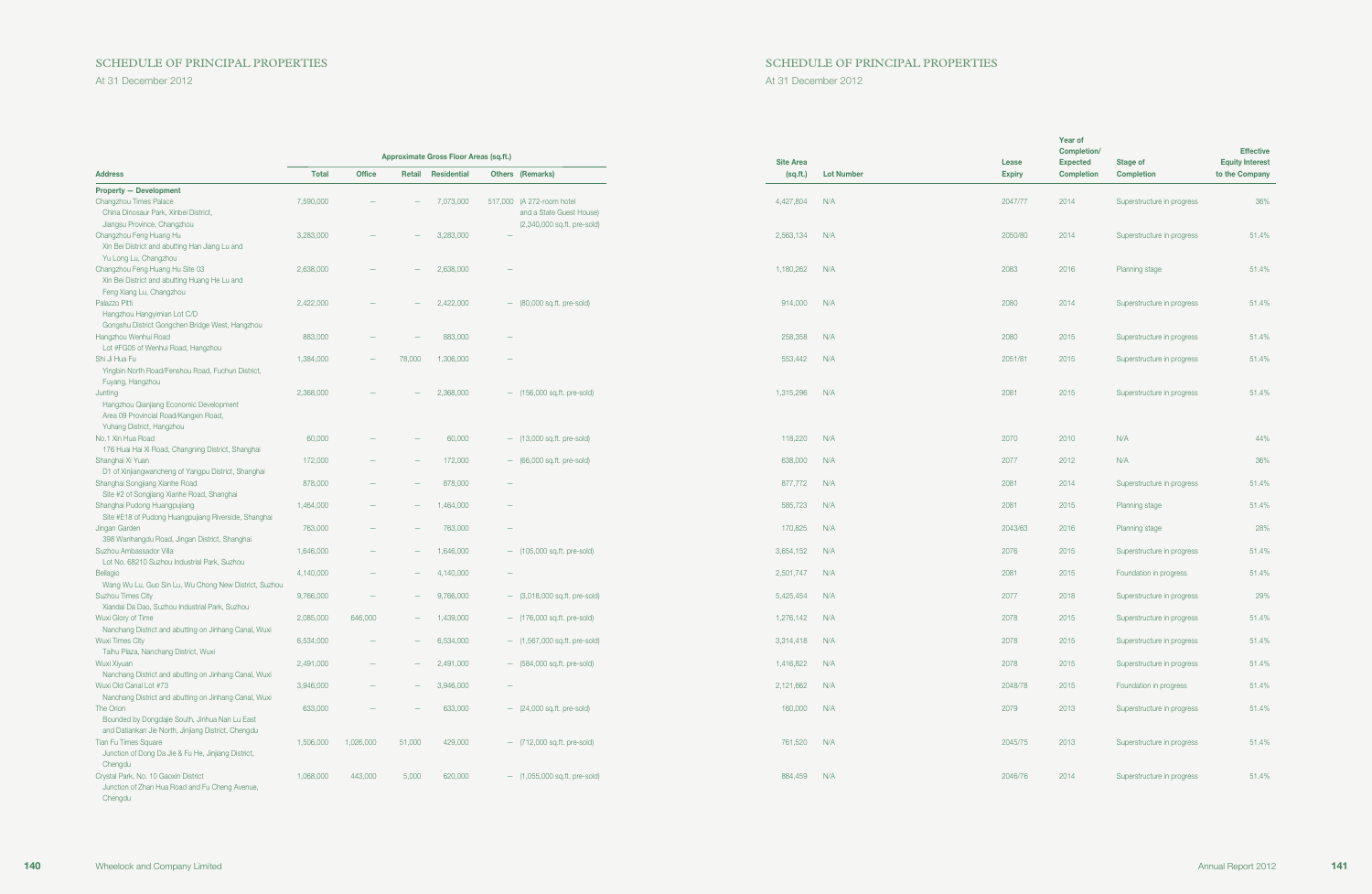# SCHEDULE OF PRINCIPAL PROPERTIES SCHEDULE OF PRINCIPAL PROPERTIES

|                                                                                                                               |                    |                          |                  | Approximate Gross Floor Areas (sq.ft.) |                                 | <b>Site Area</b> |                   | Lease         | Year of<br>Completion/<br><b>Expected</b> | Stage of                   |  |
|-------------------------------------------------------------------------------------------------------------------------------|--------------------|--------------------------|------------------|----------------------------------------|---------------------------------|------------------|-------------------|---------------|-------------------------------------------|----------------------------|--|
| <b>Address</b>                                                                                                                | <b>Total</b>       | <b>Office</b>            | Retail           | <b>Residential</b>                     | <b>Others (Remarks)</b>         | (sq.fit.)        | <b>Lot Number</b> | <b>Expiry</b> | <b>Completion</b>                         | <b>Completion</b>          |  |
| Times Town, Shuangliu Development Zone<br>Junction of Shuang Nan Avenue and Guang<br>Hua Avenue, Shuangliu County, Chengdu    | 9,127,000          | 3,922,800                | 1,281,400        | 3,922,800                              | $-$ (112,000 sq.ft. pre-sold)   | (d)              | N/A               | 2047/77       | 2016                                      | Superstructure in progress |  |
| Chengdu Times City<br>Shuangliu Huayang Street, Qinghe Community Group 8                                                      | 2,390,000          |                          | 88,000           | 2,302,000                              | $\hspace{0.1mm}-\hspace{0.1mm}$ | 800,882          | N/A               | 2053/83       | 2015                                      | <b>Planning stage</b>      |  |
| and Gongxing Street Outang Village Group 5<br>e Palais<br>Lot No. 8 along Section 3 of the 2nd Ring Road East,                | 3,424,000          |                          | 70,000           | 3,354,000                              | - (670,000 sq.ft. pre-sold)     | 1,130,000 N/A    |                   | 2050/80       | 2015                                      | Superstructure in progress |  |
| Chenghua District, Chengdu<br>Wuhan Times Square<br>160 Yan Jiang Da Dao, Jiangan District, Wuhan                             | 9,000              |                          |                  | 9,000                                  | $\hspace{0.1mm}-\hspace{0.1mm}$ |                  | $(h)$ $N/A$       | 2053/73       | 2007/08                                   | N/A                        |  |
| Wuhan Lake Moon Site B<br>Hanyang District, Qintai Road, Wuhan                                                                | 1,362,000          |                          |                  | 1,362,000                              | $\overline{\phantom{a}}$        | 454,000          | N/A               | 2080          | 2015                                      | Foundation in progress     |  |
| Dalian Times Square<br>50 Ren Min Road, Zhongshan District, Dalian                                                            | 116,000            | $\overline{\phantom{0}}$ |                  | 116,000                                | $\hspace{0.1mm}-\hspace{0.1mm}$ | (C)              | N/A               | 2069          | 2009                                      | N/A                        |  |
| Dongfenglu Project<br>Lot No. S2, Dong Feng Lu, Guangzhou                                                                     | 352,000            | $\qquad \qquad -$        | 33,000           | 319,000                                | $\hspace{0.1mm}$                | 60,020           | N/A               | 2059/79       | 2015                                      | Foundation in progress     |  |
| Hangzhou Fuyang Shijiayuan<br>Xianzhu Road/Xiangyang Road, Shouxiang<br>Shijiayuan Village, Fuyang                            | 3,267,000          |                          |                  | 3,267,000                              | $\hspace{0.1mm}-\hspace{0.1mm}$ | 3,210,772        | N/A               | 2081          | 2018                                      | <b>Planning stage</b>      |  |
|                                                                                                                               | 77,767,000         | 6,037,800                |                  | 1,606,400 69,605,800                   | 517,000                         |                  |                   |               |                                           |                            |  |
| Associates/Jointly controlled entities<br>(Attributable - Note f)                                                             |                    |                          |                  |                                        |                                 |                  |                   |               |                                           |                            |  |
| Suzhou Kingsville<br>South of Lin Hu Road, East & West sides of Ying Hu Road<br>Suzhou                                        | 829,000            |                          |                  | 829,000                                | $-$ (223,000 sq.ft. pre-sold)   | 1,976,237        | N/A               | 2077          | 2014                                      | Superstructure in progress |  |
| Evian Town<br>South of Tian Hong Lu and North of Yu He Lu<br>Xincheng District, Foshan                                        | 1,013,000          | $\qquad \qquad -$        | 56,000           | 957,000                                | $-$ (871,000 sq.ft. pre-sold)   | 2,867,600 N/A    |                   | 2047/77       | 2012                                      | N/A                        |  |
| <b>Evian Uptown</b><br>North side of Kin Jin Lu, Chancheng District, Foshan                                                   | 1,024,700          | $\qquad \qquad -$        | 86,200           | 938,500                                | $-$ (644,000 sq.ft. pre-sold)   | 1,155,000        | N/A               | 2048/78       | 2014                                      | Superstructure in progress |  |
| Evian Buena Vista<br>Foshan Nanhai District Shishan County Project                                                            | 1,653,500          | $\qquad \qquad -$        | 163,800          | 1,489,700                              | $-$ (313,000 sq.ft. pre-sold)   | 1,526,900        | N/A               | 2070          | 2015                                      | Superstructure in progress |  |
| Evian Riviera<br>Foshan Nanhai District Guicheng A18 and A21 Project                                                          | 1,197,500          | $\overline{\phantom{m}}$ | 97,200           | 1,100,300                              | $-$ (369,000 sq.ft. pre-sold)   | 603,900          | N/A               | 2080          | 2015                                      | Superstructure in progress |  |
| Donghui City<br>Guangzhou Development Zone KXCD-D1-2 Project                                                                  | 954,700            | $\overline{\phantom{a}}$ | 34,700           | 920,000                                | $-$ (190,000 sq.ft. pre sold)   | 1,181,300        | N/A               | 2081          | 2015                                      | Superstructure in progress |  |
| Unique Garden<br>Laiguangying Central Street, Chaoyang District, Beijing                                                      | 646,000<br>179,000 | -                        | 11,000<br>38,000 | 635,000<br>141,000                     | $\overline{\phantom{a}}$        | 258,300          | N/A<br>N/A        | 2082          | 2015                                      | Foundation in progress     |  |
| The Magnificent<br>Junction of Weiguo Road & Jingjiang Road,<br>Hedong District, Tianjin                                      |                    |                          |                  |                                        | - (137,000 sq.ft. pre-sold)     | 511,560          |                   | 2079          | 2012                                      | N/A                        |  |
| Shanghai Tangzhen<br>Tangzhen 5 Jiefang 180/1 Qiu, Pudong District, Shanghai                                                  | 389,000            |                          |                  | 389,000                                |                                 | 648,056 N/A      |                   | 2082          | 2016                                      | <b>Planning Stage</b>      |  |
| Shanghai South Station<br>Caohejing Area Lot 278a-05/278b-02/278b-04<br>South Station Business Zone, Xuhui District, Shanghai | 1,437,000          | 1,321,000                | 116,000          |                                        |                                 | 1,156,979        | N/A               | 2052/62       | 2017                                      | <b>Planning Stage</b>      |  |
| Golf Landmark<br>Zhuantang Town, Zhijiang National Tourist<br>Holiday Resort, Xihi District, Hangzhou                         | 1,930,000          |                          | 83,000           | 1,847,000                              | $-$ (324,000 sq.ft. pre-sold)   | 2,046,685 N/A    |                   | 2047/77       | 2016                                      | Superstructure in progress |  |
| Petrus Bay<br>Site 3#-2 of Baoqingsi, Ningbo                                                                                  | 419,000            |                          |                  | 419,000                                | $\hspace{0.1mm}-\hspace{0.1mm}$ | 524,250          | N/A               | 2080          | 2014                                      | Superstructure in progress |  |
| Ningbo Eastern New Town<br>Site E-4#, 7#, 8#, 12# & 13#, Shuixianglinli                                                       | 529,000            |                          |                  | 529,000                                | $\hspace{0.1mm}-\hspace{0.1mm}$ | 708,142          | N/A               | 2080          | 2014                                      | Foundation in progress     |  |
| Eastern New Town, Ningbo<br>Dalian Buxiuxiang<br>Taoyuan Area, Jiefang Road, Zhongshan District, Dalian                       | 1,550,000          |                          |                  | 1,550,000                              | $\hspace{0.1mm}-\hspace{0.1mm}$ | 922,475 N/A      |                   | 2083          | 2017                                      | Planning stage             |  |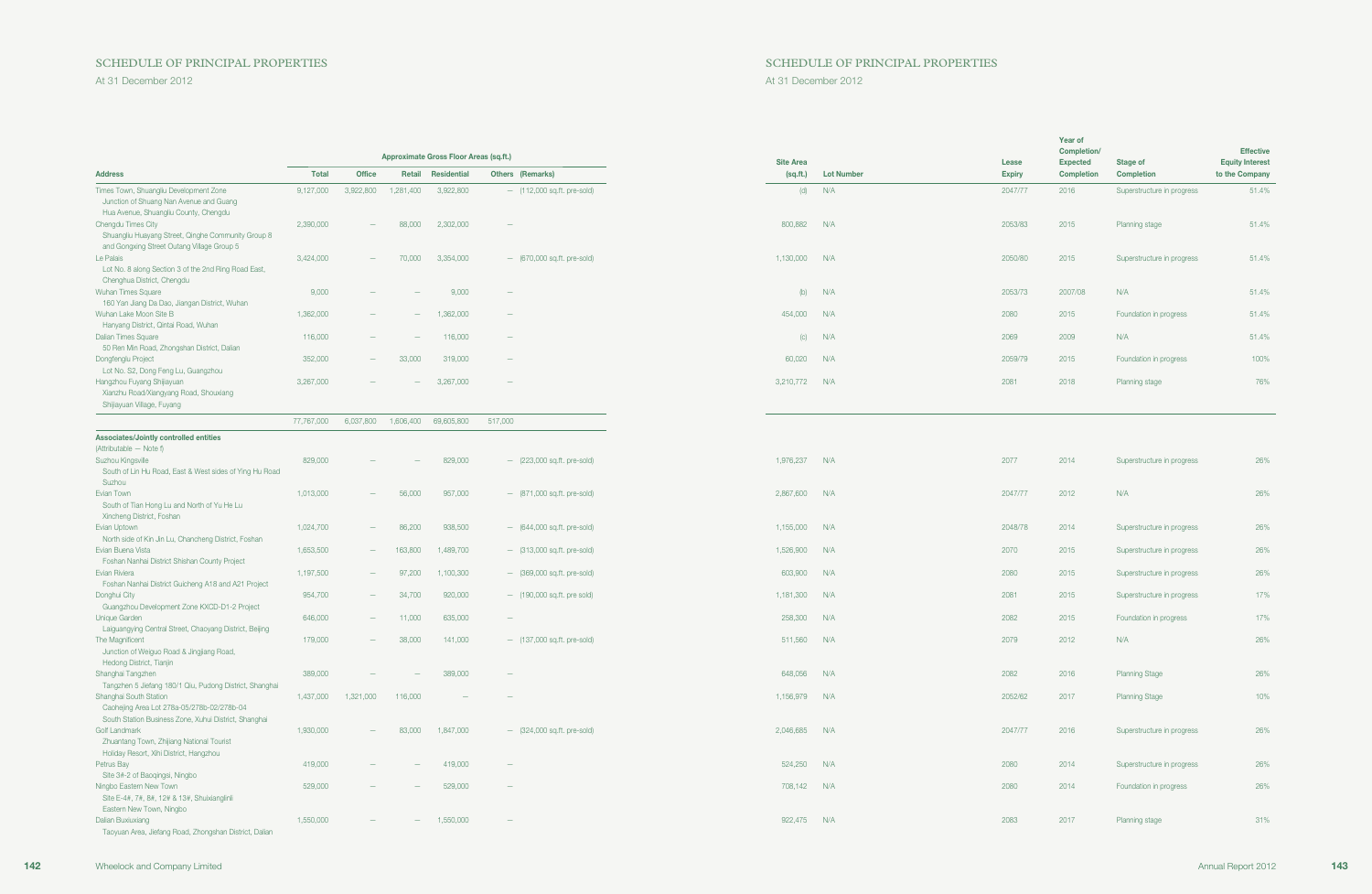### SCHEDULE OF PRINCIPAL PROPERTIES SCHEDULE OF PRINCIPAL PROPERTIES

GROUP PROPERTY — DEVELOPMENT 113,846,600 10,094,300 4,262,600 98,039,700 1,450,000 GROUP TOTAL (Note i) 154,941,300 31,756,900 15,886,500 101,519,900 5,778,000

|                                                                                                                                   |                   |                                               |                                 | Approximate Gross Floor Areas (sq.ft.) |                                                                  | <b>Site Area</b> |                   | Lease                | Year of<br>Completion/<br><b>Expected</b> | Stage of                                   | <b>Effective</b><br><b>Equity Interest</b> |
|-----------------------------------------------------------------------------------------------------------------------------------|-------------------|-----------------------------------------------|---------------------------------|----------------------------------------|------------------------------------------------------------------|------------------|-------------------|----------------------|-------------------------------------------|--------------------------------------------|--------------------------------------------|
| <b>Address</b>                                                                                                                    | <b>Total</b>      | Office                                        | Retail                          | Residential                            | Others (Remarks)                                                 | (sq.fit.)        | <b>Lot Number</b> | <b>Expiry</b>        | <b>Completion</b>                         | Completion                                 | to the Company                             |
| Chengdu ICC<br>South of Shuanggui Road, North of Niusha Road<br>East of Erhuan Road, West of Shahe, Jinjiang District,<br>Chengdu | 3,710,000         | 1,242,000                                     | 550,000                         | 1,794,000                              | 124,000 (156,000 sq.ft. pre-sold)                                | 2,212,128        | N/A               | 2048/78              |                                           | 2015 and beyond Superstructure in progress | 15%                                        |
| U World<br>Zone B of Jiangbei City, Jiang Bei District, Chongqing                                                                 | 1,964,000         | $\overline{\phantom{0}}$                      | $\qquad \qquad -$               | 1,964,000                              | $-$ (205,000 sq.ft. pre-sold)                                    | 1,002,408        | N/A               | 2057                 | 2015                                      | Superstructure in progress                 | 20%                                        |
| The Throne<br>Zone C of Jiangbei City, Jiang Bei District, Chongqing                                                              | 4,595,000         |                                               | $\overline{\phantom{a}}$        | 4,595,000                              | $-$ (495,000 sq.ft. pre-sold)                                    | 2,335,535        | N/A               | 2050/60              | 2016                                      | Superstructure in progress                 | 26%                                        |
| International Community<br>Zone C of Danzishi, Nanan District, Chongqing                                                          | 6,049,000         | $\overline{\phantom{0}}$                      | 1,097,000                       | 4,952,000                              | $-$ (665,000 sq.ft. pre-sold)                                    | 6,080,656        | N/A               | 2047/57              | 2017                                      | Superstructure in progress                 | 21%                                        |
| Peaceland Cove<br>Tiedonglu, Hebei District, Tianjin                                                                              | 1,295,000         |                                               |                                 | 486,000                                | 809,000 (Others for commercial use)<br>(318,000 sq.ft. pre-sold) | 1,619,360        | N/A               | 2050/80              | 2014                                      | Superstructure in progress                 | 26%                                        |
|                                                                                                                                   | 31,364,400        | 2,563,000                                     | 2.332.900                       | 25,535,500                             | 933,000                                                          |                  |                   |                      |                                           |                                            |                                            |
| <b>Total Mainland China Property - Development</b>                                                                                | 109,131,400       | 8,600,800                                     | 3,939,300                       | 95,141,300                             | 1,450,000                                                        |                  |                   |                      |                                           |                                            |                                            |
| <b>MAINLAND CHINA TOTAL</b>                                                                                                       | 136,076,200       | 23,913,600 11,425,300                         |                                 | 96,893,300                             | 3,844,000                                                        |                  |                   |                      |                                           |                                            |                                            |
| <b>SINGAPORE</b><br><b>Property - Investment</b><br>Wheelock Place, 501 Orchard Road                                              | 465,400           | 236,000                                       | 229,400                         |                                        |                                                                  | N/A              | N/A               | 2089                 | 1993                                      | N/A                                        | 76%                                        |
| Scotts Square (Retail Podium), 6 & 8 Scotts Road                                                                                  | 130,900           | $\overline{\phantom{a}}$                      | 130,900                         | $\overline{\phantom{a}}$               |                                                                  |                  | $(e)$ N/A         | Freehold             | 2011                                      | N/A                                        | 76%                                        |
| <b>Total Singapore Property - Investment</b>                                                                                      | 596,300           | 236,000                                       | 360,300                         | $\hspace{0.1mm}-\hspace{0.1mm}$        | $\overline{\phantom{a}}$                                         |                  |                   |                      |                                           |                                            |                                            |
| <b>Property - Development</b><br>Ardmore Three, 3 Ardmore Park<br>Units at Scotts Square, 6 & 8 Scotts Road                       | 145,000<br>44,600 | $\qquad \qquad -$<br>$\overline{\phantom{a}}$ | $\overline{\phantom{a}}$        | 145,000<br>44,600                      | $-$ (3,563 sq.ft. pre-sold)<br>$\overline{\phantom{m}}$          | 54,981<br>(e)    | N/A<br>N/A        | Freehold<br>Freehold | 2014<br>2011                              | Superstructure in progress<br>N/A          | 76%<br>76%                                 |
| <b>Total Singapore Property - Development</b>                                                                                     | 189,600           | $\overline{\phantom{a}}$                      | $\hspace{0.1mm}-\hspace{0.1mm}$ | 189,600                                | $\overline{\phantom{m}}$                                         |                  |                   |                      |                                           |                                            |                                            |
| <b>SINGAPORE TOTAL</b>                                                                                                            | 785,900           | 236,000                                       | 360,300                         | 189,600                                | $\overline{\phantom{a}}$                                         |                  |                   |                      |                                           |                                            |                                            |
| <b>GROUP PROPERTY - INVESTMENT</b>                                                                                                | 41,094,700        | 21,662,600                                    | 11.623.900                      | 3,480,200                              | 4,328,000                                                        |                  |                   |                      |                                           |                                            |                                            |

Notes :

(a) These properties with total site area of 428,719 sq.ft. form part of Harbour City.

(b) This property forms part of Wuhan Times Square which has a total site area of 188,090 sq.ft.

(c) This property forms part of Dalian Times Square which has a total site area of 171,356 sq.ft.

(d) This property forms part of Chengdu Shuangliu Development Zone which has a total site area of 3,900,589 sq.ft.

(e) This property forms part of Scotts Square which has a total site area of 71,137 sq.ft.

(f) The floor areas of properties held through jointly controlled entities and associates are shown on an attributable basis.

(g) Total Hong Kong, Mainland and Singapore development properties area included 191,200 sq.ft., 15,588,000 sq.ft. and 3,563 sq.ft. respectively pre-sold areas which have not yet been recognised in the financial statements.

(h) Including carpark areas, Wharf T&T Square has a total GFA of 596,200 sq.ft.

(i) In addition to the above floor areas, the Group has total attributable carpark areas of approximately 43 million sq.ft. mainly in Mainland China.